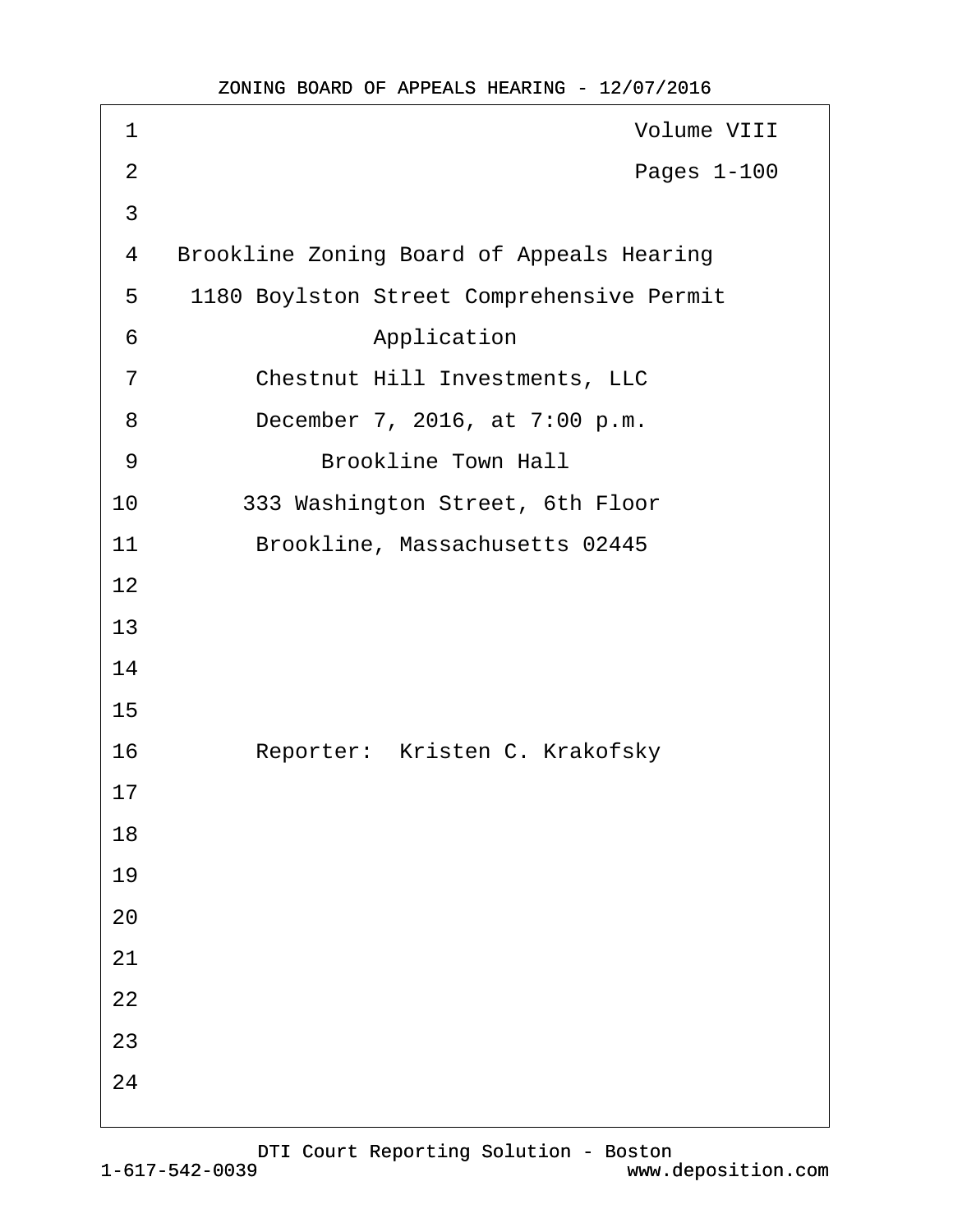| 1  | <b>APPEARANCES</b>                                |
|----|---------------------------------------------------|
|    | 2 Board Members:                                  |
|    | 3 Johanna Schneider, Chair                        |
|    | 4 Jonathan Book                                   |
|    | 5 Mark Zuroff                                     |
| 6  |                                                   |
|    | 7 Town Staff:                                     |
|    | 8 Alison Steinfeld, Planning Director             |
|    | 9 Maria Morelli, Senior Planner                   |
|    | 10 Peter Ditto, P.E., Director of Engineering and |
|    | 11 Transportation                                 |
| 12 |                                                   |
|    | 13 Traffic Peer Reviewer:                         |
|    | 14 James Fitzgerald, P.E., LEED AP, Director of   |
|    | 15 Transportation, Environmental Partners Group   |
| 16 |                                                   |
|    | 17 Parking Peer Reviewer:                         |
|    | 18 Arthur G. Stadig, P.E., Vice President, Walker |
|    | 19 Parking Consultants                            |
| 20 |                                                   |
|    | 21 Environmental Peer Reviewer:                   |
|    | 22 John Chambers, PG, LSP, Senior Vice President, |
|    | 23 Fuss & O'Neill, Inc.                           |
| 24 |                                                   |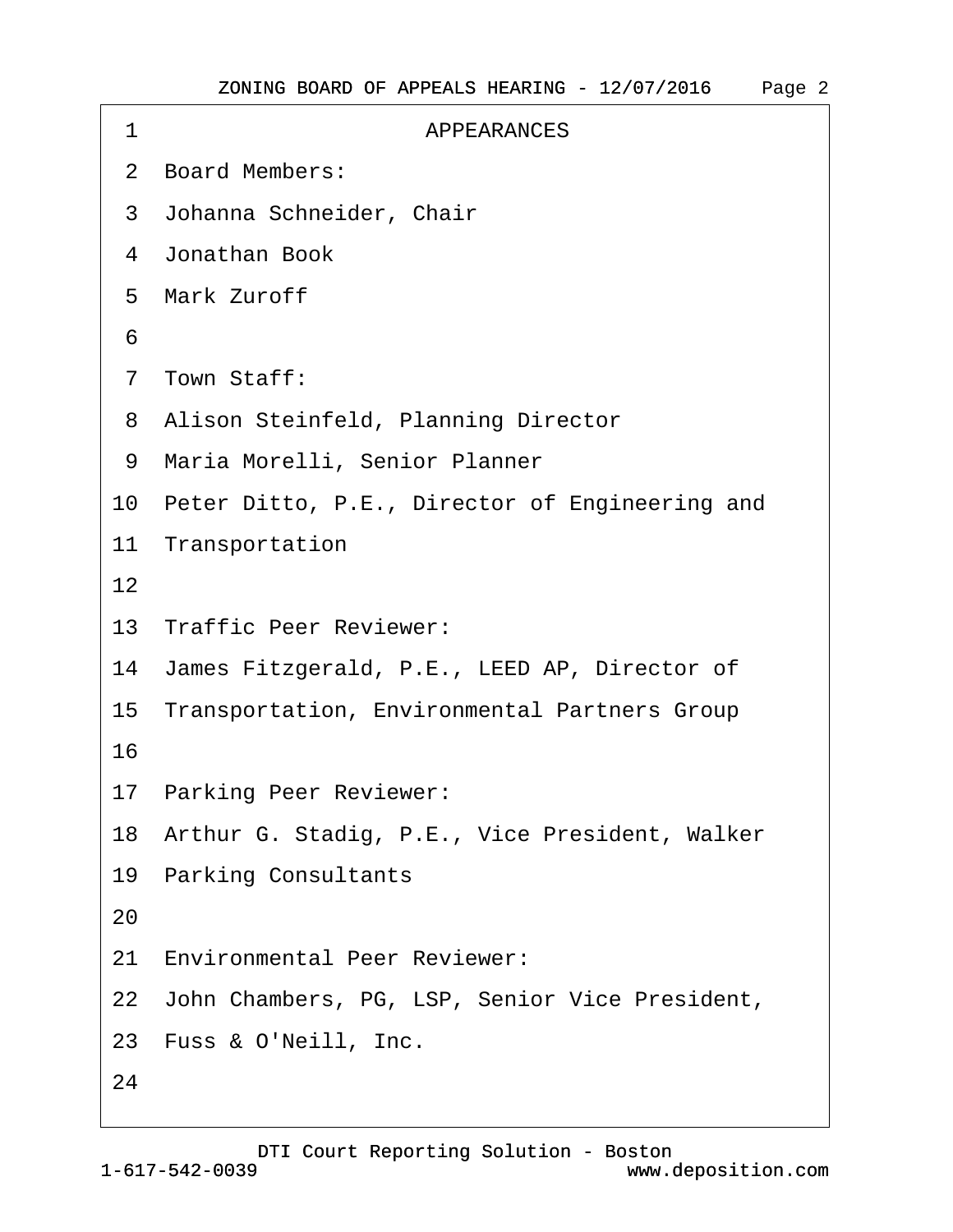- ·1· Applicant:
- ·2· Raj Dhanda, Chestnut Hill Investments, LLC
- ·3· Rachna Balakrishna, Chestnut Hill Investments, LLC
- 4 Bob Engler, President, SEB, LLC
- 5 Mark Braconnier, Pilgrim Parking
- ·6· Haril A. Pandya, AIA LEED AP, Principal,
- ·7· CBT Architects
- 8 Stefan Vogelmann, RA, LEED AP, Senior Associate,
- 9 CBT Architects
- 10· Deborah Danik, PE, LEED AP BD+C, Project Manager,
- 11 Nitsch Engineering
- 12 Catherine Johnson, GEI Consultants
- 13
- 14 Members of the Public:
- 15· Jacob Walters, Esquire
- 16· David Kobes, 629 Hammond Street.
- 17· Grace Fehrenbach, 517 Heath Street
- 18 Hedva Kobes, 629 Hammond Street
- 19· Janice Khan, town meeting member, Precinct 15,
- 20· 63 Craftsland Road

21

- 22
- 23
- 
- 24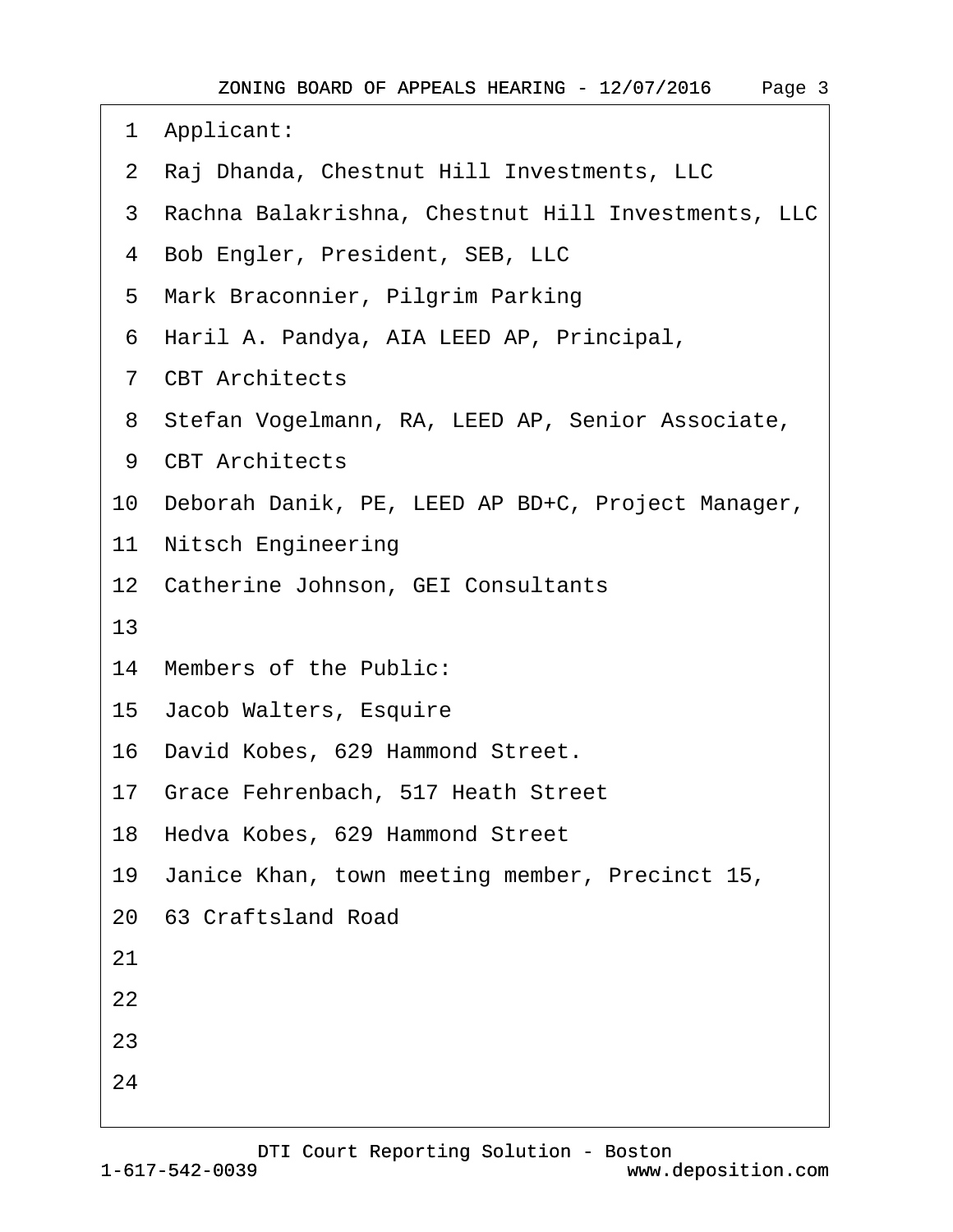| 1  | PROCEEDINGS:                                             |
|----|----------------------------------------------------------|
| 2  | 7:08 p.m.                                                |
| 3  | MS. SCHNEIDER: Okay. So it's after 7:00,                 |
|    | 4 and we are going to start the hearing on               |
|    | 5 1180 Boylston Street. As a reminder for those who      |
|    | 6 have not been here, who haven't been here for a        |
|    | 7 while, my name is Johanna Schneider. To my left is     |
|    | 8 Jonathan Book, to my right is Mark Zuroff. We're the   |
|    | 9 panel for this 40B comprehensive permit application.   |
| 10 | Tonight -- in terms of agenda, we are not                |
|    | 11 going to be having architectural peer review tonight. |
|    | 12 The applicant has requested some more time to prepare |
|    | 13 materials, so we'll be taking that up at a subsequent |
|    | 14 hearing.                                              |
| 15 | Recently staff has made a request for an                 |
|    | 16 extension of the close of the hearing from            |
|    | 17 January 13, 2017, to February 16th --                 |
| 18 | MS. MORELLI: The 15th. That was my error.                |
|    | 19 Oh, the deadline is the 16th. I'm sorry.              |
| 20 | MS. SCHNEIDER: The deadline will be                      |
|    | 21 February 16, 2016. The applicant has kindly granted   |
|    | 22 that request. We appreciate it.                       |
| 23 | And so we're going to -- the topics that                 |
|    | 24 we're going to cover tonight, we're going to have a   |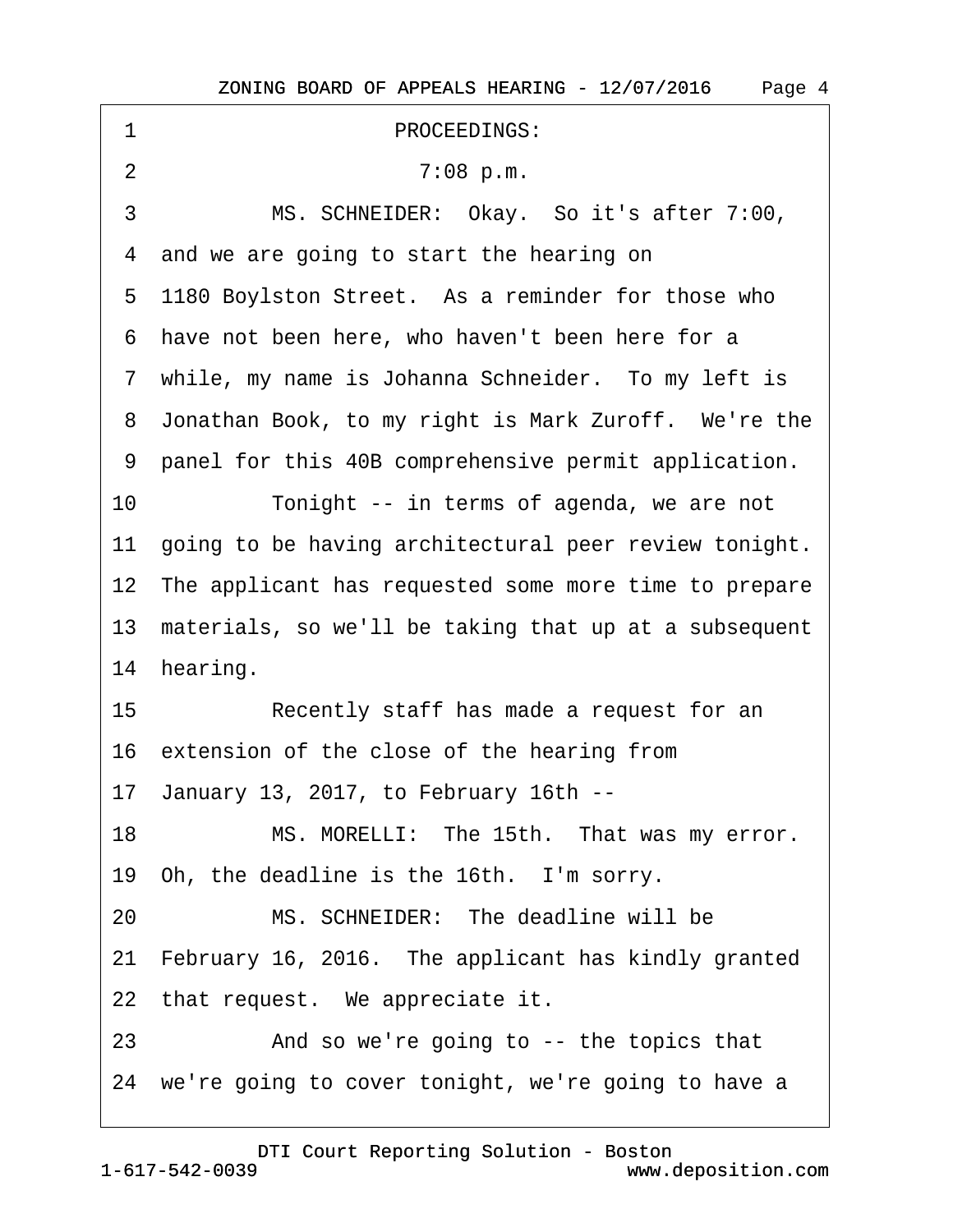1 brief report from planning staff.

2 We're going to discuss parking. I

3 understand the applicant has a revised parking

4 scheme, which has been peer reviewed, so we'll be

5 hearing about the revised parking plan from the

·6· applicant.· We'll also be hearing from the town's

·7· independent peer reviewer with his comments on the

8 revised parking plan.

9 We'll be taking up the topic of stormwater 10 this evening. We will be seeing the applicant's 11 response to prior comments from the town. We will 12· also hear Peter Ditto's comment on that.

13 We'll also be discussing environmental

14 issues, which we've taken up at a prior hearing. The

15· applicant has prepared some responses to a report

16 that was presented to us at the last hearing,

17 November 7th. We will also be having an independent

18 peer reviewer provide comments on that. So that's

19 what we're covering tonight. Just a couple things.

20· · · · · ·So I would like to ask Maria Morelli to

21 come up and give us an overview of where we are these 22 days.

23 MS. MORELLI: Thank you, Chairman

24 Schneider. Just a few admin. details. The sign-in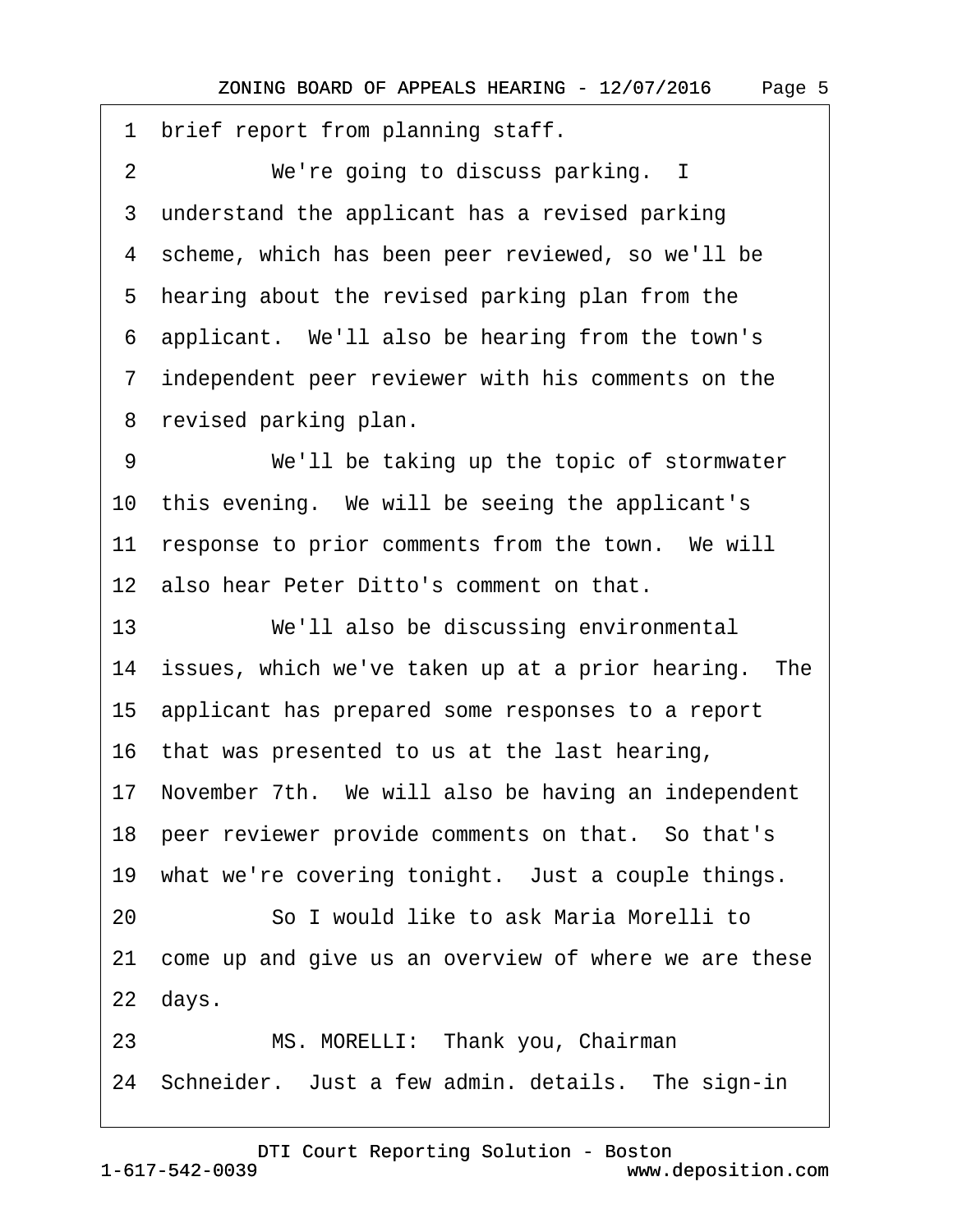2 could sign out. 3 **• • And all of the materials that are being** ·4· discussed or referred to or presented are online, so 5 be sure to look at our website tomorrow morning. ·6· · · · · ·Because our last hearing was November 7th, ·7· I just want to provide a little bit of framework so 8 we can all figure out where we left off. 9 • • Parking: So the applicant's parking 10· consultant, Pilgrim Parking, Mark Braconnier, will 11 present updated parking plans in response to the peer 12 reviewers -- the peer review reports for traffic and 13 parking. Part of that redesign for the driveway 14· includes a reduction of 2,000 square feet of retail 15 space on the ground floor. Staff reviewed these 16· plans with the traffic and parking peer reviewers on 17 November 21st. It was a productive meeting, and the 18 team was very responsive. 19 • At the request of the town and the peer 20 reviewers, the applicant also provided backup data. 21· This is to really justify the parking ratio, in 22 particular for retail, which does not meet zoning

1 sheet is actually out now; on your way out, if you

23 requirements. We wanted something a little more than

24· anecdotes of why this lower parking ratio would be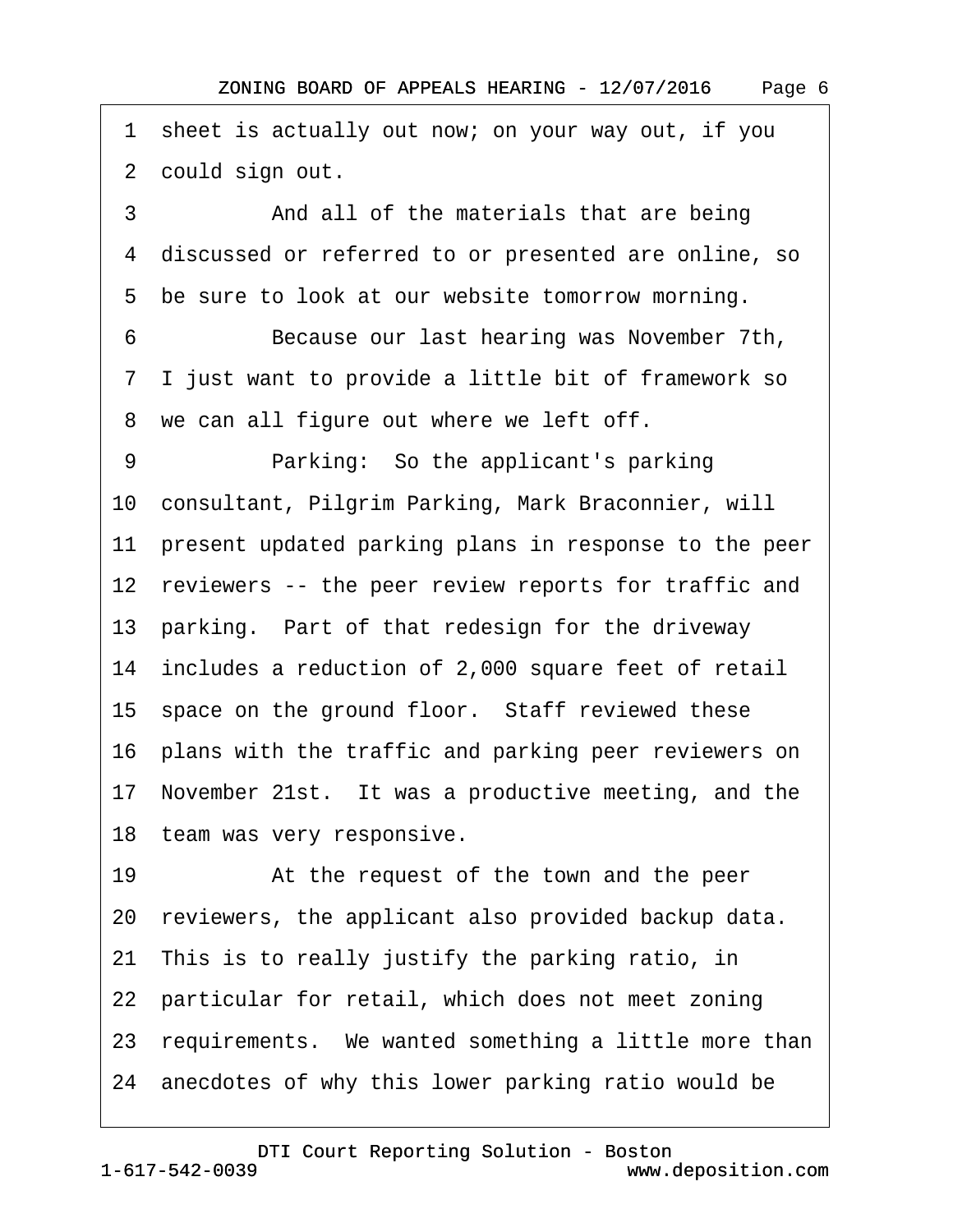·1· okay, and the applicant's consultant did provide that 2 backup data, which our peer reviewer, Art Stadig of 3 Walker Parking Consultants, was able to review. 4 Some of those details also include -- we're 5 concerned about queuing on Route 9, so there's also ·6· going to be some analysis about how many cars a valet 7 attendant can handle at peak periods, also when 8 there's full occupancy, especially on Saturdays. And ·9· also, there might be some parking spaces that will be 10· shared amongst customers and residents, and we also 11 want backup to understand how that might be feasible. 12 So that's just a frame of where we are with parking. 13 **In regards to stormwater, at the last** 14 hearing, the director of engineering and 15· transportation, Peter Ditto, did provide an 16 assessment of the preliminary stormwater plans. He 17 commented that infiltration cannot be accommodated on 18 the site because of the amount of bedrock. Because 19· most of the runoff is from the roof, that water is 20· going to be clean, and therefore Mr. Ditto doesn't 21 feel that an infiltration system is needed. He can 22 speak more to that. 23· · · · · ·He also asked for additional information

24 from the applicant to determine if the 12-inch pipe,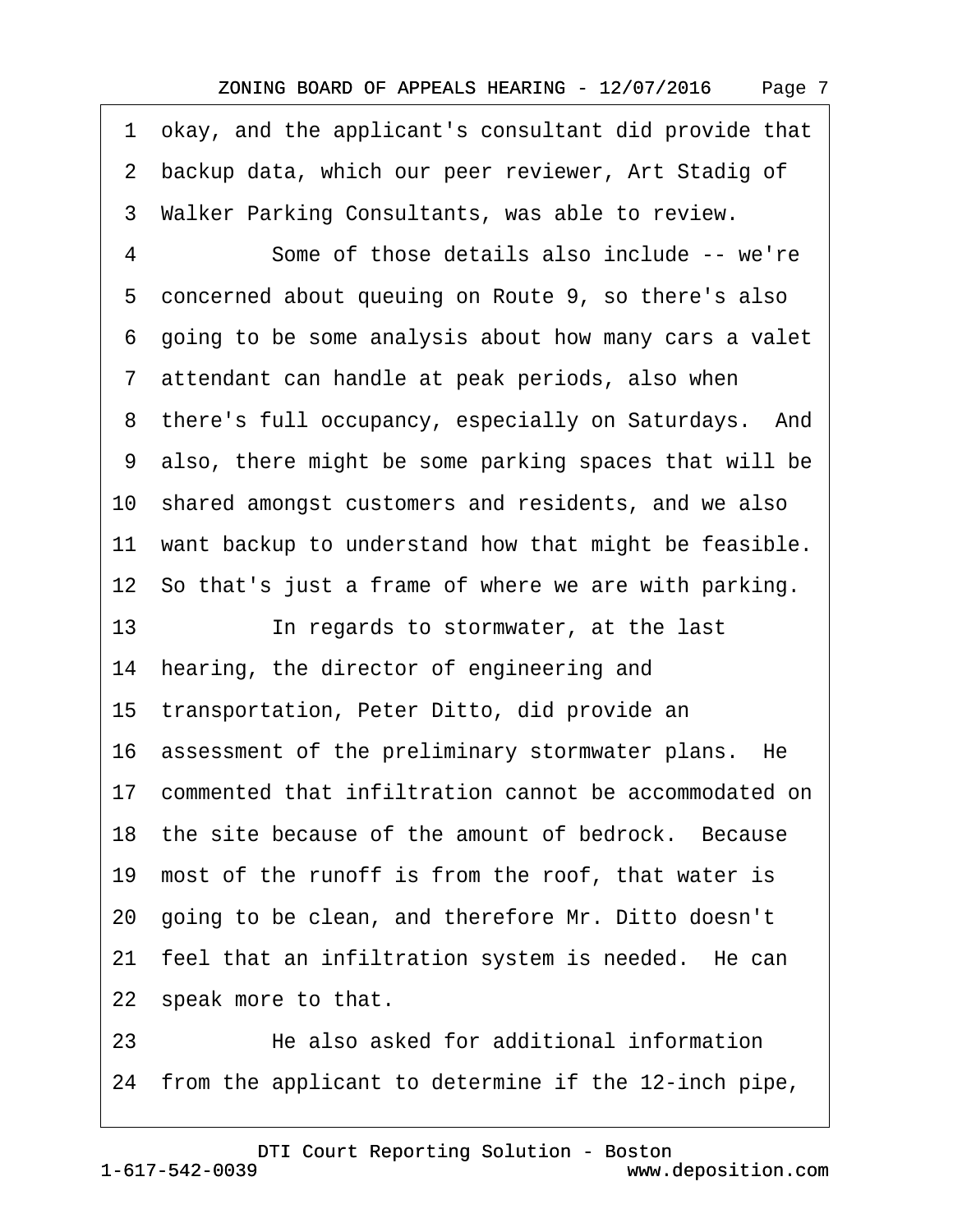1 which is in Route 9 on Boylston Street, can ·2· accommodate the volume of water and if the 3 4,500-gallon storage tank in the basement was large 4 enough. And so there has been correspondence between 5 the applicant, the civil engineer, and Mr. Ditto, and ·6· that will also be discussed tonight. 7 **In regard to environmental -- just to back** 8 up -- as all of you know, this is the site of a 9 former gas station. The former owner of Cumberland 10 Farms has been responsible for remediation. At this 11 time, the site has not yet achieved a condition of no 12 significant risk under the Massachusetts Contingency 13· Plan.

14 The applicant has responded to our licensed 15· site professional's November 8th report, and that 16· LPS, John Chambers from Fuss & O'Neill, has made 17 recommendations. This did come in over the last 18 week, and the final draft today, but the applicant's 19· consultant did have time to look at that and will be 20 able to respond to it. I just wanted to point out 21· that some of those recommendations, which the project 22 team is willing to do, might involve some timing 23· during this public hearing and also some costs, that 24 we just want to be sure to circle back later.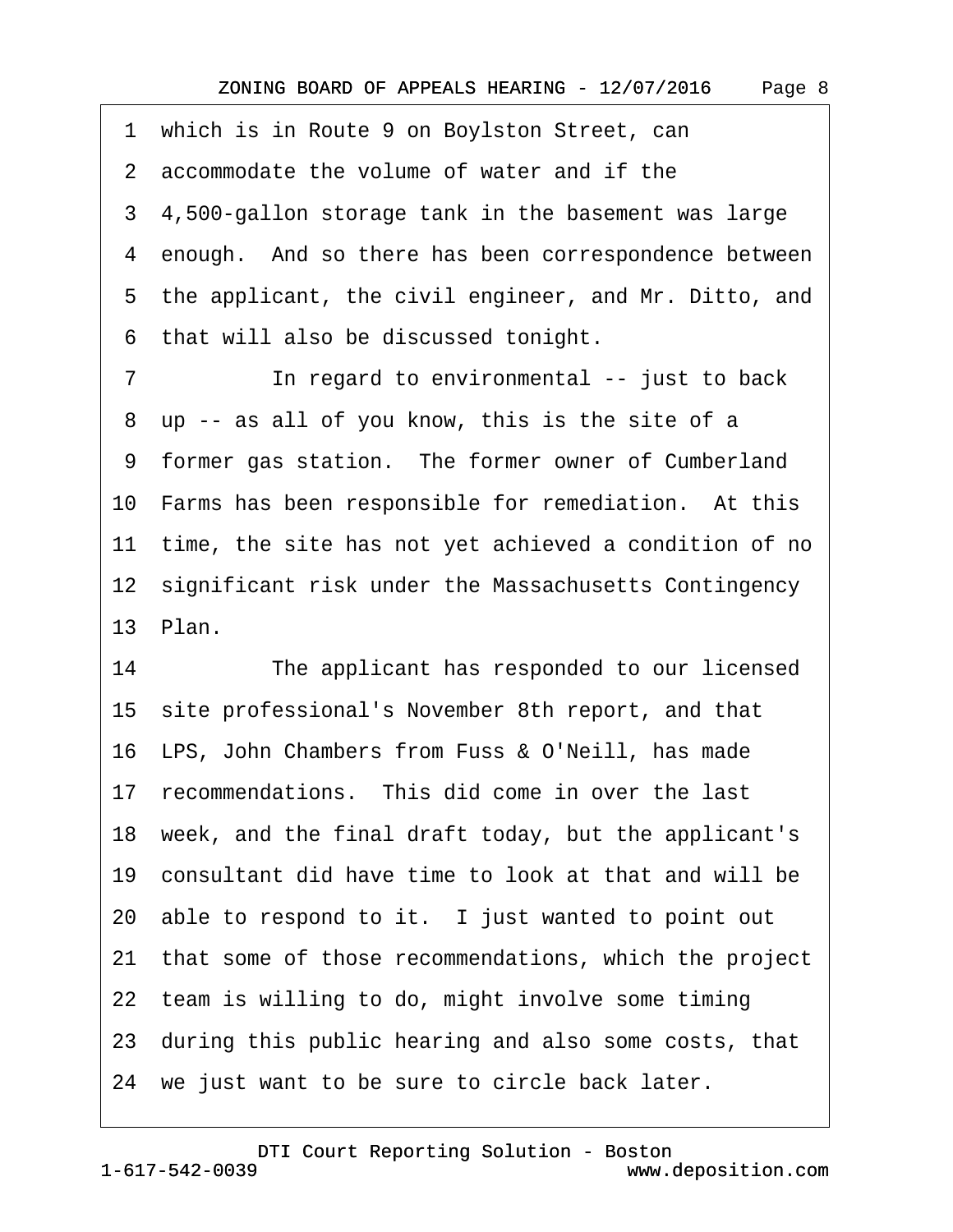1 And last, even though we're not hearing ·2· architecture, I just wanted to give you an update of 3 what staff is doing. Our most recent staff meeting 4 was with the site -- the design peer reviewer, Cliff 5 Boehmer, and the project team. We're still focused 6 on height and articulation. We've asked for more ·7· visuals to help the peer reviewer and also the ZBA 8 and community understand what those impacts and any ·9· changes that they've made -- how really adequate they 10 are. And that includes shadow studies, more site 11 section, and a 3D model. 12 We're also interested in understanding the 13 impact on the six-unit home to the left on Route 9. 14 • And we also are looking at the trash 15· management plan, recycling management plan, noise 16 management plan. That's currently with the chief of 17 environmental health, Pat Maloney. 18 • **And at our next hearing, which is** 19· December 21st, we will be prepared to address 20 architecture and rubbish, recycling, and noise. 21 MS. SCHNEIDER: Thanks, Maria. 22 So we're next going to talk about parking. 23· Does the applicant want to -- or would the

24· applicant's consultants want to present briefly the

[DTI Court Reporting Solution - Boston](http://www.deposition.com)

Page 9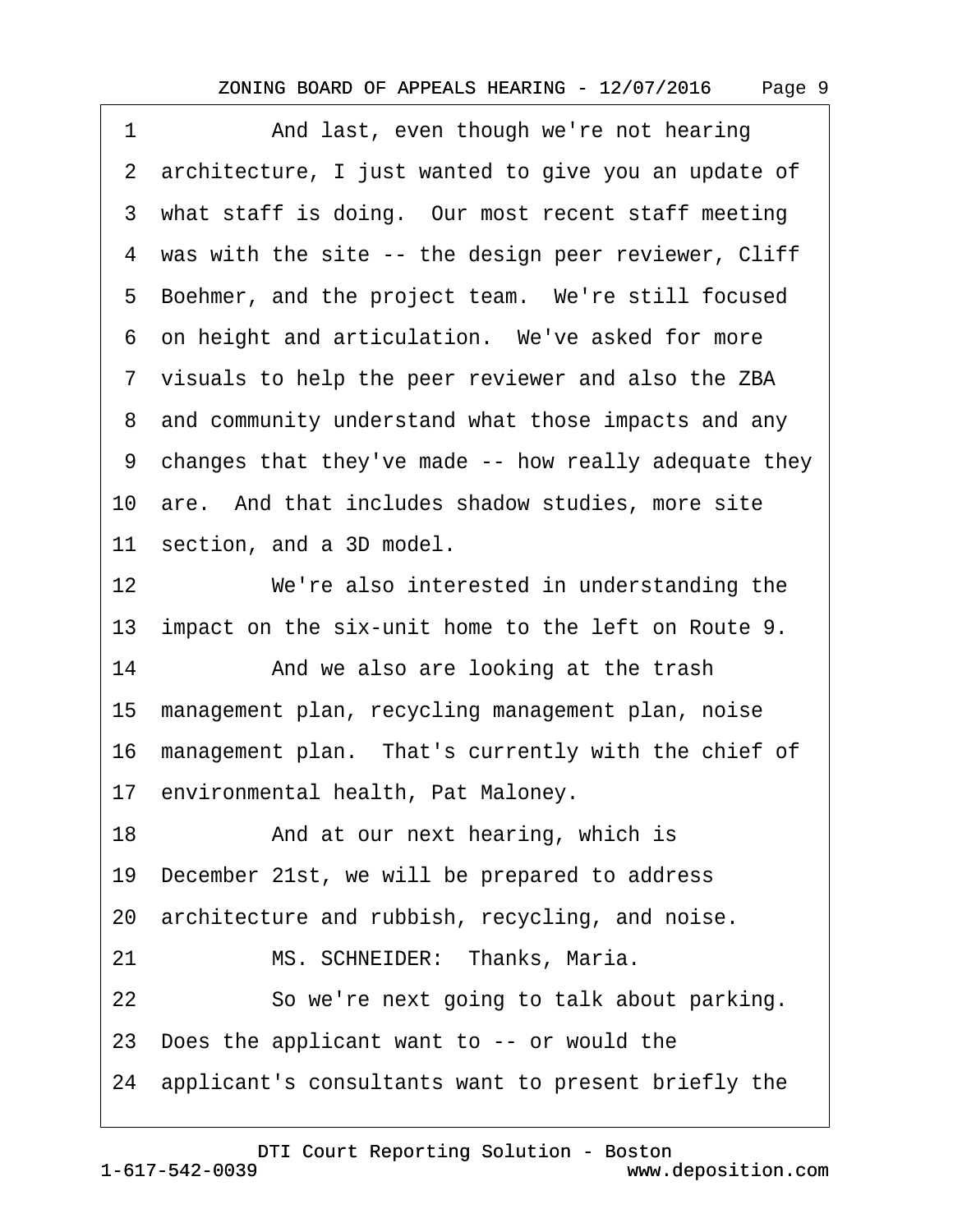·1· changes to parking that you're proposing? 2 MR. PANDYA: It takes a village, so we're 3 all here. My name is Haril Pandya, principal in 4 charge, CBT Architects. I'm here with Stefan 5 Vogelmann and our consultant.

6 MR. BRACONNIER: Mark Braconnier with 7 Pilgrim Parking.

8 MR. PANDYA: So from this plan, essentially ·9· the left and the right are demonstrative of -- the 10 left being the earlier submission plan that showed 11 more stackers on the left for an aggregate total of 12 80 spaces, and the right, which is currently where we 13 are today, with a reduction of the stacker count to 14· allow for more sort of fluid, if you will, parking, 15 more flexibility.

16 We've also provided this access stair as 17 well for not only convenience, but in case there's 18· anything, you know, potentially slowing down anything 19 in the elevator, which we do not anticipate. But 20· that allows anyone to run down really quick as well 21 and mitigate the issues as they occur there. 22 So also located in here, but we'll get to 23 it as part of the next component, there is the trash 24· and stormwater here, so we can come back.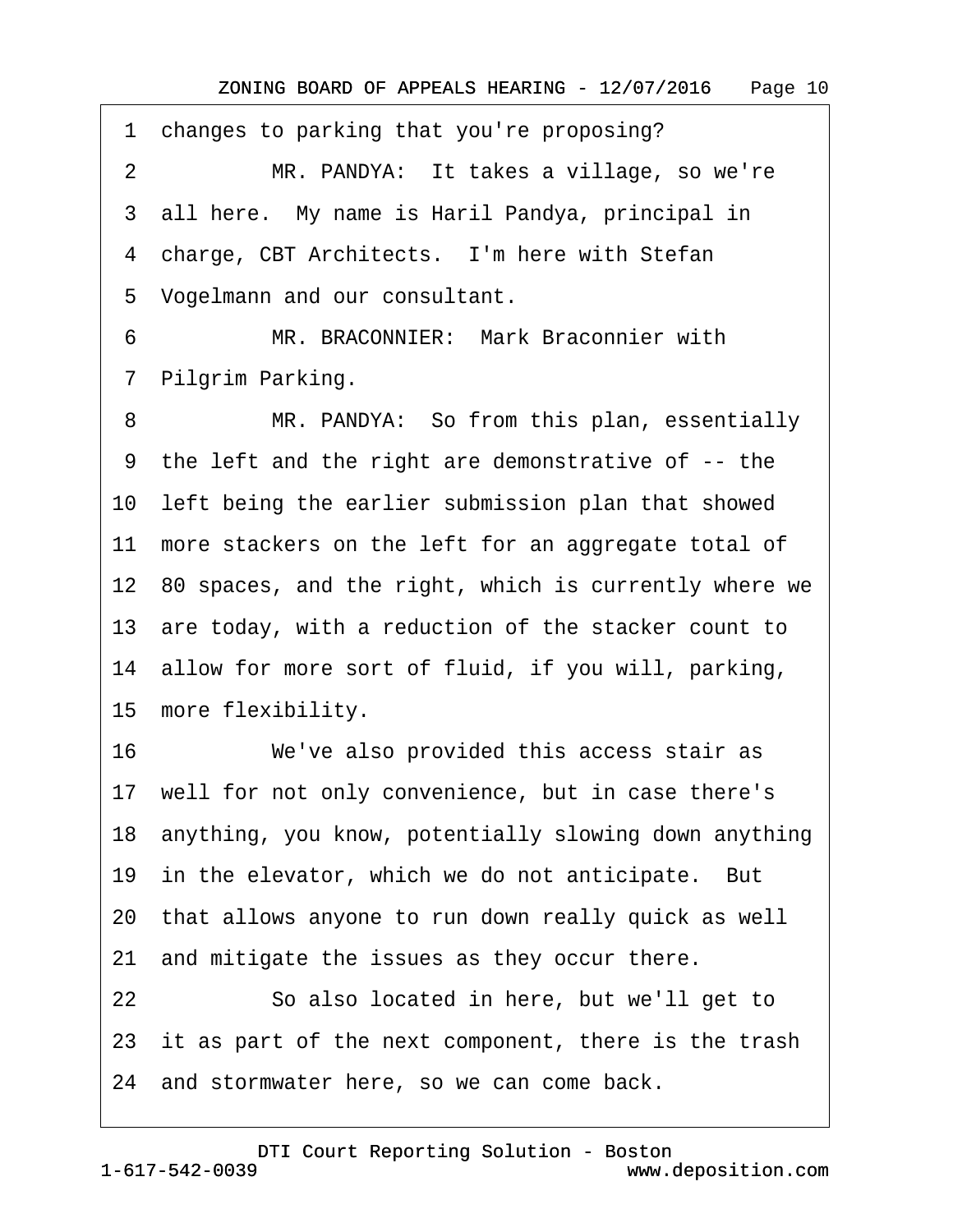1 So the enlarged plan of the "before" 2 essentially, again, shows the 80 spaces with the 3 stackers, which we are -- we've moved on from, to the 4 "today" plan which shows more free parking, less 5 stackers, for a new aggregate of 69 spaces total. 6 MR. VOGELMANN: And we also might add, 7 there are some additional elements in this thing. 8 For example, we have widened for -- all these items ·9· will increase the speed of turnaround of the 10 attendants in the garage. One would be larger 11 elevator cabs that went to 10-by-20-foot clear 12 platform widths to allow the cars to enter and exit 13· much quicker, and also a speed stair for the 14 employees to be able to get back up to the valet 15 office as soon as possible. There's the speed stair 16 which takes them right up to the valet office. 17 MR. PANDYA: And these are the wider 18 elevator cabs. So from previous -- just as a 19 comparison, those are the previous. And they're both 20· functional, but part of the process of working 21· together was to just find sort of the next cab 22 dimension that was larger, so that's where we are 23 today. 24 So just to finish the -- this is where we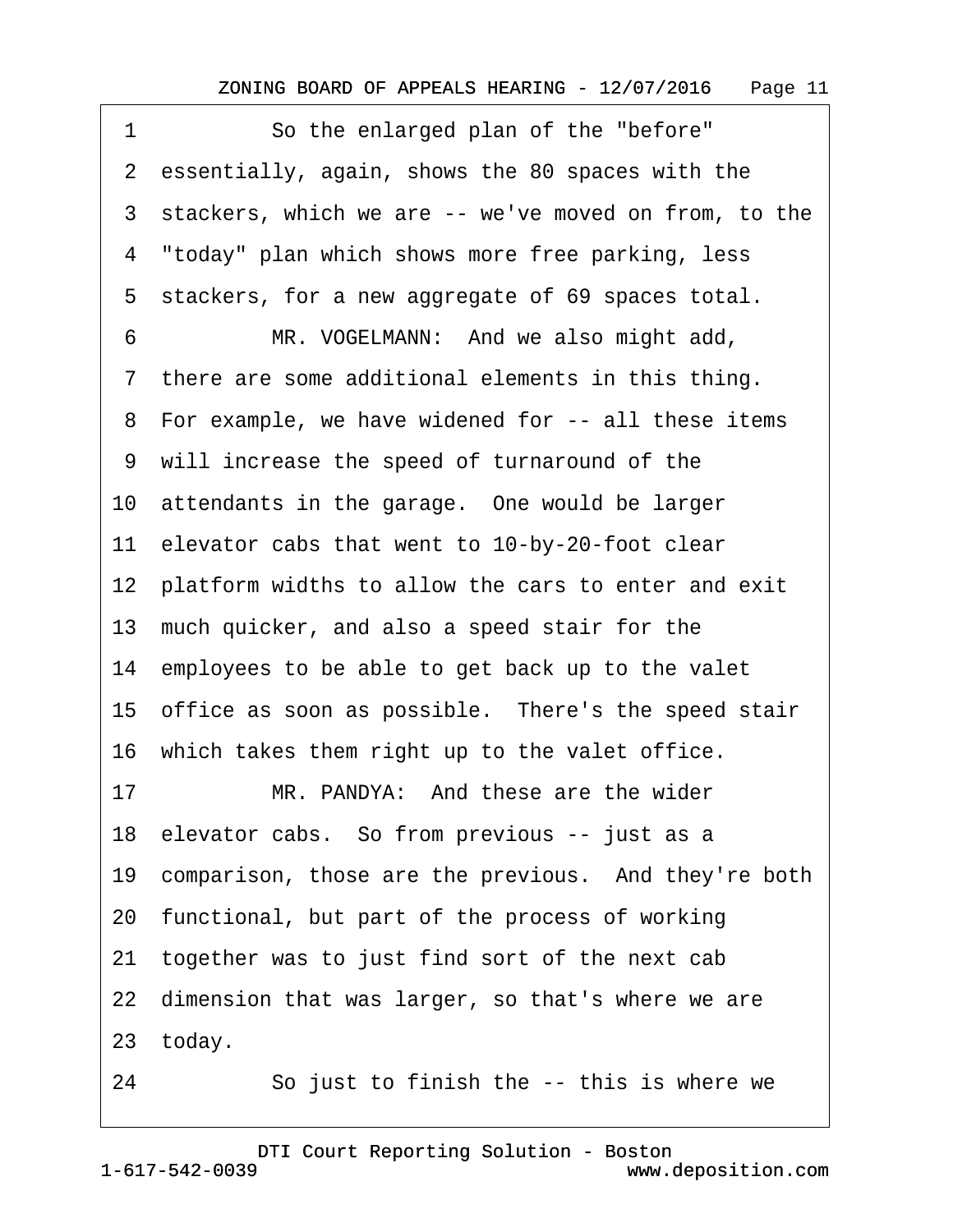1 were before. They're side by side, and we'll zoom ·2· back in.· So previously, there was less of a gap -- 3 an appropriate gap as far as zoning was concerned. 4 But after meeting with everyone and sort of advancing 5 the design through our talks, we've widened the ·6· distance between the building and the property to do 7 a multitude of things. 8 One is to provide a proper inflow and ·9· outflow of vehicular traffic from the garage or the 10 elevators. 11 And one also is to provide another lane 12 that allows for unloading, and this will be labeled 13 such on the columns. This will be demarcated through 14 the differentiation and materiality so you can see 15 where the lane essentially is here for the cars. You 16· can essentially pull in, unload groceries, do 17 whatever you need to do. Whereas everyone else will 18 come in through the valet, will be able to use the 19 garage correctly and quickly. 20 So, again, this is the before, where we 21· were, which was the approximately 20 feet plus a

22· 3-foot buffer, about 23 feet away from the property

23· line.

24 • And then here we are today by going another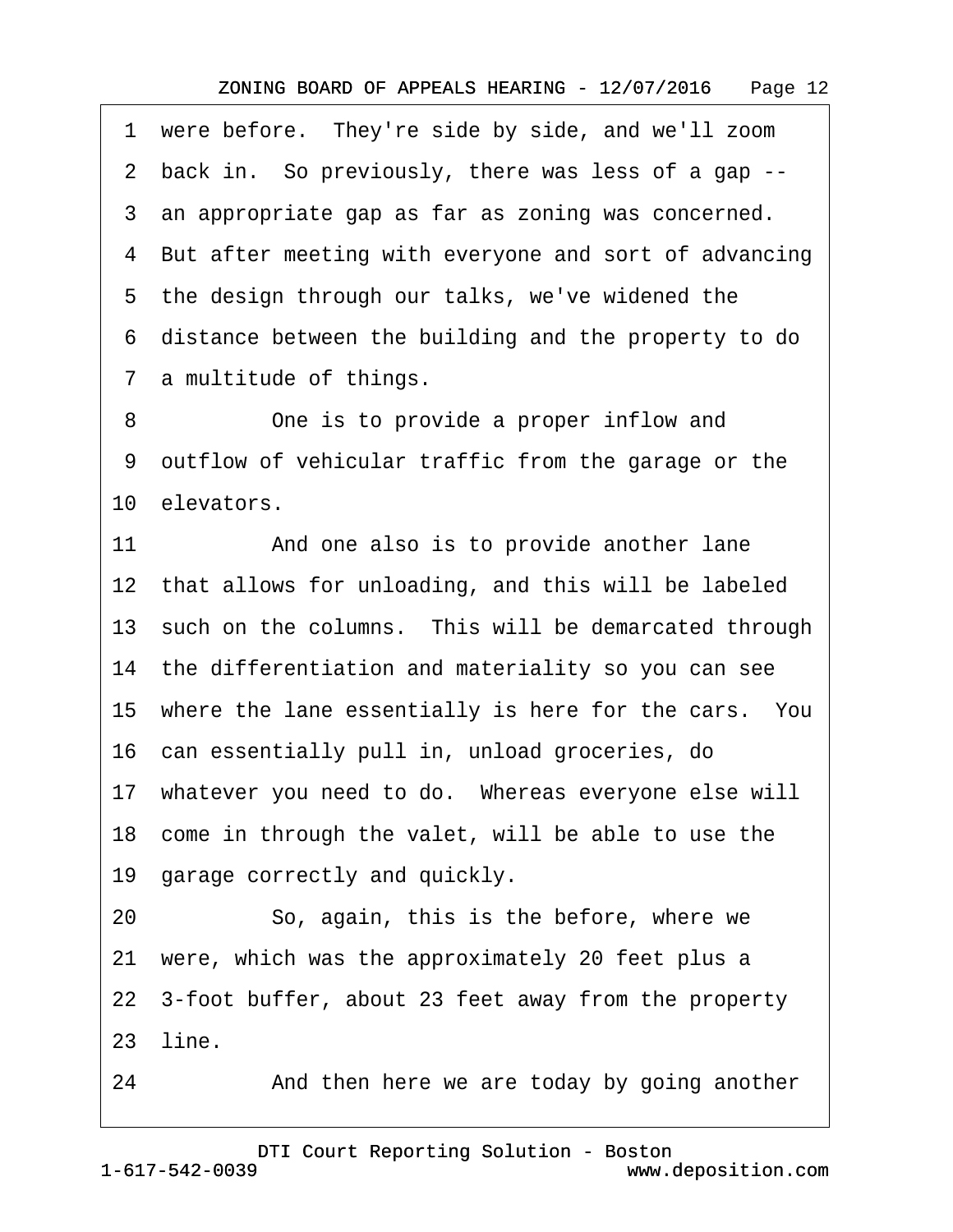|    | 1 14 feet wider than that even, to allow for, again,   |
|----|--------------------------------------------------------|
|    | 2 the unloading lane and the in- and outflow of        |
|    | 3 traffic. We've also relocated the valet attendant's  |
|    | 4 office, so there's a more outward-facing monitoring  |
|    | 5 component. And then we'll address some other things  |
|    | 6 in subsequent meetings, but there will be some more  |
|    | 7 widening and opening of this to create ease on       |
|    | 8 visibility, so we'll get to that at a later time.    |
| 9  | And then we have this pedestrian access as             |
|    | 10 well now along here, which, you know, gets us in a  |
|    | 11 safe zone from a pedestrian perspective to the      |
|    | 12 building access.                                    |
| 13 | MS. SCHNEIDER: And what's the distance                 |
|    | 14 between the edge of the driveway as expanded to the |
|    | 15 property line?                                      |
| 16 | MR. PANDYA: From here to the --                        |
| 17 | MS. SCHNEIDER: From, I guess, that                     |
|    | 18 green --                                            |
| 19 | MR. VOGELMANN: The mouth of Route 9 at the             |
|    | 20 sidewalk is a 30-foot width.                        |
| 21 | MR. PANDYA: But the building sets back                 |
|    | 22 further. So, again, we were at 20 plus 3 feet here, |
|    | 23 so this is 20 foot as the building's setback and a  |
|    | 24 3-foot buffer. And then we've moved the building an |
|    |                                                        |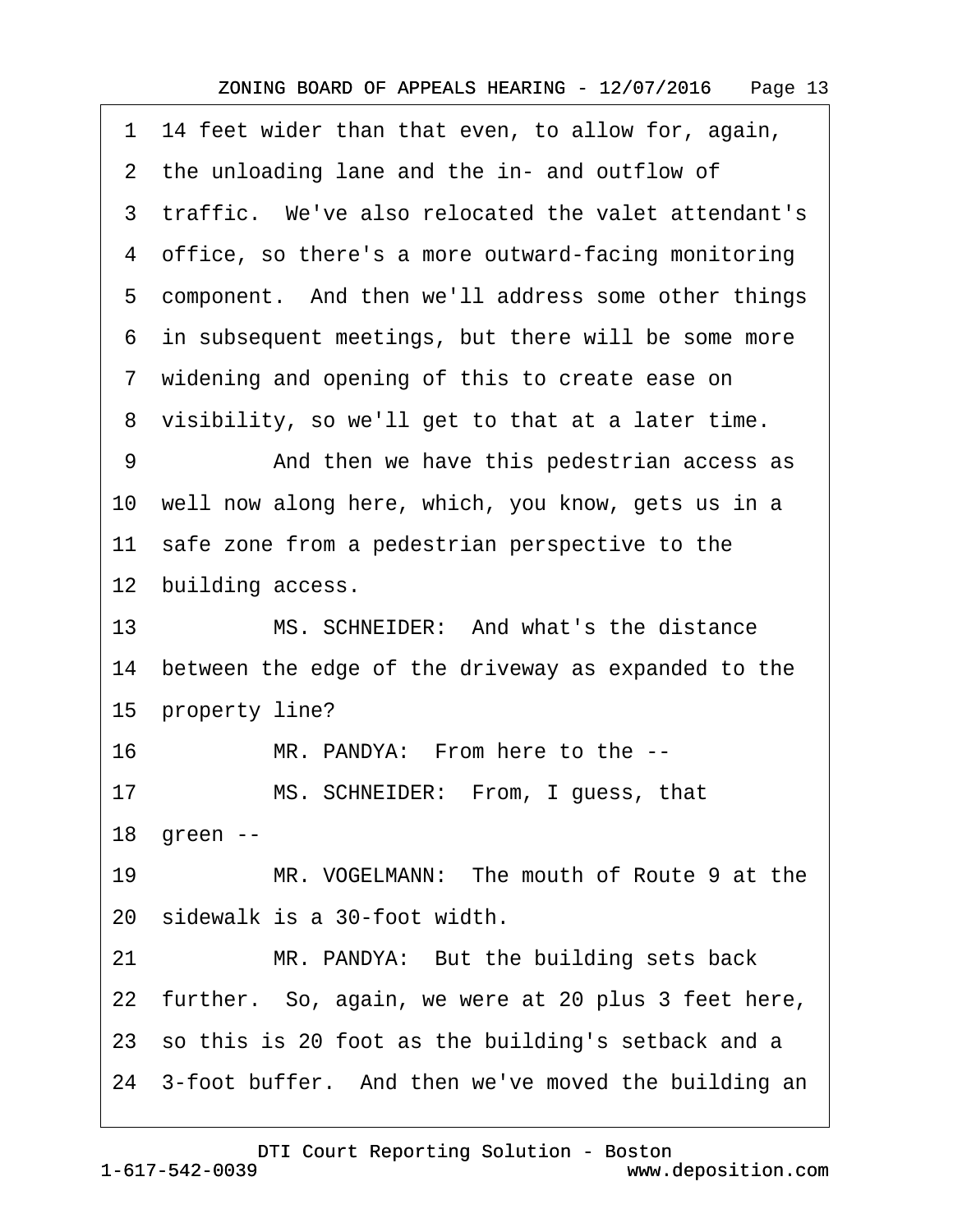·1· additional 14 feet, and this one further back to ·2· allow for this. 3 MR. VOGELMANN: At the ground floor. 4 MR. PANDYA: At the ground floor. 5 MS. SCHNEIDER: And the width of that ·6· buffer is still 3 feet? 7 MR. VOGELMANN: It got wider, 5. 8 MR. PANDYA: And then there's sort of a ·9· code-compliant area for unloading so car doors can 10 open and people can get in and out over here. 11 MR. VOGELMANN: And we were able to achieve 12 this with the loss of -- a significant loss of 13· retail. 14 MR. PANDYA: Right. So if I go back in 15· here, you can see the retail a lot further back to 16 allow for more retail use here. But to kind of make 17 all these things functional, we set back this 18 overlay. This overlay essentially shows that this 19· colored area is what we had lost, I guess for lack of 20 a better word, the dark here. And then this is the 21 reconfigured here. So this is the loss and this is 22 the reconfigured to achieve essentially this overlay. 23 MR. BRACONNIER: I think most of the 24 changes were a direct result of the peer review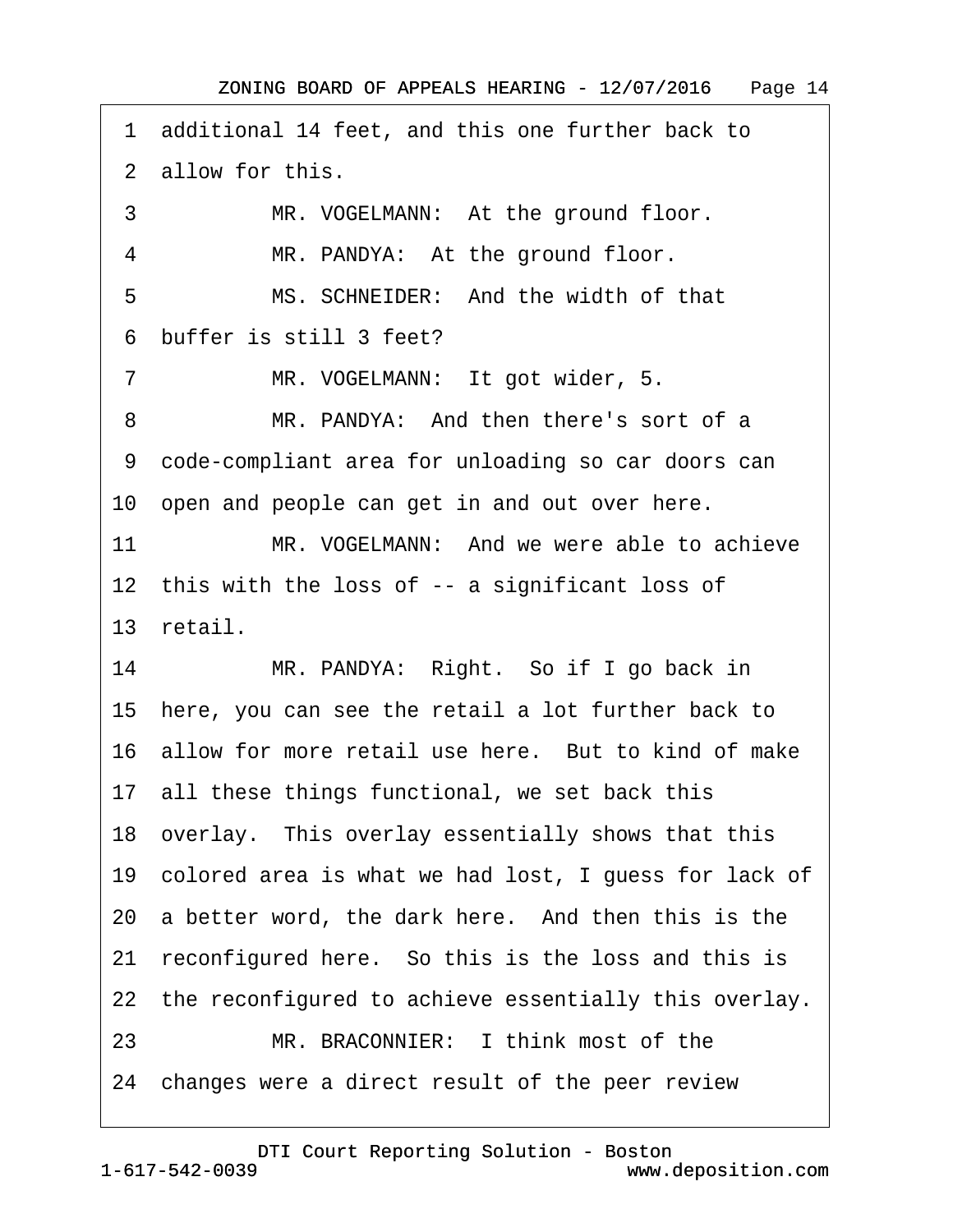1 comments. And certainly the reconfiguration of the 2 street level, the surface level, has greatly enhanced 3 the operation -- the intended operation. Having the 4 three drop-off spaces allows for the normal cars 5 coming in, dropping off, picking up, while still ·6· having in and out for other regular customers, the ·7· tenants that -- you know, to come in and out of the 8 garage unimpeded. 9 • As we mentioned, the elevators, being 10· enlarged to the minimum of 20-by-10-foot clearance -- 11 we operate so they're now slightly smaller elevators. 12 They're a little tight. The extra room here is going 13· to greatly enhance the flow, which also enhances the 14 ability to get the cars in and out of the driveway 15· faster, in and out of the facility, which will 16 minimize the potential loading surface. 17 You know, the double wide in- and out-lane 18 also allows for extra loading. If there's ever a 19 rush of three, four, five cars, we can also double 20· load the other in-lane, so we're confident that we'll 21· be able to pull the traffic off of Route 9 without 22 any problems based on the expected -- the peak demand 23 on Saturdays for this facility. 24 **· · So we're confident with the staff that it's**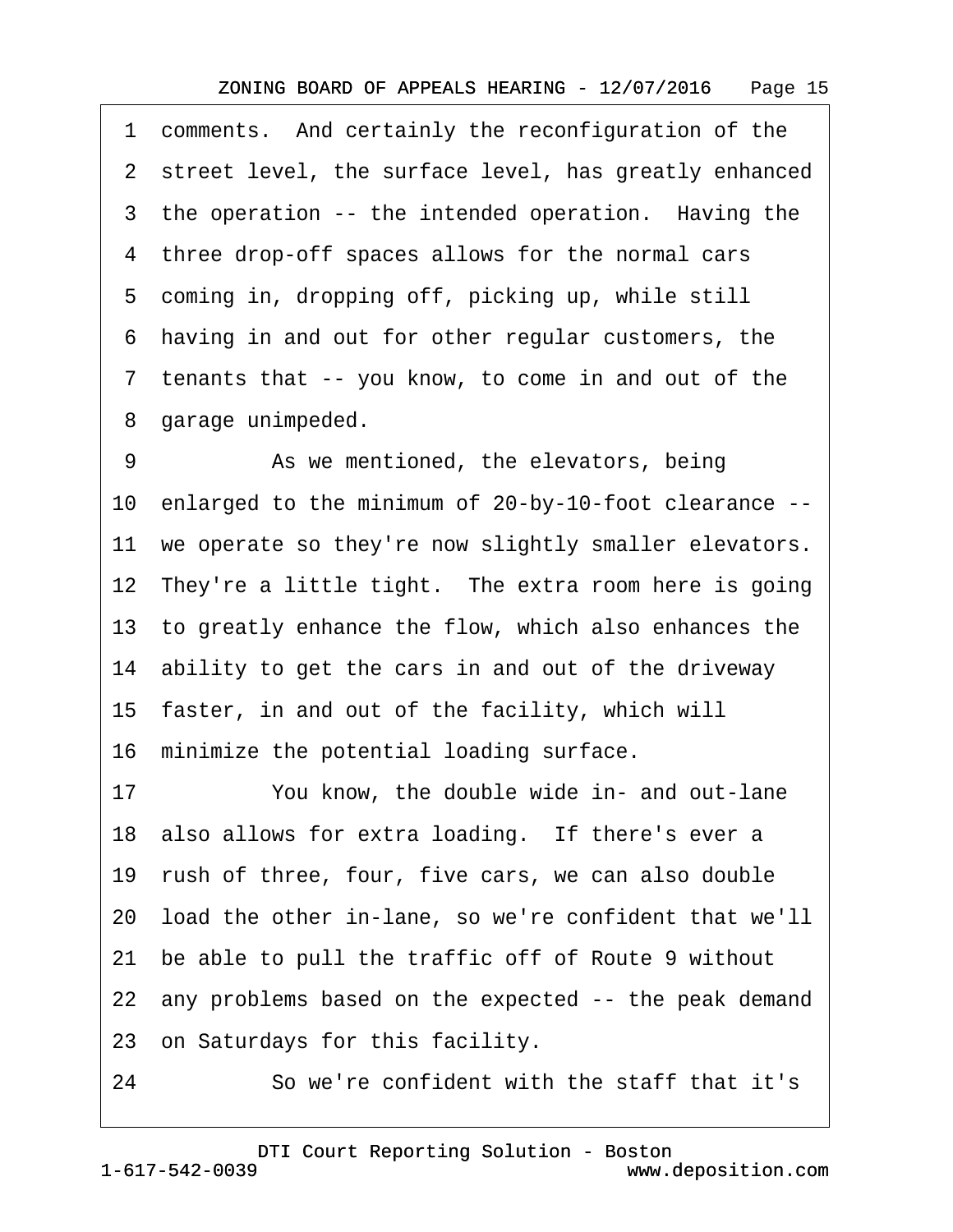·1· a projected minimum of two at all times and three if 2 needed on the busiest Saturday. Or if another 3 occasional period or a defined period develops where ·4· there's more -- there's a peak demand, we would add 5 staff to accommodate it. 6 • Common And we believe with this configuration, ·7· based on our experience, it should be, you know, a 8 relatively smooth operation that should have very ·9· little impact that is seen on Boylston Street 10 certainly and/or on the surface area. That's been 11 our experience in something much tighter in Boston 12 with more constraints. 13 • And it also has lifters in the garage down 14 below. It's a three-level garage, but it has lifters 15· as well on the first floor, so it has a similar 16· experience as well inside the garage. 17 The comments -- if we go back to the 18· inside -- so, you know, the before and after -- 19· currently, you know, some of the main concerns from 20· the peer reviewer were -- and we did not disagree -- 21 that it was fairly congested. So as currently 22 configured, we actually expect most of the time, if 23 not all of the time, to actually not need to park all 24 of the cars that are shown there.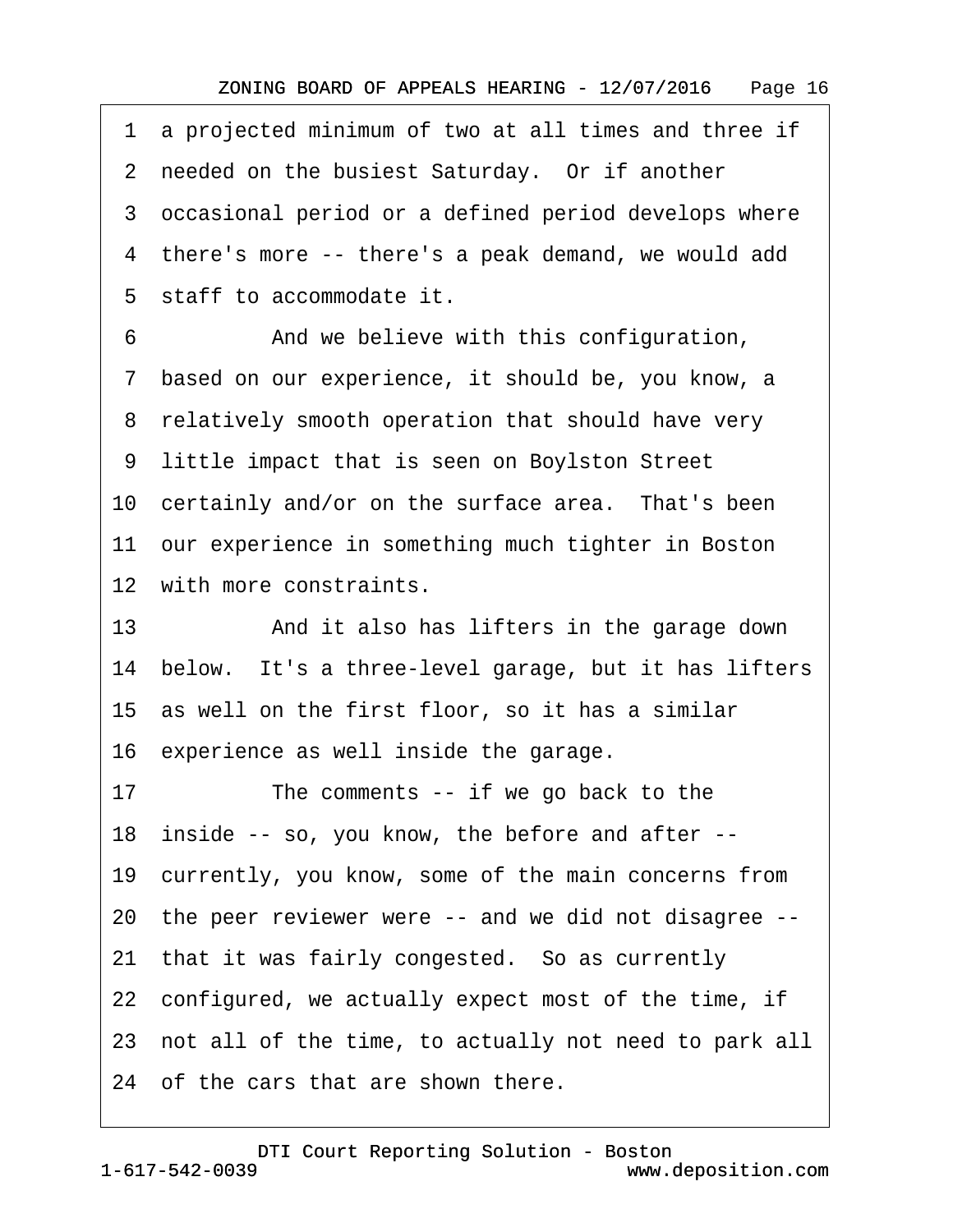1 **Is it appropriate to seque into the demand** 2 and timing study at this point? 3 MS. SCHNEIDER: Sure. That would be great. 4 MR. BRACONNIER: We can put it on the 5 screen if you'd like, or --6 MS. SCHNEIDER: Yeah. If you've got ·7· something to show us, you can go right ahead and do ·8· that. 9 MR. BRACONNIER: But in any event, it'll 10 show on the document about to be loaded, the second 11 one down from the top, I believe this will show, 12 amongst other, things -- so we've determined that, 13· you know, certainly Saturdays -- Saturday, we believe 14· from a retail/residential standpoint, will be the 15 busiest period. 16 When we talk about shared parking, you 17 know, we have a -- based on Urban Land Institute, 18 Institute of Transportation Engineers, you know, 19 there are assumptions on what the demand will really 20· be for the units, and then cars -- coordinating 21 demand from retail tenants. And obviously during the 22 day, you know, residents go out. So the green are 23 the residents here. Some of that gap that's opened 24 up or spaces that are opened up, we can park retail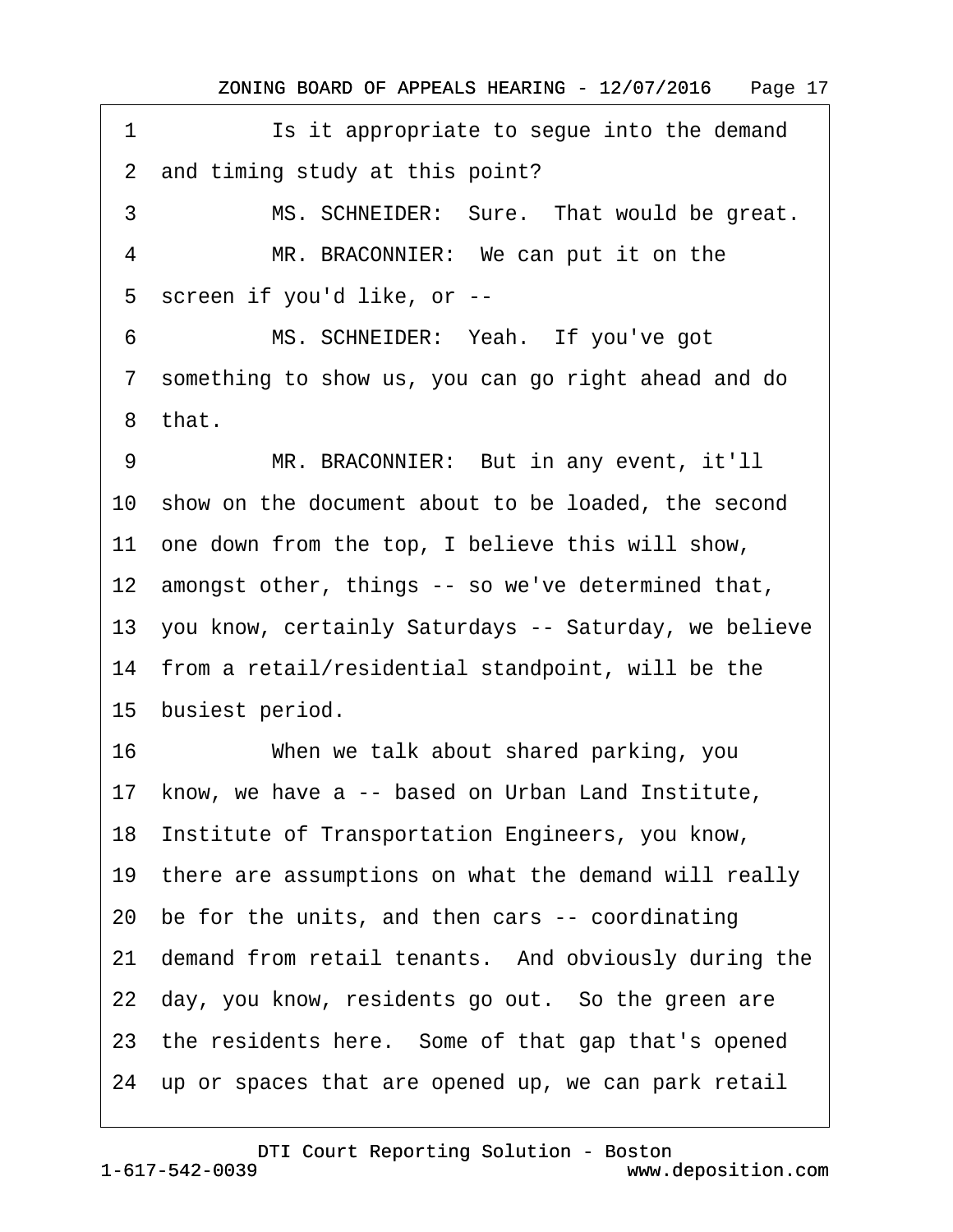1 tenants in those same spots. 2 But regardless of that -- and the peer 3 review consultant -- you know, we really, based on ·4· the sort of standard industry ratios, believe that -- ·5· our peak demand, we project it to be a little under ·6· 40 cars, even on a Saturday at the peak moment. 7 Now, the peer reviewer said we're being, 8 perhaps, you know, not quite conservative enough. 9 But even after the review, it looks like the number 10· would be something maybe around 44 or so, so they're 11 not too far off. It's less than even all the surface 12 spaces without any lifters. That's a point. It's 13 just that -- trying to emphasize a significant amount 14 of excess capacity based on real industry standards 15· as well as our experience at similar facilities, that 16· this operation is going to have, frankly, excess 17· capacity, even on the busiest Saturday and/or the 18· peak residential demand, even at a one-to-one or 19· slightly over ratio of units, which is also industry 20 standards. 21 **· · · · So in addition to that, there was a concern** 22 about how fast we can -- from a timing study, how 23 fast can we get the cars in and out? What's the peak 24· usage?· And, you know, it's envisioned that the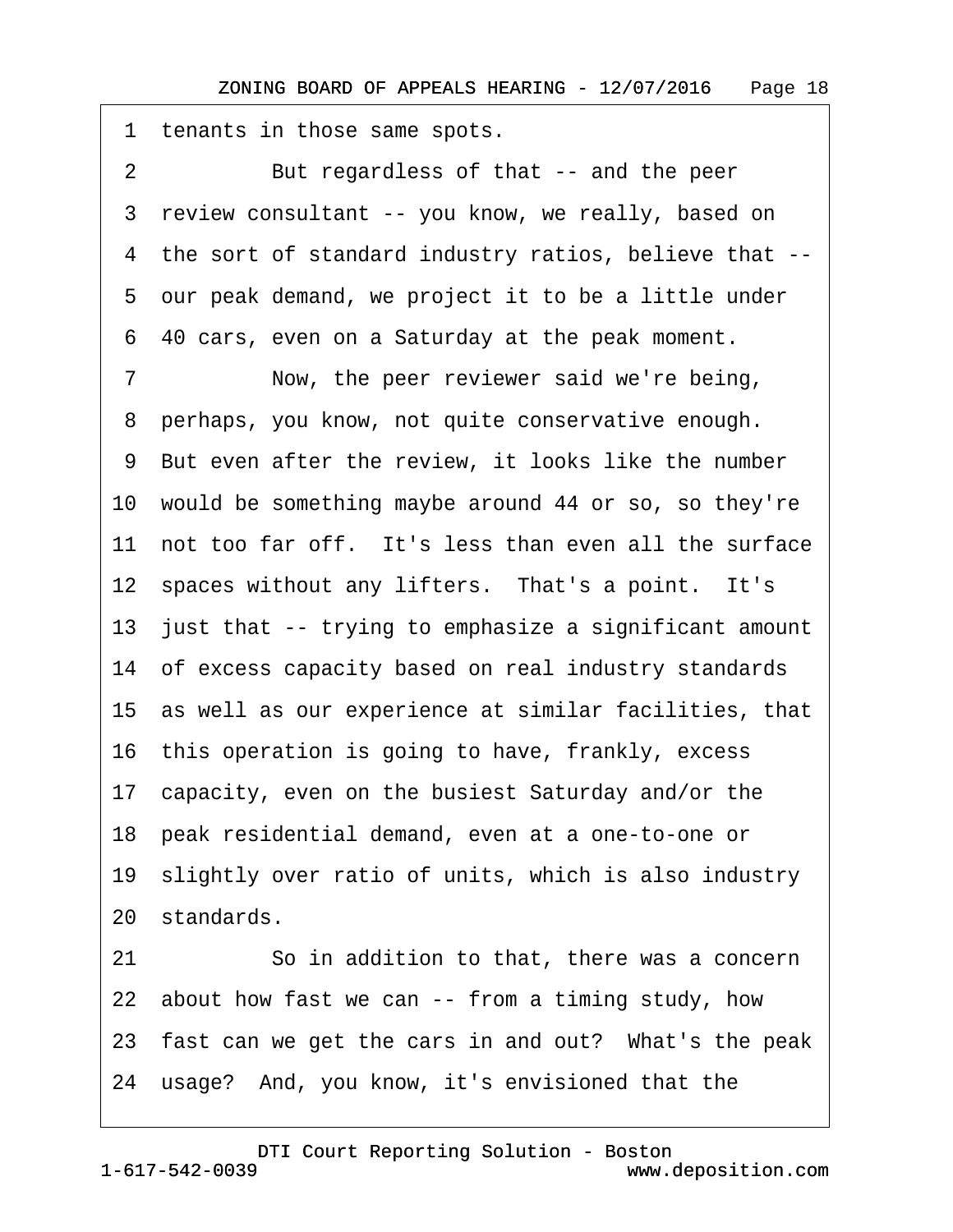1 maximum trips in or out -- "trip ends," we call 2 them -- on a Saturday at any hour would be 30 on a 3 busy Saturday, which will be the busiest in and out 4 days. 5 You know, we may have more cars in on a 6 weeknight when everybody's in the garage, but, 7 frankly, there won't be a lot of moves. People would 8 be coming in so that the staff won't be as busy. 9 But on a Saturday where you have retail 10· customers coming, employees coming, perhaps early, as 11 well as residents coming in and out doing errands, we 12 still think the load -- which the peer review 13· consultant, Walker Parking agrees -- would be 14 approximately around 30 trips. 15 You know, industry standard, we believe 16· each valet can handle probably up to about 15 trips 17· an hour in this facility, so on these busier 18 weekends, we certainly would have extra staff on as 19 needed. It's easy to have a -- you know, the peak 20· middle day period, an extra four-hour shift, to have 21 a third person accommodating customers upstairs, 22 maybe, you know, validating their parking or whatever 23 the arrangement is with respect to the users of the 24 garage. And we really see that there's really no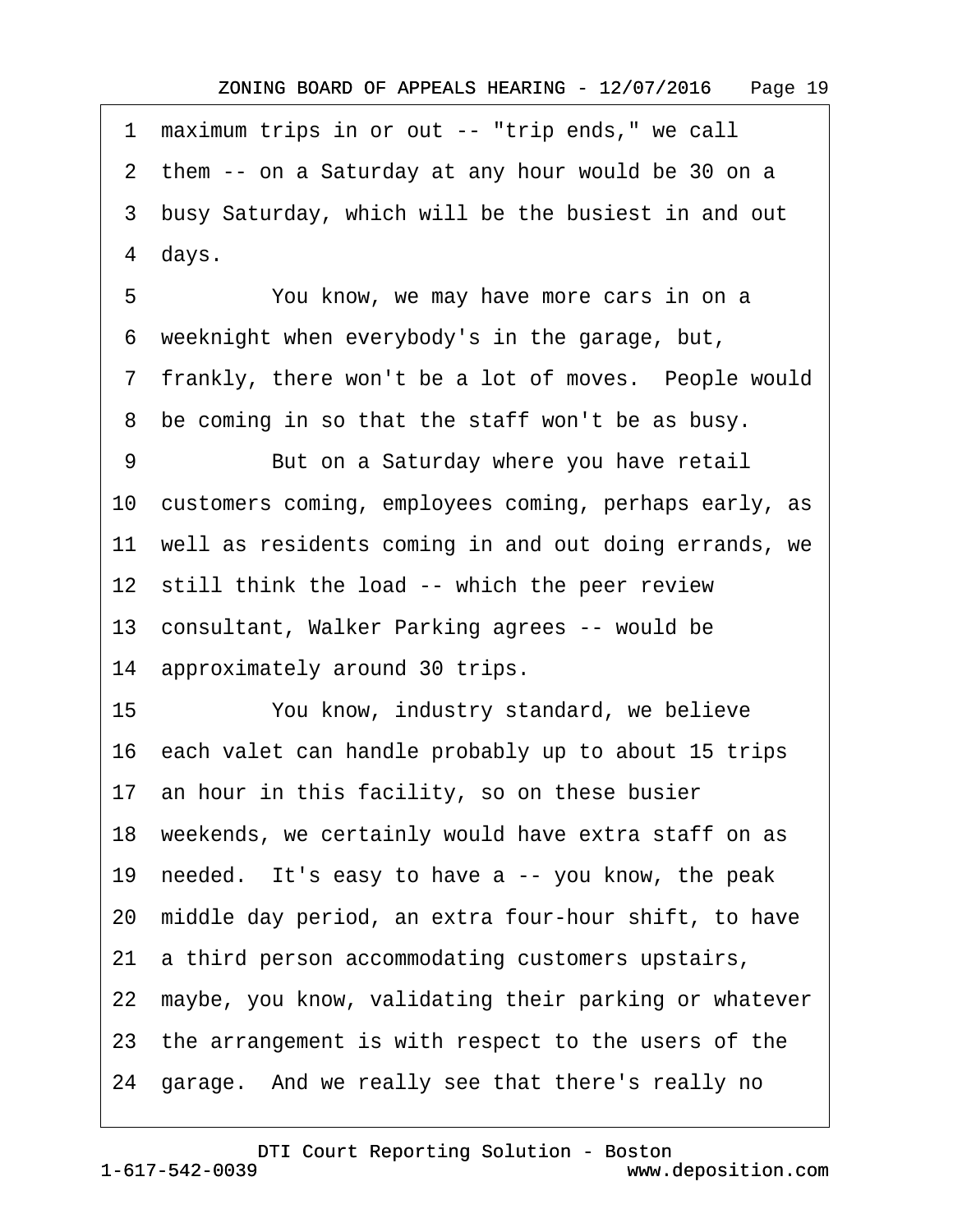·1· impediment to bringing the cars in and out of the 2 driveway, therefore eliminating any backup out onto 3 Boylston Street. 4 So I believe we've answered the questions ·5· of the peer reviewer and the last memo that I saw ·6· from your response of our data that was based on 7 industry standard ratios plus our experience. We've 8 concluded that we're, you know, within the limits ·9· well below the actual capacity of the garage. 10 MS. SCHNEIDER: Okay. Thank you. Anything 11 else on parking or transportation before we call up 12 our peer reviewers to talk about this? 13 Does the board have any questions for these 14 quys? 15 MR. BOOK: I'm curious. In a typical -- in 16· a garage with stackers, are the spaces put together 17 such that you can't drive a car out? I mean, 18 sometimes to move a car, you'd have to move three or 19 four cars just to get a car out. 20 MR. BRACONNIER: Should we go to the plan? 21 MR. BOOK: Yes. Please. 22 MR. BRACONNIER: So yes. I mean, if the 23· garage is, let's say, at a peak period where there 24· are more cars in the garage, you know, to get --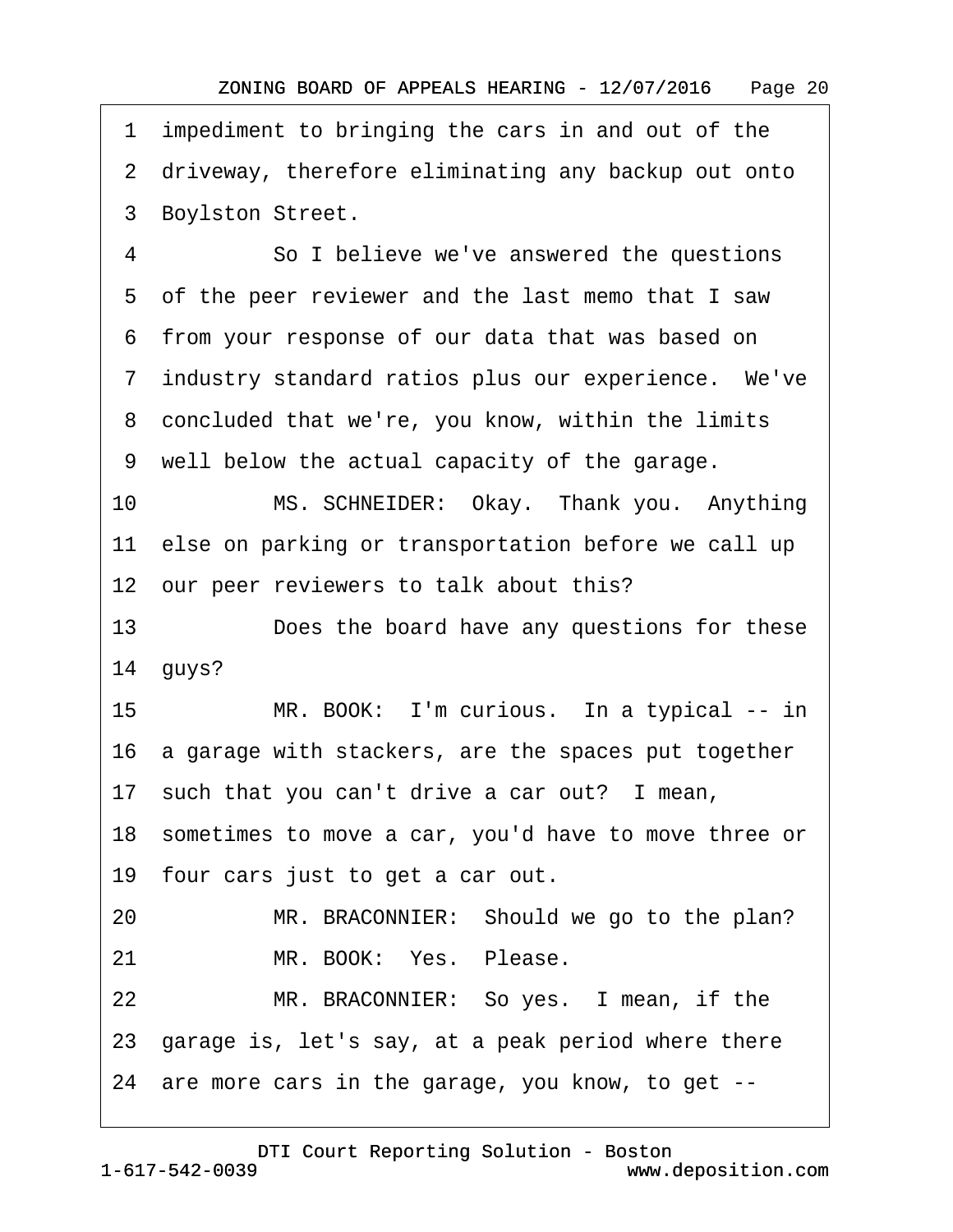| 1       | MR. BOOK: But, for example, if you pick a               |
|---------|---------------------------------------------------------|
|         | $2$ spot $-$                                            |
| 3       | MR. BRACONNIER: The top right here.                     |
| 4       | MR. BOOK: That's fine. Or even where the                |
|         | 5 elevators are.                                        |
| 6       | MR. BRACONNIER: Here?                                   |
| 7       | MR. BOOK: Yeah. If you wanted to get that               |
|         | 8 top car out, how -- you'd have to move four cars      |
|         | 9 and --                                                |
| $10-10$ | MR. BRACONNIER: Well, first of all, the                 |
|         | 11 elevators would be empty. Right? They're just shown  |
|         | 12 for purposes of the side, here and here, the side of |
|         | 13 the elevator.                                        |
| 14      | So, frankly, these three spaces here, three             |
|         | 15 spaces here, those spaces, except maybe for the      |
|         | 16 top -- so again -- let me back up.                   |
| 17      | In general, cars, in residential properties             |
|         | 18 in particular -- there are certain people who have   |
|         | 19 habits with their vehicles that they often don't use |
|         | 20 it that much, or they use it during the weekends but |
|         | 21 they don't use it during weekdays or vice versa.     |
| 22      | So what happens in practice, the cars that              |
|         | 23 are used less or used during those times that we're  |
|         | 24 talking about, they'll end up on the top and they'll |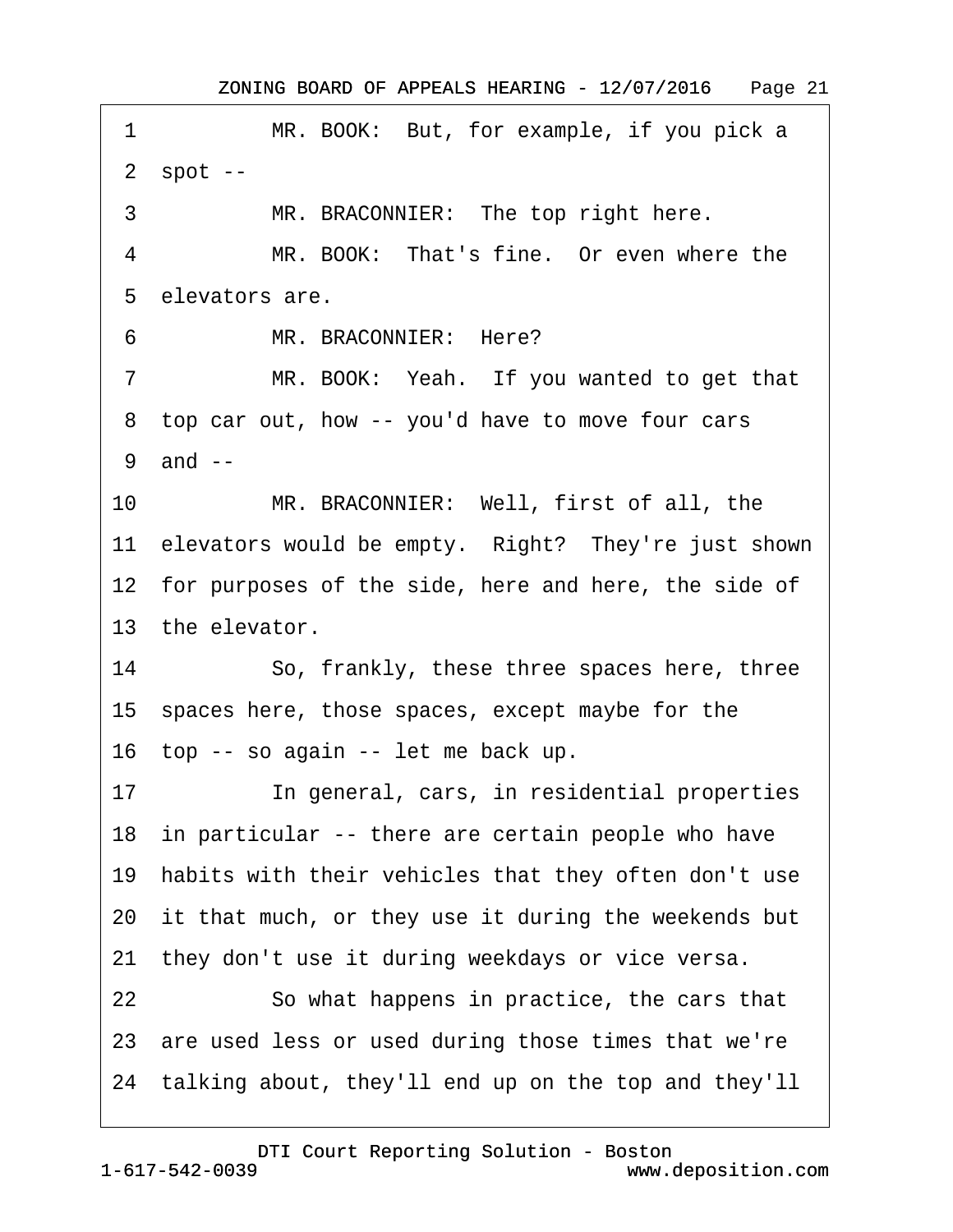1 be up -- so they're not moving in and out a lot. Not 2 every space is moving in and out. So by natural, 3 kind of, fill, in and out of the garage, certain ·4· spaces -- and generally the lifters that -- we put 5 the cars that are least used up on top, so you're not ·6· having to take the lifters up and down all the time. ·7· Right?· It's just a smoother, faster operation to not 8 have to do that. 9 But these spaces here, frankly, right 10 inside the elevator, these would probably be more 11 used by people who are coming in and out on a short 12 basis, because they come down the elevator, you'll be 13 able to put them in. Certainly these two right here. 14· And if it's a very short stay, you might put a car 15 here. So am I answering your question? 16 Whereas over here where you have a car 17· that's up on top, we're probably not planning on 18 moving that car often on a regular -- but the cars 19 below, we would have to move this car over here, take 20· this car and move it over here, and then move the car 21 out of the elevator and up after they put the other 22 two in. Does that --

23 MR. BOOK: So I think I asked two

24· questions, so that answers one of them.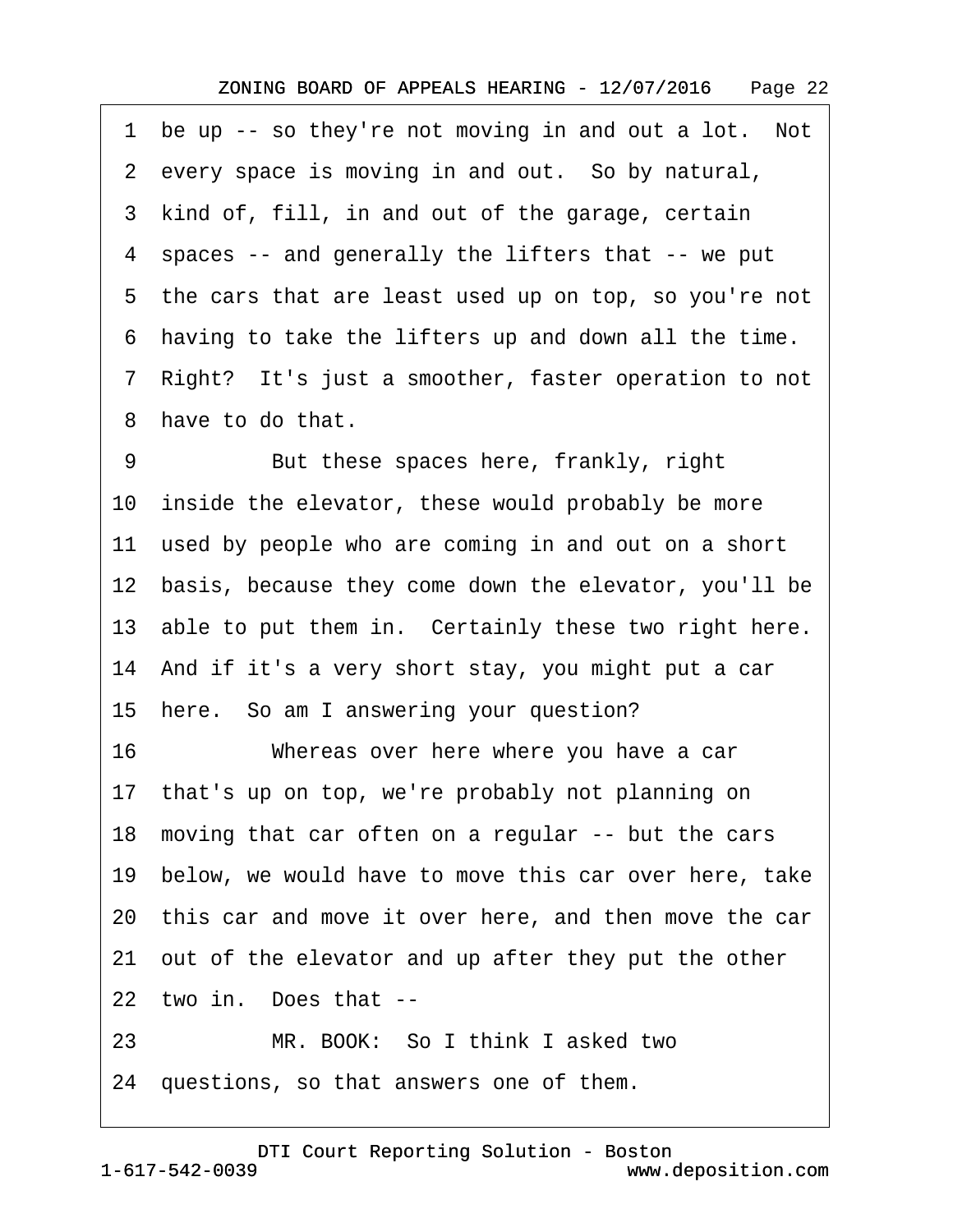| 1  | But we do expect -- I mean, is that                      |
|----|----------------------------------------------------------|
|    | 2 typically how you'd have the three rows, or would you  |
|    | 3 have aisles in there so that somebody -- you wouldn't  |
|    | 4 have to move the cars in front in order to get the     |
|    | 5 car out of the back? Do they typically get             |
|    | 6 compressed in a garage with valet service in this      |
|    | 7 way?                                                   |
| 8  | MR. BRACONNIER: I still don't understand                 |
|    | 9 your question. I'm sorry.                              |
| 10 | MR. PANDYA: So there's two scenarios. One                |
|    | 11 is: If this garage were ever this full, the answer    |
|    | 12 to your question is, yes, you'd have to move those    |
|    | 13 cars out of the way.                                  |
| 14 | MR. BOOK: Okay.                                          |
| 15 | MR. BRACONNIER: Most definitely.                         |
| 16 | MR. PANDYA: If the garage is not this                    |
|    | 17 full, which is probably more likely the standard case |
|    | 18 where it's not that packed all the time, then, you    |
|    | 19 know, there's always going to be an open spot where   |
|    | 20 you'd be able to move people around.                  |
| 21 | MS. SCHNEIDER: Is that normal?                           |
| 22 | MR. PANDYA: That's normal with tandem                    |
|    | 23 parking and stackers, very, very normal. Absolutely.  |
| 24 | MR. BRACONNIER: So naturally, if we truly                |
|    |                                                          |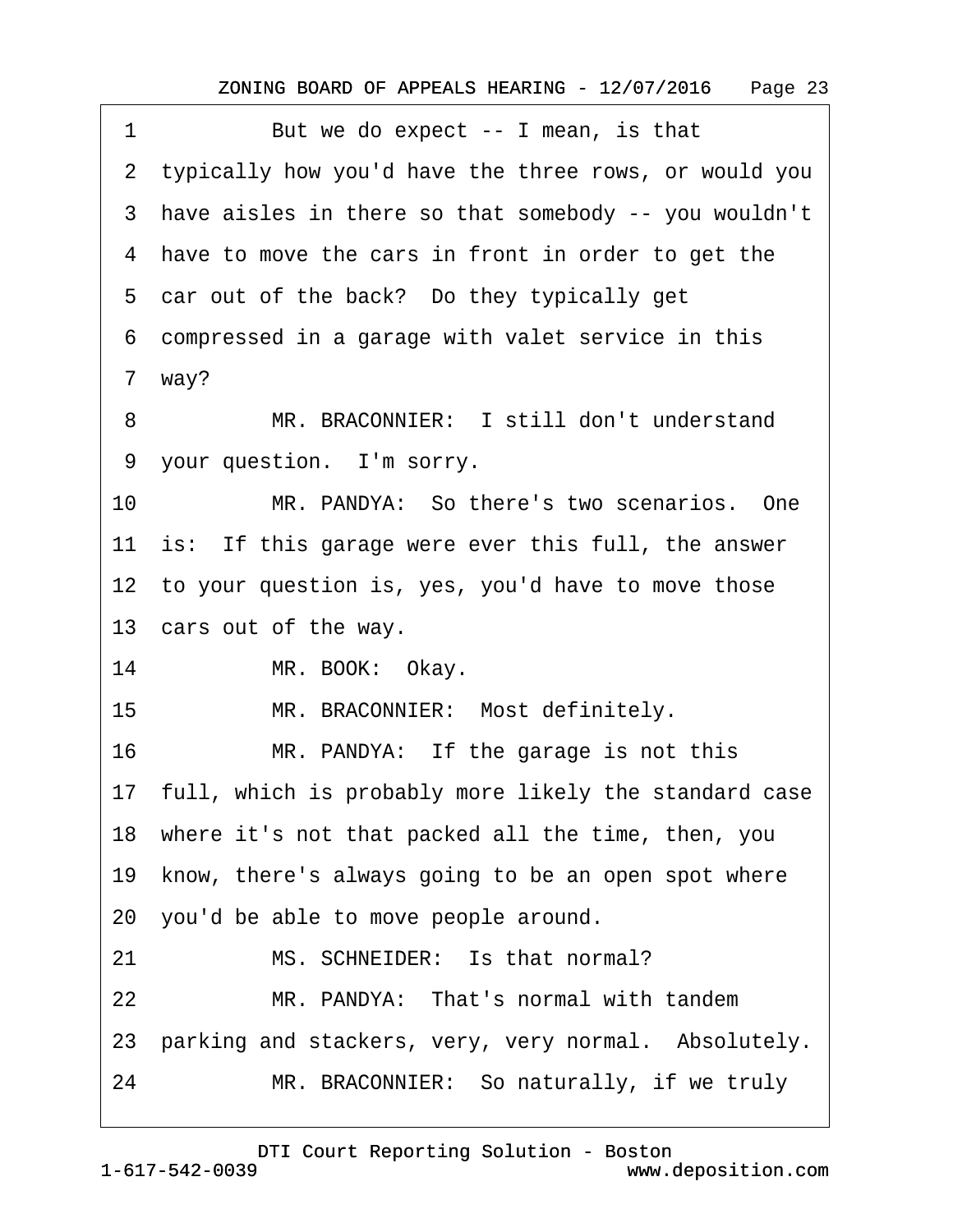·1· did only have a 43-vehicle demand for this facility, 2 we would spread it out so that you'd have to move the 3 least amount of vehicles to get to the cars that are 4 in our care. That's just a natural sort of -- our ·5· valets are trained to be as efficient as possible so ·6· that the cars have the least amount of moves and we 7 can bring them up and down.

8 MR. PANDYA: If it's a retail user, for ·9· example, they may either -- the valet may either 10 leave them up on the main drive deck, depending if 11 they're going in for five minutes, if there is such a 12 need. We don't anticipate that for retail use. So 13 if they bring them down even for 15 minutes, the 14 valet will park them in one of the side areas or in 15 an empty area. I mean, it's usually up to the 16· valet's judgement -- correct me if I'm wrong -- to -- 17 MR. BRACONNIER: Sure. So probably, if I'm 18· looking at this and thinking about this and I'm 19· talking to our manager on-site or our staff -- I 20 mean, I have my elevator lifter license. I know how 21· to -- I used to know how to use these on a regular 22 basis. You know, we would probably use these spaces 23 underneath, for sure, for the quick turn, transient 24· customers, whereas the longer stay folks that aren't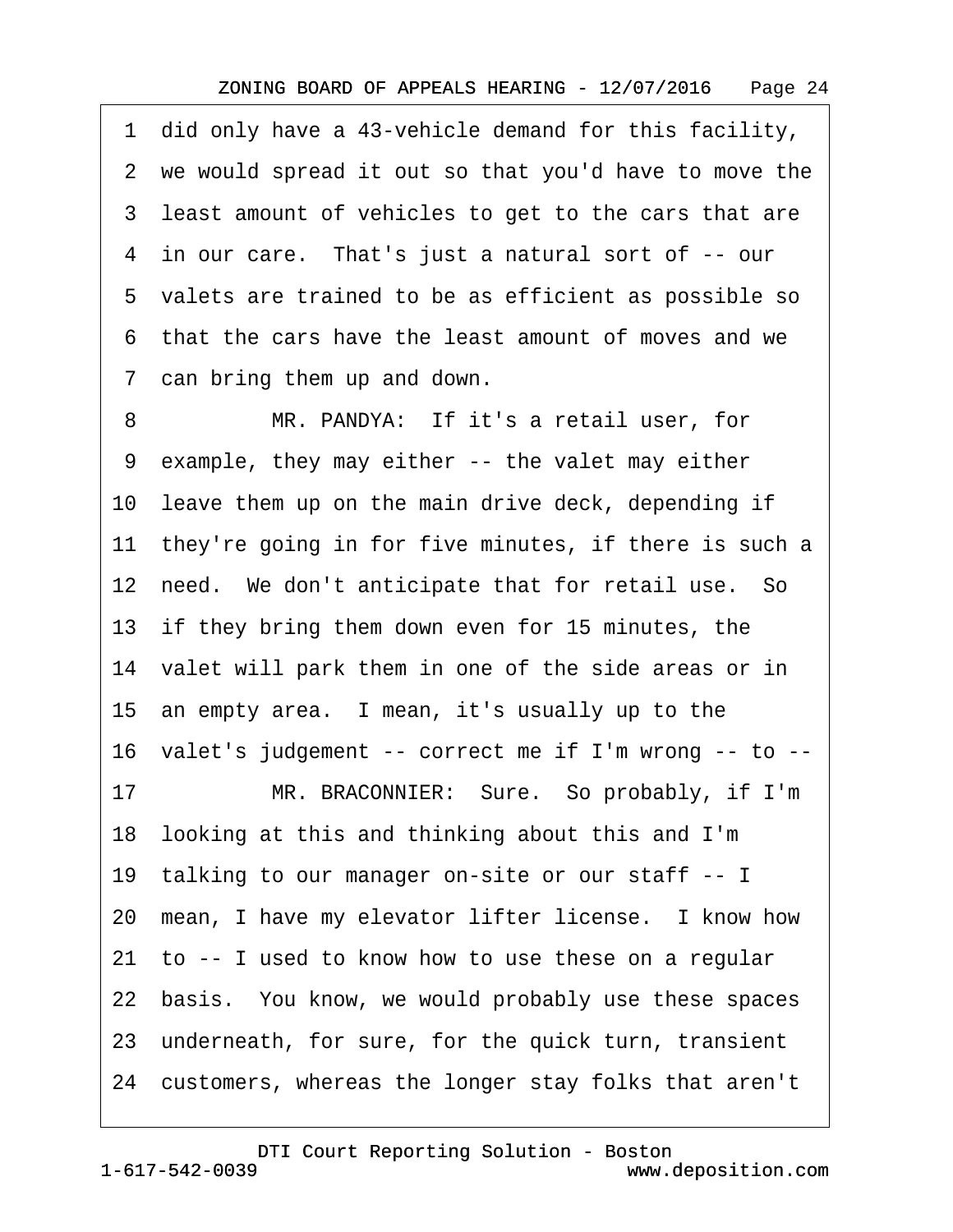1 moving their cars much, we're going to put in sort of 2 a stacked area. So the transient customers during 3 the day, we may just use this row over here ·4· predominantly so that we can move the cars in and out 5 faster for people who need to be moved on a shorter 6 time frame. Is that --7 MR. BOOK: So when you say "customers," 8 you're talking about for the -- that serve the ·9· retail -- 10 MR. BRACONNIER: Or visitors to the 11 property that are coming for dinner, or -- you know, 12 anybody who's staying and not staying overnight, 13 that's not a regular residential car that we have in 14 care overnight. If it's an overnight guest that's 15 staying for the weekend, we would, you know, 16 accommodate them the same. Is that --17 MR. BOOK: And do you have a sense of how 18· long it would take if somebody -- I mean, what's the 19· longest somebody's going to wait for their car? 20 MR. BRACONNIER: Here, not very long. I 21· mean, you know, typically we would think -- you know, 22· we have a three-level facility in Boston with two 23· elevators that are smaller than these and they go 24· down to lower levels which have some stackers.· Our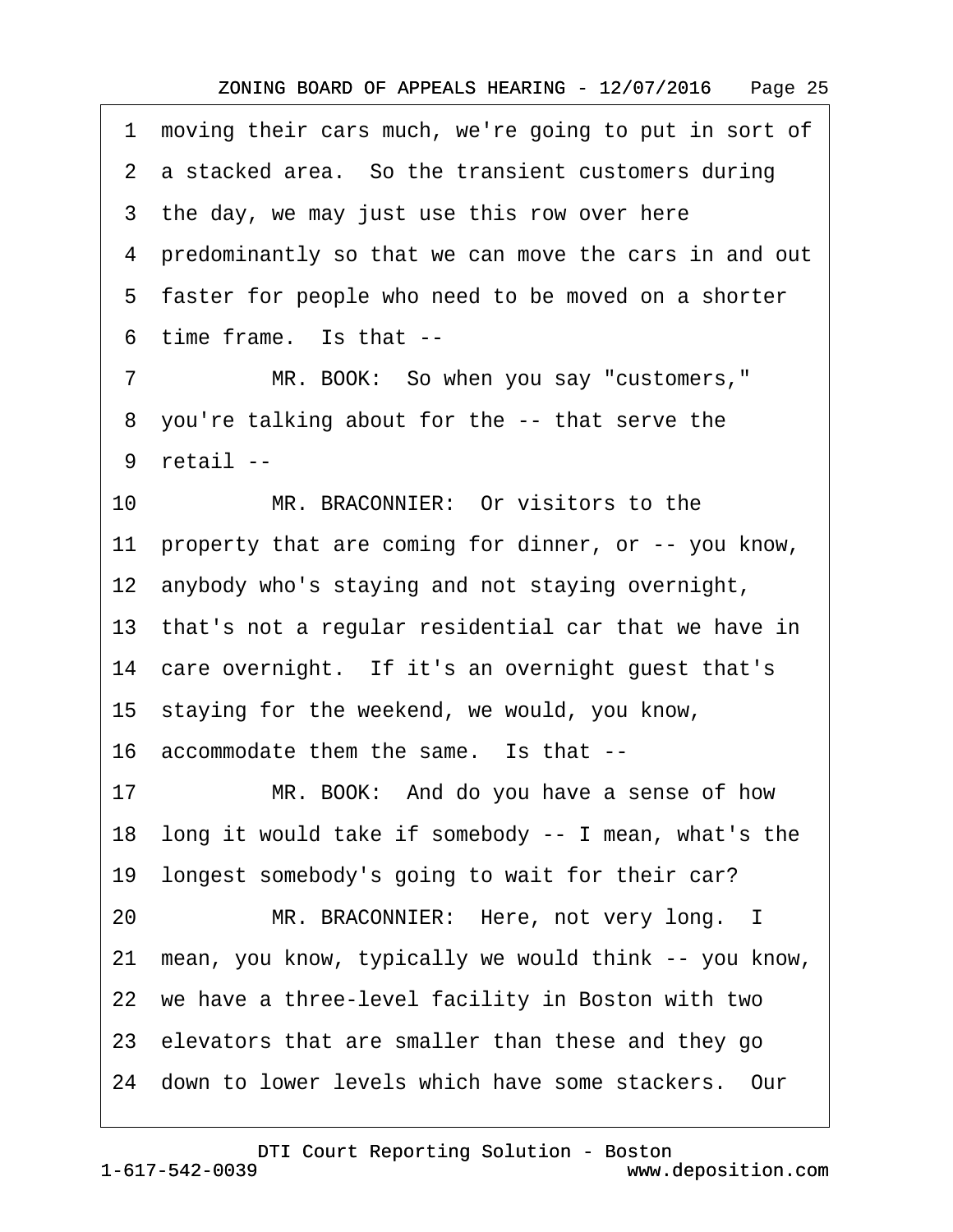1 average turn there is about five minutes. And we 2 have three deep, very much like this, stackers with 3 two in front. So the valets are fairly efficient 4 without going too fast.

5 • Source **And here there's not a lot of drive lane to** 6 get the cars in and out. That's why the increased ·7· size of the elevator is very important, because it 8 allows for a smoother in and out, down, unloading, ·9· and you're not having to be quite as careful.· The 10 same thing with the stackers. There's more --11 there's more width on the -- when the stacker's in 12 the up position, there's more width down below. 13 That's why we try to keep the stackers up. There's 14 plenty of room on the stackers, in any event, but 15· there's even more width, as much as 7 foot 11 or 7 16 foot 8, to put cars underneath. So it's fairly 17 quick. 18 MR. BOOK: So, I mean, five minutes? Ten 19 minutes? 20 MR. BRACONNIER: Five minutes, on average. 21· So our timing study that I was referring to on the 22 earlier graph, we were using an assumed five-minute 23 turnaround for the valet on average. Because 24 remember, if they're right behind the elevator here,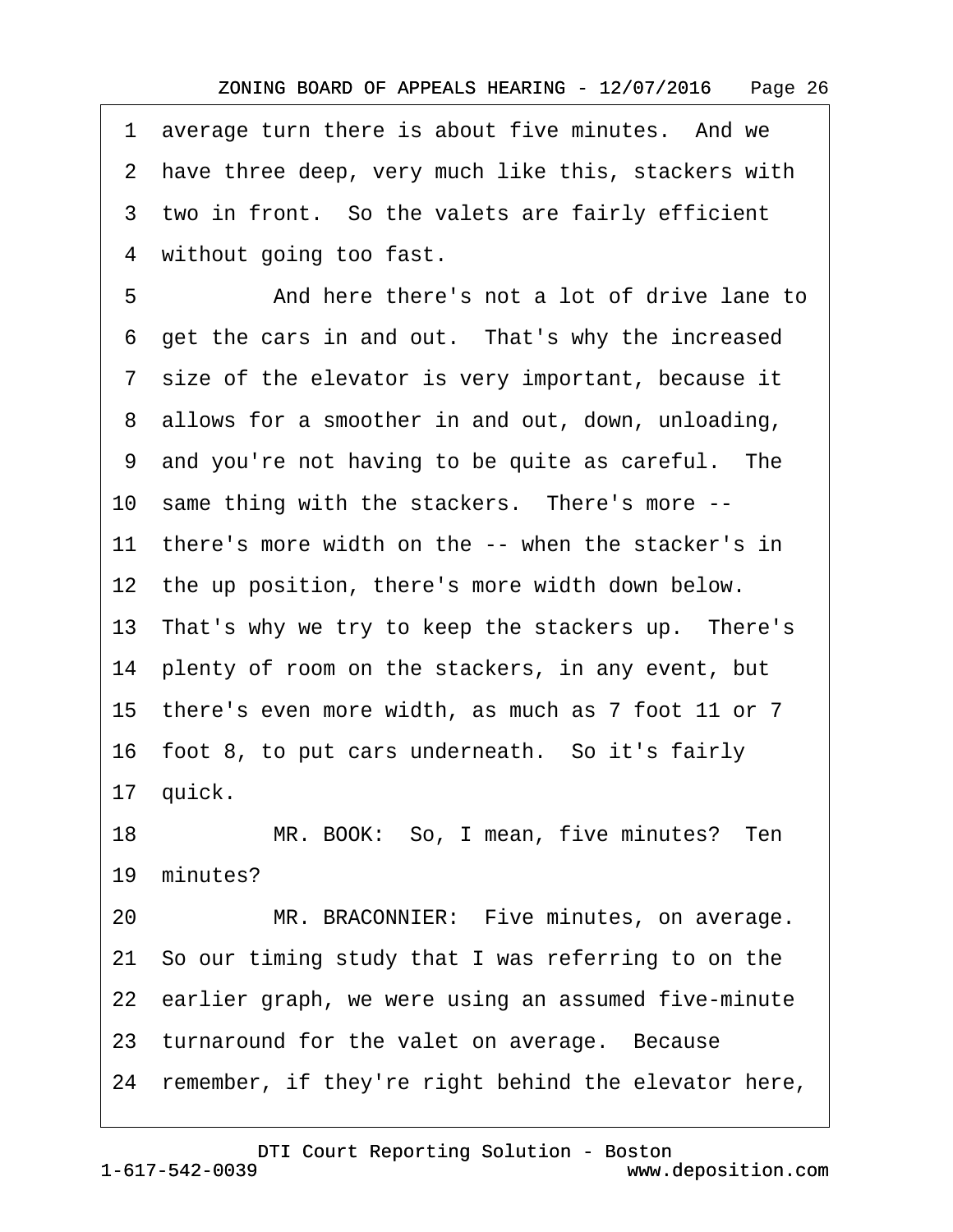1 you know, that's down, up. You know, that's a

·2· two-and-a-half, three-minute transaction, you know,

3 depending on where the car is.

4 Sometimes -- and often what we'll do is 5 we'll learn the behavior of a number of residents, ·6· certainly, and regulars, whereas -- you know, so the ·7· people who go to work -- the ones that still may be 8 working or their car needs to be brought up for ·9· whatever reason at a certain hour in the morning or 10 at different time periods, we can bring some vehicles 11 or have them arranged downstairs so that we know who 12 they are so they can come up quickly. So there's 13 ways to increase the efficiency, so that's why we say 14 a five-minute average. So on a busy Saturday, it 15 might take a little longer with one or two people, 16· but in general, we're sticking to the five-minute 17 average. 18 MR. BOOK: Okay. And then sort of during 19· the peak, you mentioned Saturday there could be up to 20· 30 cars turning over in an hour? 21 MR. BRACONNIER: Yes. 22 MR. BOOK: So based on that five-minute 23· turnaround, what is your expectation in terms of the 24 backup? Because it looks like there's really, what,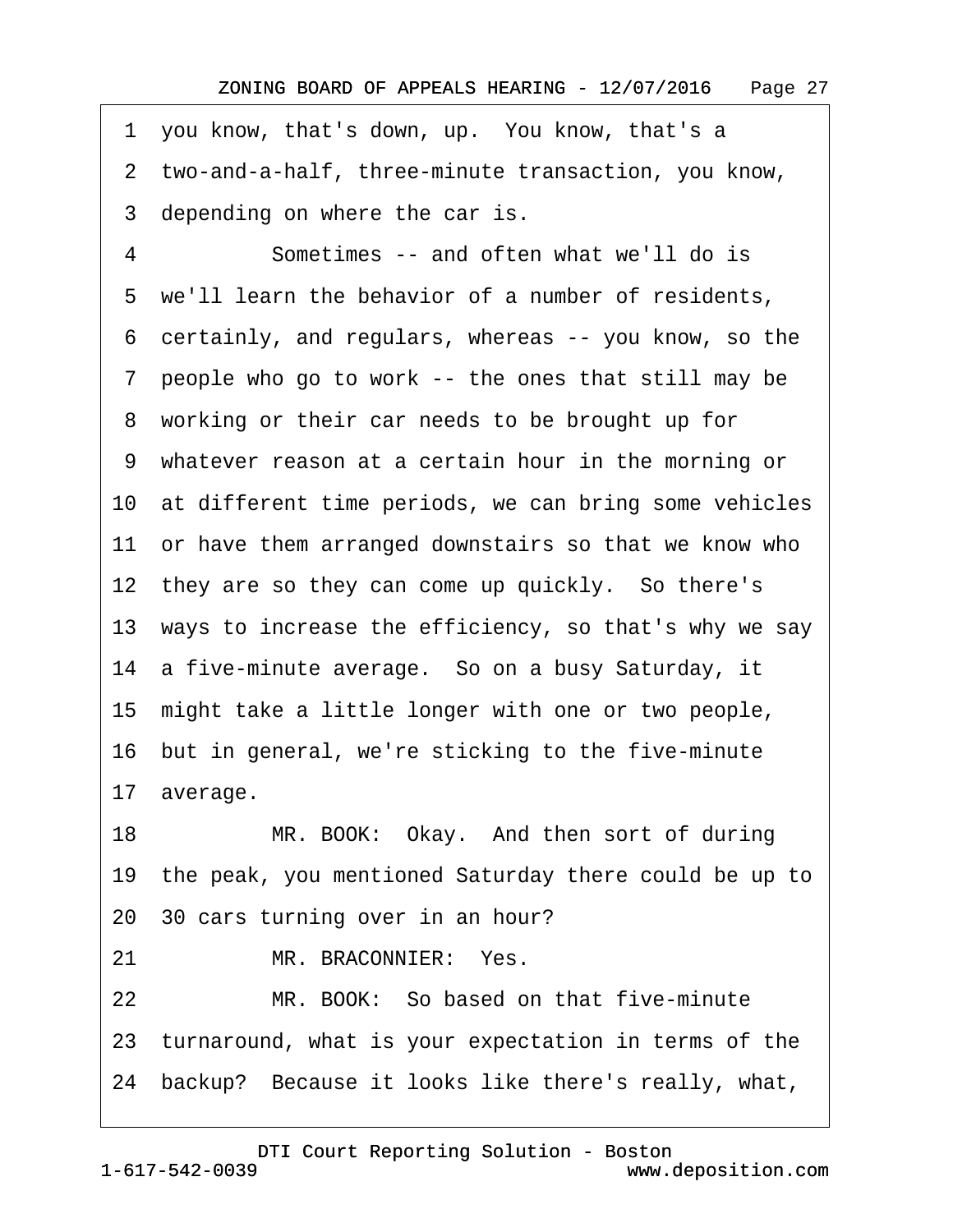1 space for maybe -- you could have five or six cars ·2· backing up upstairs in the driveway before -- well, ·3· that's just it, probably five or six -- 4 MR. BRACONNIER: Not with two to three 5 valets running cars into the garage. I mean, as soon ·6· as they come we're interacting with the customer, 7 inspecting the vehicle, bringing it into the 8 elevator, and bringing it down, vice versa, bringing ·9· one up.· I mean, obviously, you know, if there's -- 10 if you have an in and out at the same time, you know, 11 the valet operation is one where we know that a 12 valet's bringing a car down and may be able to bring 13 another one up if a customer's waiting. So there's 14 kind of dual efficiency as well. I mean, that's 15 factored in here somewhat. But that's where I -- we 16· mentioned that if we needed a third valet at the 17· busiest time, we would add a third valet to make sure 18 that we can not have that backup out on the surface 19 that you're thinking about. 20 MR. BOOK: And, I'm sorry, the last thing. 21· So when you say if it's busy, you'd add a third 22 valet, you mean based upon experience, if you find 23 it's a problem, you would add -- it's not as though 24· you could -- gee, things are much busier than we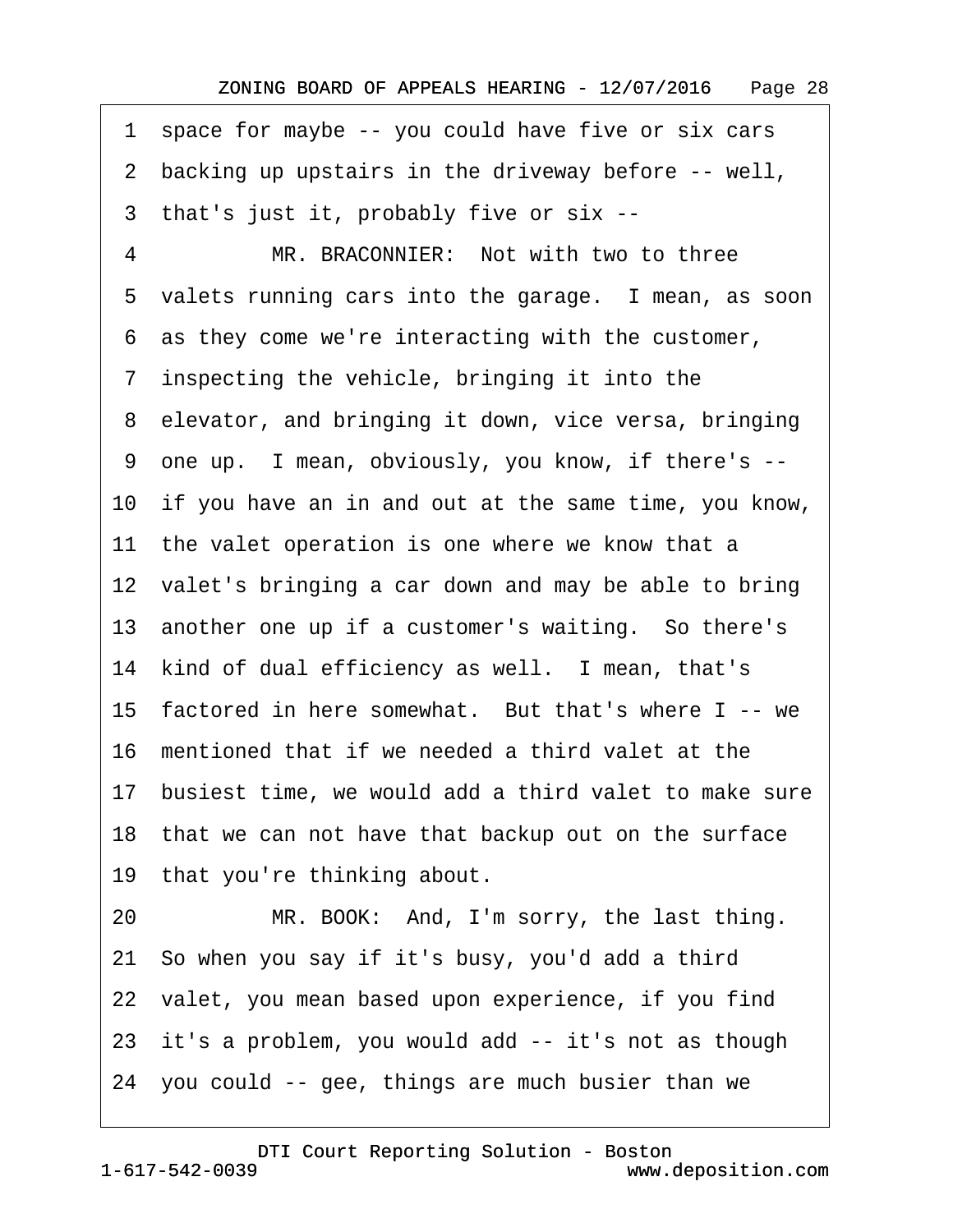1 think they are. Let's call somebody and have them 2 here in five minutes. 3 MR. BRACONNIER: Five minutes would be 4 fast. 5 MR. BOOK: It wouldn't be then and there. 6 It wouldn't be that day. 7 MR. BRACONNIER: It could be, you know, if 8 there really was something going on. Let's say an ·9· elevator -- let's say an elevator malfunctions, so we 10· do need to call somebody in from our experienced 11 staff that has experience with elevators and lifters. 12 We have that staff -- it's not that far away in 13· Boston -- to bring in and accommodate this facility, 14 most definitely. 15 MR. BOOK: Thank you. 16 MR. ZUROFF: You've addressed the situation 17 with the retail traffic and the resident traffic, 18 but -- and I see that you've widened the access. But 19 with the widening of the access, you got a space in 20· the access roadway where there might be a quick 21 drop-off, pick up. You've got retail there. What if 22· you get a couple of people that say, I just want to 23· run in and pick up my lamp or I want to pick up a 24 sample book or whatever? What are you going to do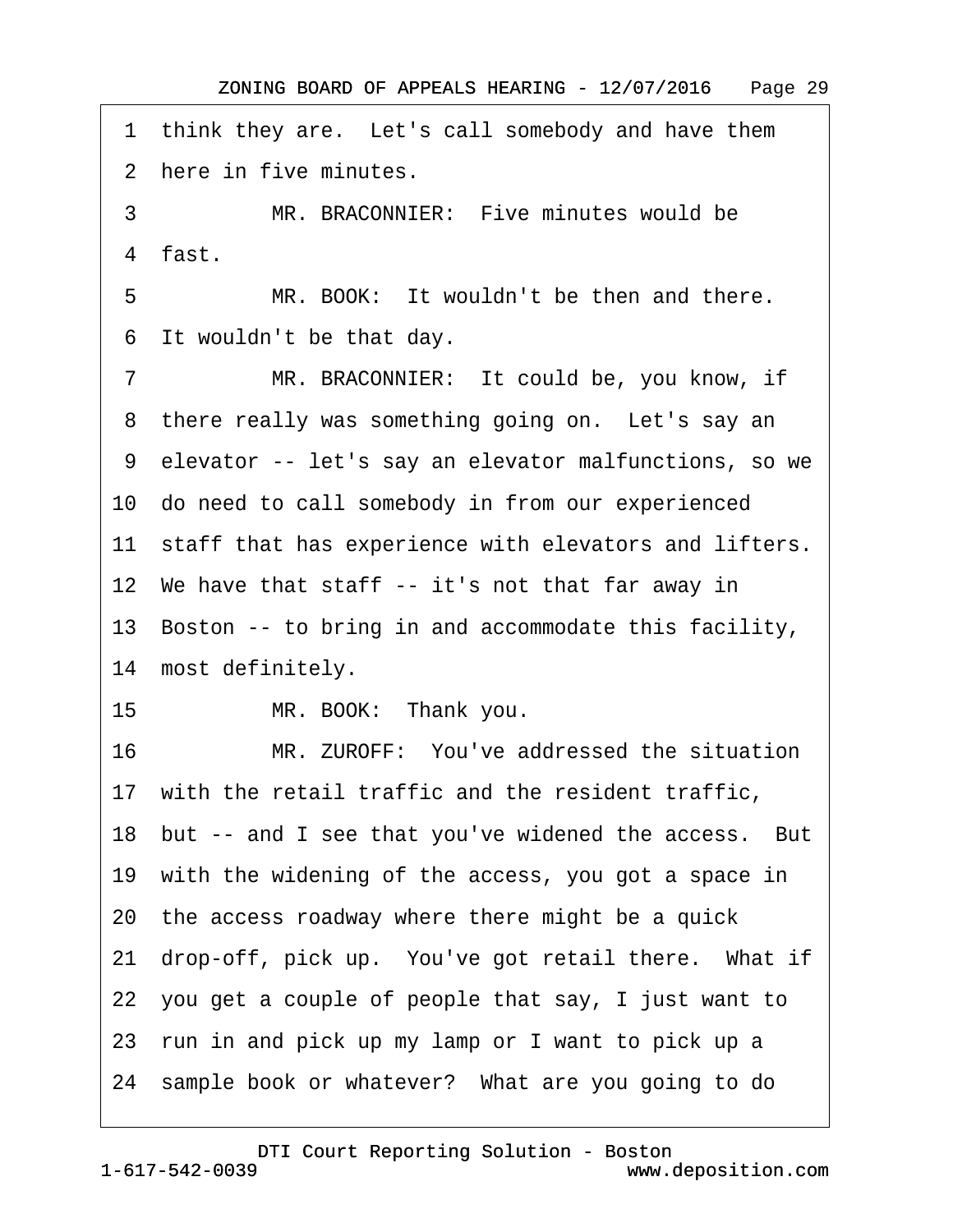1 with those people that just want to stay there for a 2 few minutes? 3 MR. BRACONNIER: It'll depend on how busy 4 we are and what time of day and when they're coming. 5 If it's a busy retail Saturday, we're probably ·6· bringing them down and keeping them in one of those 7 spots that we mentioned. 8 MR. ZUROFF: In the driveway? 9 MR. BRACONNIER: No. Down in the garage. 10 MR. ZUROFF: Oh, you're going to take them 11 into the garage? 12 MR. BRACONNIER: Well, like I said, if it's 13· a slow period, let's say it's 6:00 and the retailers 14 are closing and there's one person coming to get that 15 special lamp or painting or whatever they're picking 16· up, we probably wouldn't, if that's really the 17· intent. 18 But what we have with our staff are 19 procedures and protocols. So even though they told 20· us, I'm just going in for five minutes, we'll say, 21 that's fine, but you really need to be back. And if 22· you're not, I'm going to have to take your car 23· downstairs.· Or, you know, if staff knows that -- if 24· there is, all of a sudden, a return, we're bringing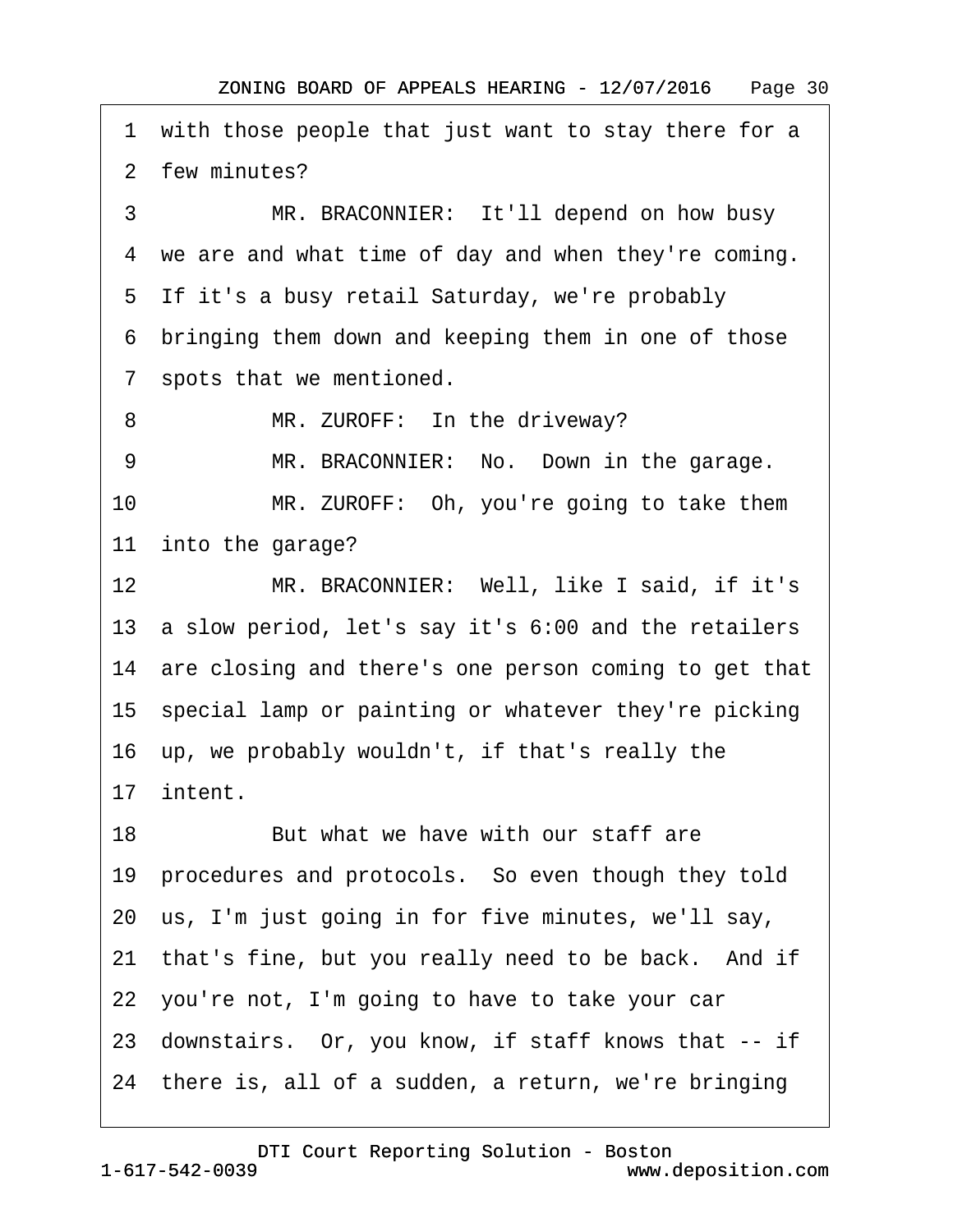1 the car down. I mean, we have their keys, so we're 2 in control of where their vehicle is going to be. 3 MR. ZUROFF: Part of my point is that ·4· you're not going to allow a lot of live parking or -- 5 MR. BRACONNIER: No. 6 MR. ZUROFF: -- people saying, I want to ·7· leave my keys with you, but I'll be right back, so 8 don't even turn the car off. 9 MR. BRACONNIER: I mean, no --10 MR. ZUROFF: People will ask to get away 11 with whatever they can get away with for their 12 convenience. 13 MR. BRACONNIER: Yeah. But our protocols 14 are -- you know, what we have to do at, you know, the 15 facility in Boston that we referenced in the 16· documents -- 17 MR. ZUROFF: By the way, does that facility 18 in Boston -- does it have retail and residential? 19 MR. BRACONNIER: It does. And it has 20· significant area demand from all the other offices 21 and retail in the area. There's a significant use of 22 the facility, other than from the residents at that 23 facility. There's excess capacity there as well. 24 MR. ZUROFF: And are you charging for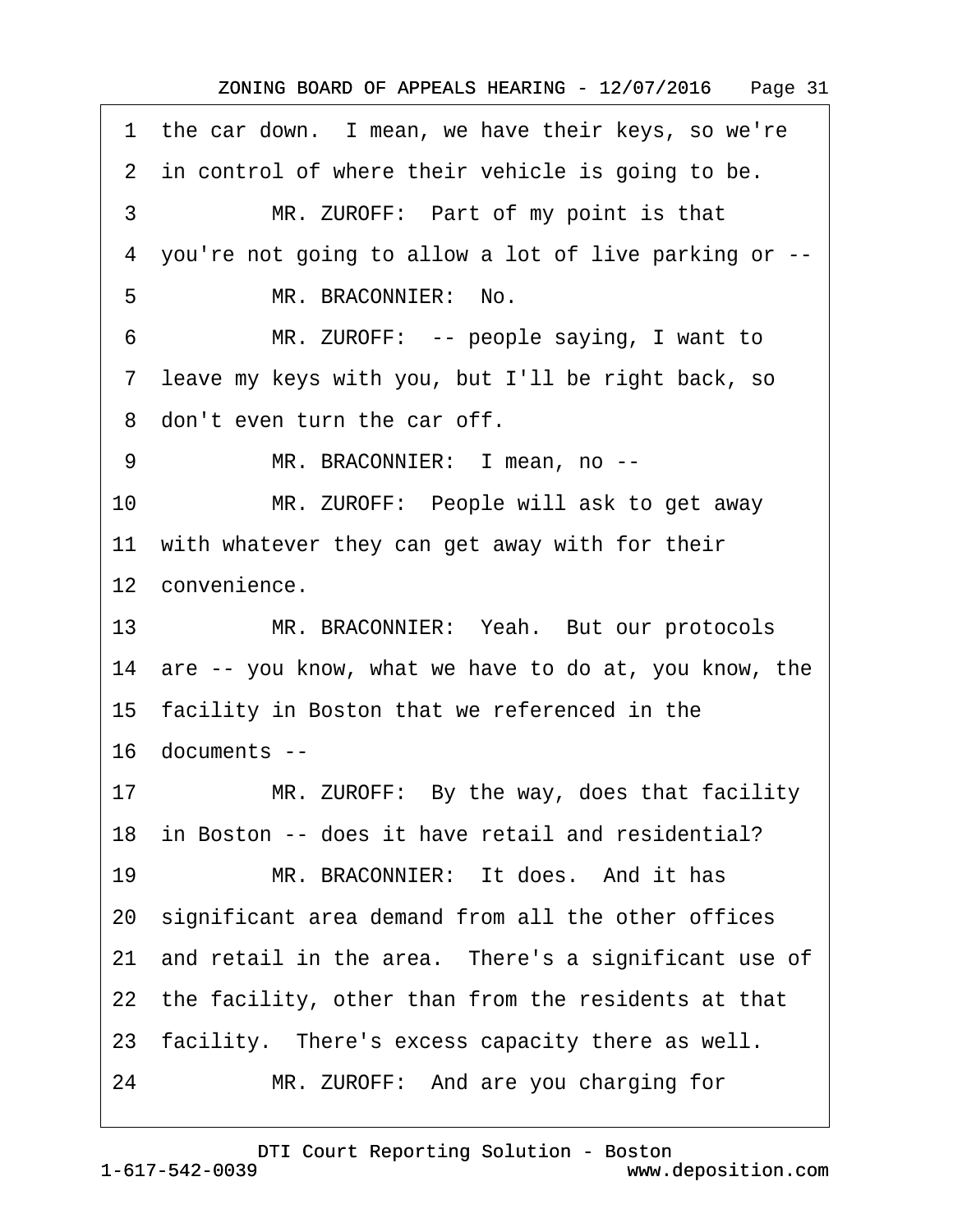1 retail customers to park?

2 MR. BRACONNIER: Here?

3 MR. ZUROFF: Yes.

4 MR. BRACONNIER: Certainly in Boston. 5 Here, that's a good question. I imagine so, but

6 maybe not. That's really not my determination.

7 MR. ZUROFF: Because that's important ·8· because it adds another time component to the amount ·9· of time that it's going to take for people to get in 10· and out.

11 MR. BRACONNIER: It does. I would imagine,

12 you know, there was some consideration for that. But

13 it's still fairly fast because we wouldn't take

14 payment on the way in. So it's pretty easy to

15 mitigate that they have to pay before we go get their

16 car when they're waiting upstairs without any queuing

17 of vehicles blocking anybody else. That's generally

18· how you would try to do that, you'd take their

19 payment while the valet is running to get their

20· vehicle.· So there's really, pretty much all the

21 time, an overlap for that transaction.

22 MR. ZUROFF: Or present a prepaid parking

23 ticket.

24 MR. BRACONNIER: Right. And if it's a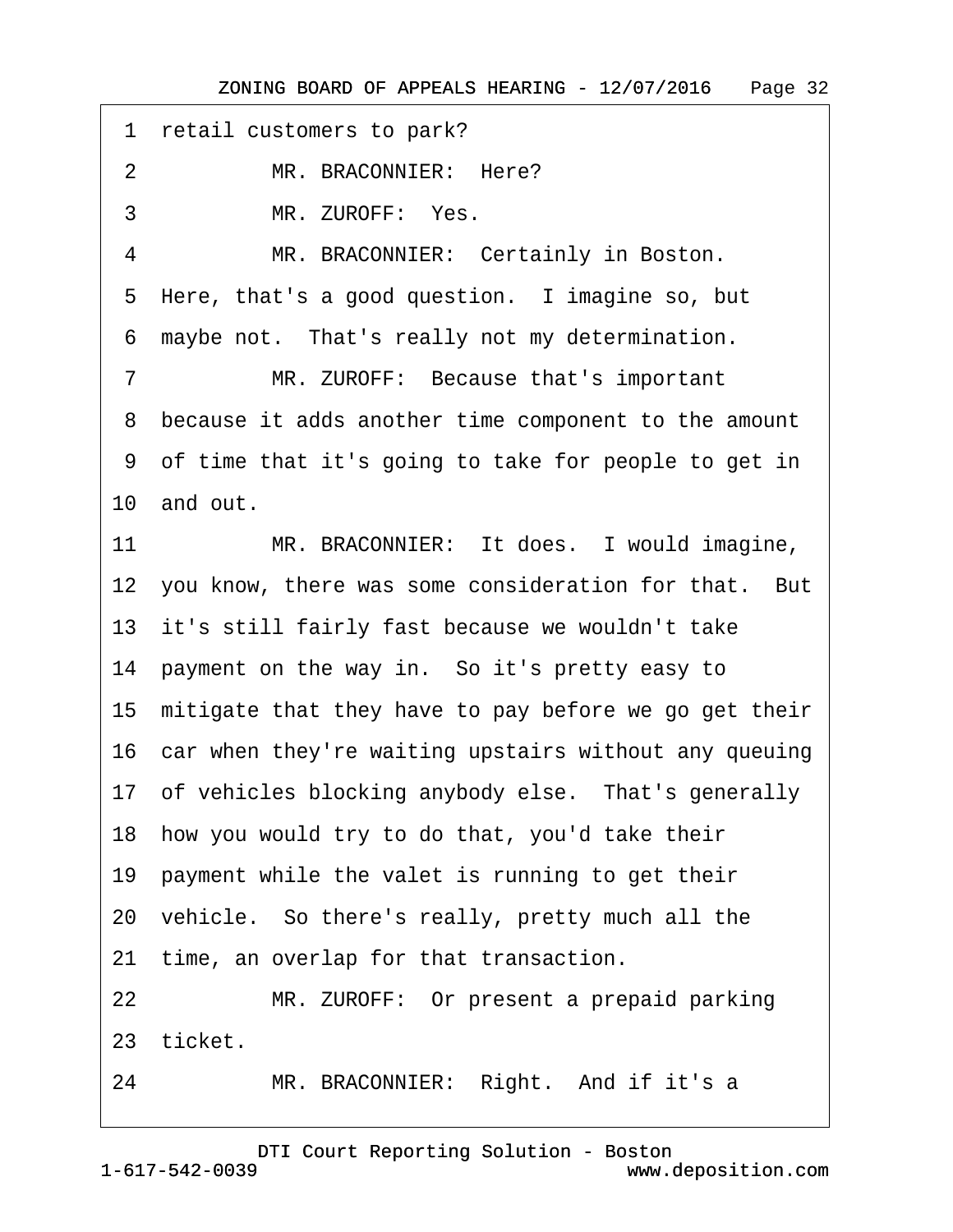1 resident, you know, the arrangement's already been 2 made, whatever that is, in their lease or whatever ·3· small charge -- 4 MR. ZUROFF: No. That, I understand. 5 MR. BRACONNIER: So that usually isn't a 6 conflict, even at our facility in Boston. People 7 will pay prior to getting their vehicle or there's an 8 arrangement, they have a coupon or a voucher. 9 MR. ZUROFF: What would happen if a van 10 pulls in for a quick delivery? 11 MR. BRACONNIER: Right over here, I 12 understand, are the delivery drop-off spaces. Is 13 that right? 14 MR. ZUROFF: Once again, the reality is 15· that people will take the road of least resistance to 16 get what they want. I can envision a van pulling in 17· and saying, I'm just dropping this off. 18 MR. BRACONNIER: The good news is there's 19 plenty of clearance under here for that, if they end 20 up making it here. Or if they come here, we would 21 redirect them. 22 MR. ZUROFF: Okay. But redirecting them 23 means -- if a van pulls in there, like a UPS van, 24 there's not enough room to do a U-turn there, is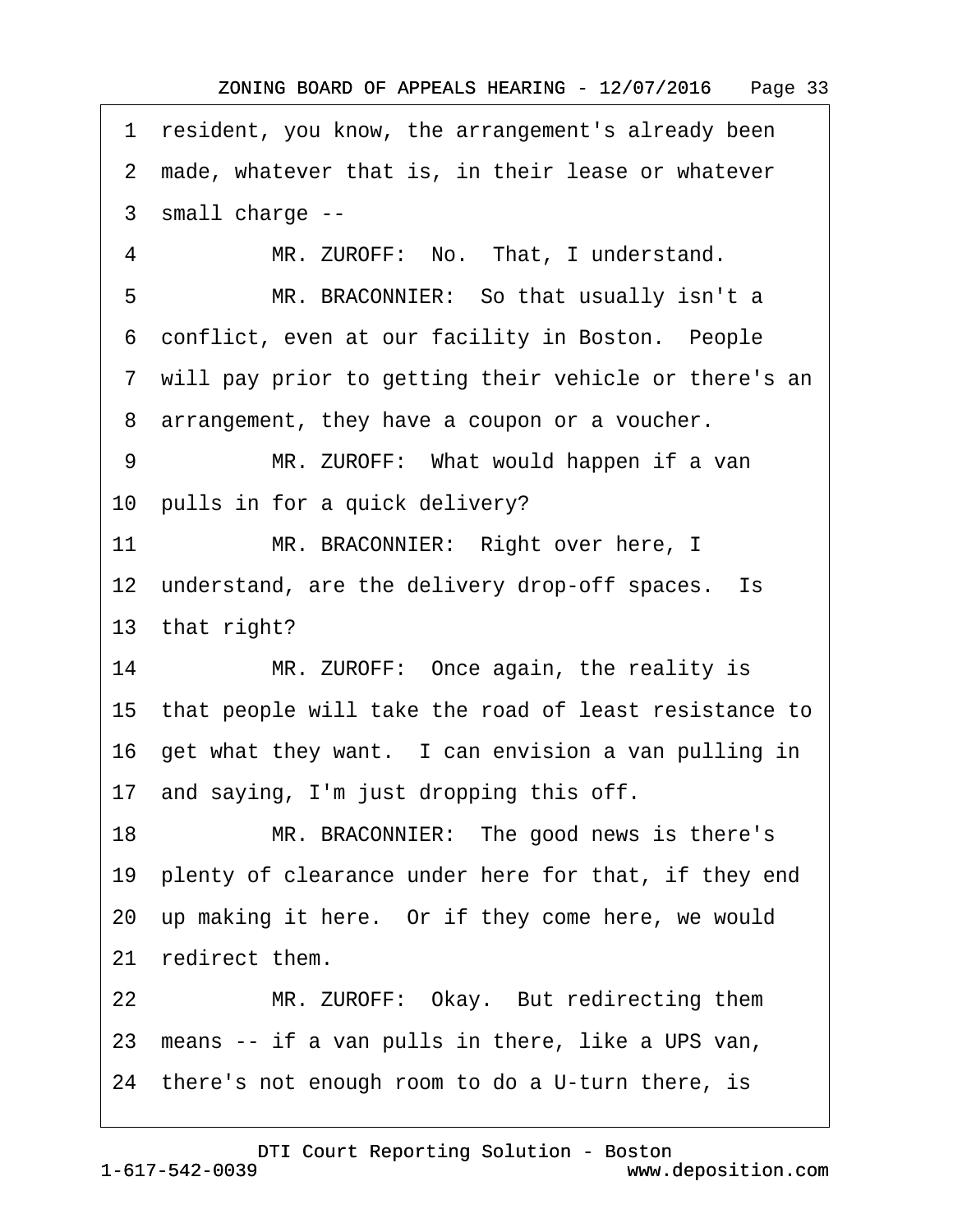1 there? 2 MR. BRACONNIER: Sure there is. I mean, 3 there's room -- I mean, a clean U-turn without a ·4· couple of point turns, no, but we can certainly get 5 them here to turn this way, back up --6 MR. ZUROFF: So would you turn away a UPS 7 truck or a FedEx truck? 8 MR. BRACONNIER: Yes. I imagine we'll have ·9· some appropriate signage relative to the loading 10· area, the facility, what's not allowed out here. 11 They'll be directed to do unloading and loading over 12 here, I believe. 13 The UPS, FedEx, the regular folks, I'm not 14 as worried about. It's more the florist or the --15· somebody like that that doesn't come often, that you 16 get more of what you're talking about. But the 17 regulars will know, whoever they are, the postman or 18 the regular drivers. 19 MR. ZUROFF: And are your attendants going 20· to do anything if somebody pulls up on Boylston 21· Street, even though it's a no parking area?· Again, 22 they're just pulling over, they're dropping something 23 at one of the retail stores, they're not supposed to 24· park there, but there isn't going to be a police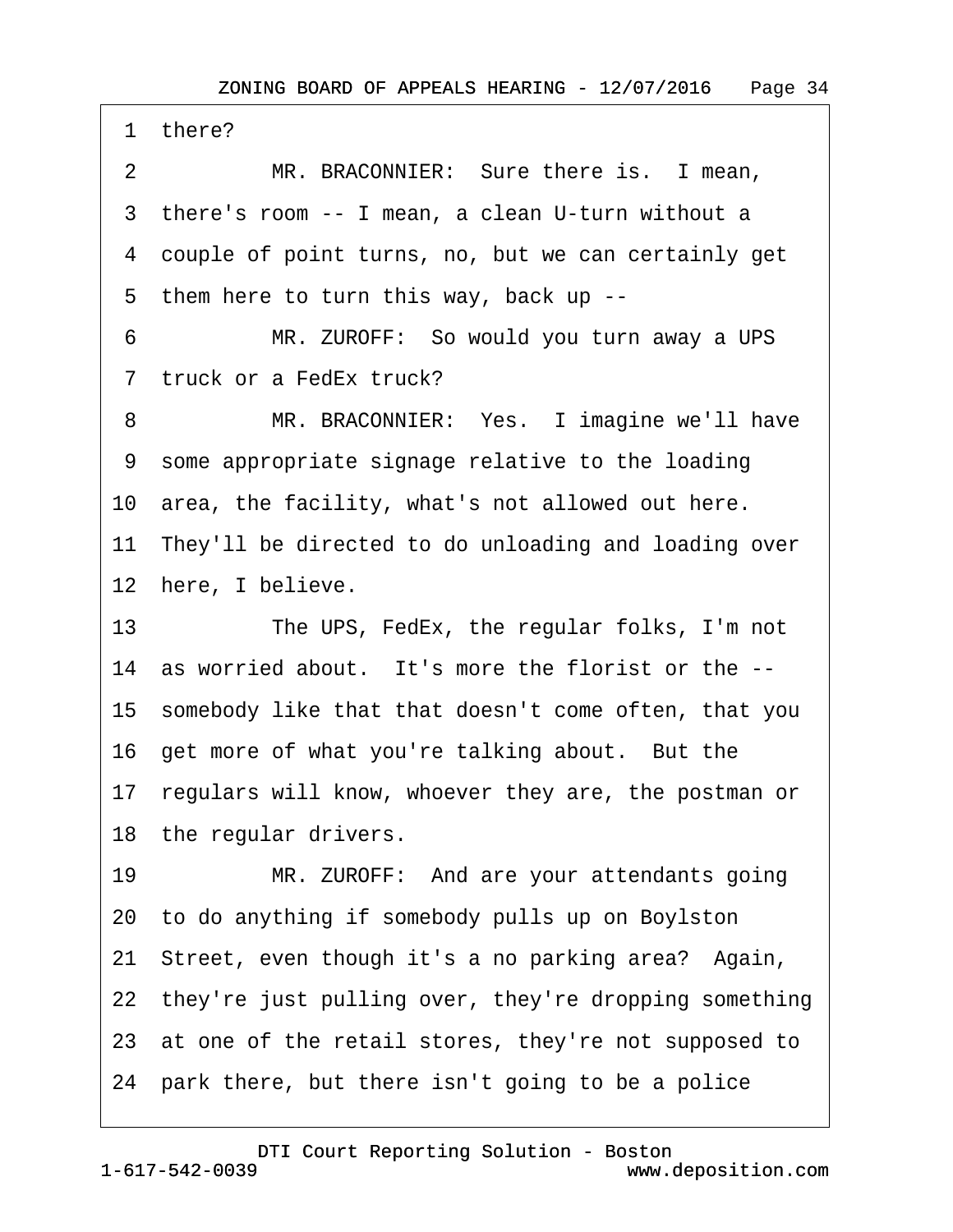1 officer there. 2 MR. PANDYA: That's not our jurisdiction. 3 MR. ZUROFF: No. I understand that. 4 MR. PANDYA: People park there today. 5 MR. ZUROFF: Your attendants are the only ·6· live people there that are actually watching the 7 parking. 8 MR. BRACONNIER: Yeah. I mean, I'll say --9 he's right. We're not -- obviously we can't enforce 10 the state roadway, I believe. 11 However, our attendants, our management 12 teams typically take personal ownership of whatever 13 facility they're running. So if folks are parked 14 there and they're causing an impediment to the 15· operation, I imagine our folks would be trained to 16· actually, at the least gently, ask or tell -- or 17 figure out how to let the person know they're going 18 to ticketed if they leave their car. So that 19 communication can happen and it has happened, it does 20· happen.· You know, there are facilities where they're 21· turning in and out and they might have -- you know, 22 like, in the North End there might be, like, a no 23· parking zone here and people kind of always park 24 there at the facility I'm thinking of. Our staff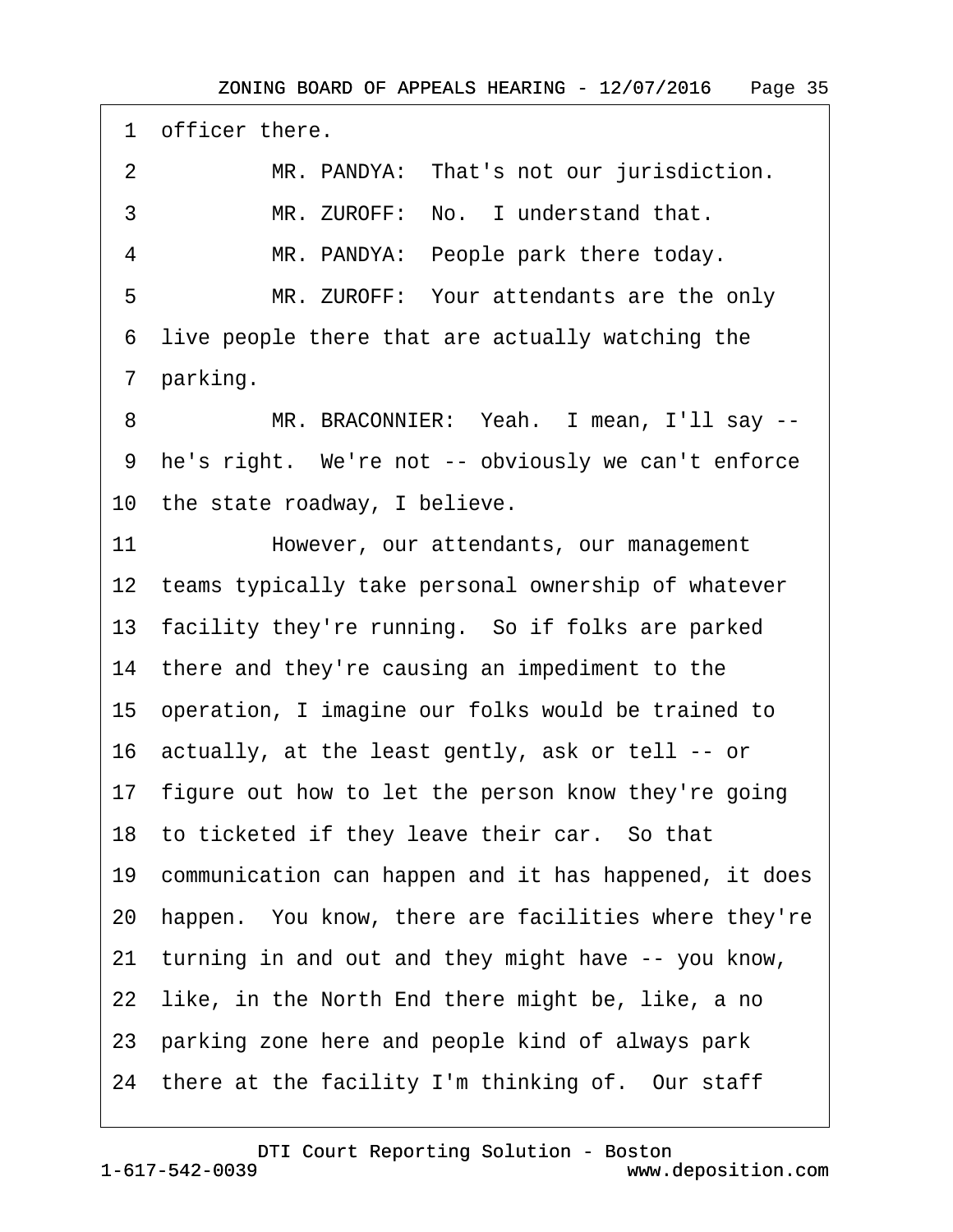1 often communicates with those folks. I mean, that's 2 a similar example.

3 MR. ZUROFF: Because, in theory, it would ·4· impede the access to your parking facility and block 5 the vision, which is also a concern.

6 MR. BRACONNIER: With all the power our ·7· staff can have in the cordial intersection with folks ·8· without getting into an altercation --

9 MR. ZUROFF: I understand it's not your

10 responsibility. I'm just asking if you would

11· accommodate --

12 MR. BRACONNIER: We would.

13 MR. ZUROFF: What happens when the

14· attendants want lunch, a bathroom break, a coffee

15· break?· You've got two attendants on-site, five cars

16 show up.

17 MR. BRACONNIER: Three during a busy 18 period, but yes.

19 Well, generally our staff -- we arrange it 20· so they can have a break on-site, and they have a 21· 30-minute break, but they're not leaving the 22 premises, typically. So if need be, the breaks can 23 be scattered a little. Generally, what we often do 24 is we pay them not to actually officially take a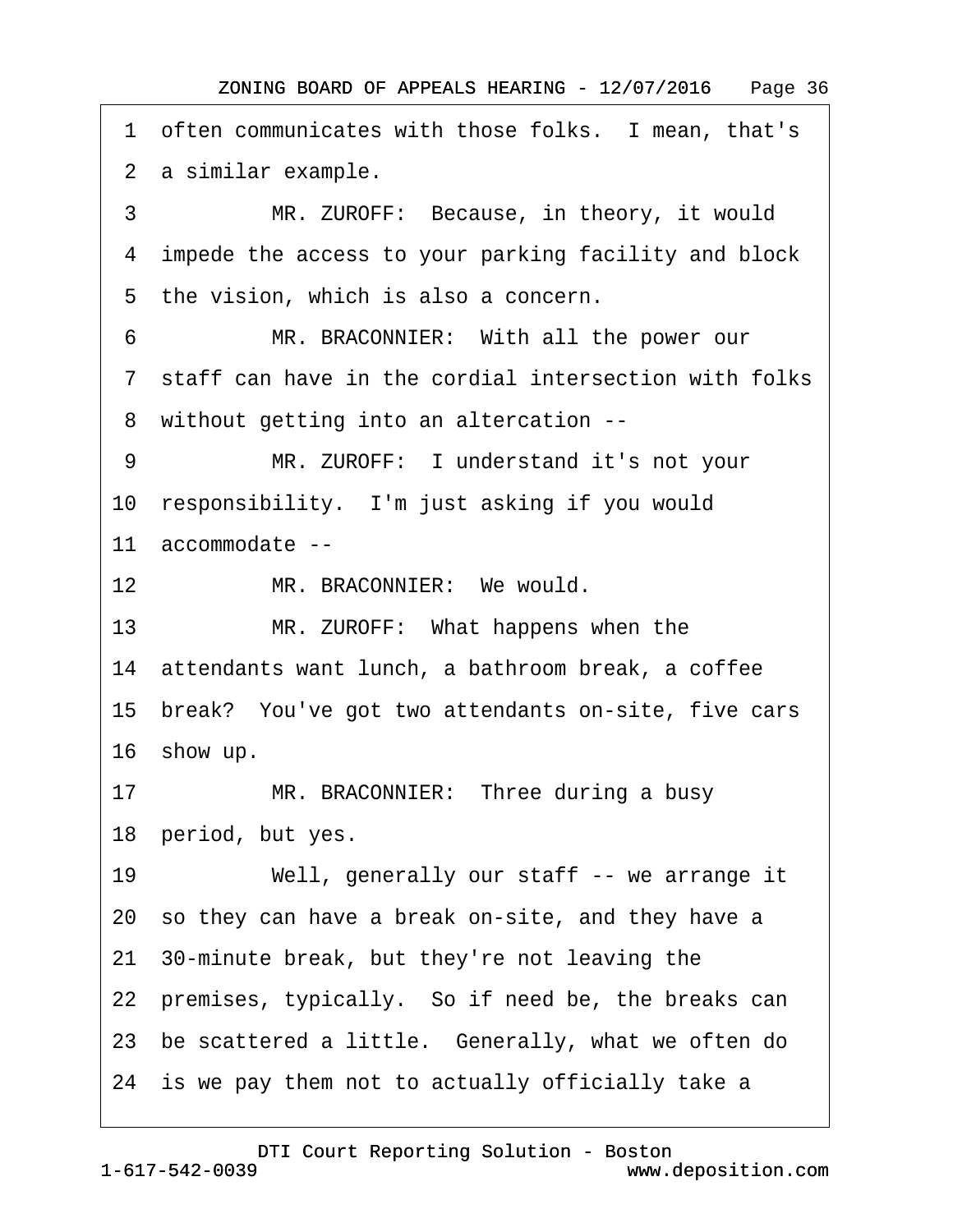| 1 break, so we're paying them. So they're not at the    |  |
|---------------------------------------------------------|--|
| 2 restaurant or the coffee shop down the street for     |  |
| 3 very long, if at all. And they know, based on         |  |
| 4 demand, at Saturday peak period, you know, your break |  |
| 5 is not between 10:00 or 11:00 and 2:00 on a -- or     |  |
| 6 3:00 on a Saturday. Whatever the busiest period is,   |  |
| 7 we're going to have to make sure we have coverage,    |  |
| 8 and that's what we would do.                          |  |
| MR. ZUROFF: Is there a place for them to<br>9           |  |
| 10 actually take a break?                               |  |
| MR. BRACONNIER: Well, we have the office.<br>11         |  |
| 12 We have that area.                                   |  |
| 13<br>MR. ZUROFF: And is there a bathroom in the        |  |
| 14 office?                                              |  |
| MR. PANDYA: They're right outside.<br>15                |  |
| 16 They're around the corner.                           |  |
| MR. ZUROFF: I see. Okay.<br>17                          |  |
| And then I can envision, but I know your<br>18          |  |
| 19 experience will teach you -- if there are people who |  |
| 20 want to leave at -- 10 people want to leave at 8:30  |  |
| 21 in the morning, how do you accommodate that?         |  |
| MR. BRACONNIER: Fairly quickly. I mean,<br>22           |  |
| 23 it's -- again, if they're all leaving -- and chances |  |
| 24 are -- so we would have a protocol or procedures     |  |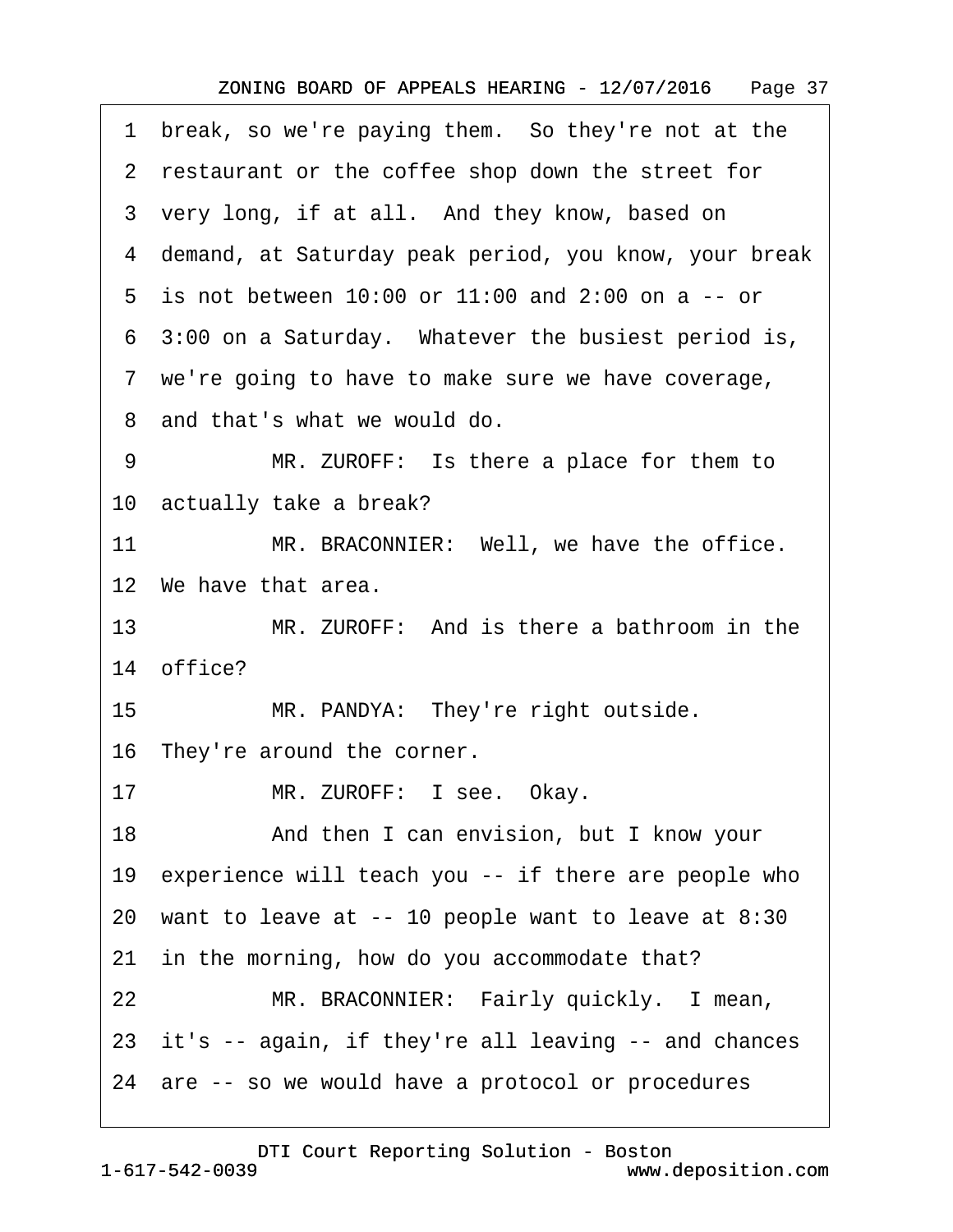1 where they would call down. We would know. There 2 would be a queue of who called or texted, depending 3 on -- probably some texting now. We're doing a lot 4 more of that as well.

5 During the busiest period, frankly, if it's ·6· a known busy period, we may require -- you know, 7 there's no advance call down. You have to be in 8 person to get your car. Because often that's an ·9· issue, or can be an issue, where we're bringing a car 10 up and the person is not physically there. So they 11 would have to be there. That usually mitigates quite 12 a bit of the demand, that we're not being asked to 13 keep a car that someone's coming down a half hour 14 later for. We do that by making sure -- well, we'll 15· have it freed up downstairs so that, again, it's only 16· a matter of minutes that we take the elevator down, 17 bring the car in, and bring it out right to them. 18 It's not a long sort of traverse to get the car. 19 MR. ZUROFF: Okay. That's the extent of my 20 questions for now. Thank you. 21 MS. SCHNEIDER: This driveway is open to 22 the elements; right? This is not a covered driveway; 23 right?

24 MR. PANDYA: It is to the left of this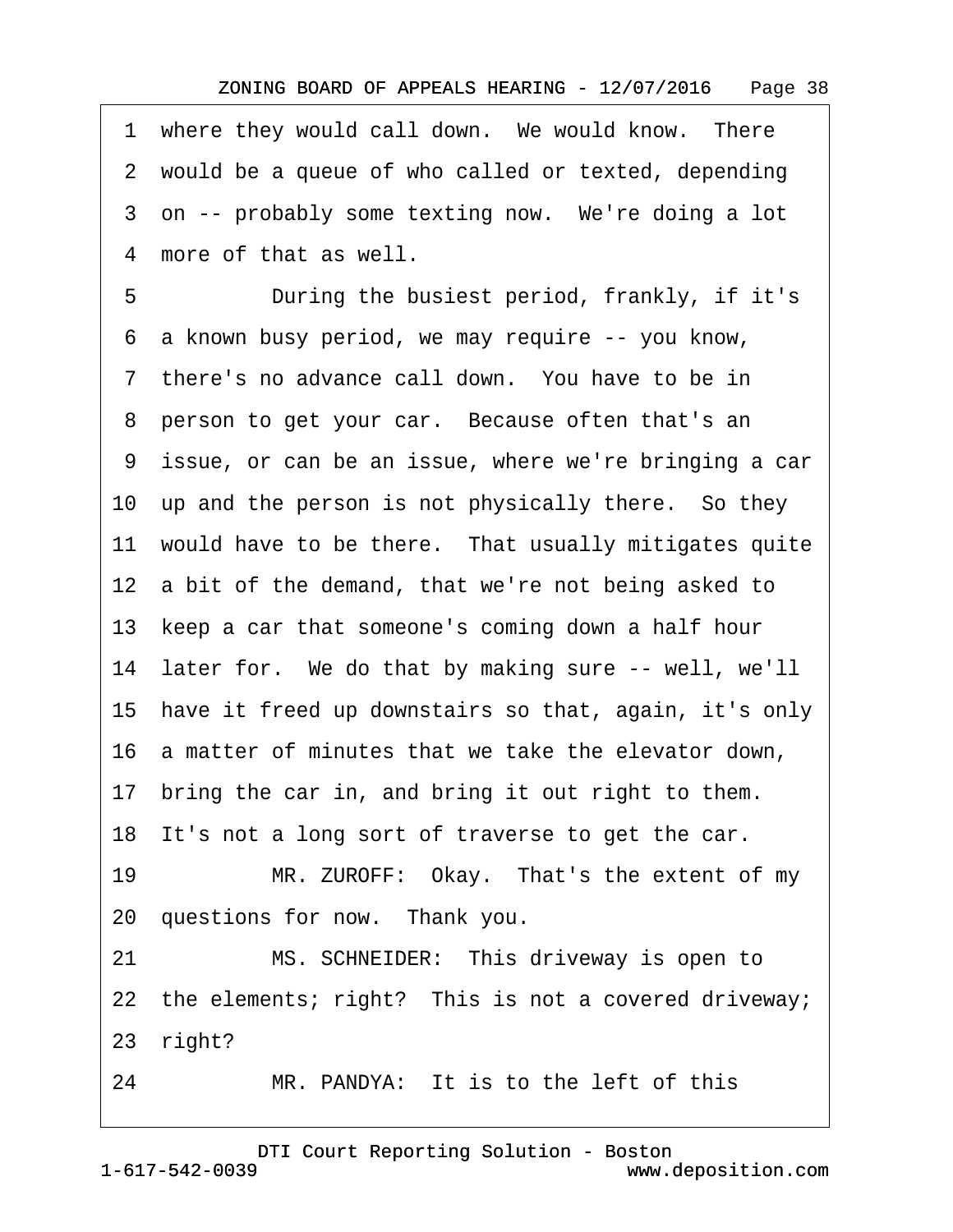1 dashed line here. This part's open. 2 MS. SCHNEIDER: Is there a plan for who's 3 going to shovel that out when it snows? Who manages 4 that? Is it the parking company who does? Is it the 5 building management? 6 MR. PANDYA: Typically the building 7 management. 8 MS. SCHNEIDER: Any concern that weather ·9· conditions could impede the flow of traffic in and 10· out as envisioned? 11 MR. BRACONNIER: If I may, we have a lot of 12 arrangements with -- we have a lot of facilities that 13· need 24-hour snow removal during a storm, and our 14 staff, frankly -- although it's building management, 15 our staff is there. We'll have shovels, we'll have 16 some ice melt to spread. That's typically our role. 17· We have 24/7 staff.· You know, at a storm overnight, 18 they're the person on-site. They're handling and 19 taking care of at least what they can do until the, 20· you know, heavier snow removal vehicles get there if 21 needed, when needed, if they will be needed. So 22 that's typically how we handle it. Our folks are 23 able to do some clearing and cleaning. 24 MS. SCHNEIDER: Okay. Anyone else?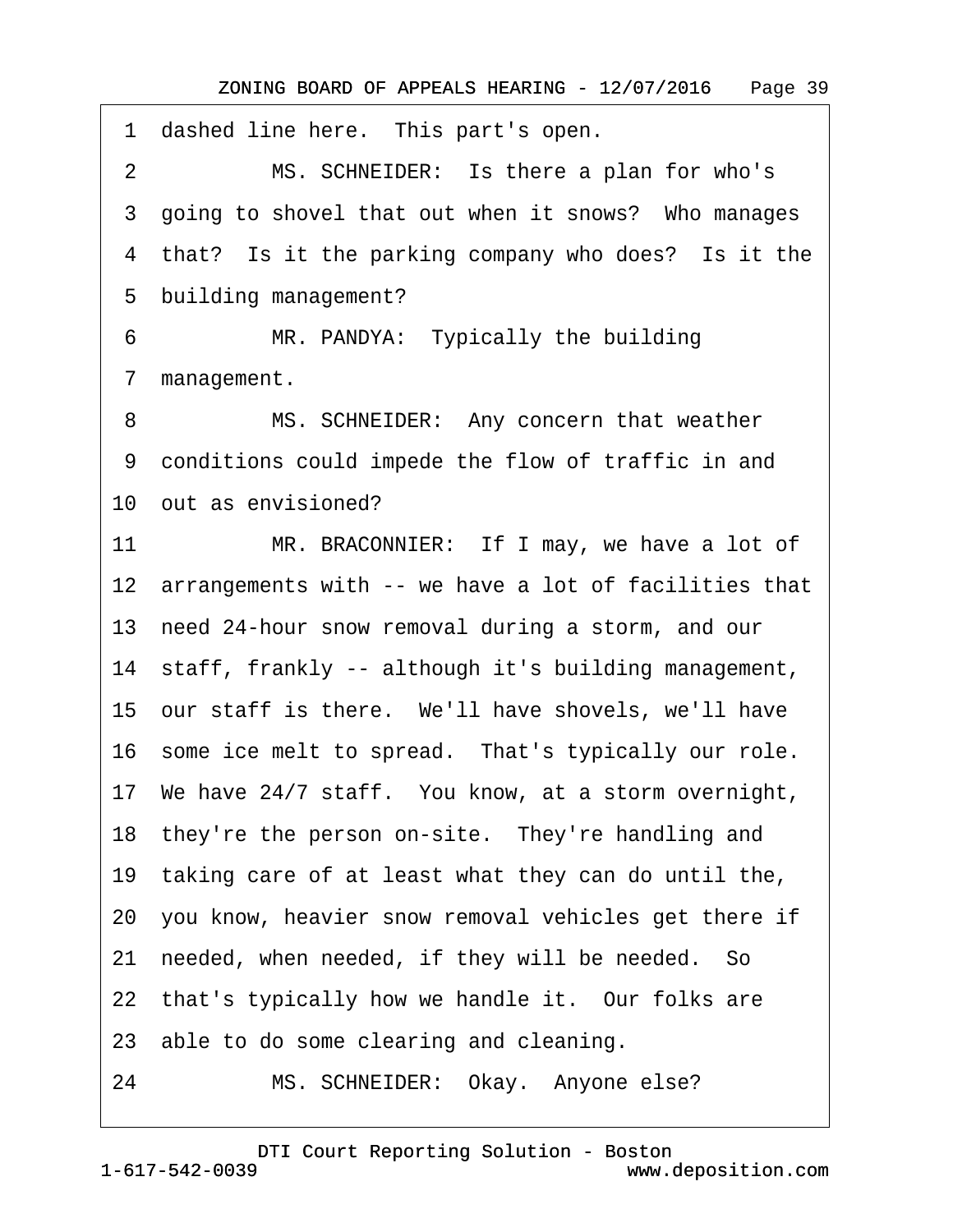| 1  | (No audible response.)                                  |
|----|---------------------------------------------------------|
| 2  | MS. SCHNEIDER: Okay. Thank you.                         |
| 3  | MR. BRACONNIER: Thank you.                              |
| 4  | MS. SCHNEIDER: So I think it would be                   |
|    | 5 helpful now for us to hear -- I guess it's a          |
|    | 6 combination of Mr. Fitzgerald and Mr. Stadig.         |
| 7  | Mr. Fitzgerald, do you want to comment on               |
|    | 8 just the trip generation numbers they had presented   |
|    | 9 with respect to the weekend peak demand? Do you have  |
|    | 10 any comments on that?                                |
| 11 | MR. FITZGERALD: I did not. I believe                    |
|    | 12 we've already addressed the -- when it comes to the  |
|    | 13 trip generation and traffic operation, I believe     |
|    | 14 we've already addressed that. When it comes to the   |
|    | 15 parking component, Art will be handling that.        |
| 16 | MS. SCHNEIDER: Okay. Art, why don't you                 |
|    | 17 come on up and tell us your thoughts on all of this. |
| 18 | MR. STADIG: Good evening. Art Stadig,                   |
|    | 19 Walker Parking Consultants.                          |
| 20 | So Walker reviewed the original submission              |
| 21 | back in September. We had another update in October.    |
|    | 22 Significant improvements to the plans occurred, and  |
|    | 23 then we reviewed those in November. Okay? And so I   |
|    | 24 can address those improvements, which were --        |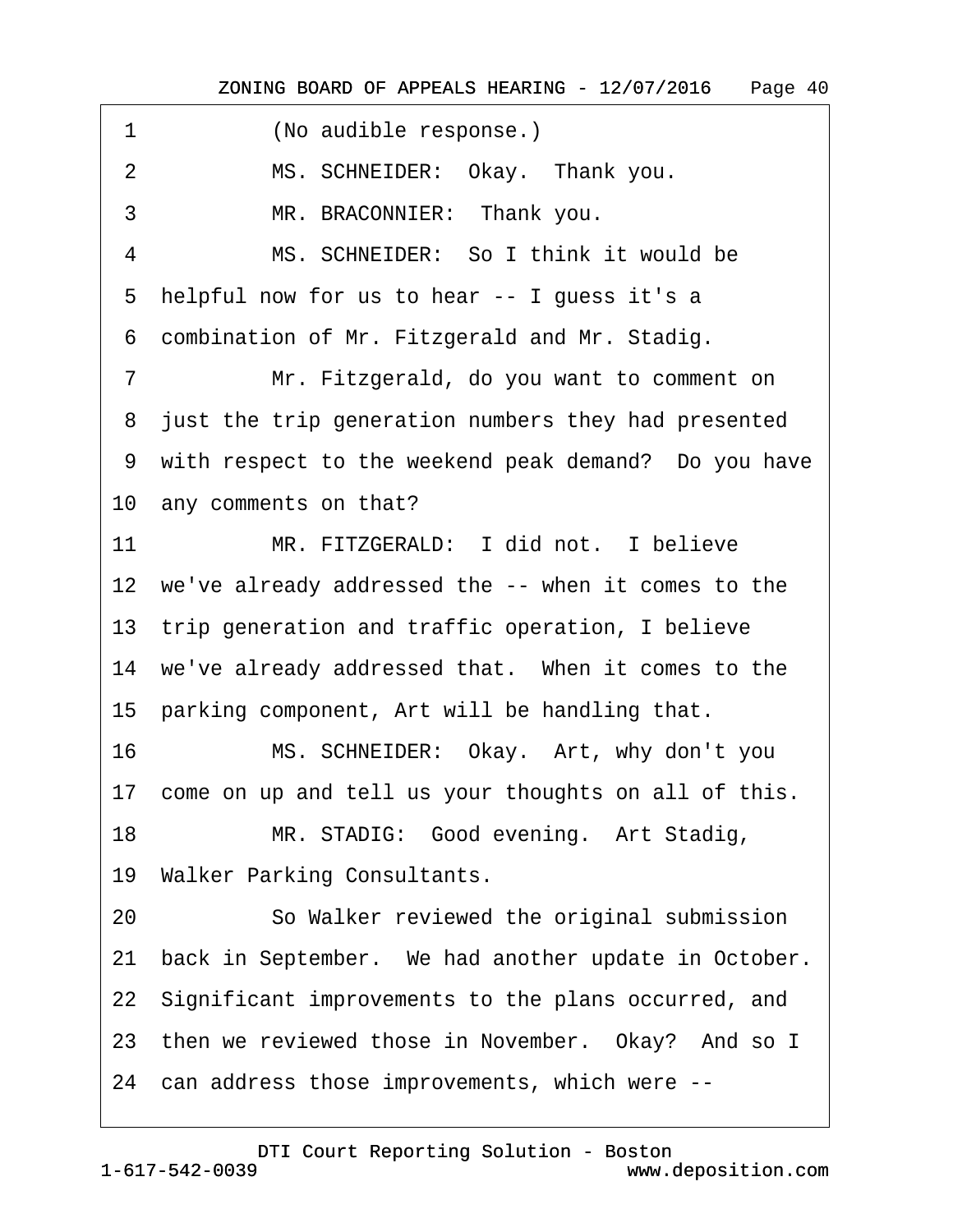- ·1· basically, those guys went there and showed the
- 2 comparison. And then early December, just last week,
- 3 we received the stuff from Pilgrim Parking, and we
- 4 reviewed that and put out a memo.
- 5 **· · · · So since the drawing is up, I'll do a**
- ·6· review of the design first, and then just a few
- ·7· comments on the demand study and operational timing
- 8 analysis, and we'll go from there.
- 9 **In terms of the design, and at this** 10· particular level, this was a significant improvement 11 from the first go-around, and it's our opinion that 12 this layout and configuration will work just fine. 13 The biggest significant improvement was in 14 widening this overall entry off of Route 9; it 15· allowed for a grand total of three lanes, two inbound 16 and one outbound. And actually, that middle lane 17· could be used both as an inbound and an outbound. 18 But primarily the biggest thing that's --19 one of our biggest objections originally when there 20· was only one lane in was that as vehicles would pull 21 in and then there would perhaps be one in position 22 here that was being taken care of by the attendant, 23 the next one would pull in and be in the next 24 position, and the next position back. And without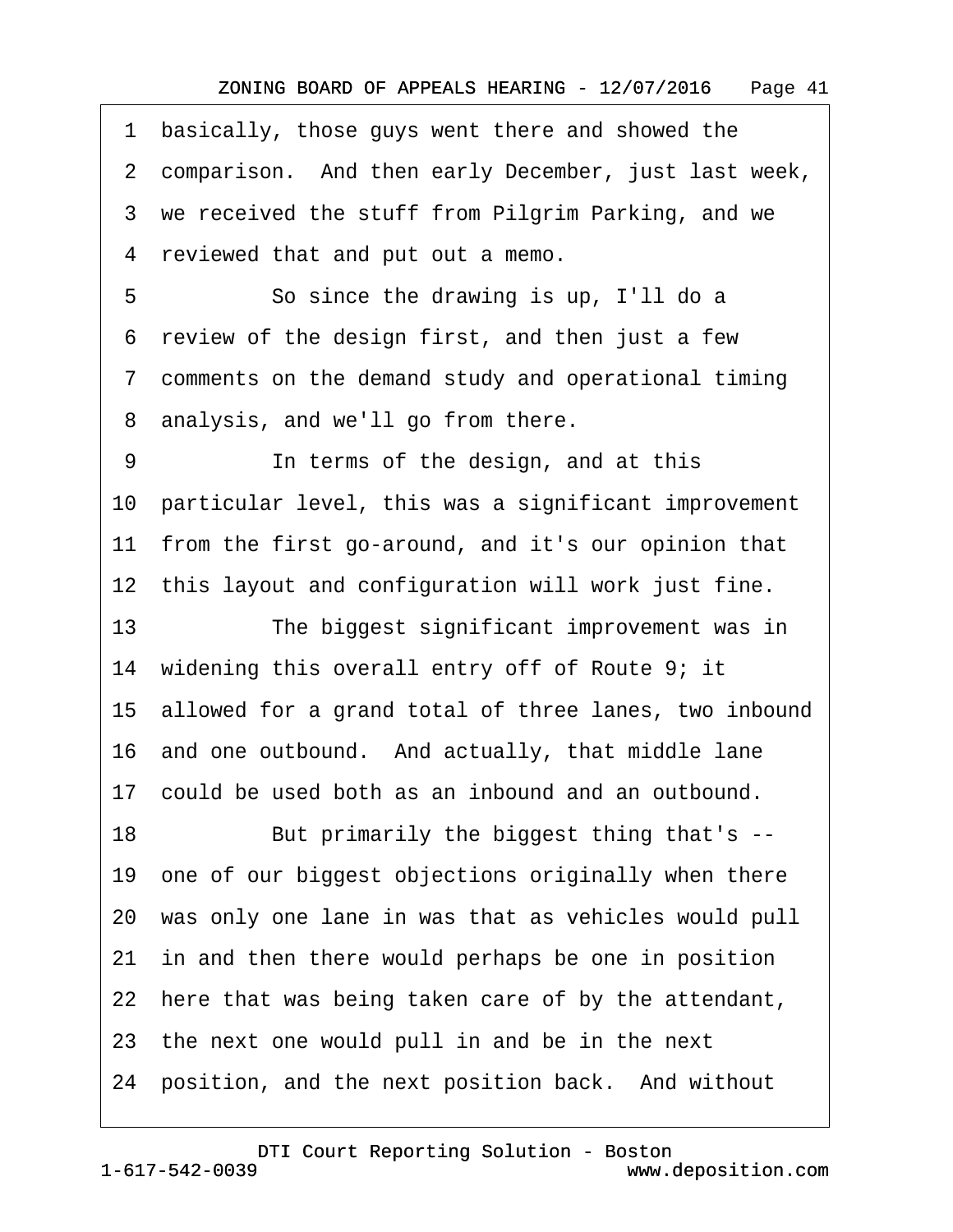1 two lanes, you're basically backing yourself out onto 2 Route 9 because people wouldn't essentially be able 3 to get around those cars that are progressively

4 leapfrogging or moving back.

5 **· · · Now with two inbound lanes, as one lane** ·6· would fill up, you could certainly -- and that is 7 getting evacuated by the valet service -- you'd have 8 room to start loading a second. And then you'd just 9 switch back and forth progressively as required. So 10· significant improvement, significant flexibility.

11 Also, one of our main comments on the 12 original design was there was not an accessible 13· loading area.· That has been accommodated by this 14 position here. Certainly, the final design with 15· whatever type of pavement treatment, pavement 16 markings, etc., that that would be shown as an 17· accessible drop-off area, and also that the 18· accessible pathway, which is shown in this light 19· color, generally speaking, would be also shown in 20· pavement marking or pavement treatment to really 21· demarcate that that's the accessible walkway, and 22· you're not really encroaching on that with the 23 vehicles coming in. So those are the significant 24 improvements and comments.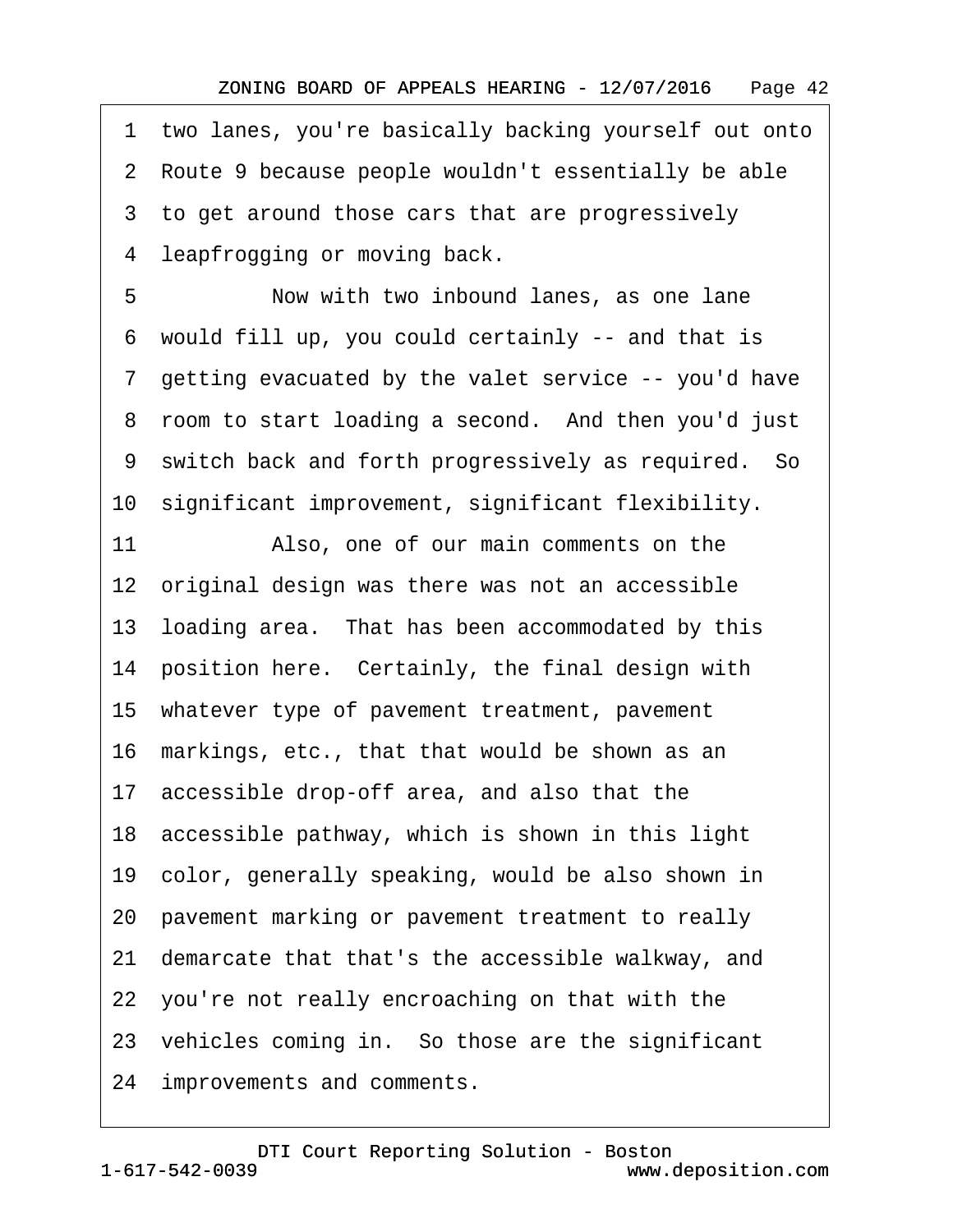| I will address one issue that you had<br>1                   |
|--------------------------------------------------------------|
| 2 earlier that you were talking about: the peak              |
| 3 movement and would that be accommodated. Even though       |
| 4 in the operational timing analysis it was indicated        |
| 5 that there were 30 trip ends that were being               |
| 6 accommodated by valet operations, in our view,             |
| 7 really -- it's really a turnover of 15 vehicles in an      |
| 8 hour, a peak hour, generally speaking. So if you're        |
| 9 looking at that and just getting an intuitive feel         |
| 10 for what's going on, that would be a vehicle every        |
| 11 four minutes on average.                                  |
| 12 <sub>2</sub><br>Now, certainly within that hour there are |
| 13 peak -- what we'll call "peak hour factors," and          |
| 14 there may be a bunch of people that come, you know,       |
| 15 in any given 15-minute period, of course. But with        |
| 16 that -- the size of this facility, we're not              |
| 17 anticipating that you're really going to have major       |
| 18 problems with the size of this entry/exit area. And       |
| 19 with those 15 vehicles per hour on average in a peak      |
| 20 condition, this should be relatively easy to              |
| 21 accommodate by a staff of two or more valet staff,        |
| 22 and that shouldn't be a problem.                          |
| 23<br>So we don't anticipate that this would get             |
|                                                              |

24 backed up. Maybe an occasional -- just by luck, you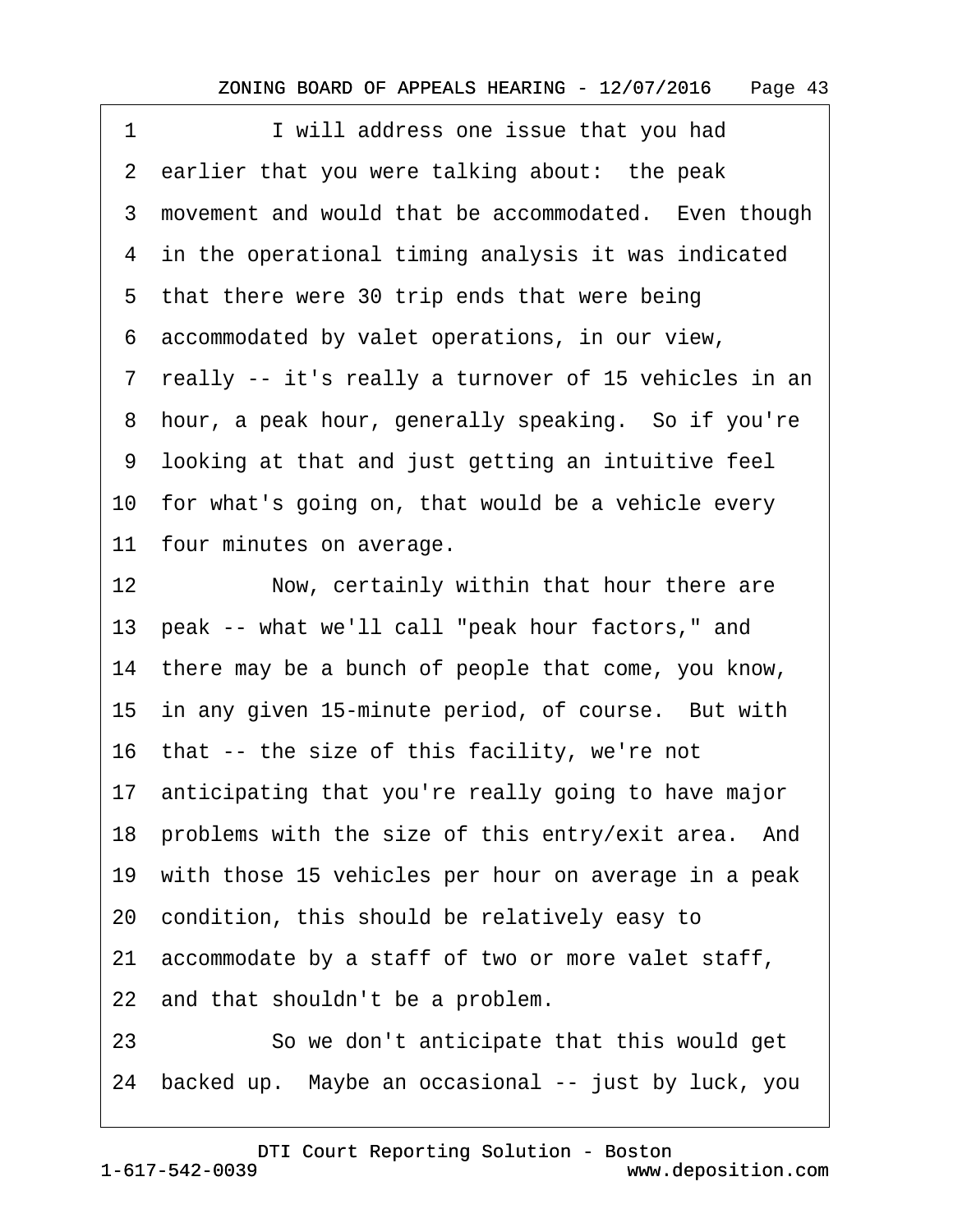1 know, six cars pull up at once, but that would be

·2· pretty rare, and I think it still could be

3 accommodated by the staffing there.

4 I think everything else was addressed on

5 this level. I do think it's nice to get the

·6· improvement of the size of the elevators and also the

·7· quick access for the runners to go up and down.

8 There are significant improvements.

9 **If I could take this back to the lower** 

10 level. Okay. Thank you.

11 This is a significant improvement from the

12 previous -- this is not an unusual layout for tandem

13 valet parking. We believe that there is enough room.

14· We just have a minor comment that there's some tight

15 distance between where the vehicles are parked here

16· and some of the stair and room elements there, that

17 that might be a slight disadvantage and only small

18 cars could park in there. But otherwise, with what

19· we're seeing here, this can accommodate reasonable

20· movement of vehicles in the peak conditions for what

21 was shown.

22 So what was previously stated by the 23 proponent and their consultants, we don't have a big 24· problem with.· So we're fairly happy with the layout,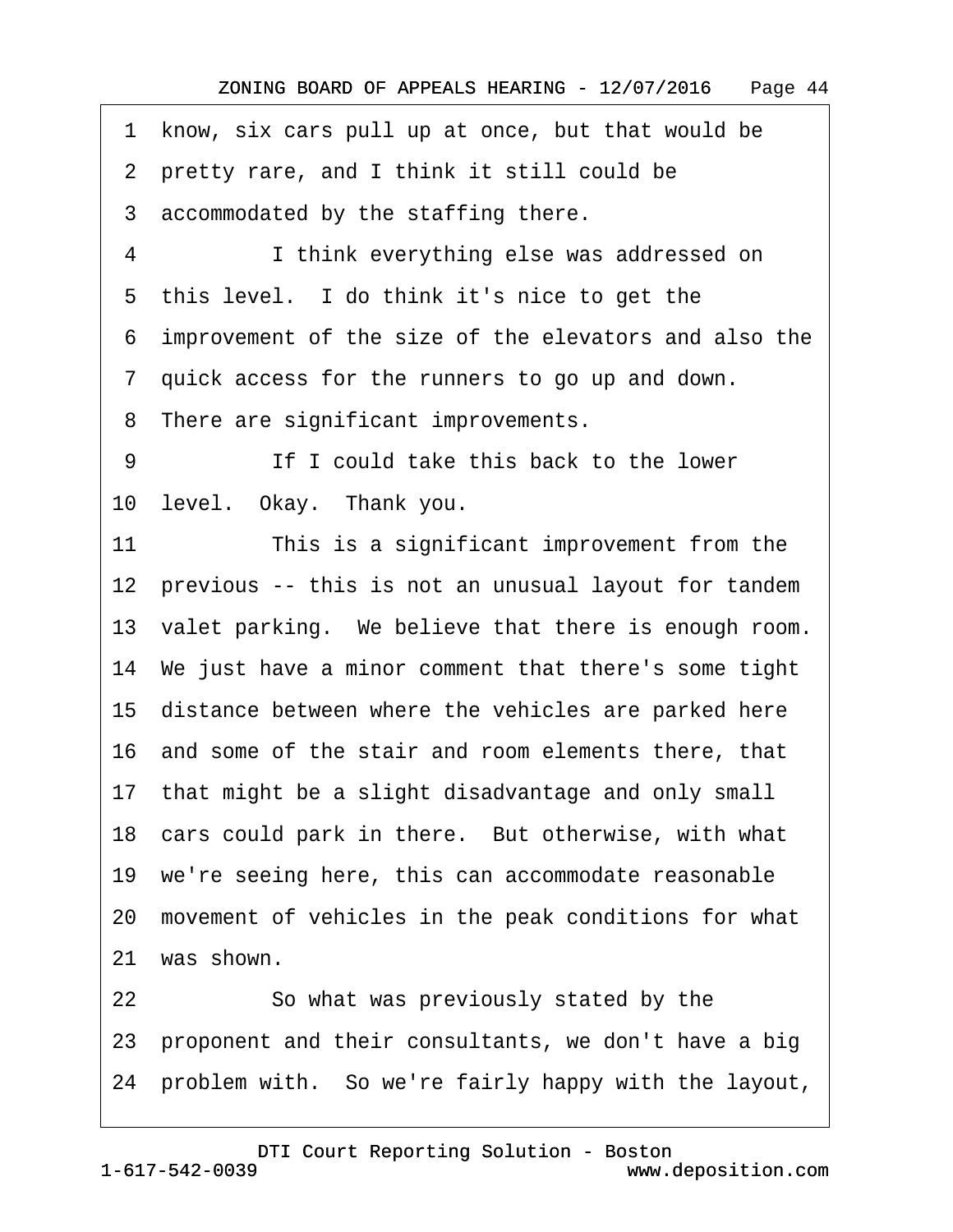1 and we think this will work for the peak hours that 2 are anticipated. 3 • • Any questions while we're on this, or do ·4· you want me to talk a little bit about the timing -- 5 or the demand study and the timing study or the ·6· shared use study? 7 MR. ZUROFF: This is a general question: 8 The widened access area, is the curb cut the same? 9 MR. STADIG: Yes. I think I'm 10 understanding your question. 11 MR. ZUROFF: As it was before. 12 MR. STADIG: No. The curb cut is wider 13 than what it was before. 14 MR. ZUROFF: Do we need state permission to 15 get that? 16 MR. STADIG: I would think you'd have to, 17· yeah. 18 • From my standpoint as a parking consultant 19 and understanding vehicle maneuvers in this type of 20 arrangement, having that wider curb cut is very 21 beneficial to this project and to traffic movement. 22 If you have a much tighter curb cut, it really does 23· slow down vehicles primarily turning in -- as they're 24 negotiating the turn into the facility. Vehicles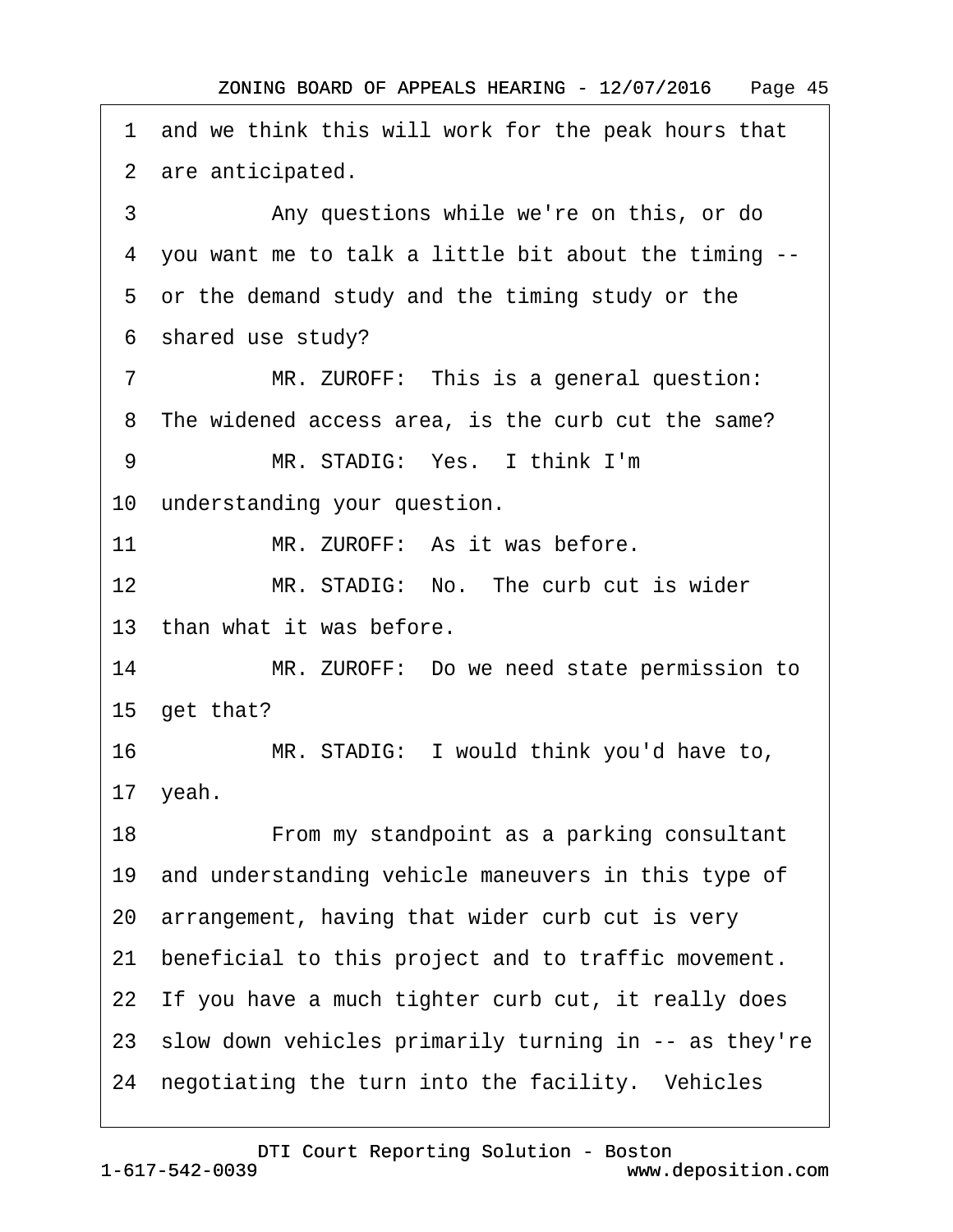1 queuing on their way out and waiting for a break in ·2· the traffic with a narrower curb cut would tend to 3 congest that entrance and slow down the maneuvers 4 coming in. So generally speaking, in my opinion, 5 having a wider curb cut is beneficial all the way ·6· around in terms of moving vehicles and being safe. 7 MR. ZUROFF: And as a consultant, do you 8 have any suggestions for -- in this case, for ·9· pedestrian safety, for markings as to access, 10 signage, that kind of thing to make it safer? 11 MR. STADIG: As this design moves into 12 final design, certainly there would be pavement 13 markings and/or use of different pavement treatments 14 that I believe can help the drivers intuitively have 15 their way finding -- use this system on the way in. 16 **In addition, the use of signage that** 17 will -- what would come as a natural part of the 18· design to assist, in particular, visitors arriving 19· and understanding what's going on and how to use the 20· facility will go a long way in terms of easing the 21 movements and also making a safe condition. 22 **8** As noted earlier, just to do what you can 23· to demarcate that that's a pedestrian pathway, I 24· don't recommend putting a curb in there, and I don't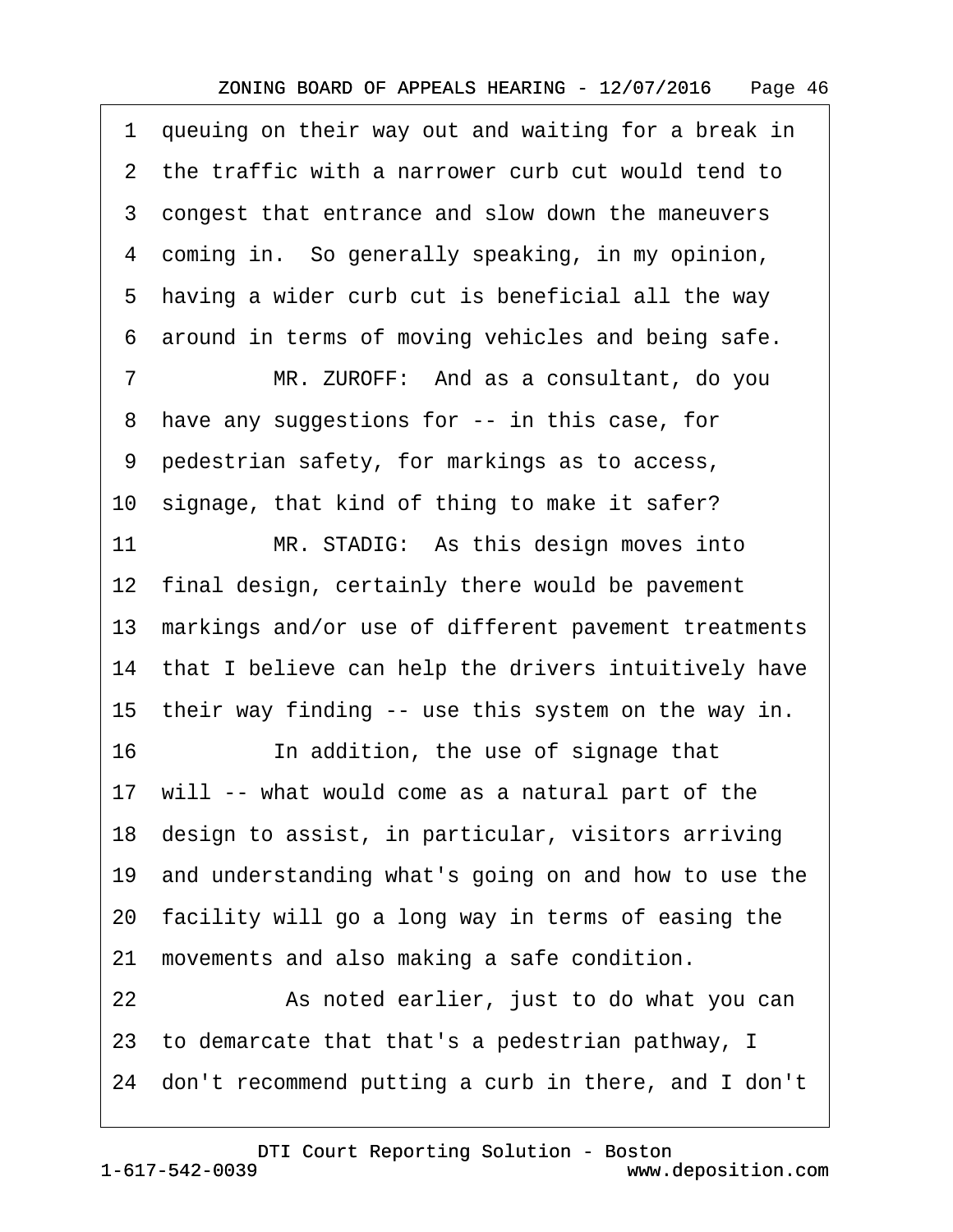1 recommend putting a bollard treatment in there

2 because that will just actually reduce that.

3 What I would say is, in your final design, 4 taking at look at the wall treatment there, as 5 occasionally vehicles may have an air path and bump ·6· that wall.· It's not supposed to happen, but it can ·7· happen, in particular, in a slick condition here and 8 there.

9 But generally speaking, anything to improve 10 the visibility of pedestrians along the pedestrian 11 sidewalk path, reduction in landscape treatment that 12 might impair visibility both, you know, coming in and 13· out, just the scale of the specimen and how you can 14 see through them or beneath them, etc. The worst 15· thing in this case would be a big, bushy landscape 16 treatment that you can't see through, obviously. So 17 that would be it. But other than that, it appears to 18 be a reasonable design and layout for safety and 19 pedestrians. 20 MR. ZUROFF: Would you recommend, like, a

21 beeper or a flasher system as people exit?

22 MR. STADIG: No. Number 1, for the tenants 23 in this unit and also your neighbors, having any kind 24· of audible signal like that is just an annoyance.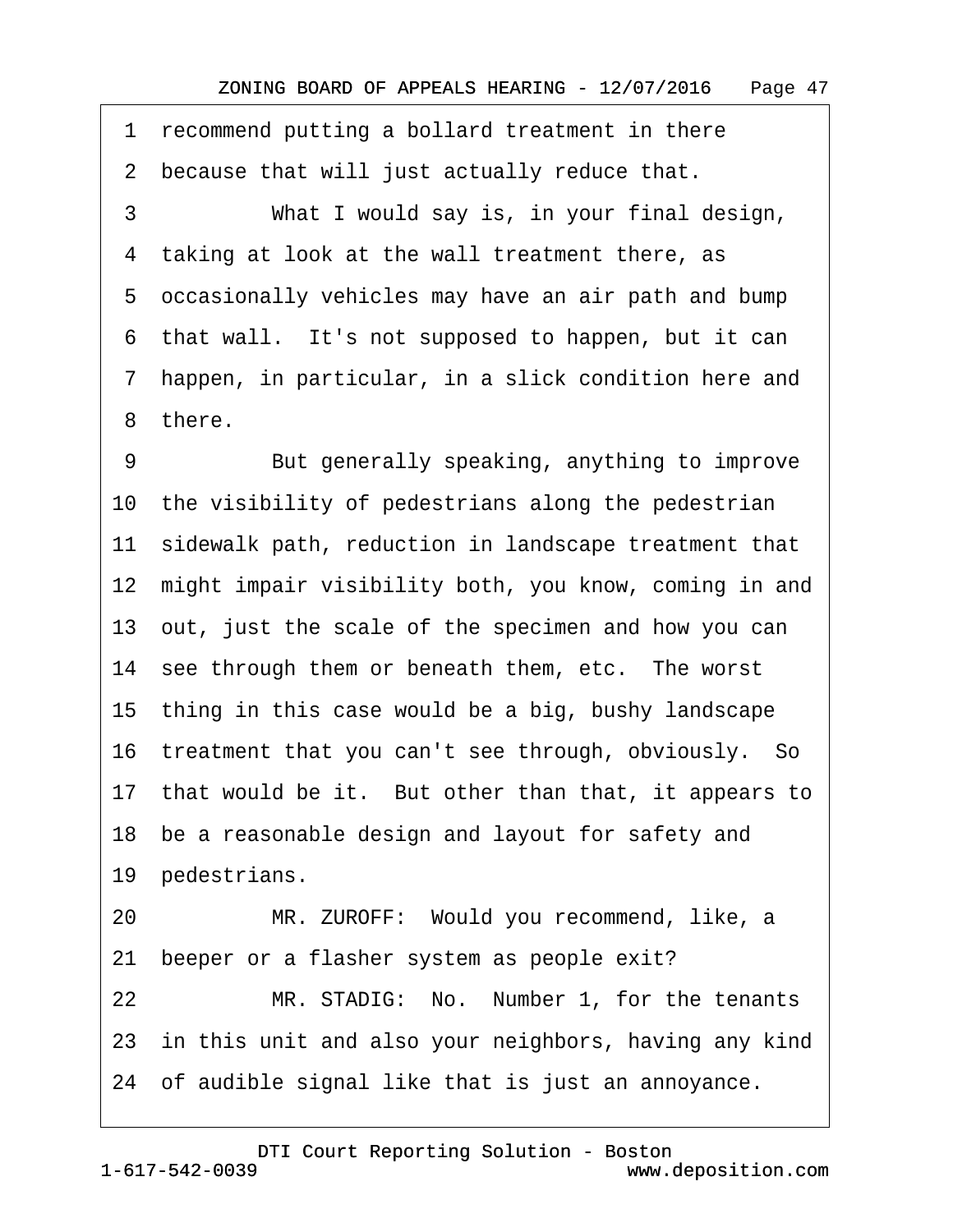| 1  | If the sight lines are good and people can               |
|----|----------------------------------------------------------|
|    | 2 see, for example, if -- you know, just considerations  |
|    | 3 here and here, as long as there is reasonable sight    |
|    | 4 lines, I think that, you know, that's the best thing   |
|    | 5 that can be done, and I think that would be adequate.  |
|    | 6 It's not like you're coming out of a building,         |
|    | 7 per se, like you see so much in downtown Boston, etc.  |
| 8  | I think this is a little bit more wide open, and I       |
|    | 9 think it'll be perfectly fine.                         |
| 10 | MR. ZUROFF: Thank you.                                   |
| 11 | MR. STADIG: So just a comment: In                        |
|    | 12 addition, the parking consultant had submitted        |
|    | 13 parking generation calculations and also a timing     |
|    | 14 study, if you will. Basically, the parking            |
|    | 15 calculations were taking into account a more advanced |
|    | 16 review of what the parking considerations were using, |
|    | 17 essentially, ULI, Urban Land Institute, methodology   |
|    | 18 for shared parking. And, in essence, what you're      |
|    | 19 really not doing is double counting parking for both  |
|    | 20 residents and visitors and adding it all together and |
| 21 | making -- you know, making a need for a supply           |
|    | 22 that'll meet both if it'll never happen at the same   |
|    | 23 time.                                                 |
| 24 | So we have reviewed basic demand factors                 |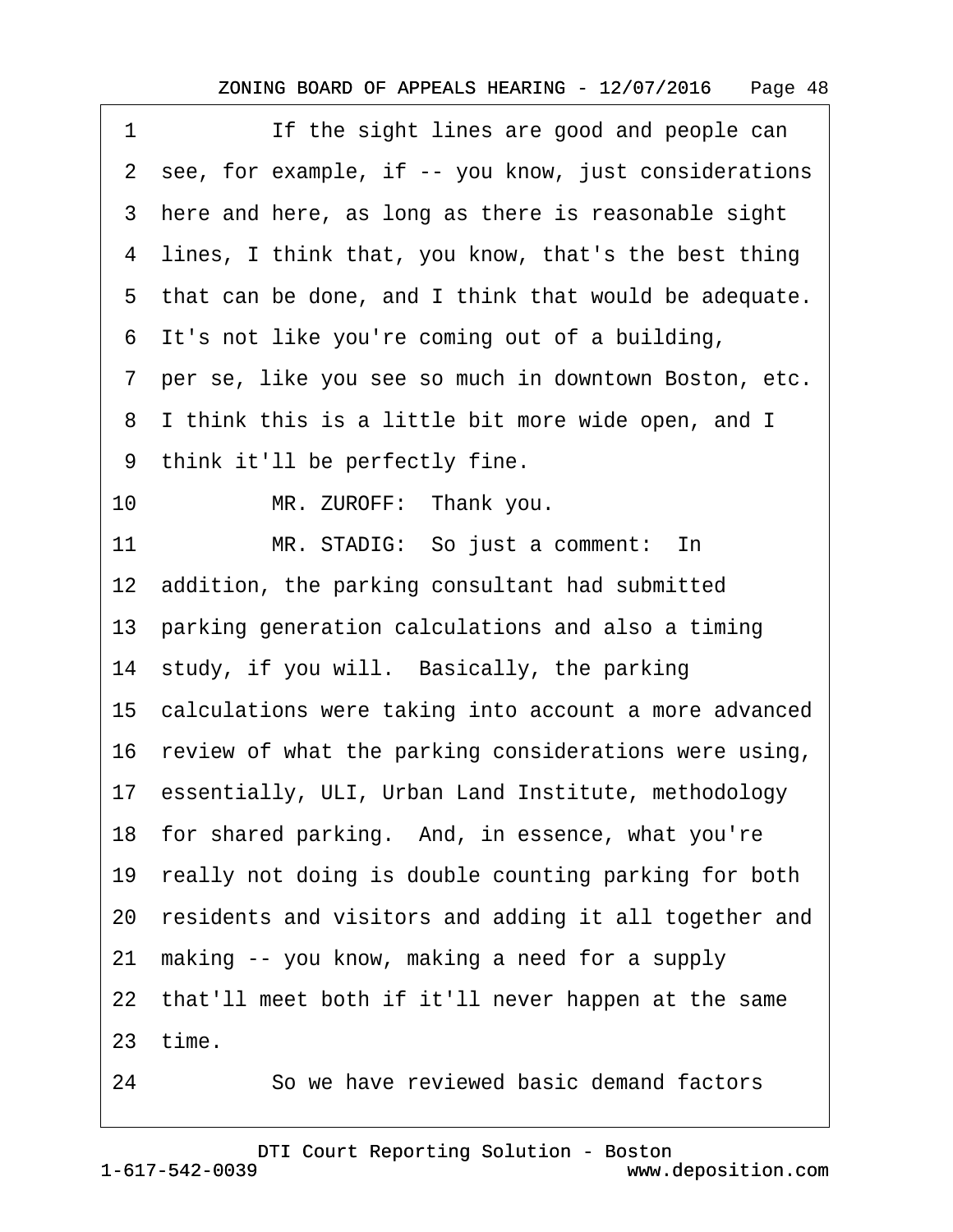1 for both residents and retail. Our finding is that ·2· although we had a slightly different way of coming -- 3 arriving at it, we agree that the residential demand 4 factor is appropriate. 5 The only part that we don't agree is that ·6· we believe that there will be a little bit of an ·7· additive element of visitors to the residents that'll 8 happen certainly during weekend nights and on ·9· Saturdays, if you will.· So those people coming to 10 visit the tenants -- I'm sorry, the residents --11 don't necessarily have anywhere to park out on the 12 street. And so their parking, if they're coming and 13 driving their vehicle, would need to be accommodated. 14· We added that small component of parking in our 15 overall... 16 • And to finish that thought, we looked at 17 the retail and -- let me back up before I leave the 18 residential. 19 • A key component of the residential demand 20· that, you know, we had both looked at is that the 21· parking would neither be coupled with the rental 22 units -- in other words, if you rent an apartment,

23 you automatically get a parking space. We would

24· strongly recommend that you don't do that, number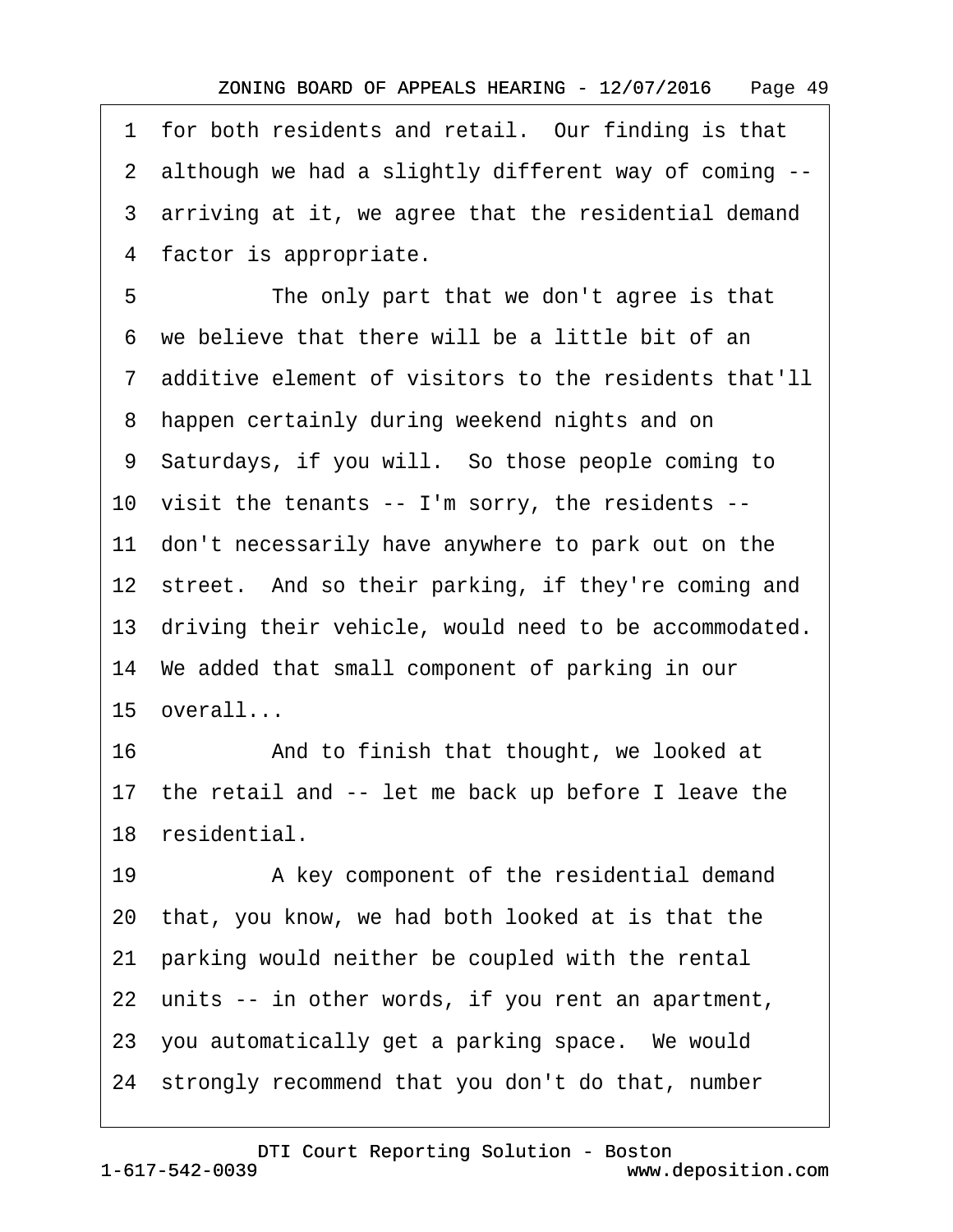·1· one.

2 And number two, that the parking be market 3 rate so that it's not free parking, if you will, but 4 it is being charged, so if you want a parking space, 5 you will be charged a market rate for that parking ·6· space.· In absence of that, certainly the parking 7 demand will go up. Obviously, if you have free 8 parking, a lot more people would avail themselves of ·9· it and the overall use would go up. 10 So in looking at the numbers that we have, 11 both the proponent's consultant and us, we're taking 12 that into account, that when you come into urban 13 environments like we have here, you will have lower 14· demand generation factors than you might out in 15 suburbia, if you will. And the primary driver of 16· that is that you have both alternative modes of 17 transportation, such at the T stop, and, you know, 18· other items, such as transportation network 19· companies, Uber, etc., that are available much more 20 prevalently here in the area. 21 • And that the price of parking, in many 22 cases, is prohibitive for people, or they think about 23 it and decide not to own a vehicle, okay, for, 24 obviously, economic reasons.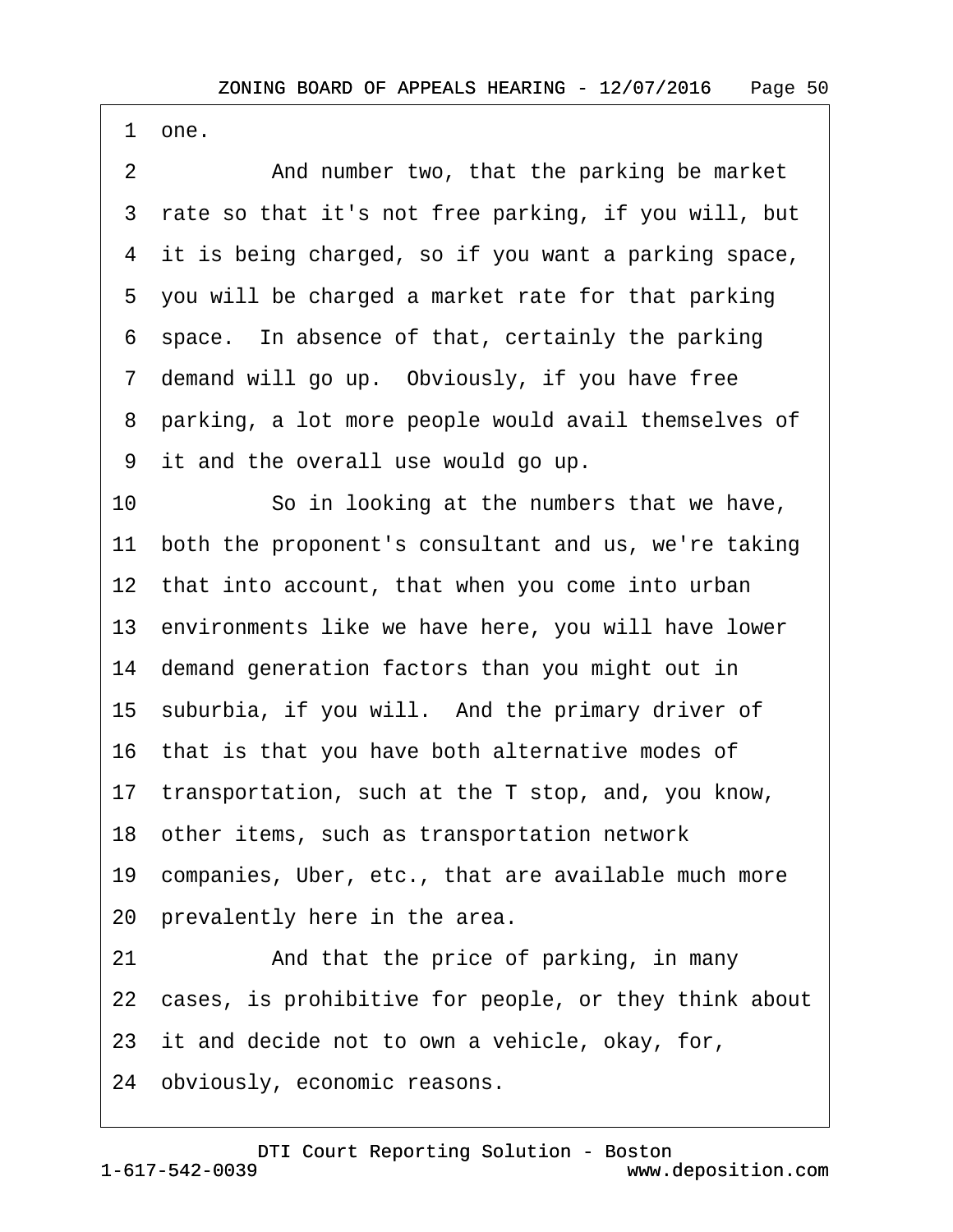1 **So for both of those reasons, that tends to** 2 suppress parking demand, and you get the generation 3 rates that we've talked about. So I think that's ·4· important to make sure that that is there. 5 Moving on to the retail, we agree with the ·6· overall demand ratio.· They have a range of 2.5 7 spaces per 1,000 square feet. We're seeing that 8 that's consistent with many similar types of retail 9 establishments. What has been indicated in the 10 report would be that these are certainly not 11 restaurant and would be items -- as indicated, there 12 may be a fine furniture store or an art store or an 13 optical or those type of uses that would tend to have 14 a much lower parking demand. 15 • I would consider that you put some sort of 16· language to say that there is no restaurant in there 17 without having them come back to you. A restaurant 18 use would be a significantly different use from a 19 parking generation standpoint. I understand that's 20· not what they want to do, but it should be understood 21· that, you know, what we're looking at takes that into 22 account. 23 So, yeah, we did come up with a slightly

24 higher parking demand generation. Primarily it's the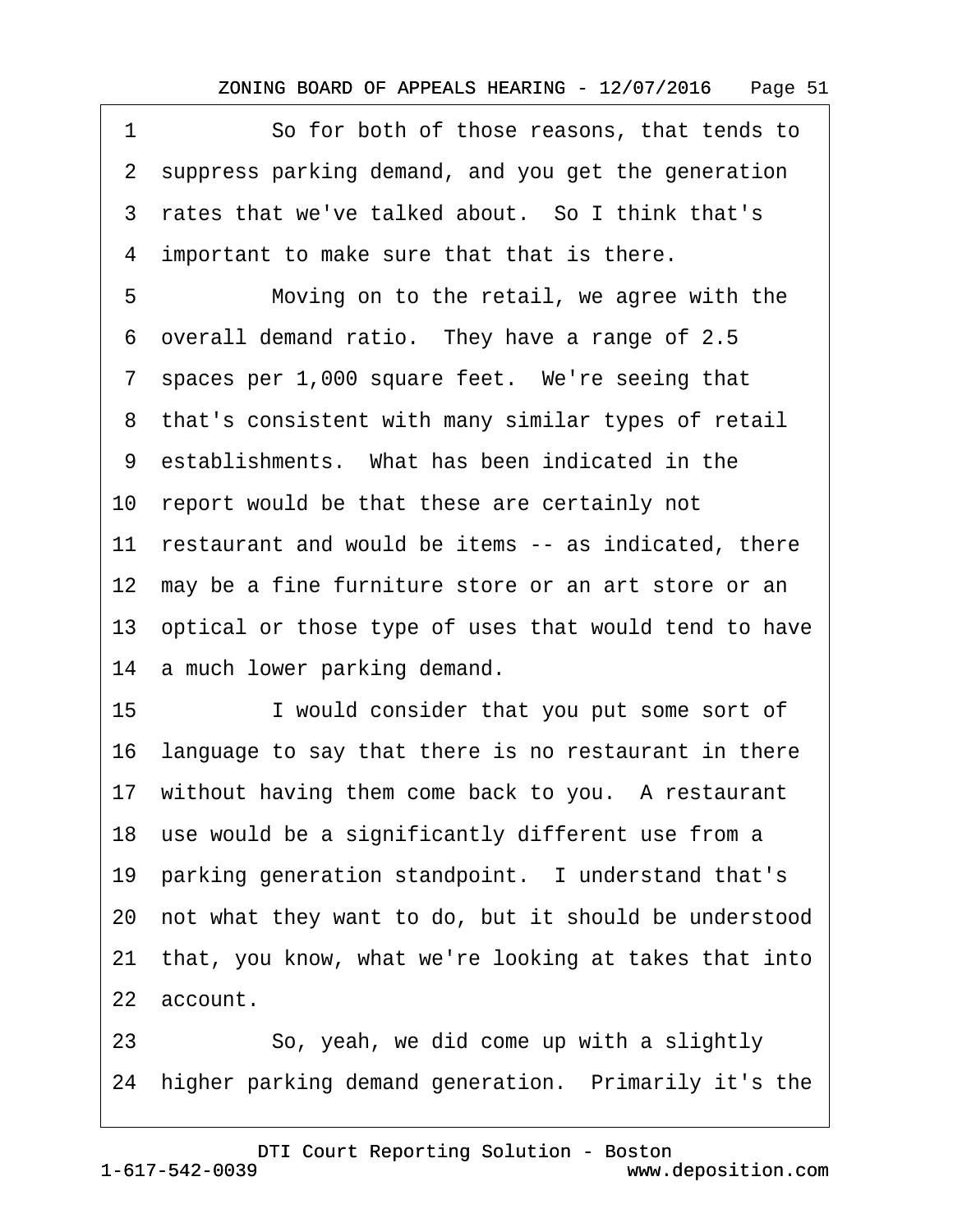1 visitors that we were looking at. That was a slight 2 addition of about four parking spaces on the peak 3 midday Saturday.

4 MR. BOOK: I have a question. So I guess I 5 was just a little surprised. So this kind of project ·6· you view as an urban project and not -- I mean, I ·7· guess I -- I mean, I realize it's not suburbia, but I 8 also -- it's not Coolidge Corner either, so I guess I ·9· would assume that everybody who lives in this 10 building would have a car. Is that just not a  $-$  is 11 that not an accurate assumption? 12 MR. STADIG: What we did when we were 13 researching and looking at this, we certainly agreed 14 with the rationale that the proponent's parking

15· consultant put out there in that, A, because of the

16· cost of parking and because of the alternative modes

17 of transportation that are available, that generally

18 suppresses the parking rate.

19 I wouldn't call this "urban" in the same 20 sense that Downtown Boston is. What we see is, for 21· example, in Downtown Boston, parking demand ratios 22 that are a third of what we're seeing here, so they 23 are much, much more depressed, that you might be in 24 the range of .25 spaces per unit. So there is a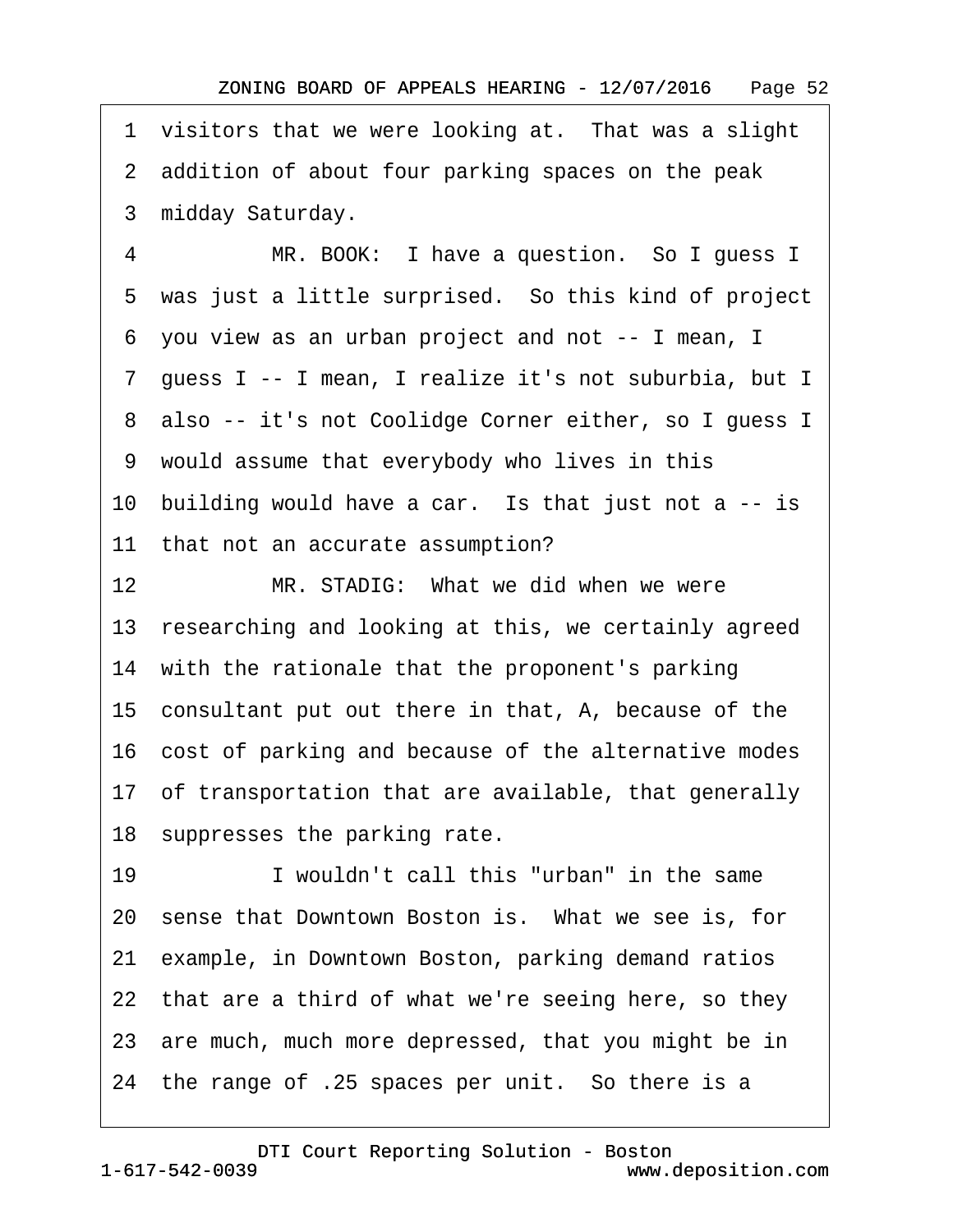·1· grading, depending upon where you're at and what's 2 going on.

3 • • Also understand that this is a rental ·4· situation and not condominiums, as I'm understanding 5 it. These are probably not in a price range of ·6· products that would be also seen in Downtown Boston. ·7· Those are different situations.· So we take all of 8 this into account, taking a look at it. I wouldn't 9 categorize this as being the same as Coolidge Corner. 10 But one additional fact is that this is a 11· 55-plus community.· And if you look at that, the 12 demographics of -- and we did look into this with the 13· U.S. Census information, that older residents 14 typically don't have vehicle ownership as much as 15· younger residents, if you will -- and taking a look 16 at those. Not to say -- it doesn't have to be that 17· way, but as a general trend, you're going to have 18· lower vehicle ownership for rental residential, and 19 the statistics from the Census back that up. 20 • I hope that answered your question. 21 MR. BOOK: That would make sense, but I 22· guess -- but, you know, in a two-bedroom where you 23 have, you know, two spouses in a -- maybe in a 24 suburban location, they would both have a vehicle.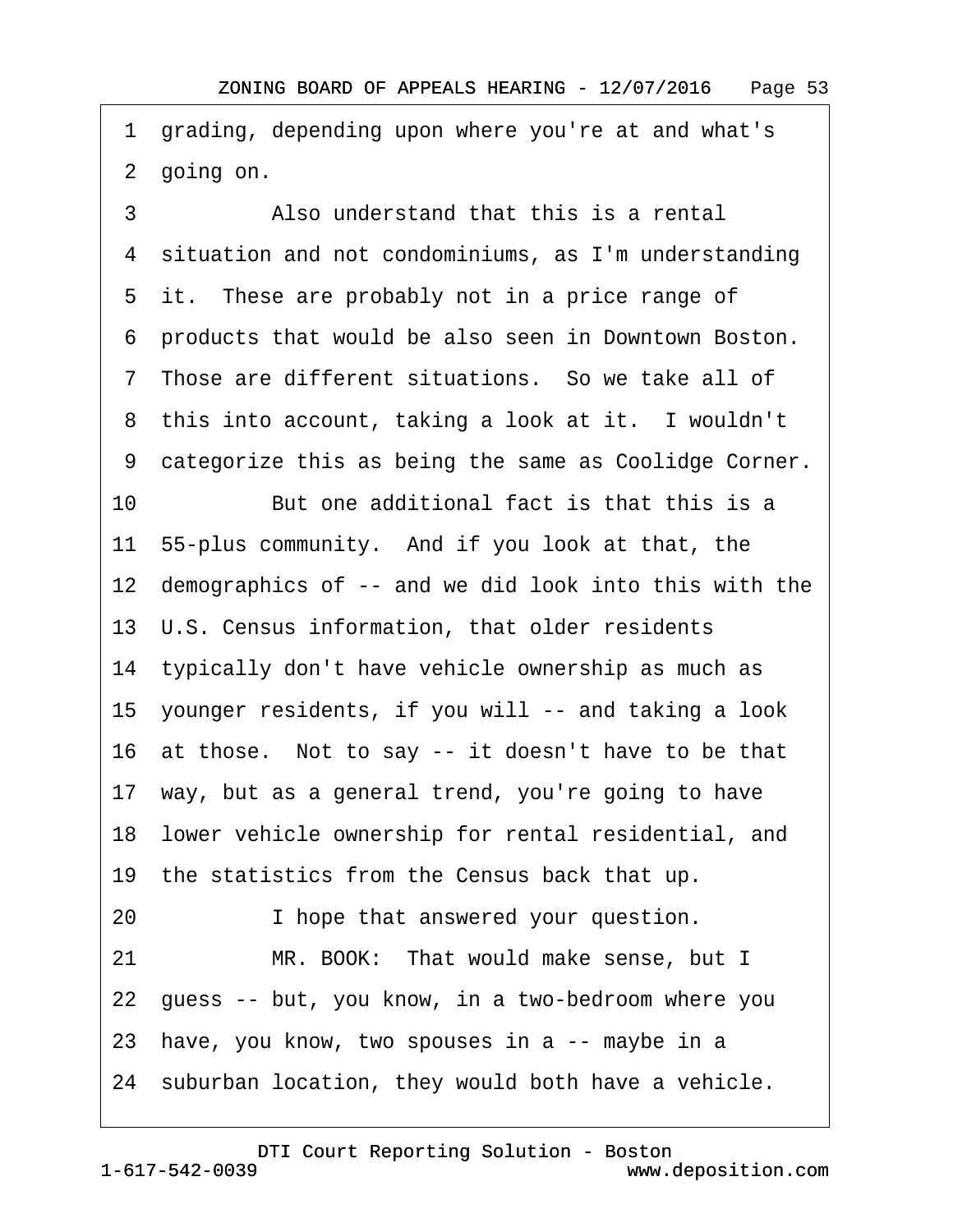1 So we're not in a suburban location. This is more

2 urban-like. I guess there's still an expectation

3 there will be at least a vehicle. Or if we don't

4 even -- is that an over --

5 MR. STADIG: Your general idea that a two-·6· or three-bedroom unit would tend to have, on average,

·7· more vehicles being used is correct, than, let's say,

8 a one-bedroom unit or smaller.

9 But having said that, you know, what we 10· don't find is a huge increase with the two-bedroom 11 units. There is, you know, a slight increase. With 12 the mix, I don't see that that's going to be 13 significantly different. 14 **In addition, if you do have a two-bedroom,** 15· what we have found in these types of environments 16 where you do have a close rail, people, if they are 17· going to have a vehicle, would tend to only have one 18 vehicle where, you know, a lot of times you'll use 19 the rail to go into work or whatever, and there's 20· still one vehicle that can be used by the spouse that 21· stays at home, if you will.· Or on the weekends, they 22 usually only typically use one vehicle. So we found 23· that to happen, that, you know, the use of two 24 vehicles isn't always -- or a two-vehicle ownership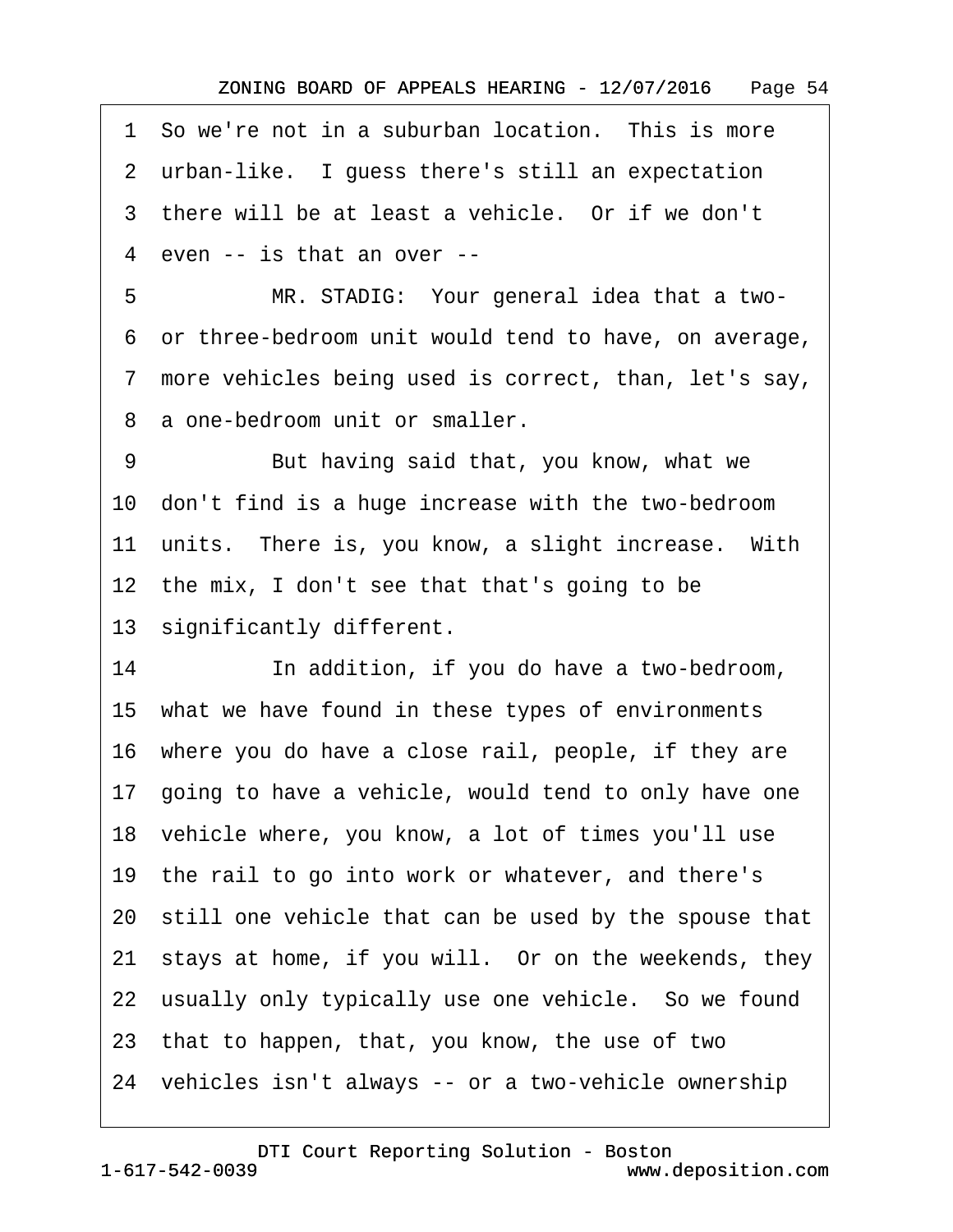|    | 1 household isn't prevalent in these kinds of            |
|----|----------------------------------------------------------|
|    | 2 conditions, and primarily, once again, driven by a     |
|    | 3 financial situation, you know, the cost to have that   |
|    | 4 extra vehicle. It happens.                             |
| 5  | But on the flip side, on the other hand,                 |
|    | 6 you have some affordable housing here, and those       |
|    | 7 people may tend not to have any vehicles at all.       |
| 8  | MR. BOOK: Thank you.                                     |
| 9  | MS. SCHNEIDER: Thank you. Very much.                     |
| 10 | MR. STADIG: Thank you.                                   |
| 11 | MS. SCHNEIDER: All right. We're going to                 |
|    | 12 switch gears and move along to stormwater. Would the  |
|    | 13 applicant like to provide any comments in response to |
|    | 14 the request for more information that was covered at  |
|    | 15 the last meeting? You don't have to, but if you want  |
|    | 16 to, you can.                                          |
| 17 | MS. DANIK: Thank you. I'll make it brief.                |
|    | 18 My name is Deborah Danik. I'm with Nitsch             |
|    | 19 Engineering. We did the stormwater design.            |
| 20 | So at the last hearing, Mr. Ditto requested              |
|    | 21 that we review the existing drain main in Boylston    |
|    | 22 Street and the capacity associated with that and      |
|    | 23 basically the proposed impact that our project would  |
|    | 24 have on that pipe.                                    |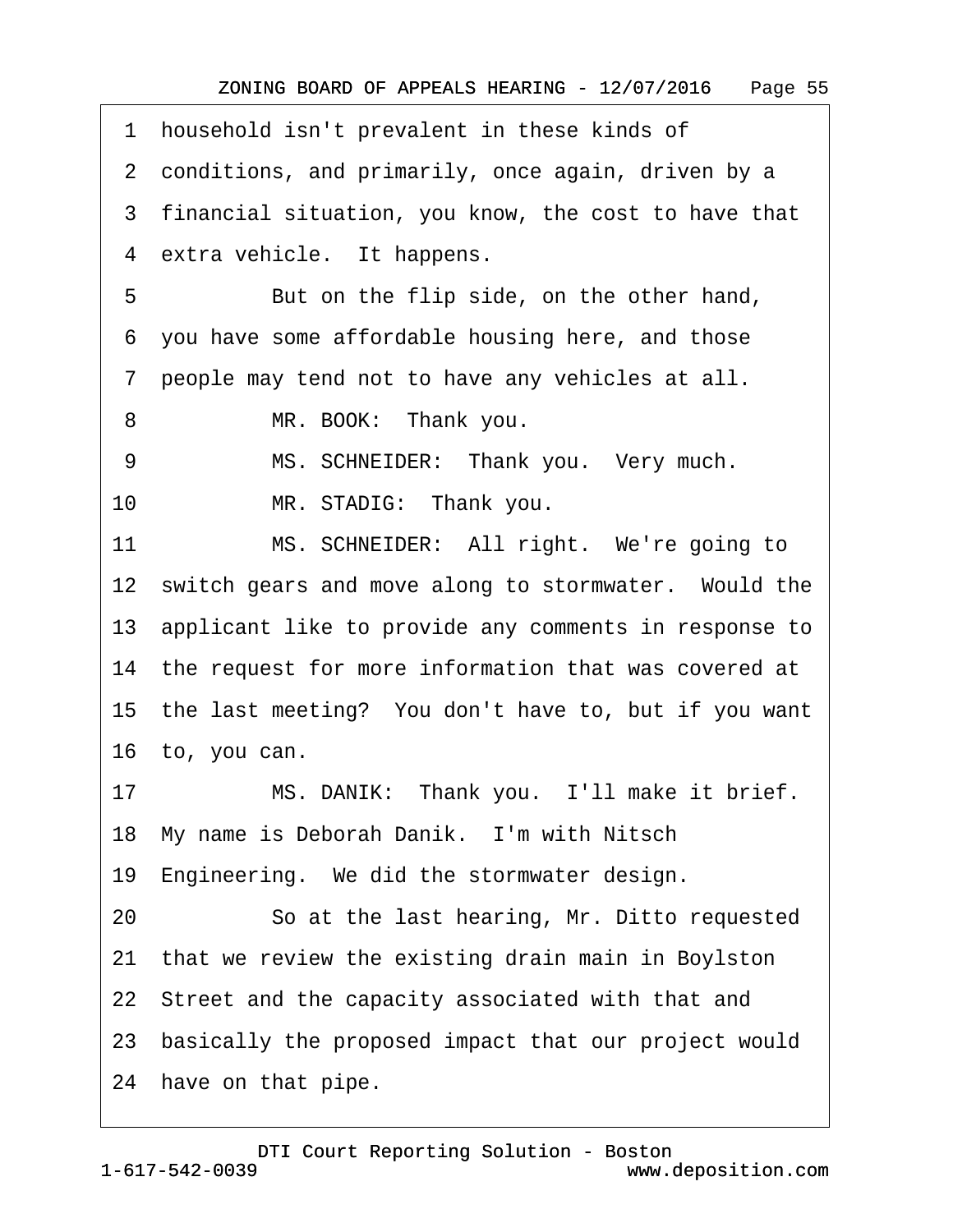| Since the last meeting, we provided<br>1                 |
|----------------------------------------------------------|
| 2 Mr. Ditto with a memorandum describing our proposed    |
| 3 impact to the pipe and quantifying those numbers.      |
| 4<br>Then this morning -- at least I received it         |
| 5 this morning. I think it was maybe dated               |
| 6 yesterday -- we received a letter from Mr. Ditto       |
| 7 commenting and responding to our memo summarizing it   |
| 8 and just saying that, you know, the information that   |
| 9 we provided was sufficient at this point and met the   |
| 10 city standards, the state standards. And, you know,   |
| 11 as the design progresses, we'll obviously be checking |
| 12 in with him.                                          |
| MS. SCHNEIDER: Okay, great. Thank you.<br>13             |
| 14<br>MS. DANIK: You're welcome.                         |
| MS. SCHNEIDER: Is Mr. Ditto here?<br>15                  |
| 16<br>Oh, I'm sorry. I didn't see you all the            |
| 17 way in the back.                                      |
| MR. DITTO: Good evening. My name is Peter<br>18          |
| 19 Ditto, director of engineering and transportation.    |
| 20 And between Maria and the consultant, they stole most |
| 21 of my thunder, but I'm just going to reiterate it     |
| 22 again.                                                |
| The tools we use here in evaluating these<br>23          |
| 24 plans and calculations are, in fact, you know, the    |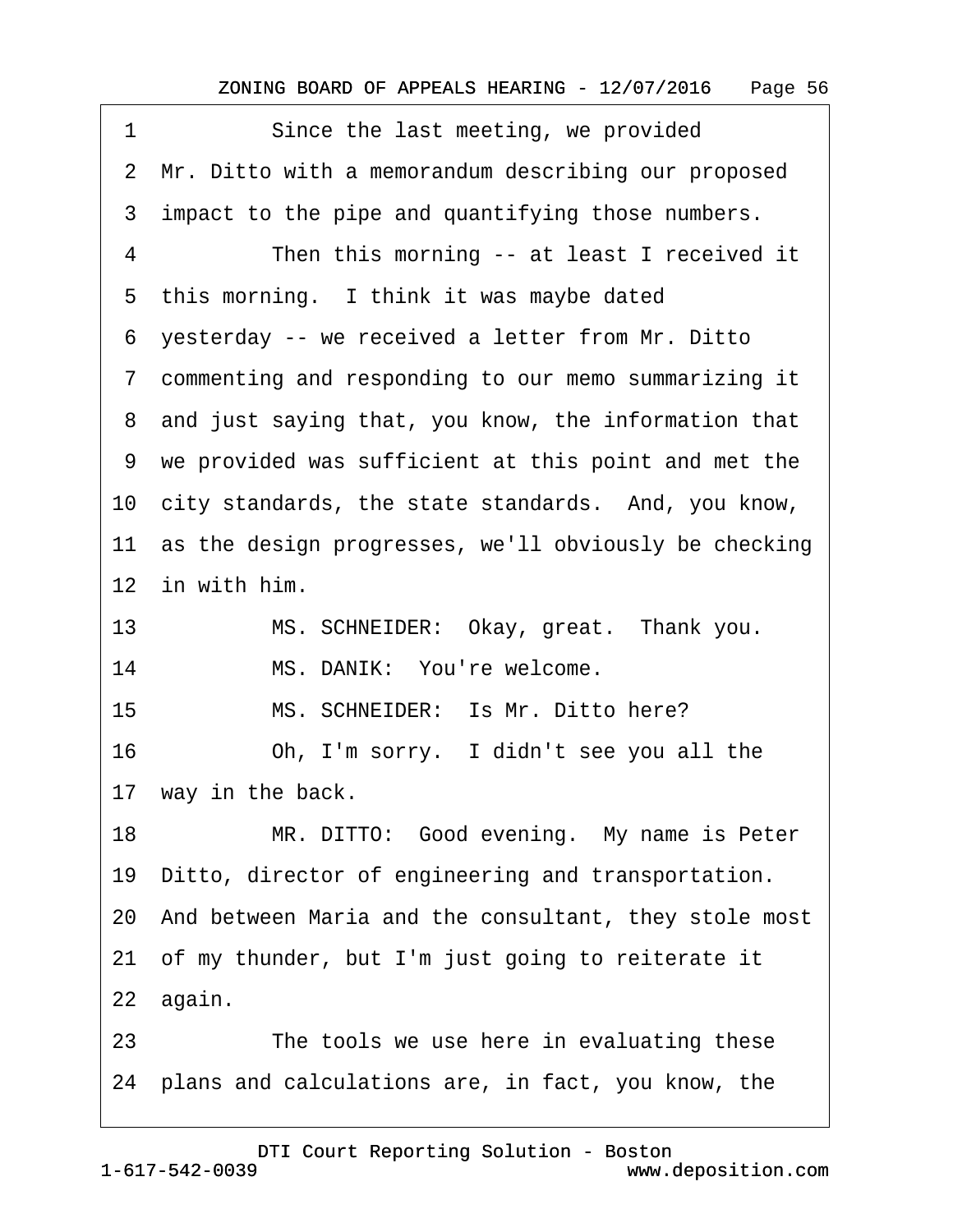·1· town stormwater bylaw and MassDEP's stormwater 2 management standards. We asked that the consultant 3 meet those standards where applicable. 4 • • And on May 23rd, the consultant filed the ·5· initial stormwater narrative and stormwater ·6· calculations, which were reviewed and commented on. 7 **2008** And at the November 7th zoning board of ·8· appeals hearing, we did, in fact, state that we would ·9· like to see the 25-year storm be used as a design 10 storm as well as other issues. These issues were 11 answered and we accept them. 12 Some of the key takeaways that I might 13 highlight is, in fact, that because this footprint is 14 probably 90 percent of the site and the fact there's 15· ledge as high as 2 feet below ground level, the site 16 cannot handle any infiltration. That coupled -- the 17 fact is that there is no pervious area in this site 18 as a result of this development. 19 One of the key things we look for is to 20· make sure that pre- and post-peak runoff is -- the 21· post-peak runoff is not greater than the pre-22 condition. That is, in fact, the case for both 23 the  $-$  all the design storms, which are a 2-, a 10-, 24  $\alpha$  15-, and a 100-year storm.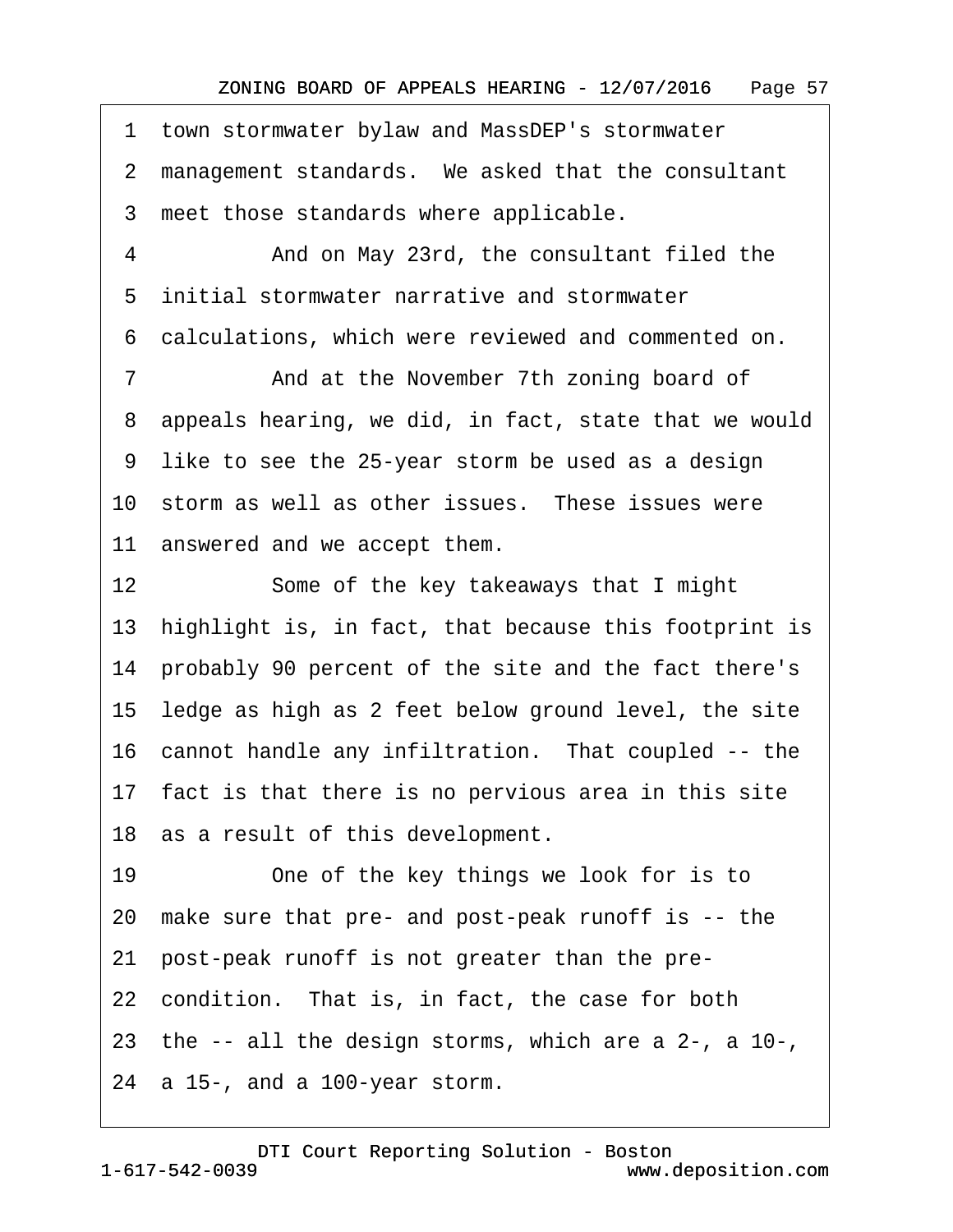1 The volume of runoff however, will be 2 greater with the site. And that being said, we asked 3 the applicant to engineer a solution so that even 4 though the stormwater volume will be greater, it 5 won't impact the 12-inch drain in Boylston Street as ·6· much as one might think.

7 That being said, they actually sized a 8 storage tank in the building, and that tank is 6,300 9 cubic feet in volume, and that will handle the 10· 25-year storm, which is the town standard, so the 11 first 65 cubic feet of rainfall. And that is a 12 25-year storm, which is 5 1/2 inches of rain in a 13 24-hour period, will be stored on-site. And then 14· anything greater than that will discharge into the 15 storm drain. Over time, that water in that tank will 16· slowly discharge to the drain in the street.

17 One good thing about having an impervious 18 site, being most of it, is that DEP considers roof 19· runoff as clean runoff, i.e., it doesn't need to be 20 treated with an environmental manhole. So that 21 runoff will go directly into the holding tank. Any 22 stormwater that falls on the driveway or is tracked 23 into the driveway will go into an environmental 24 manhole where both suspended solids and oil will be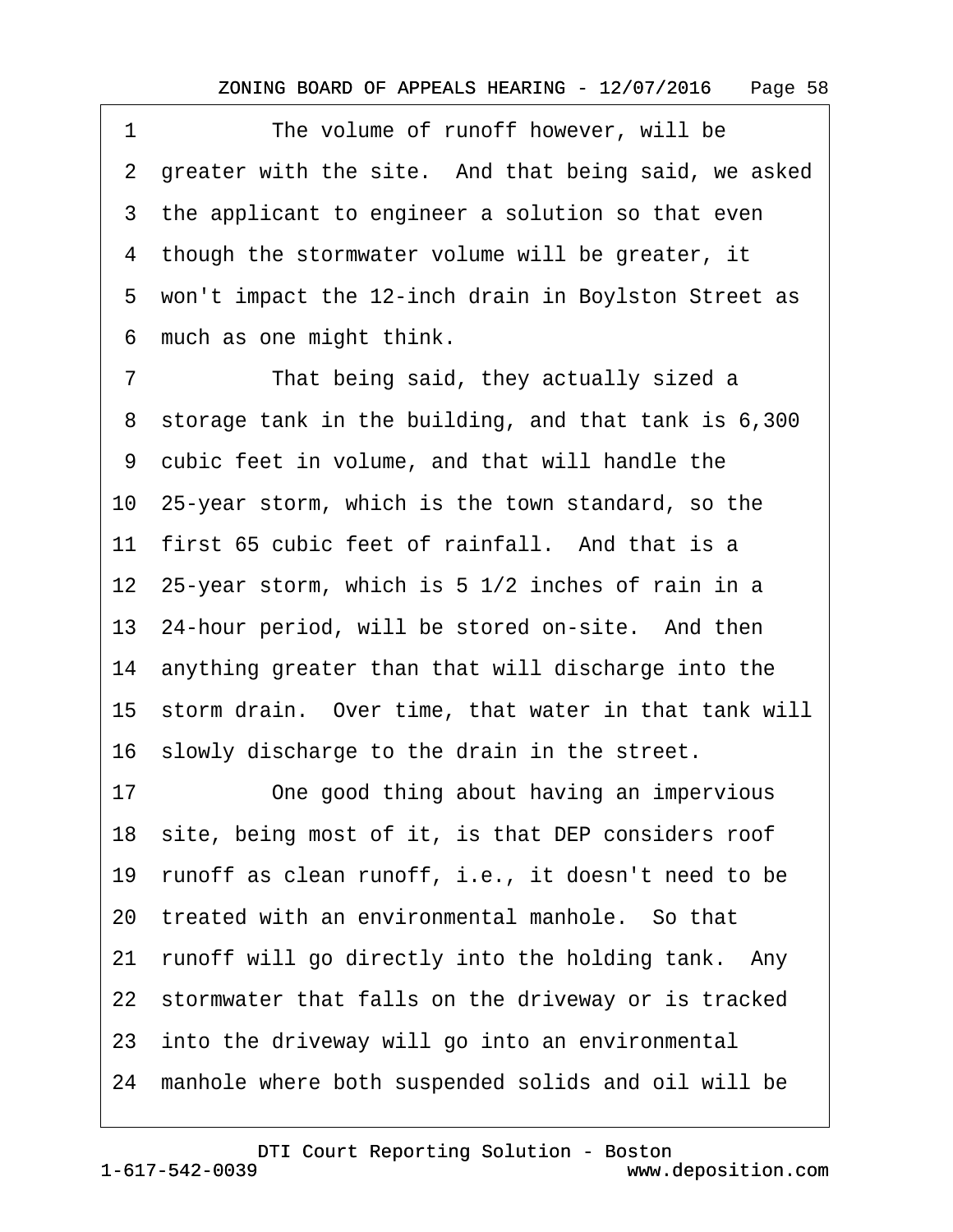| 1              | separated. From that manhole, it'll go into the         |
|----------------|---------------------------------------------------------|
|                | 2 holding tank and then out into the street.            |
| 3              | I did have a concern with the 12-inch drain             |
|                | 4 in the street with respect to capacity. A 12-inch     |
|                | 5 drain, in the grand scheme of things, is not a very   |
|                | 6 big pipe. So they did do the calcs on that. I         |
| $7\phantom{.}$ | reviewed it and find them to be acceptable.             |
| 8              | So at this point in time, I can say that                |
|                | 9 the design, the site plan, the stormwater narratives, |
|                | 10 and calculations do meet our requirements and the    |
|                | 11 state's requirements. And this is a work in          |
|                | 12 progress, so I'm sure there will be some changes to  |
|                | 13 the conceptual site plan as time goes on.            |
| 14             | MS. SCHNEIDER: Thank you.                               |
| 15             | Any questions?                                          |
| 16             | MS. DANIK: I do have one more comment just              |
|                | 17 about the size of the tank and units. The size of    |
|                | 18 the tank that we're proposing is actually 6,300      |
|                | 19 gallons. I heard 6,300 cubic feet, and I was like,   |
|                | 20 whoa, that's huge. So 6,300 gallons is basically 840 |
|                | 21 cubic feet.                                          |
| 22             | MS. SCHNEIDER: Does that change your                    |
|                | 23 analysis in any way?                                 |
| 24             | MR. DITTO: No.                                          |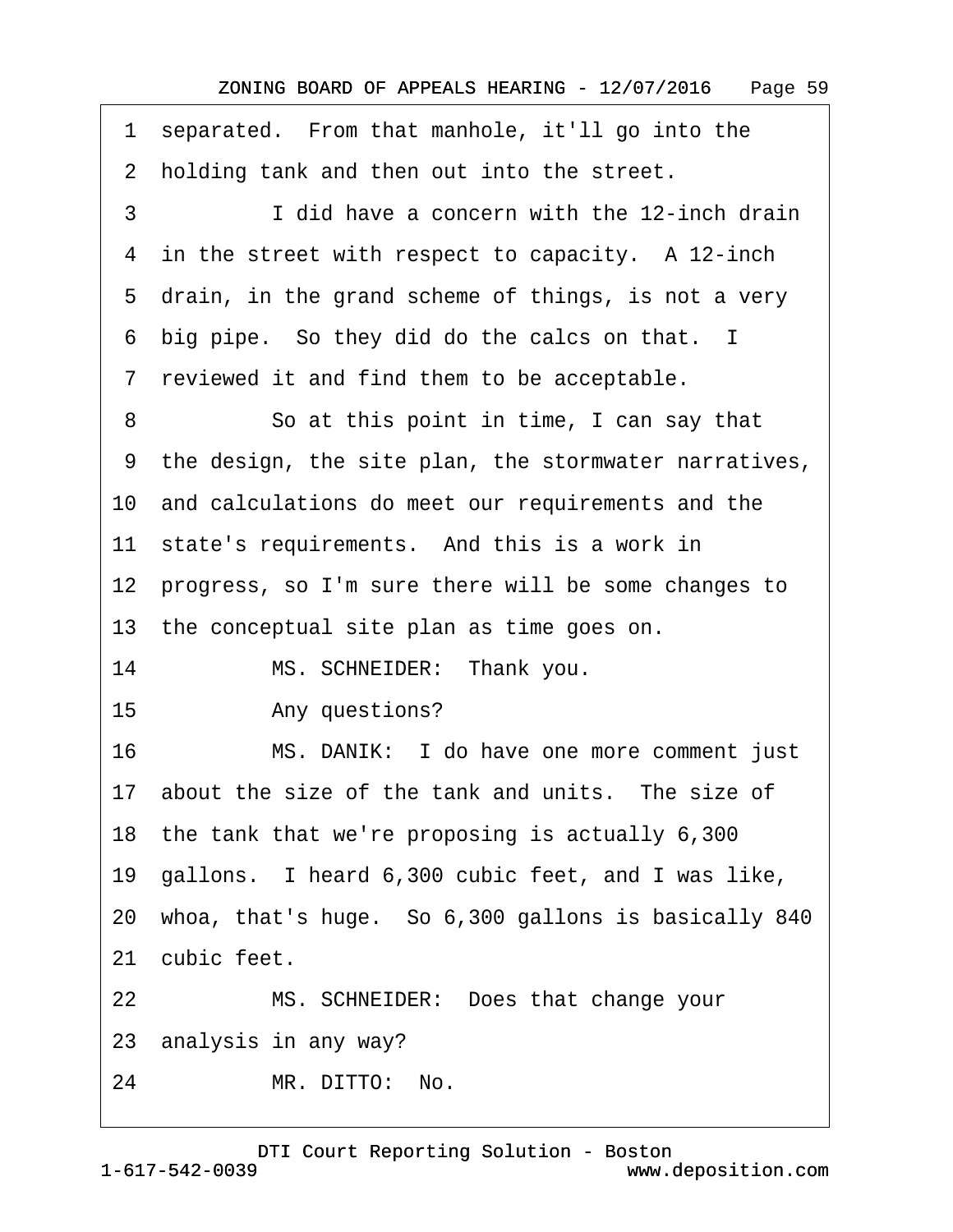| 1  | MS. SCHNEIDER: Okay. Thank you, both.                   |
|----|---------------------------------------------------------|
| 2  | If we could move on to environmental now.               |
|    | 3 I would like to, I think, first discuss the           |
|    | 4 applicant's response to our LSP report that was       |
|    | 5 presented on November 7th.                            |
| 6  | MS. JOHNSON: Hi. Good evening. Cathy                    |
|    | 7 Johnson from GEI consultants.                         |
| 8  | We initially prepared in July a summary of              |
|    | 9 environmental conditions for development of this      |
|    | 10 property. Fuss & O'Neill commented on that letter,   |
|    | 11 we commented on theirs, and now I'm commenting on    |
|    | 12 their comments, which I received today.              |
| 13 | I don't have any profound objections to any             |
|    | 14 of Fuss & O'Neill's comments, to get to the nitty-   |
|    | 15 gritty. I can go though them point by point, if      |
|    | 16 you'd like.                                          |
| 17 | MS. MORELLI: I think it might make sense                |
|    | 18 to have Mr. Chambers --                              |
| 19 | MS. SCHNEIDER: I was just going to say                  |
|    | 20 that.                                                |
| 21 | Great to know that you don't have any                   |
|    | 22 fundamental objections.                              |
| 23 | Mr. Chambers, do you want to come up and                |
|    | 24 kind of walk us though the issues, and then maybe we |
|    |                                                         |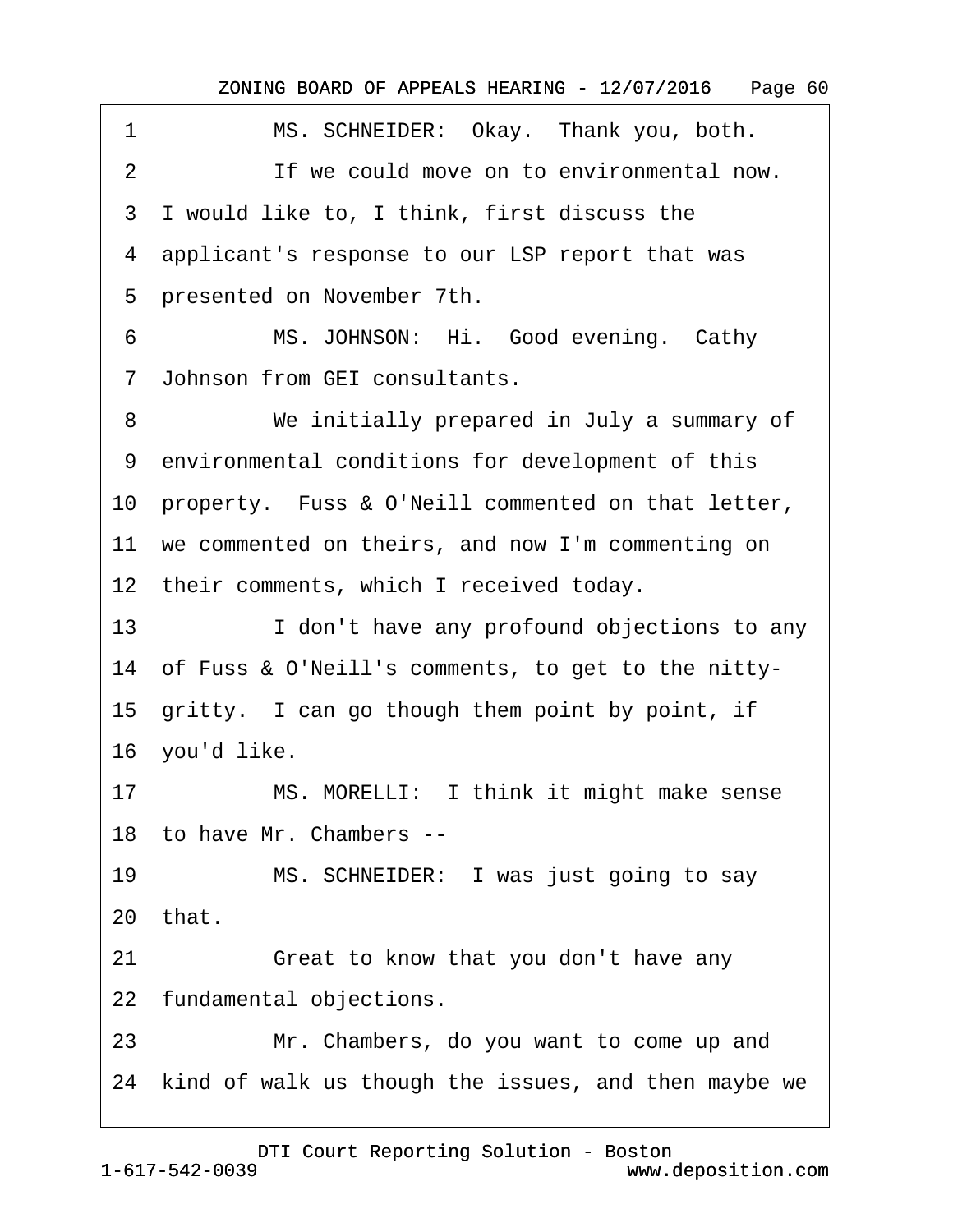·1· can hear a response from the applicant if necessary. 2 MR. CHAMBERS: Sure. For the record, I'm ·3· John Chambers, LSP, from Fuss & O'Neill. 4 As mentioned, we kind of have been going ·5· back and forth with our comment letters, so we've 6 kind of -- when I spoke here on November 7th, there 7 were three major issues: The contamination that 8 remains in the ground when you disturb the ·9· groundwater, that's one issue; when you put a 10· building on, it can suck up the vapors from that, 11 that's the second issue; and the third was the 12 creation of kind of remediation waste on the site. 13 So we addressed those with seven points. I'll walk 14 you through them real quick. 15 The first issue was short-term dewatering. 16· The excavation of the garage is going down, I think, 17· 20 feet, and that will be into the water table. 18 There was -- basically, we were in agreement with GEI 19 on the short-term dewatering: that they will have to 20 permit it. You may want to reserve the right for us 21· to review the permit documents and inspect the 22 system. GEI and the applicant had no objection to 23· that, so I think we're on the same page with that 24· one.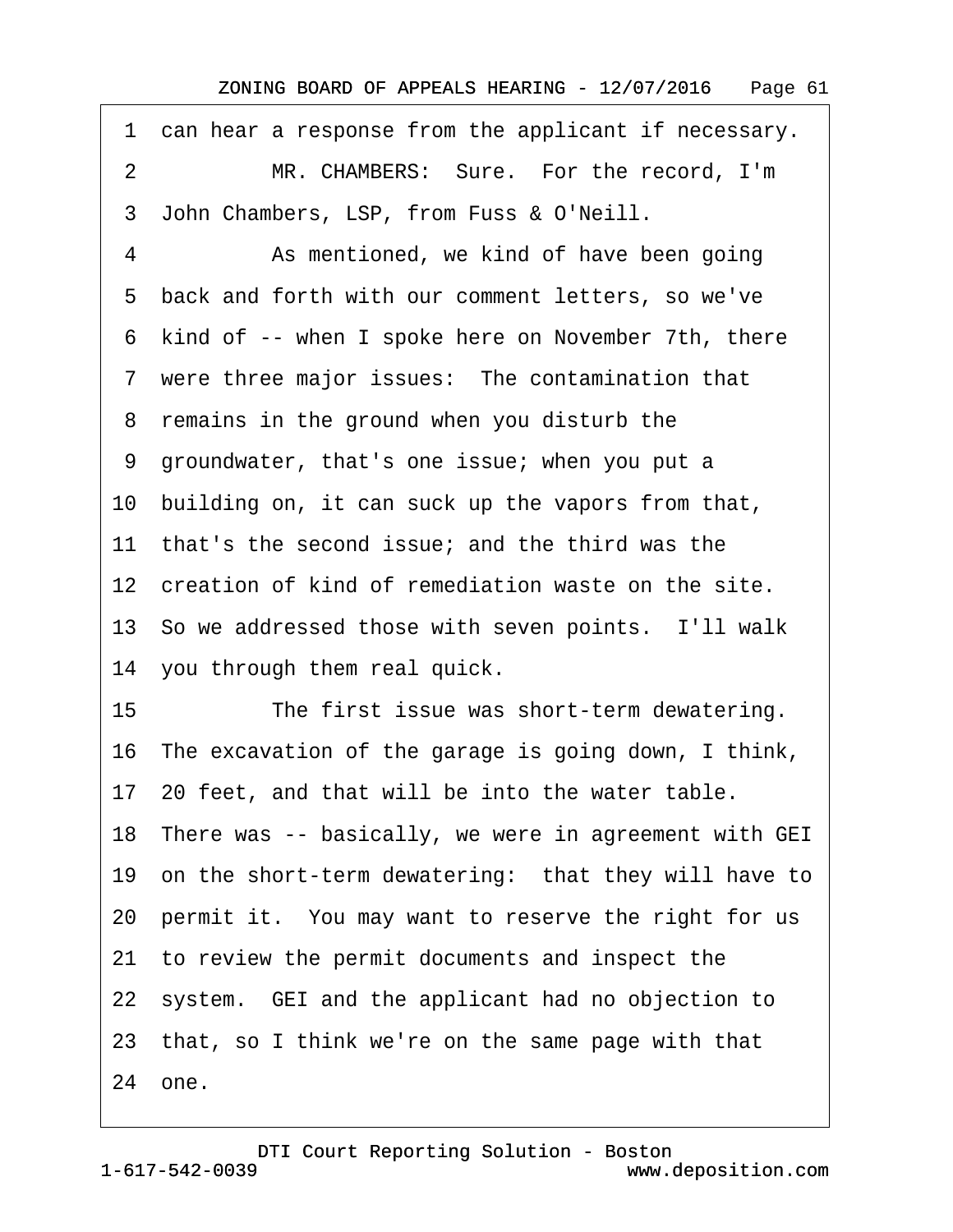1 The bigger issue was -- number two was 2 long-term dewatering. In the initial submission, 3 they were considering a pumping system to keep water 4 from going into the basement/garage area to the 5 foundation. They have eliminated that based on their ·6· recent comment letter and are going to waterproof the ·7· foundation of the garage instead.

8 We are recommending that you may want to 9 consider some kind of explicit contingencies with 10 that because, effectively, that waterproofing system 11 really needs to be designed properly and work in the 12 long term because it will still be below the water 13 table, the depth of the garage.

14 So basically, we recommended that that --15· and also, that waterproofing system acts as an 16· environmental control measure to control that 17 potentially contaminated groundwater. So we 18· basically said you should explicitly state that's an 19 environmental control measure in any approval. 20 That, secondly, that should be designed by 21· a professional engineer and stamped by it with the 22 town having sufficient time to review that design. 23 • And then third, most likely the way that 24· gets installed, it's really going to be critical to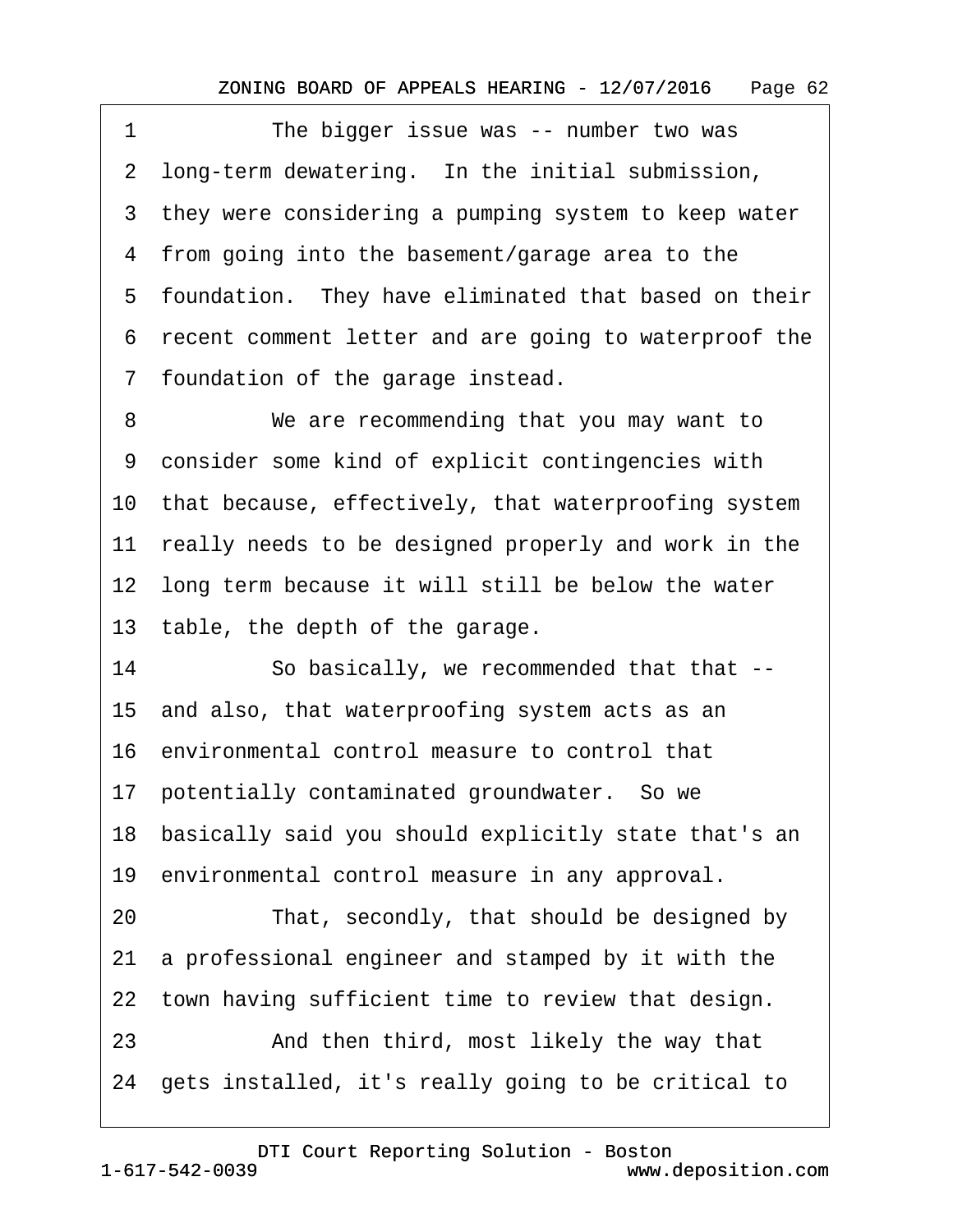·1· make sure it's done right, and you may want to 2 reserve the right to inspect that during 3 construction. That's a very difficult thing to 4 observe and inspect, kind of, after the building is 5 occupied and being used. So that was how we ·6· addressed that issue.

7 The third issue was the remediation waste ·8· accumulation.· Basically, we asked the applicant, you ·9· know, how are they going to deal -- if you're digging 10· 20 feet down, you know, a huge footprint on the site, 11 how are you going to handle the waste? And if that 12 waste is stockpiled on the site for an extended 13 period of time or there's a huge volume of it, that 14 could be a nuisance condition.

15 They responded that they have not really 16· finalized how they're going to address that yet, so 17 we don't really have a lot of information on that.

18 You may want to reserve the right to -- you 19 know, there's three ways we mentioned in our letter 20 that address that, if you choose to address it: One 21 is you put limits on the volumes that are stored 22 on-site, that, you know, some smaller volume they 23· have to haul out before it gets too big; you could 24· live load, which, basically, as you excavate, you put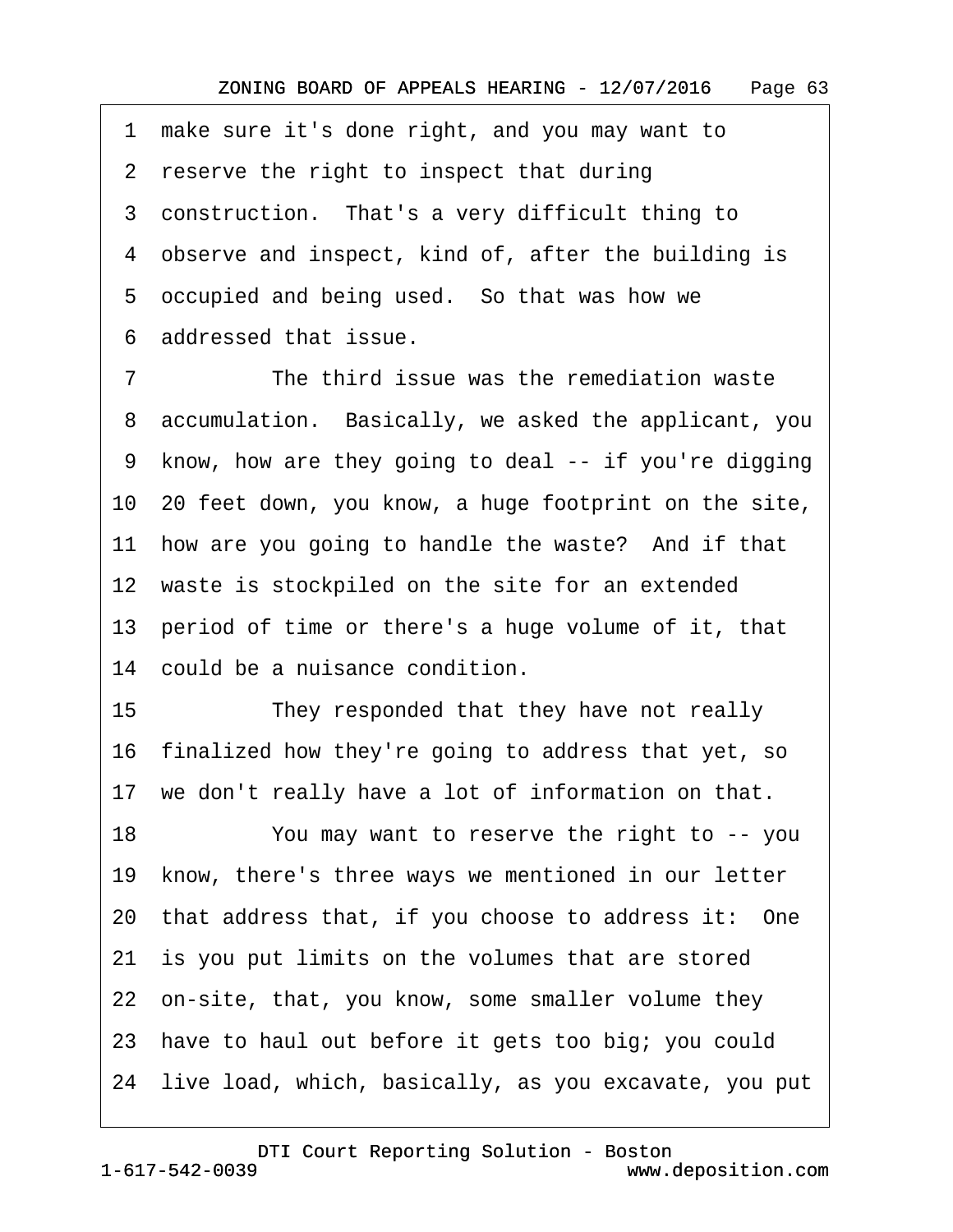·1· it in a truck and you drive it away so you aren't 2 stockpiling; or you could have some type of financial 3 assurance that if somehow they have a big stockpile 4 and run out of money, they would have to address it. 5 **Depending on what they eventually do, you** ·6· may want to reserve the right for doing one of those 7 things, depending on what they propose when they 8 eventually get to that part of their design. 9 The fourth issue was bedrock removal. Due 10· to the constrained nature of the neighborhood and the 11 residents nearby, we suggested prohibiting blasting. 12 They agreed with that, so you may want to document 13 $that$ 14 The fifth issue was vapor intrusion. So as 15· I mentioned last time, if you have petroleum 16· contamination left in the ground and you put a 17 building over it, it can suck in the vapors and the 18 people inside can be exposed to it. 19 They have a  $\cdot$ - with the garage, they're 20· going to have to have a ventilation system anyway. 21 The garage is between where the vapors would be and 22 the living space. That's a real good way to deal 23 with that kind of issue. We had recommended, 24· though -- but critical for that is that the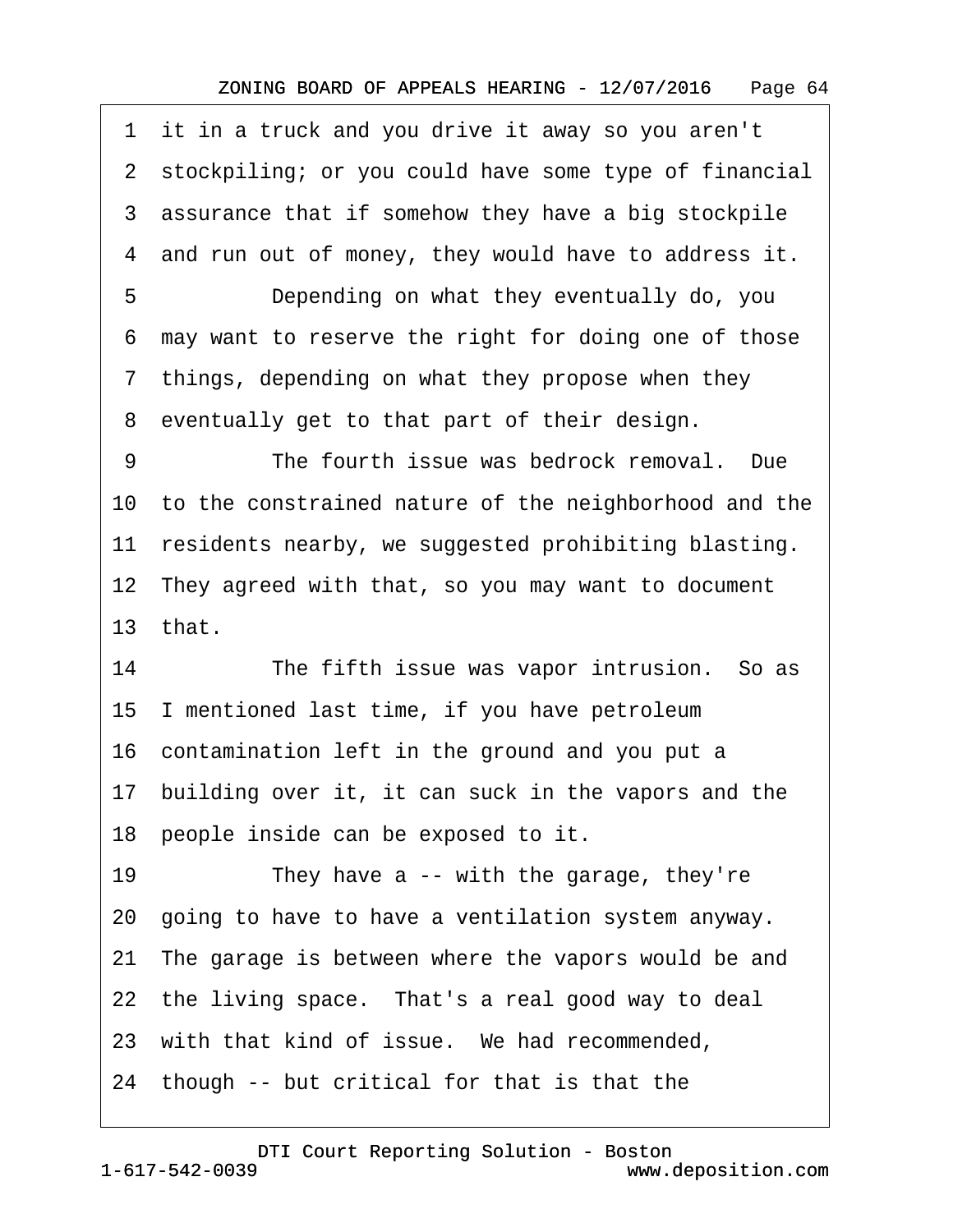·1· ventilation system will deal with the auto exhaust, 2 will also deal with the potential vapor vibration. 3 It has to run all the time, though, to work. It 4 can't shut down. 5 **5** • So similar to the recommendation on the

·6· waterproofing, we think that's probably a critical ·7· design piece, and you may want to reserve the right 8 to have -- note that as an environmental engineered ·9· control in your approval and have a professional 10· engineer provide the design and have the opportunity 11 to review it and inspect it during installation. 12 The sixth issue was that -- who is 13 responsible for the environmental compliance at the 14 site? Currently it's Cumberland Farms. In their 15 response letter, they indicated that they are hoping 16· to resolve that in the future with Cumberland Farms. 17 Critical is going to be if you have, you 18· know, the waterproofing system and the ventilation 19· system acting as environmental controls, then you 20 really need to know who's responsible for maintaining 21 those. So until they get to the point that those are 22 not necessary, you may want to make your approval 23 contingent on the applicant being held responsible by 24 the town for that stuff.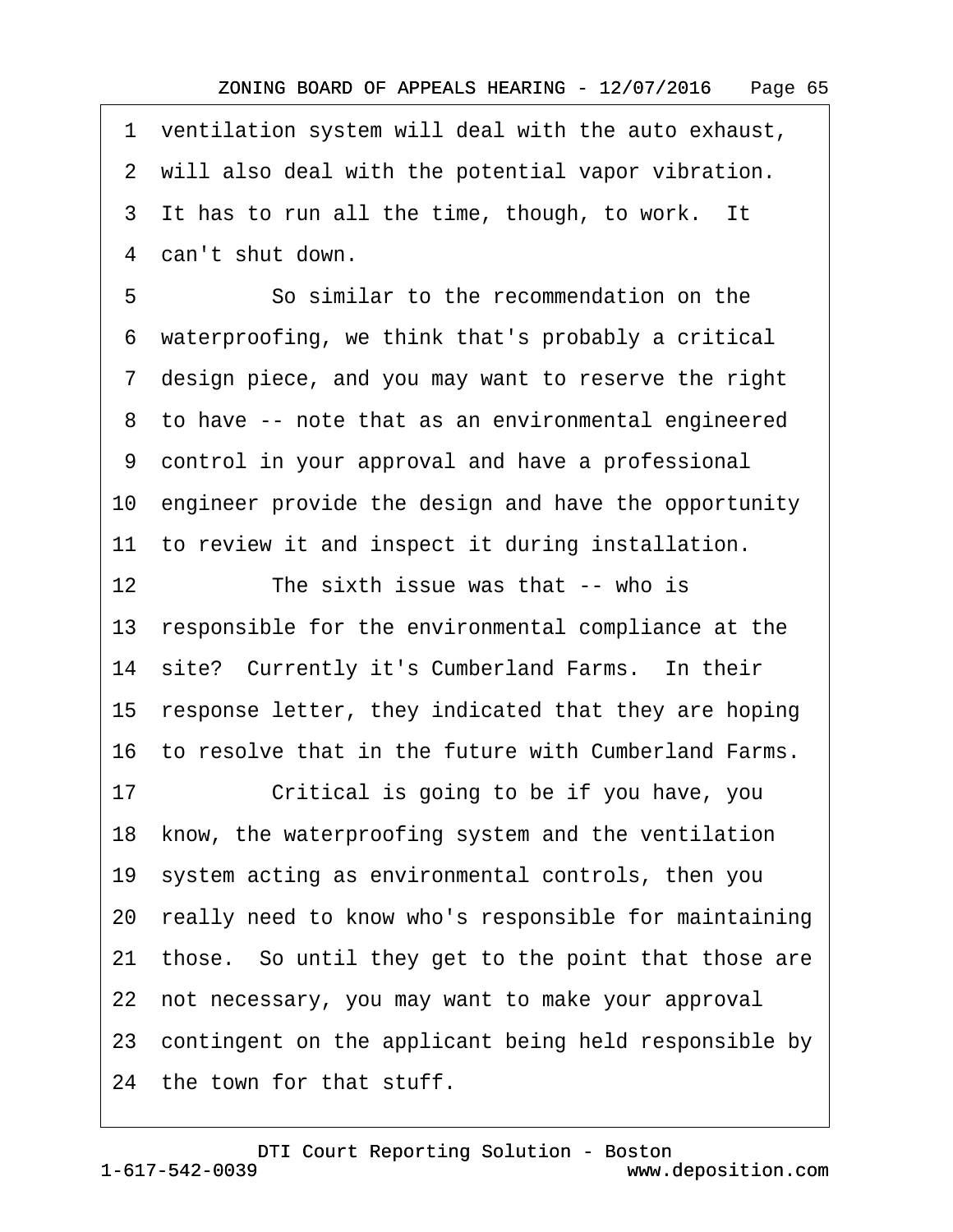| 1  | And that was -- I think that was all the                |
|----|---------------------------------------------------------|
|    | 2 issues. There was kind of a -- the seventh issue was  |
|    | 3 just they agreed that the overall removal of soil     |
|    | 4 with petroleum contamination or the groundwater they  |
|    | 5 pump during dewatering would have an overall positive |
|    | 6 effect on reducing whatever contamination is left in  |
|    | 7 the ground. GEI obviously agreed with that.           |
| 8  | So that's kind of a summary, if you have                |
|    | 9 questions.                                            |
| 10 | MS. SCHNEIDER: Any other outstanding                    |
|    | 11 items? I mean, it sounds like you had a fairly       |
|    | 12 productive exchange of comments with GEI. Are        |
|    | 13 there -- other than things that you're recommending  |
|    | 14 that we include as potential conditions of any       |
|    | 15 approval of this project, are there any outstanding  |
|    | 16 issues of concern?                                   |
| 17 | MR. CHAMBERS: Not that I have. Everything               |
|    | 18 that we were concerned with was in the letter. I     |
|    | 19 think I touched on all of them.                      |
| 20 | MS. SCHNEIDER: Okay. Any questions?                     |
| 21 | MR. BOOK: No.                                           |
| 22 | MR. ZUROFF: No.                                         |
| 23 | MS. SCHNEIDER: Does the applicant want to               |
|    | 24 respond to anything we've heard from Mr. Chambers?   |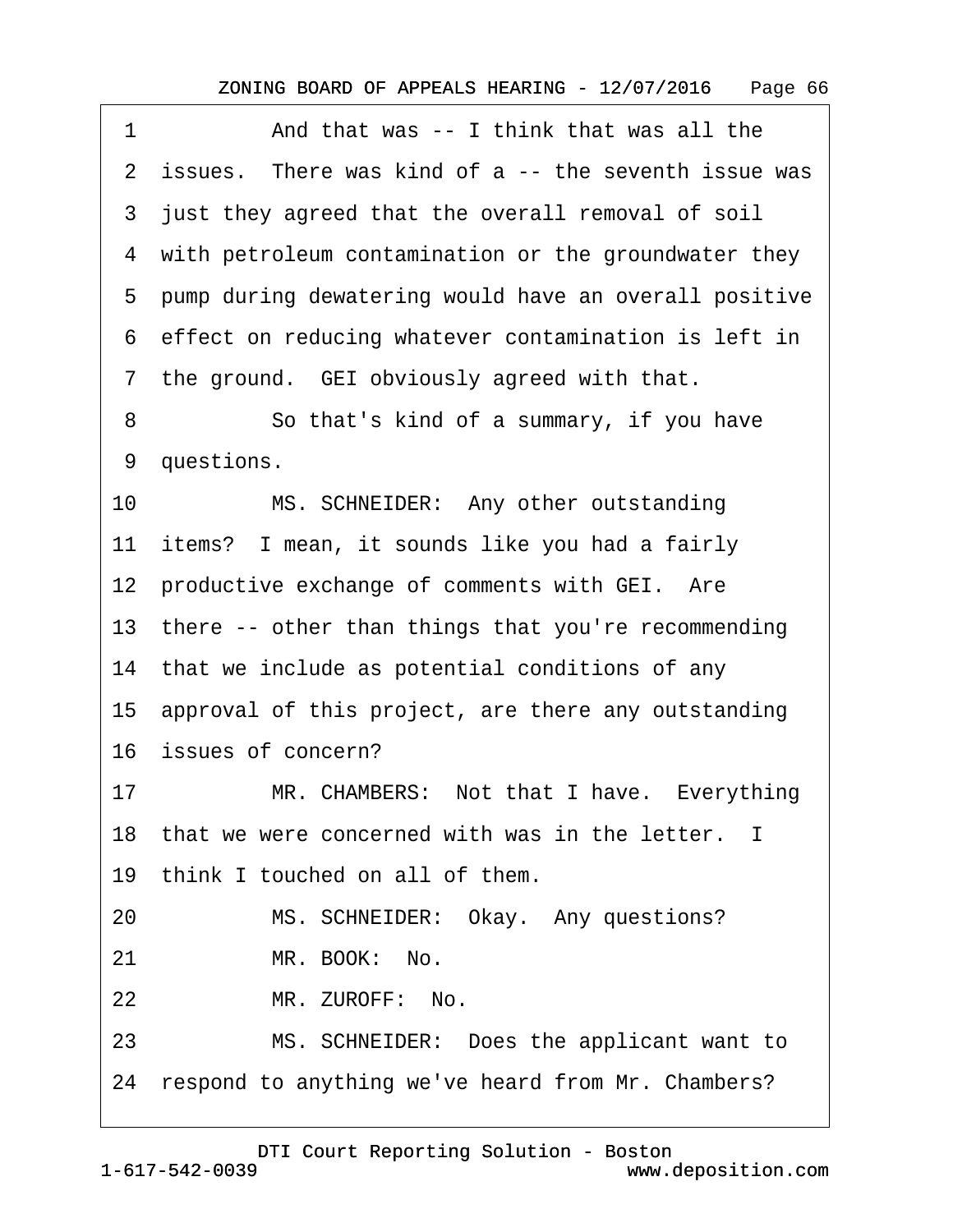·1· You don't have to, but if you'd like to, please feel 2 free.

3 MS. JOHNSON: Just for the sake of 4 completeness, I suppose.

5 We do agree that the waterproofing system 6 will need to be robust. We can -- it will be 7 designed by a professional engineer. We have a few ·8· on staff, and it will obviously be up to the town's ·9· discretion.· If you feel it's necessary to conduct 10· oversight of installation, that's obviously your 11 prerogative. We have no objection to that. 12 We have no current plans to stockpile the 13 site at all. The site is very small. It's very 14 constrained. I'm sorry. This gets to Item 3, 15 on-site storage. I'm getting ahead of myself. 16 We do propose to precharacterize soil for 17· disposal.· We will do a boring investigation to 18 identify the appropriate disposal facilities and have 19 the documentation ready for construction so that as 20· soon as the soil comes out of the ground, it goes 21 into a truck and goes away. We don't really foresee 22 that it's feasible to stockpile at all on-site, 23· particularly given that it's in a residential 24 neighborhood. It avoids issues with dust and dust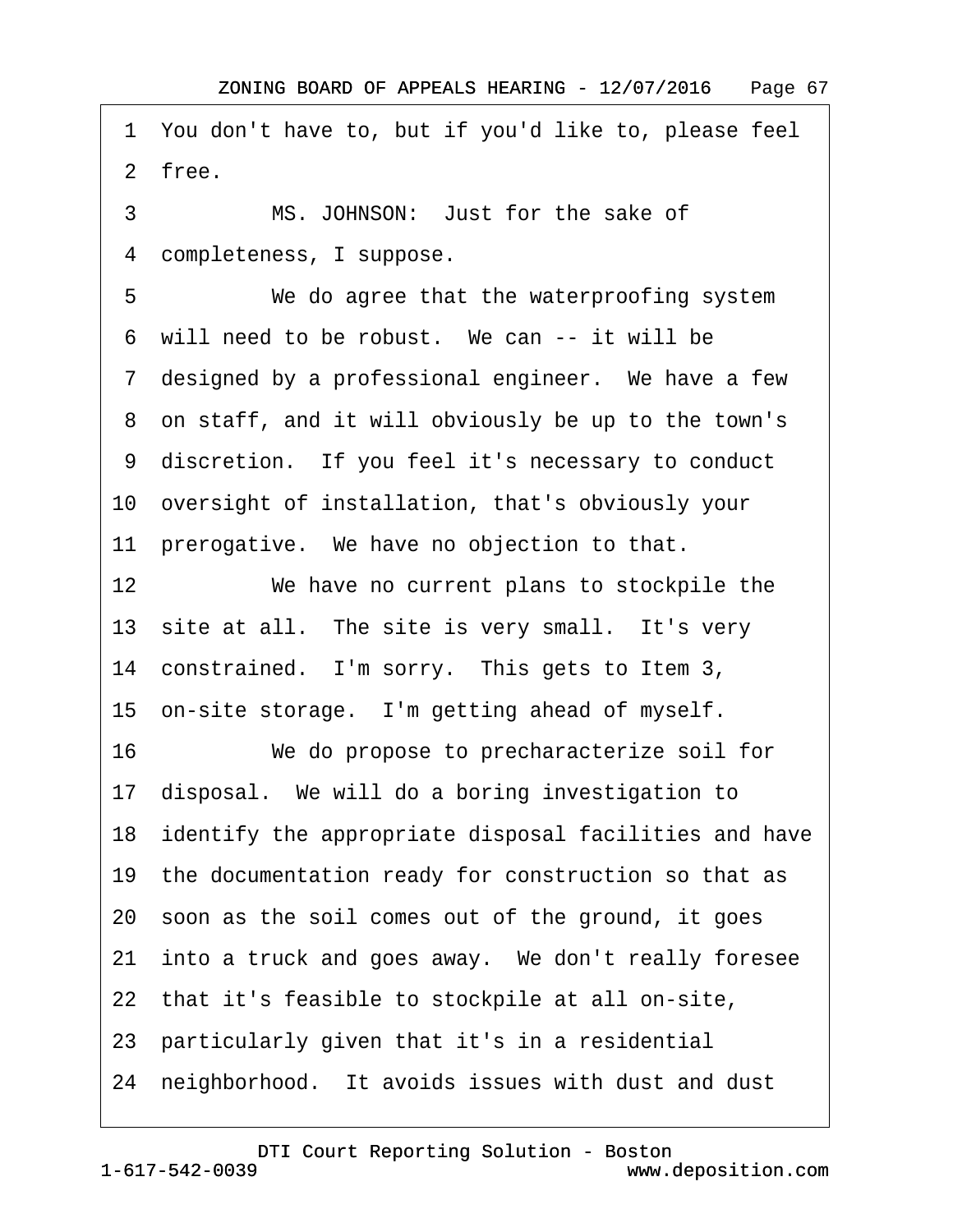·1· control and all sorts of things that we'd rather not 2 get into. So the plan is to load and go.

3 Regarding -- and I'm actually also pleased 4 to see that the footprint has been reduced on the 5 bedrock side. There's going to be substantially less 6 bedrock to be removed. That is good in terms of, ·7· obviously, not blasting, but even in terms of rock 8 hammering or whatever needs to be done. There's ·9· substantially less of it than we originally 10 anticipated. 11 Vapor intrusion: We do agree that the 12 fundamental recommendation that you need a backup 13 power supply for the garage is appropriate. I don't 14 know that we -- by the time we remove 6,000 yards of

15· soil and pump several hundred gallons of contaminated

16· groundwater out of the site, I'm not clear that the

17 waterproofing and the ventilation will need to be

18 controlled for petroleum contamination. We're going

19· to be taking out a substantial amount of it.

20· However, you need it.· You need if for waterproofing

21· your building, and you need it for carbon monoxide

22 which is a much more immediate threat. And we would

23· agree that it's appropriate to have a backup power

24 supply for that system. That's just common sense.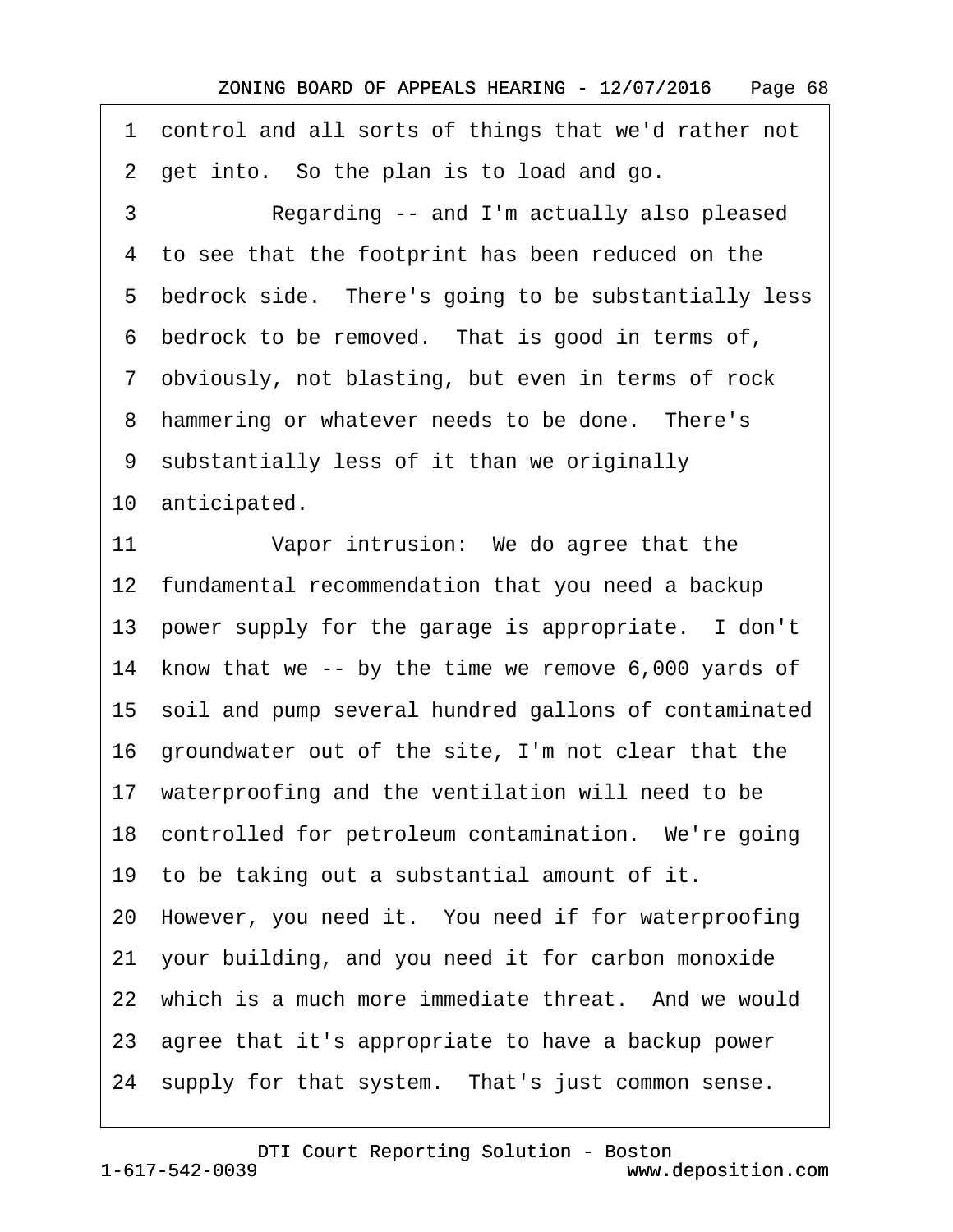| 1  | Responsible parties: I understand that                  |
|----|---------------------------------------------------------|
|    | 2 ultimately the site will still be closed by           |
|    | 3 Cumberland Farms. They have an agreement with the     |
|    | 4 buyer that they're responsible for a certain portion  |
|    | 5 of remediation costs that are sort of specific and    |
|    | 6 above, sort of, the cost of the property. I think     |
|    | 7 they are hopeful, and we are also hopeful, that it    |
|    | 8 will be a fairly straightforward process once so much |
|    | 9 material has come out of the ground, the site.        |
| 10 | And yes, I agree that taking all this out               |
|    | 11 is a good thing. So that's it, really. I don't have  |
|    | 12 any other exchange.                                  |
| 13 | MS. SCHNEIDER: Maria, did you want to --                |
| 14 | MS. MORELLI: I just want to -- just to                  |
|    | 15 clarify with Mr. Chambers and Mr. Ditto if there's   |
|    | 16 anything else that has to be done or designed during |
|    | 17 the public hearing process.                          |
| 18 | MS. SCHNEIDER: With respect to                          |
|    | 19 environmental?                                       |
| 20 | MS. MORELLI: With the waterproofing, if                 |
|    | 21 there's anything that the applicant needs to provide |
|    | 22 now regarding that design, just about the timing.    |
| 23 | MR. CHAMBERS: I mean, I guess in some ways              |
|    | 24 that's up to you. Typically, you know, certain       |
|    |                                                         |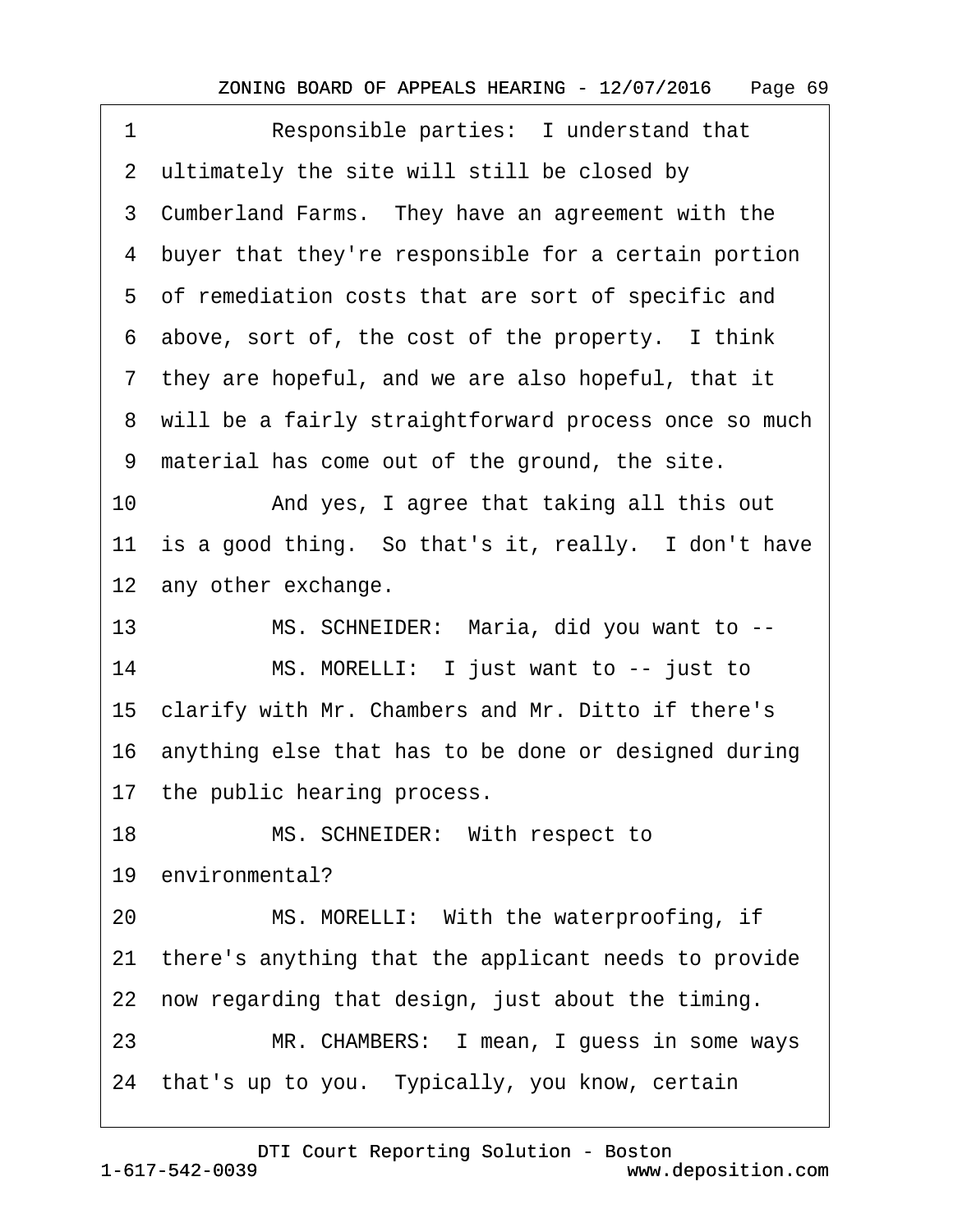1 things like the waterproofing design typically

·2· wouldn't be designed at the concept level, but you --

3 I presume that's within your right.

4 But I think that, you know, the applicant 5 should understand that if you're taking the time to ·6· have us review it or a consultant review it, that if 7 there's issues that need to be resolved, they would 8 be resolved. Typically, that would go when you're ·9· going through your building permit or in that regard. 10 But I think he obviously -- in the letter, 11 some of the things that were mentioned, like -- some 12 of the things you mentioned -- I got hit with this 13 letter at the last minute, so they weren't in, you 14 know, written response. But, you know, presuming --15· I didn't disagree with anything she just said as far 16 as how they're handling that. And as long as on the 17 two major recommendations for the waterproofing and 18 the ventilation, that we have the opportunity to 19 comment on those designs when they come, it doesn't 20· matter to me, I guess is what I'm saying. 21 MS. SCHNEIDER: Okay. Thank you. 22 MS. MORELLI: The other thing is -- so 23· there would be town oversight, and this is -- I think 24· you might want to have Mr. Ditto just back this up.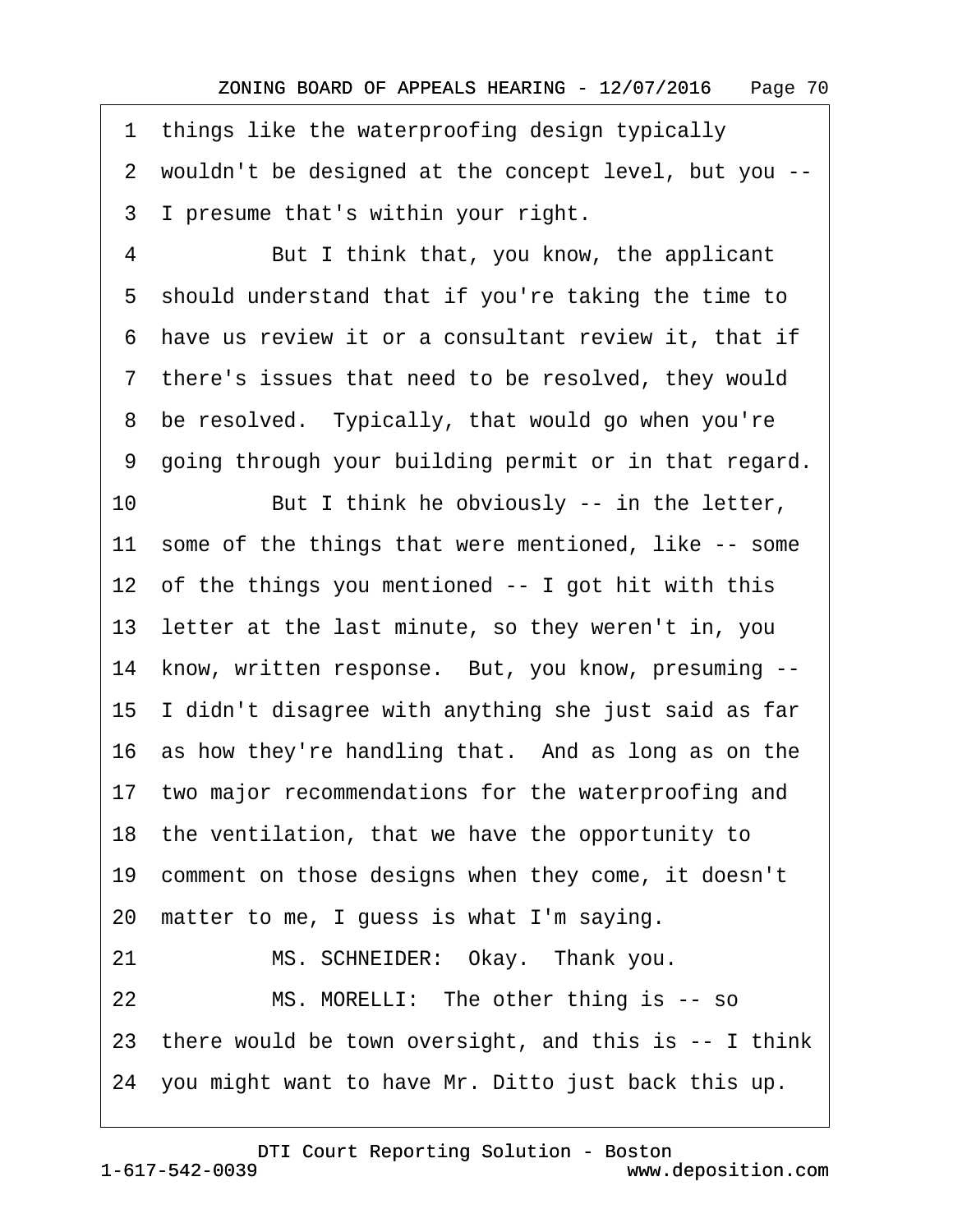1 **·** · So in our discussions -- the town doesn't 2 have the capacity or the expertise to really review 3 design or handle the inspection, so this is something 4 that we would have to rely on a consultant. And the 5 issue of cost, we would ask that the applicant be ·6· responsible for those costs for the design review and 7 for the inspection.

8 MS. SCHNEIDER: And I think that would be 9 whether that happens before or after this board 10 renders a decision on the project. We would be 11 asking the applicant to pay for that peer review of 12 those plans.

13 Mr. Engler.

14 MR. ENGLER: We will comment on that when 15 we see the conditions and go through them. We don't 16 know what that will be, and we don't know what the 17· language is, so we'll see.

18 MS. SCHNEIDER: Maria, did you want to

19 raise anything else?

20 MS. MORELLI: No. I just want to be sure

21 that Mr. Ditto is okay with anything in this public

22 hearing process, if he needs to see anything further.

23 MS. SCHNEIDER: Mr. Ditto, could we just

24· call you back up -- I'm sorry -- just to respond to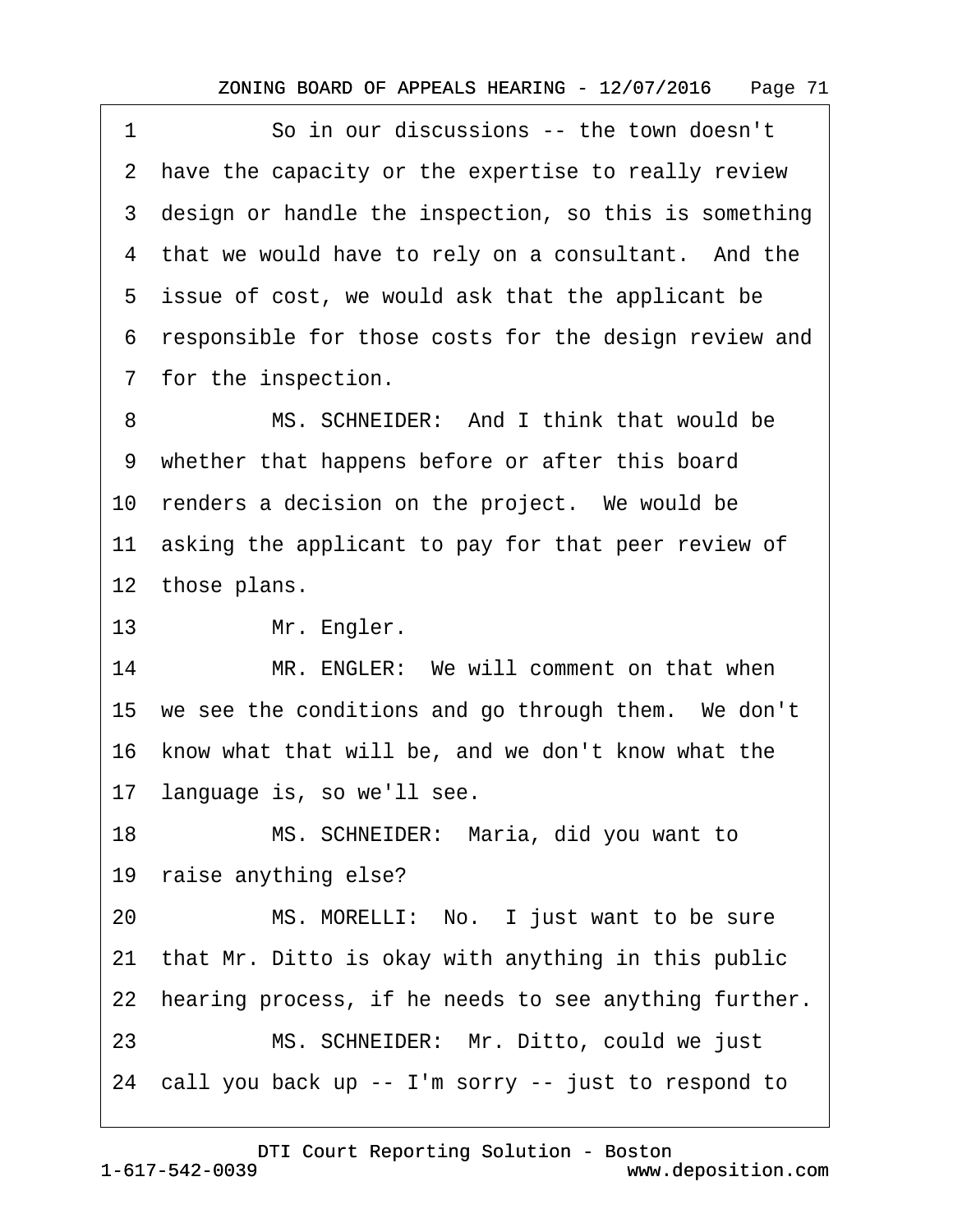·1· Maria's question, which is a good one, which is, you 2 know, we are approaching the final stretch of our 3 review of this project, and I guess the question is: 4 Is there anything else, while we're still reviewing 5 the project, that you need to see with respect to ·6· stormwater or anything else that you need to see 7 before we make a decision on the project? 8 MR. DITTO: No. I'm perfectly fine with ·9· what I have right now. 10 MS. SCHNEIDER: Okay. And do you agree 11 with Maria's comment that to the extent that there's 12 a waterproofing system or anything relative to the 13· environmental condition of the project, that that's 14 not really something that the town has the internal 15· capability to assess, and that's the kind of thing

16· that we would need to sub out to someone?

17 MR. DITTO: Absolutely.

18 MS. SCHNEIDER: Okay. Thank you.

19 • Anyone else have anything further?

20 (No audible response.)

21 MS. SCHNEIDER: Would the applicant like to

22 say anything else at this point, or anyone on the

23· applicant's team?

24 MR. ENGLER: Why not?

1-617-542-0039 [DTI Court Reporting Solution - Boston](http://www.deposition.com) www.deposition.com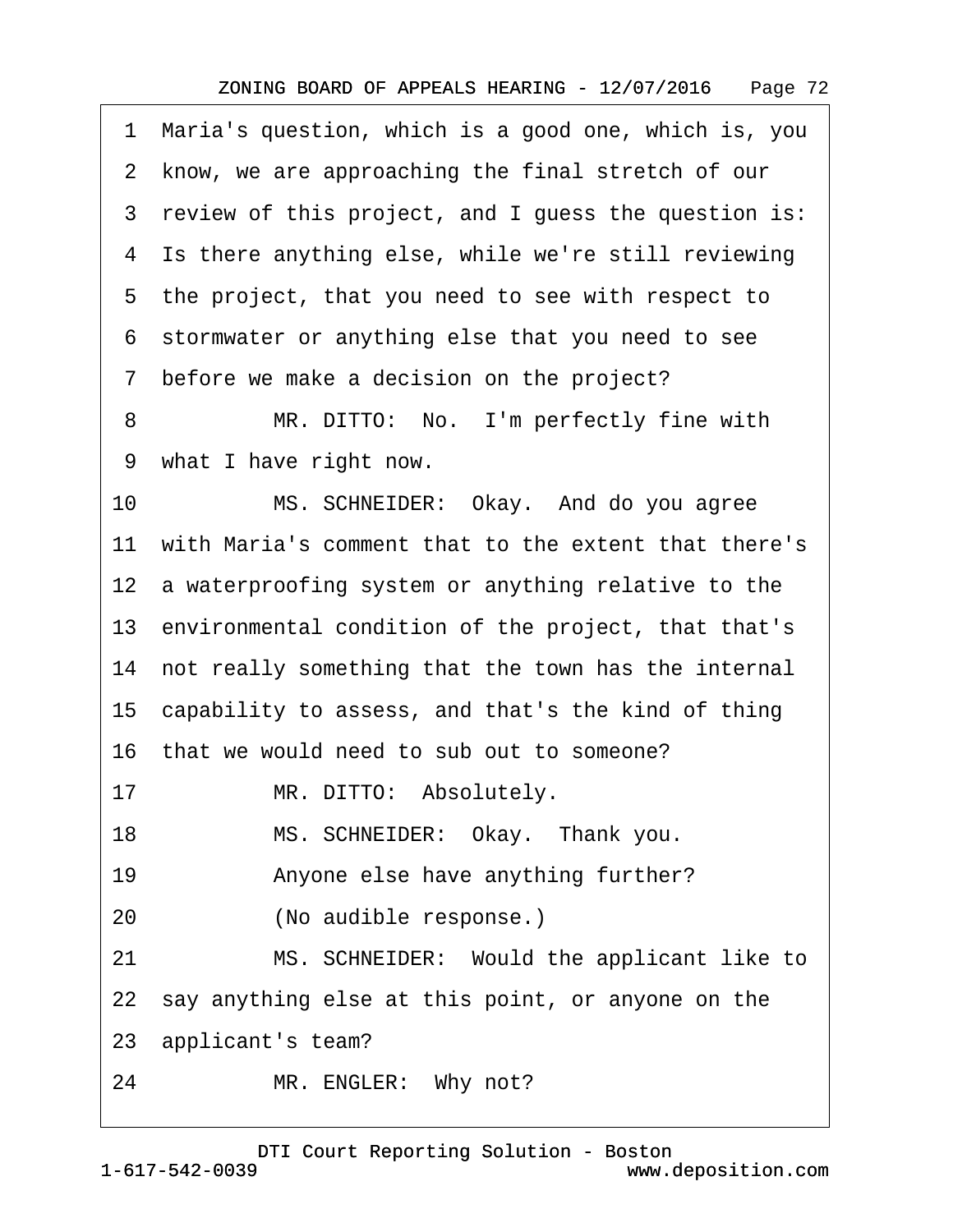<span id="page-72-0"></span>1 MS. SCHNEIDER: I could think of some 2 reasons why not, but... 3 MR. ENGLER: Having heard all of this --4 and Maria reinforced wanting to find out if anything 5 more needs to be done. From our point of view, ·6· nothing more designwise, presentationwise needs to be 7 done on these topics. Obviously, the design we're 8 working on. So really, it ties in a lot to ·9· conditions and construction-related conditions, which 10 we're happy to review. So we don't really see the 11 need to provide any more on those three topics, but 12 we will certainly do something on design on the 21st. 13 MS. SCHNEIDER: Terrific. Glad to hear it. 14 Thank you. 15 One question that has come up as we 16· contemplate Mr. Engler's comments is we know that we 17 have received testimony about traffic and 18 transportation issues relative to the parking, but 19 the board remains concerned about the functionality 20 of the loading bays on Hammond Street. And I'm 21· wondering if that's something that the applicant is 22 intending to address in its design presentation, or 23 if there's been any further communication between 24· planning staff and the applicant about how that space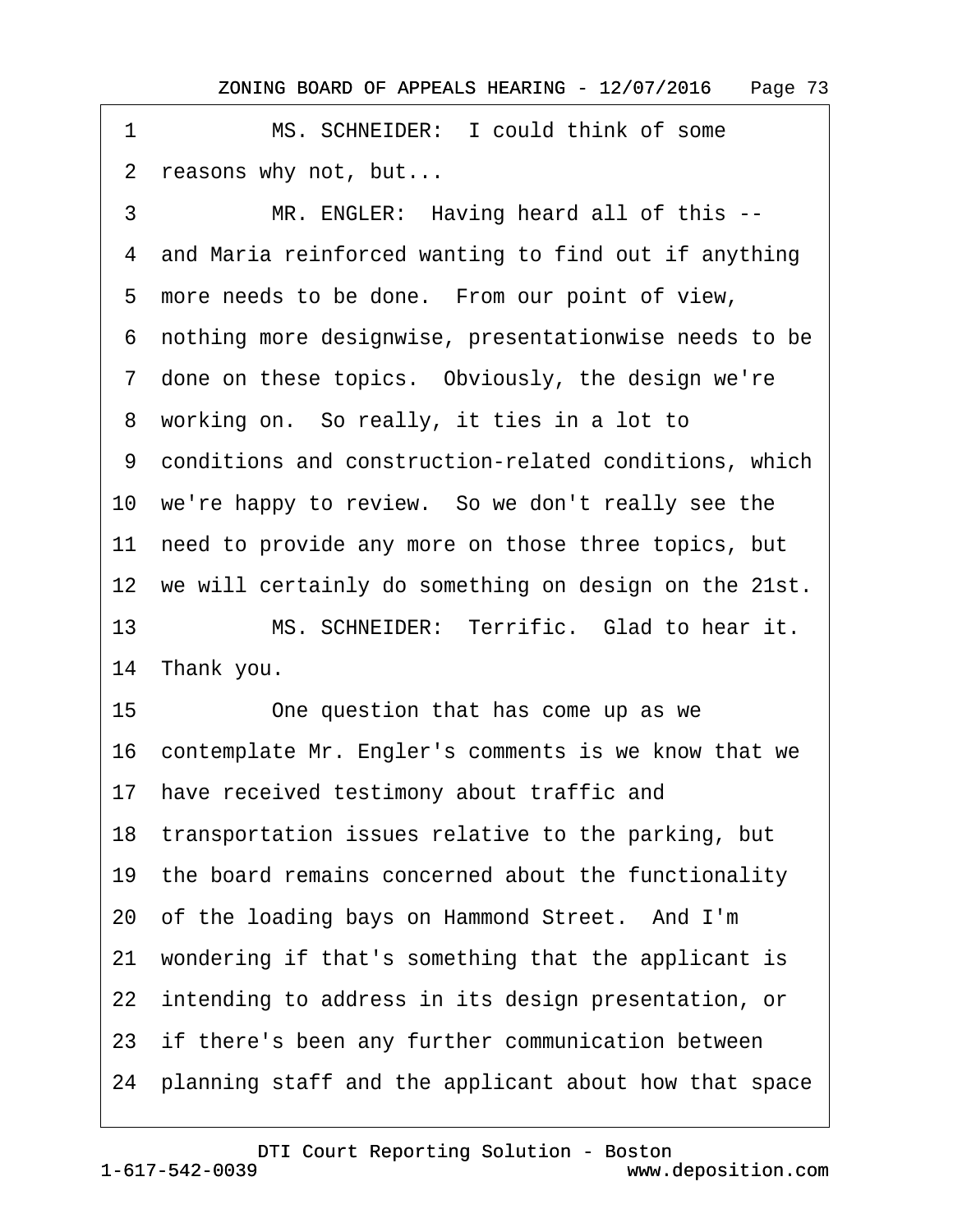<span id="page-73-0"></span>1 will be used, managed, approved, etc. 2 MS. MORELLI: I'll just maybe quickly 3 address that. 4 MS. SCHNEIDER: Thank you. 5 MS. MORELLI: So just to go back in time, 6 there has been some correspondence between the ·7· project team and Mr. Ditto regarding that loading bay 8 space. The location of that space has actually been ·9· moved closer to the Route 9 intersection, and the 10· shape -- the angle of the curb cuts, they're not 11 perpendicular. They're wider to make it easier for a 12 truck to go in and out. 13 We have had the police department look at 14 that. Their concerns have to do with, really, 15 pedestrian safety. Okay? It's going to be a 16 narrower sidewalk. 17 **In addition, the transportation and** 18· engineering division has looked at that, and they 19· don't have issues with the loading bay, necessarily, 20· on Hammond Street, but I do believe that Mr. Ditto 21 has yet to comment on it being closer to Route 9, if 22 I'm not mistaken. 23 **• There would be some conditions related to** 

24 the loading bay. So, in general, Mr. Ditto is not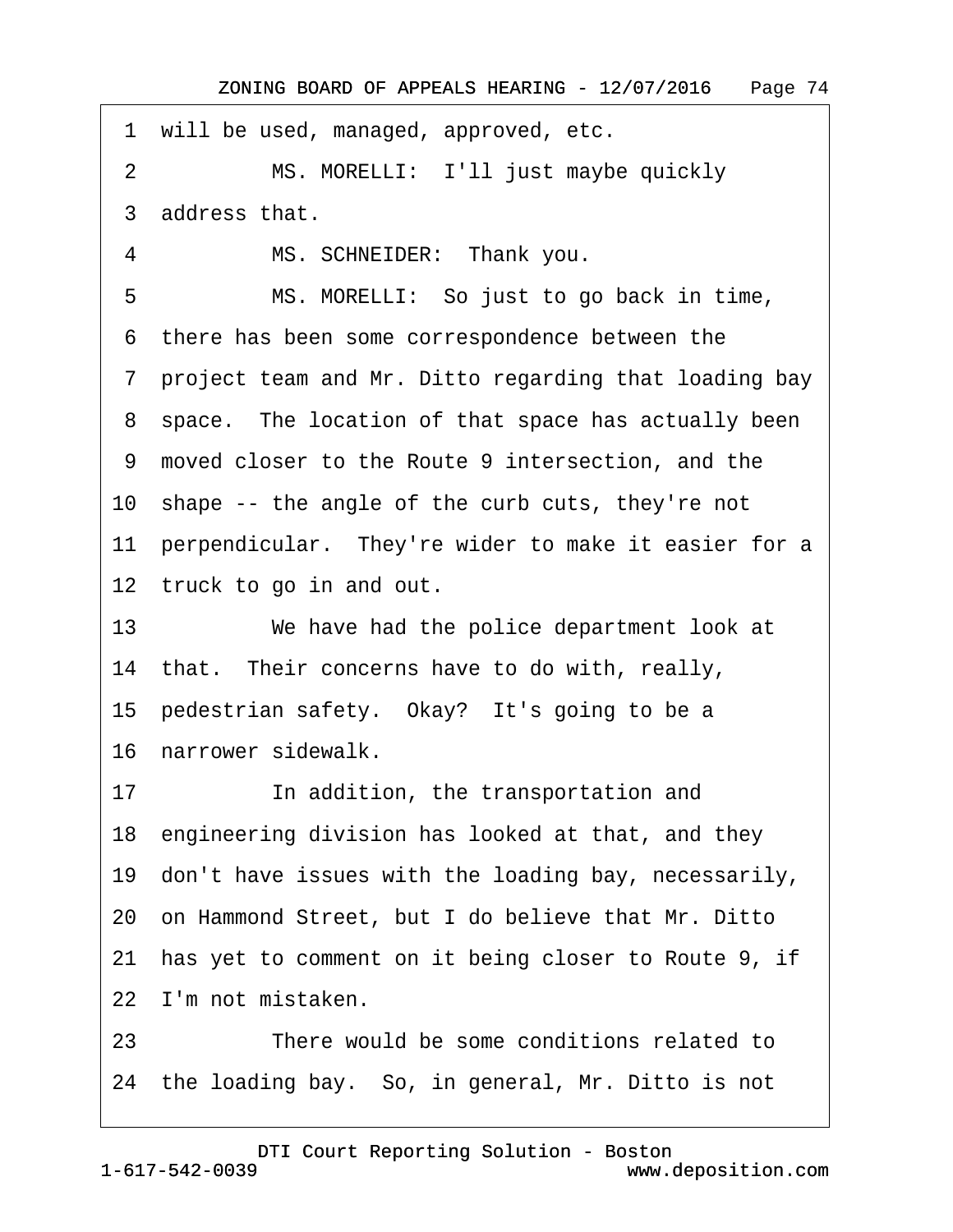- <span id="page-74-0"></span>·1· opposed to having a loading bay on Hammond Street,
- 2 but there are a few considerations:

3 **3** One, there is a narrow sidewalk about 4 4 feet wide. There would need to be an easement 5 agreement with the applicant regarding having 6 pedestrians walk onto their property. There's not 7 enough room. The applicant would need to be 8 responsible for snow removal. And the loading bay ·9· would not be exclusive to the applicant's property. 10 That would be for that entire strip. 11 And I'm not sure if there's any other 12 details that I've forgotten, Mr. Ditto. 13 MR. DITTO: Our main concern is the 14 proximity of the northerly end of the loading bay 15 with respect to Route 9. We feel that's too close, 16 doesn't give enough time to maneuver in and out. So 17· as far as the width of the sidewalk, we've had that 18 issue before in town. We've taken easements to make 19 up the difference. We're comfortable with that. But 20· the proximity of that loading bay is a real issue 21 with us. 22 MS. SCHNEIDER: And is that something that 23 the applicant is aware of? 24 MR. ENGLER: We're not aware of that.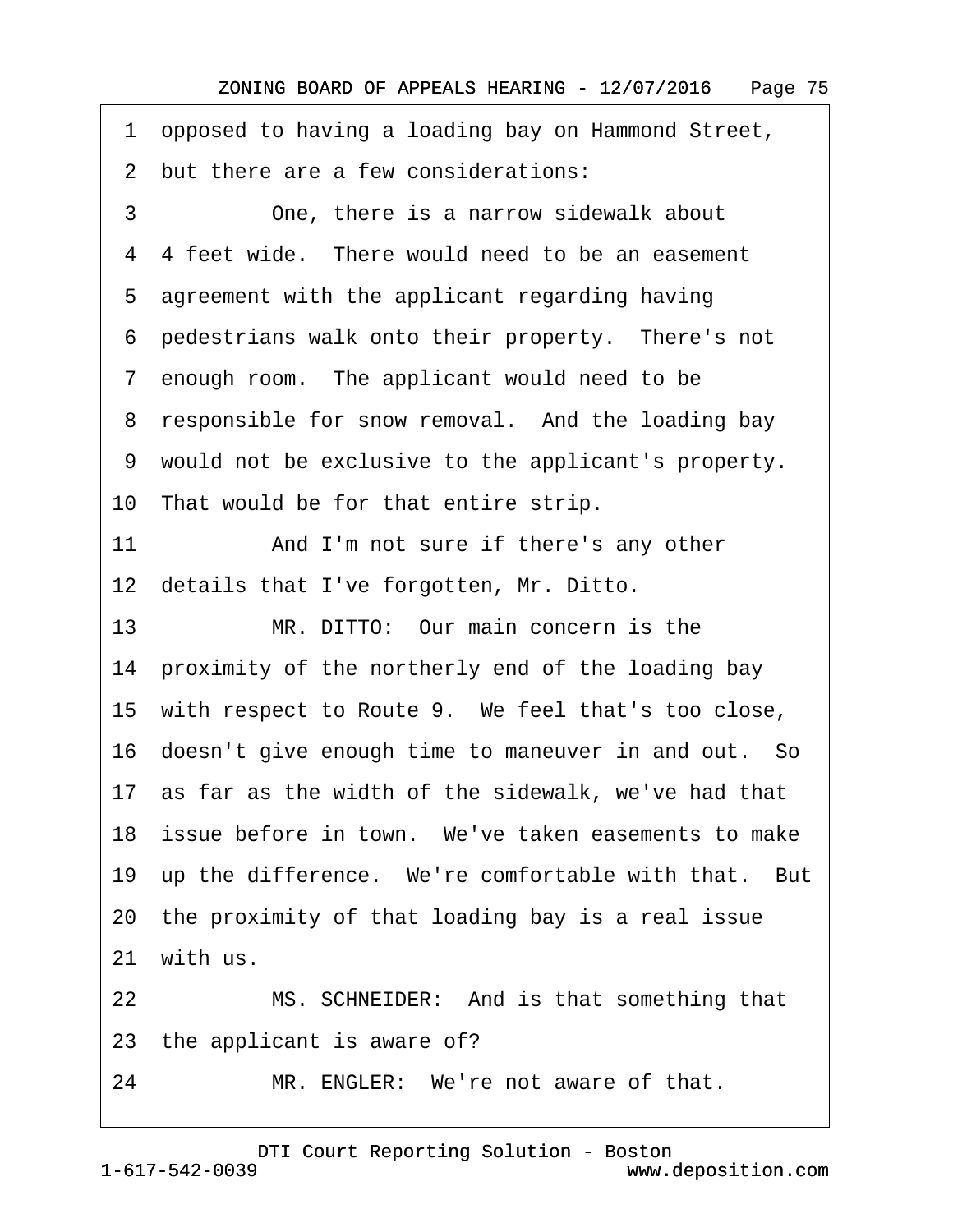<span id="page-75-0"></span>1 MS. BALAKRISHNA: We can have further 2 discussion. 3 MS. SCHNEIDER: Okay. I would encourage 4 the applicant and staff to -- in particular, if 5 there's a way to address this, you know, in the ·6· context of some of the project design changes that ·7· you're contemplating, that might be a good time to 8 work out that detail as well. 9 Okay. Thank you. 10 We are now going to open this up for public 11 comment. I would just remind folks that public 12 comment tonight is going to be limited to the topics 13· that we've discussed on our agenda, so that is the 14 revised parking plan by the applicant, stormwater 15· design, and environmental conditions. 16 If you are going to speak, please come up 17 to the microphone, give us your name, your address, 18 and let us know what you're thinking. In the 19 interest of time -- it is getting late -- if someone 20· else has already made the comment that you were 21· planning on making, please consider just saying, I 22 agree with what my neighbor said. 23 MR. WALTERS: Good evening, members of the 24 board. I'm Jacob Walters. I'm an attorney here in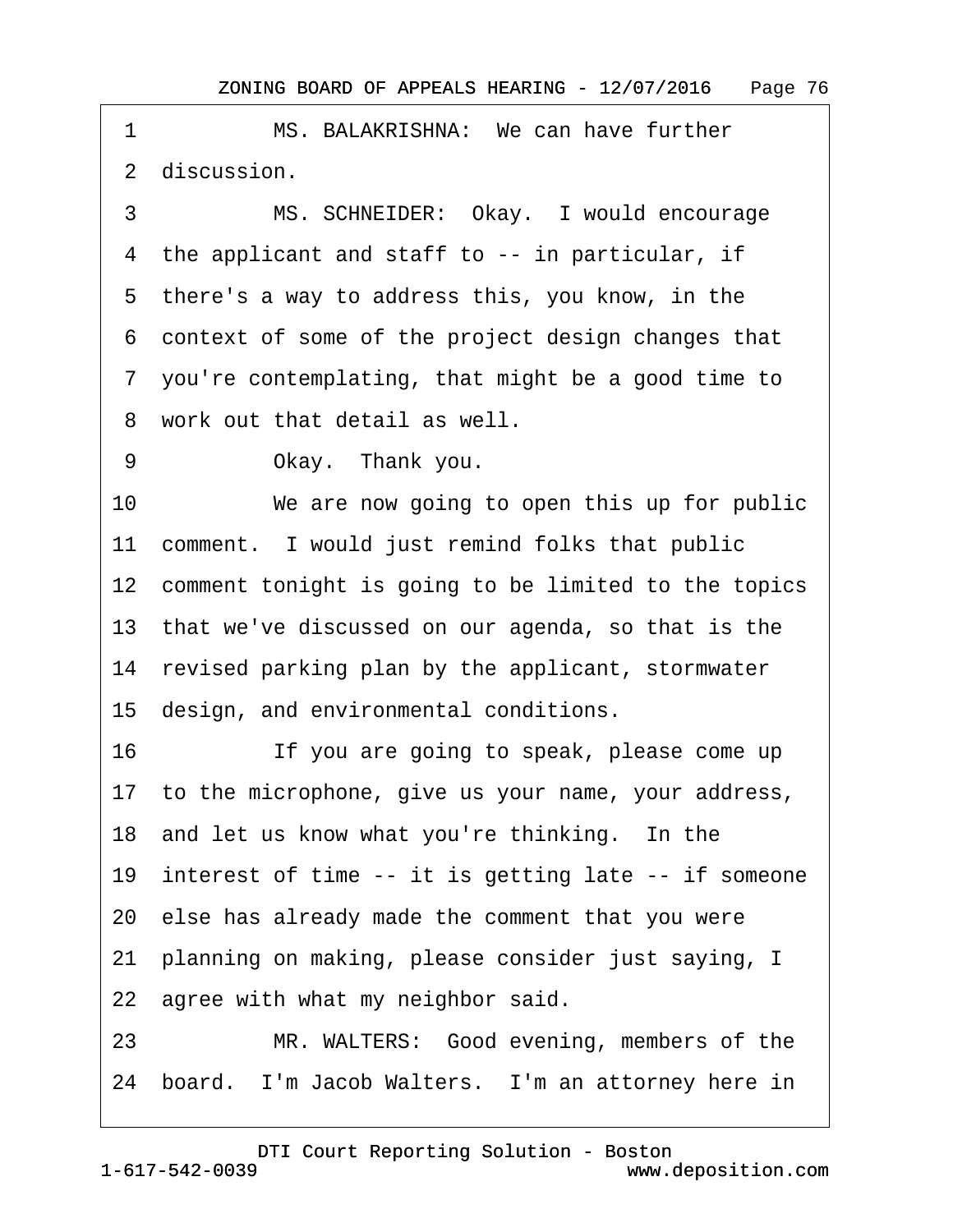<span id="page-76-0"></span>

| 1  | Brookline at 27 Harvard Street, and I'm here on          |  |  |  |  |
|----|----------------------------------------------------------|--|--|--|--|
|    | 2 behalf of the owner of the commercial property         |  |  |  |  |
|    | 3 located at 614 Hammond Street, Elias Delany. Eli and   |  |  |  |  |
| 4  | his family have owned this particular property for       |  |  |  |  |
|    | 5 over 40 years. It consists of five commercial          |  |  |  |  |
|    | 6 spaces -- a building with five commercial tenants,     |  |  |  |  |
|    | 7 and it is the direct abutter to the proposed project.  |  |  |  |  |
| 8  | I'm really here to ask -- I have been asked              |  |  |  |  |
| 9  | by my client to speak about the parking issues.          |  |  |  |  |
|    | 10 Mr. Delany wants something in that empty space. He    |  |  |  |  |
|    | 11 has no opposition to a residential or a 40B or any of |  |  |  |  |
|    | 12 that. The concern is -- and ultimately the concern    |  |  |  |  |
|    | 13 of his commercial tenants -- is about parking.        |  |  |  |  |
| 14 | And I want to point out a couple of things               |  |  |  |  |
|    | 15 that I think are very important here. Despite the     |  |  |  |  |
|    | 16 improvements of the initial design, I think we have   |  |  |  |  |
|    | 17 to look at the reality of the situation, which is     |  |  |  |  |
|    | 18 that if they're going to be charging market rates for |  |  |  |  |
|    | 19 parking, there are going to be any number of people   |  |  |  |  |
|    | 20 who would otherwise be going to those retail spaces   |  |  |  |  |
| 21 | that are going to look for on-street parking.            |  |  |  |  |
| 22 | I also believe that despite the extra lane               |  |  |  |  |
|    | 23 that they've put in, that the fact of the matter is   |  |  |  |  |
|    | 24 there will at times, particularly, perhaps, on        |  |  |  |  |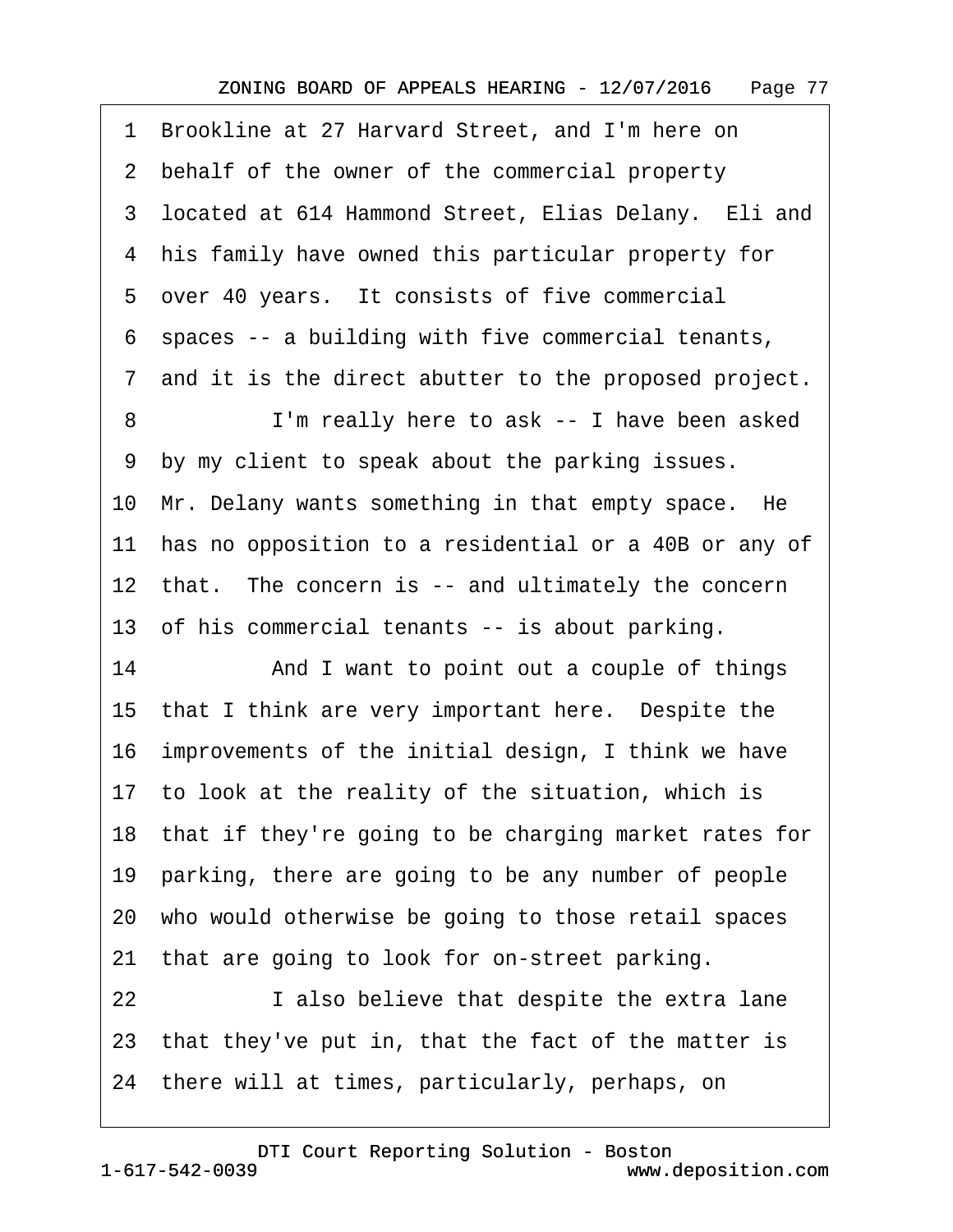<span id="page-77-0"></span>1 weekends, when -- given pedestrians walking by, 2 given -- however hard the valet people are working, 3 there's going to be a backup. And when that ·4· happens -- I won't even speak for this moment about 5 traffic on Route 9. What I'm going to suggest is ·6· people are simply going to forgo turning into that ·7· parking space, and they're going to look for 8 on-street parking. 9 Now, over the years that the Delany family 10 or their trust has owned this building, parking in

11 the neighborhood has gotten -- the number of parking

12 spaces on the street has gotten fewer and fewer. In

13 the past several years, parking used to be allowed on

14 Route 9. It's gone away. And there are fewer spaces

15 on both Hammond and Heath Street than there were even

16 five years ago. This has put enormous pressures on

17 other retail -- existing buildings and merchants in

18· this neighborhood, and I'm hopeful that this board

19· will take into consideration the concerns of those

20· people who are there now who are already struggling,

21· getting complaints, and losing customers because

22 there's nowhere to park.

23 I want to point out that -- maybe because

24· I'm over 55 by a bit -- that the fact that it's a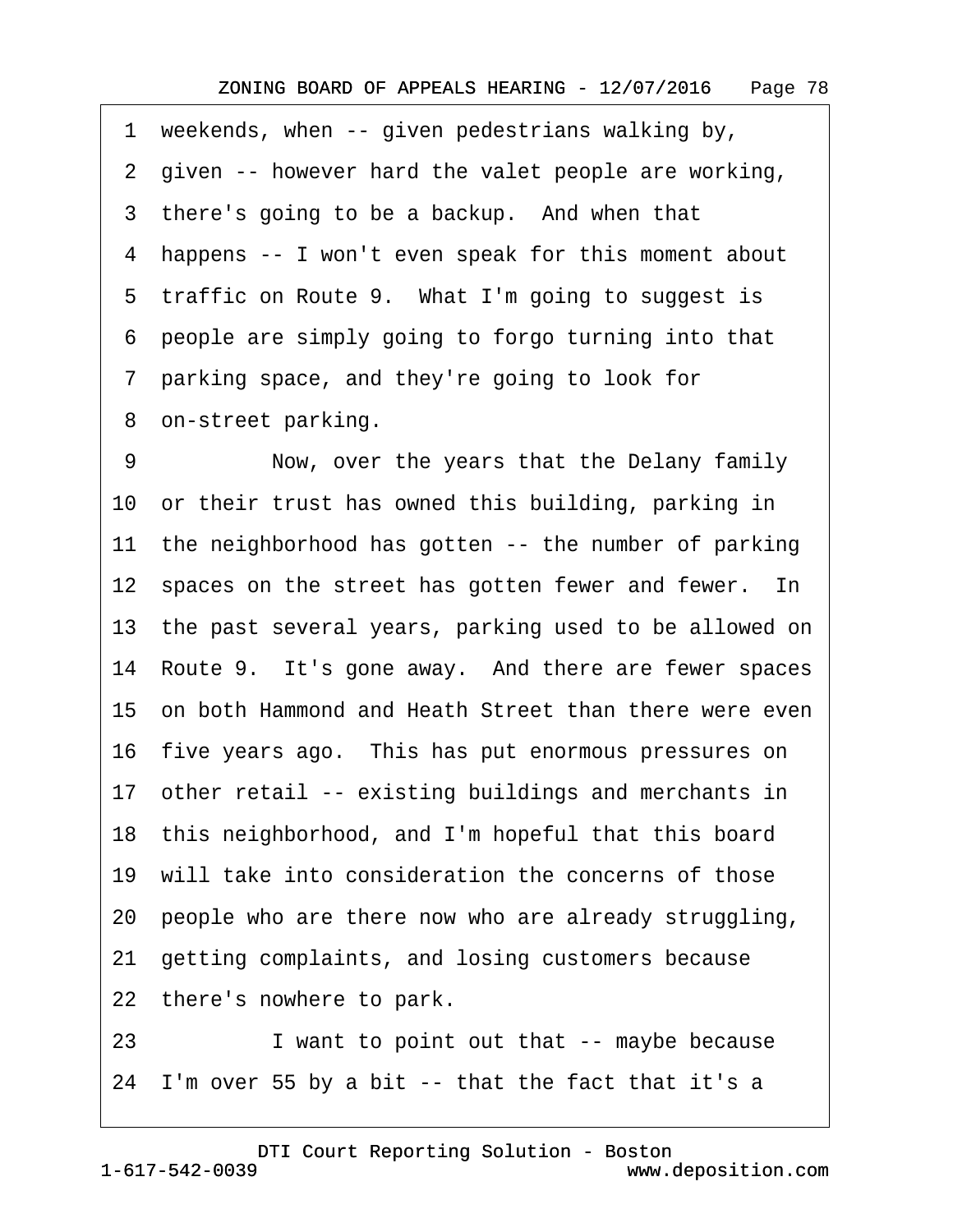<span id="page-78-0"></span>1 building for over 55 -- if it was over 75, for 2 example, I would say, yeah, they're not going to 3 drive. But no. I'm going to suggest to you that 4 virtually everybody in this building is going to have 5 a car. And for those who don't, I'm suggesting to ·6· you there will be others who want two spaces. 7 I don't know what the rents are going to 8 be, but I'm going to suggest to you that because of ·9· the neighborhood it's in, other than the affordables, 10 these will probably be market rents, and those people 11 in these apartments are going to probably be still 12 working and they're going to have enough money to 13 rent two spaces if they have to, or if they want to. 14· And I know that's a generalization, but I think we 15· can take into account we're talking Chestnut Hill. 16 And I'm guessing, and I don't know this for a fact, 17 that the rents are going to be pretty substantial, 18 which means you're going to have people of some 19 means, other than the affordables, living there. 20 I will agree, though, that charging for 21 parking for the retail spaces will depress the number 22 of people coming in. 23 But I also want to point out, when they 24· talk about the 2.5 spaces per 1,000 square feet on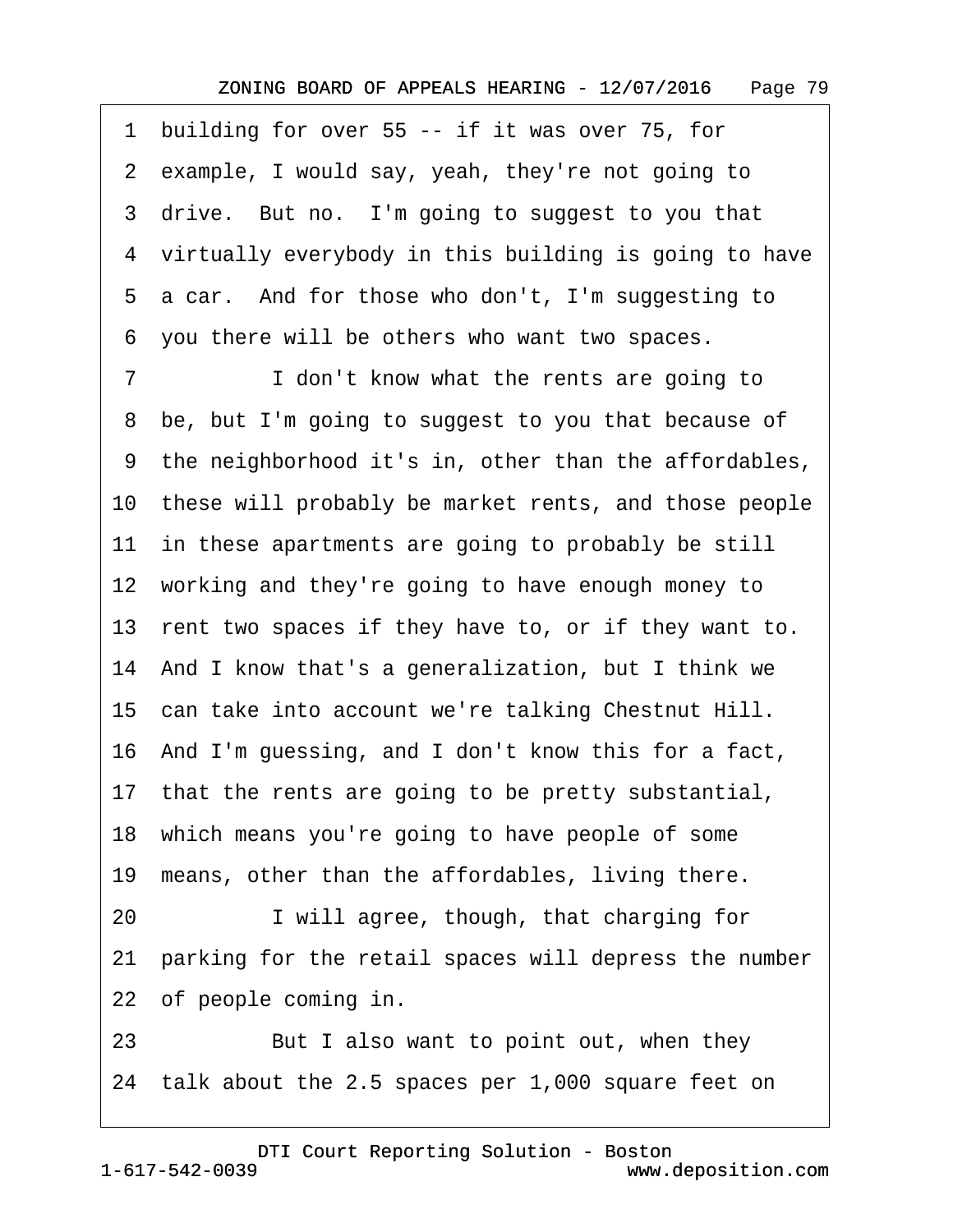<span id="page-79-0"></span>·1· the retail, that makes sense, except I think we're 2 operating in a vacuum. Because other than the ·3· promise that I understand was made about no food, 4 which I hope will be a condition should this all be 5 approved, I do want to point out that we're in a 6 vacuum in the sense that we don't know what's going 7 into those retail spaces. Imagine a bank. There 8 will be heavy traffic. Obviously, if it's some kind ·9· of very high-scale jewelry store, perhaps not so. 10· But I'm going to suggest that it's all dependant on 11 what goes in there, and we simply don't know. And I 12· think that's a factor that needs to be considered. 13· · · · · ·And I also don't know that it's in this 14· board's power or purview to tell them what can go in 15 there. I don't think that's realistic at all. So I 16 think we have to assume that there's going to be a 17 fair amount of retail traffic, which again, adds to 18· the burden of the parking lot and also adds to the 19· burden on the street, which is again, not to repeat 20 this, but my client's big concern. 21 also want to point out, as was mentioned, 22 I guess, at the selectmen's hearing -- and I happen 23 to be one of those people as well -- one of the

24· selectmen indicated that they personally don't use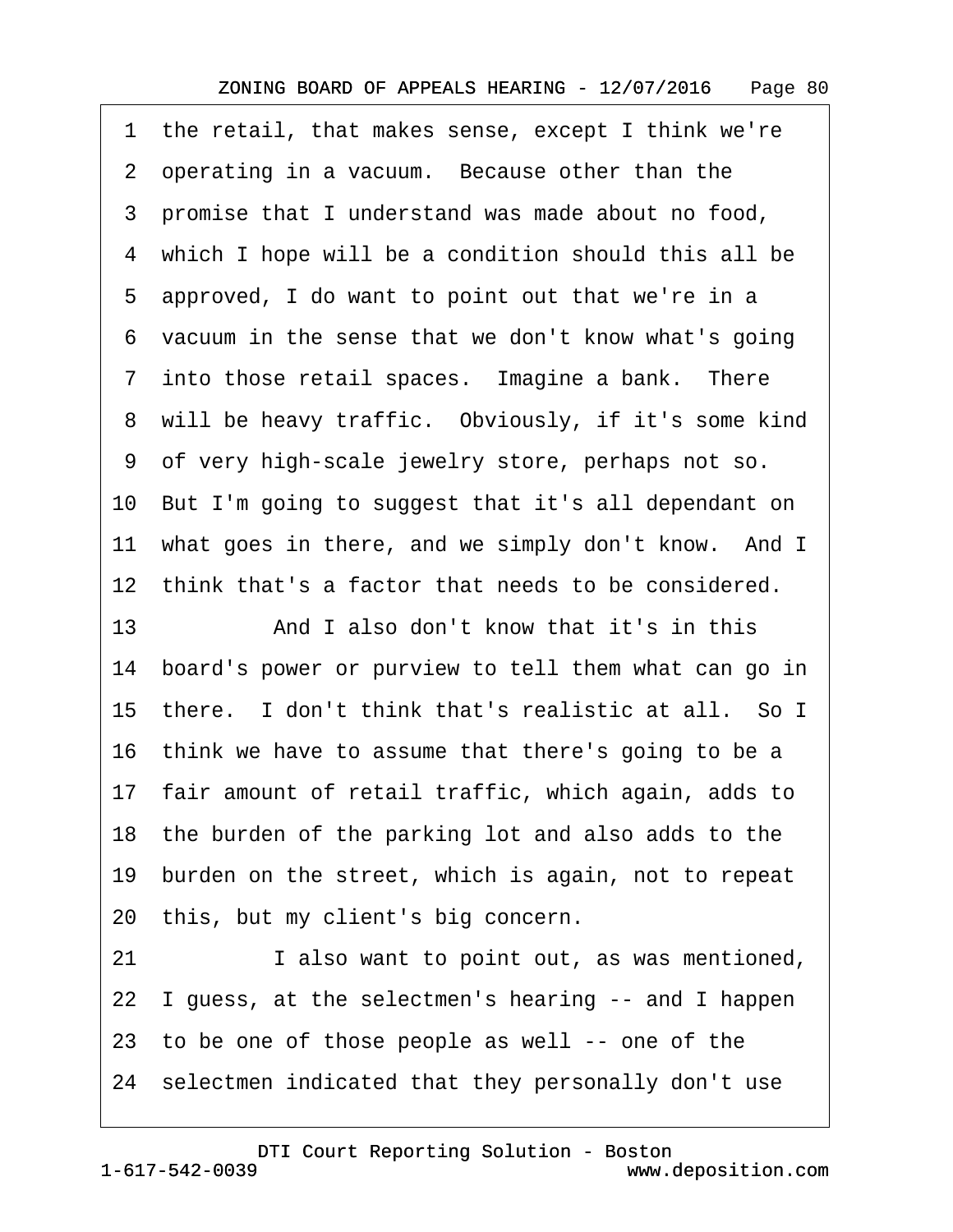<span id="page-80-0"></span>·1· valet parking, that they'd much prefer to park on the 2 street. I tend to be that way, and I suspect there's 3 a number of folks who just would rather not do that. 4 Not about money, just about finding my own space and 5 not having to deal with it.

6 **I** also want to point out -- this is a 7 personal comment. I mean, I'm not an expert in any 8 sense. But we have a grandchild in New York, and we 9 go a lot. We go on a Saturday, and it's empty. And 10· we go to those parking spaces where they have the 11 stacks. And I can tell you, my own limited personal 12 experience, it's never three minutes, it's never four 13 minutes. It's sometimes six or eight or ten minutes. 14 I don't think it's realistic to expect that this is a 15 three-minute turnaround. And that's not because the 16· valet people don't work hard.· I think it's just not 17 realistic, and that's my own personal comment. 18 So I want to ask a couple of questions. I 19 pose these as questions really for future reference 20 by this board to the applicant. And one is: If 21· there's 69 spaces and everybody in the building, all 22 the residents, have a parking spot, that's 45. And 23 on a busy Saturday, the retail fills up the rest. If 24 a resident -- and by the way, my sense is that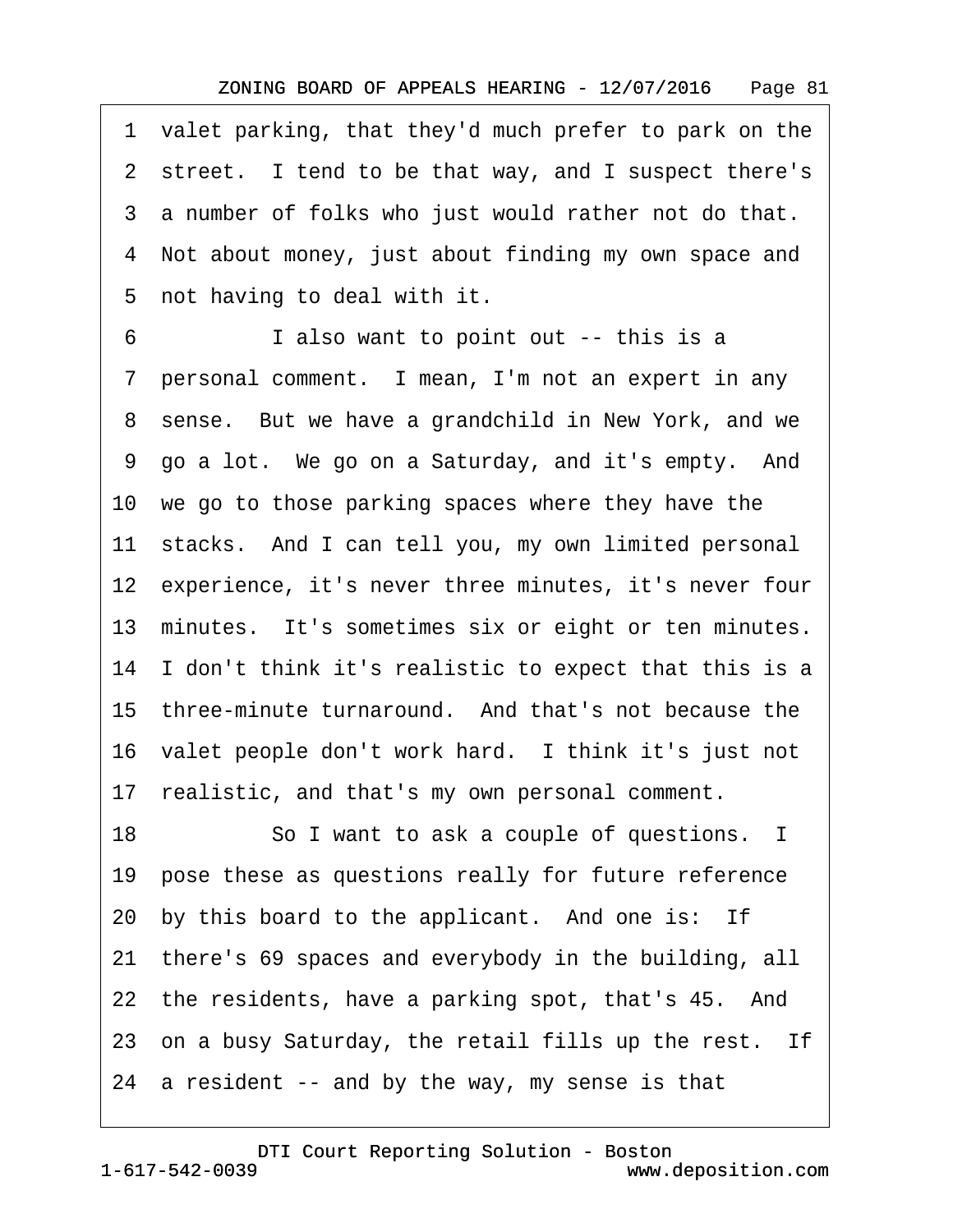<span id="page-81-0"></span>1 because this isn't a neighborhood where people 2 walk -- again, the comparison to Coolidge Corner is 3 applicable. Nobody drives in Coolidge Corner to go 4 to their errands. But I think in this particular 5 spot, a lot of folks are going to drive to their ·6· Saturday or Sunday errands.

7 And one of the questions I want to pose is: ·8· Do they turn away retail so that they won't ever have ·9· to tell the resident that's going to do errands and 10 comes back that the lot is full, you can't park here? 11· Do they keep spaces aside so that there can be 12 families who come -- of the residents -- who are 13 coming for brunch, for lunch, for dinner, whatever it 14 is, a visit from out of town. Do they tell them, 15· sorry, the retail -- the 24 spaces that are left, or 16· whatever the numbers are, are all full now so your 17· family has to go elsewhere?· Or you, as a resident, 18 we're full now? 19 So what is the plan in terms of keeping a 20· certain number of spaces always available for 21 residents, and how does that impact the retail? And, 22 again, that impacts the neighborhood, the street. 23 I think those are valid questions, along 24 with the one which we hope doesn't happen, but I'm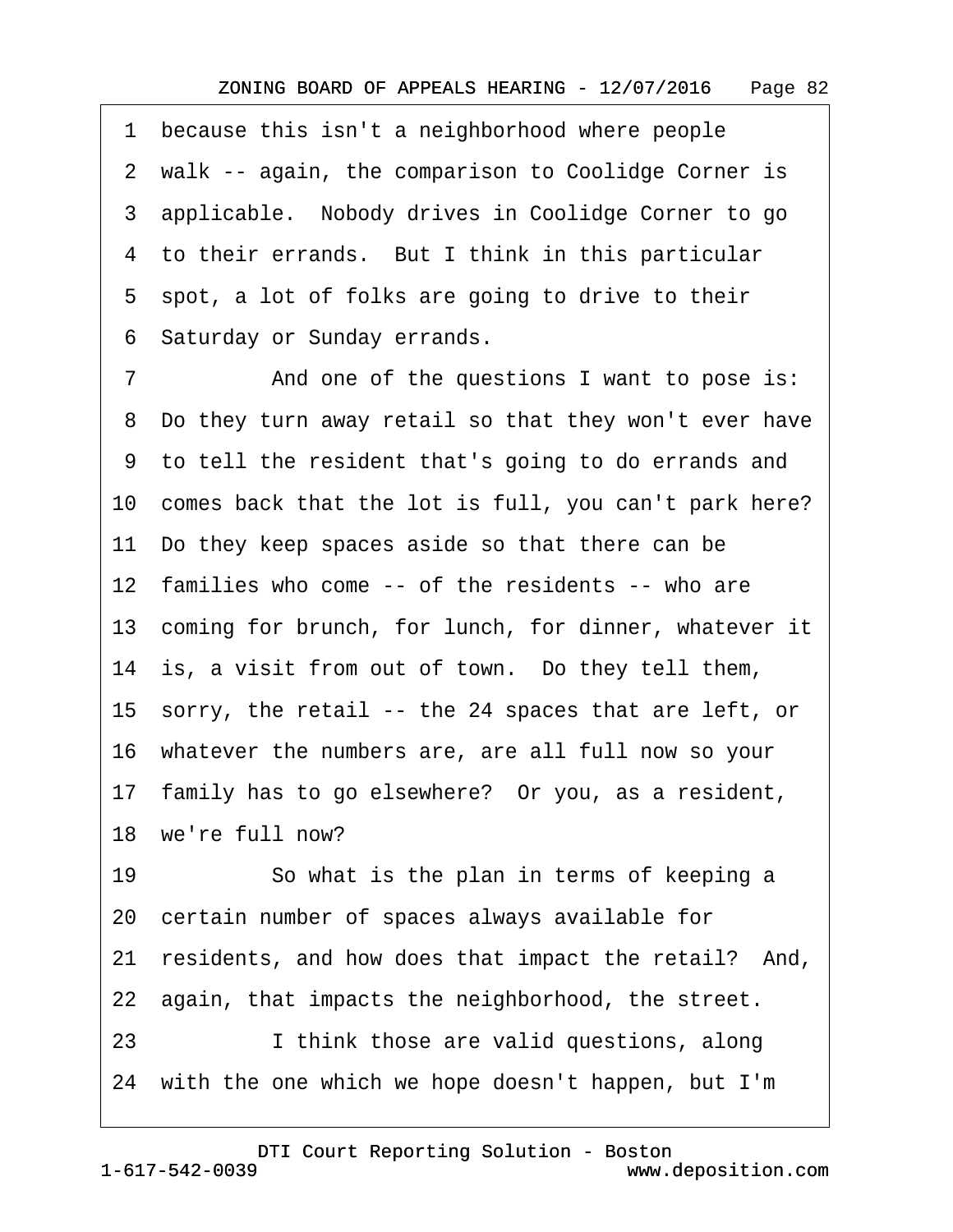<span id="page-82-0"></span>1 thinking of two winters ago. What do they do with 2 the snow if there's a storm? I know they're going to 3 shovel, they're going to do whatever, but where are 4 they going to put it? A question, perhaps, that 5 needs to be thought about.

6 **I** want to close with just a couple other 7 things. And I know this is not before you tonight, 8 but I do think this board is within its rights to be ·9· aware of the fact that there's going to be, perhaps, 10 a new school in the neighborhood, which will be 11 mostly -- unlike the neighborhood schools now where 12 most of the kids walk, they're going to be commuting. 13· And while I recognize that you don't have any data 14· before you, I think it's reasonable to consider, down 15· the road that's going to be before us as a town, and 16· I think, once again, it has some bearing on this 17 particular parking in this particular neighborhood. 18 The only other points I'm going to make in 19· closing -- and these, again, are personal but I think 20 they don't relate only to me. And that is: I've 21· been in the village now, my office, for 22 thirty-something years, and I go to Dedham a lot 23 because I go to court. And I've been driving the 24 same way to Dedham for years: Route 9, left on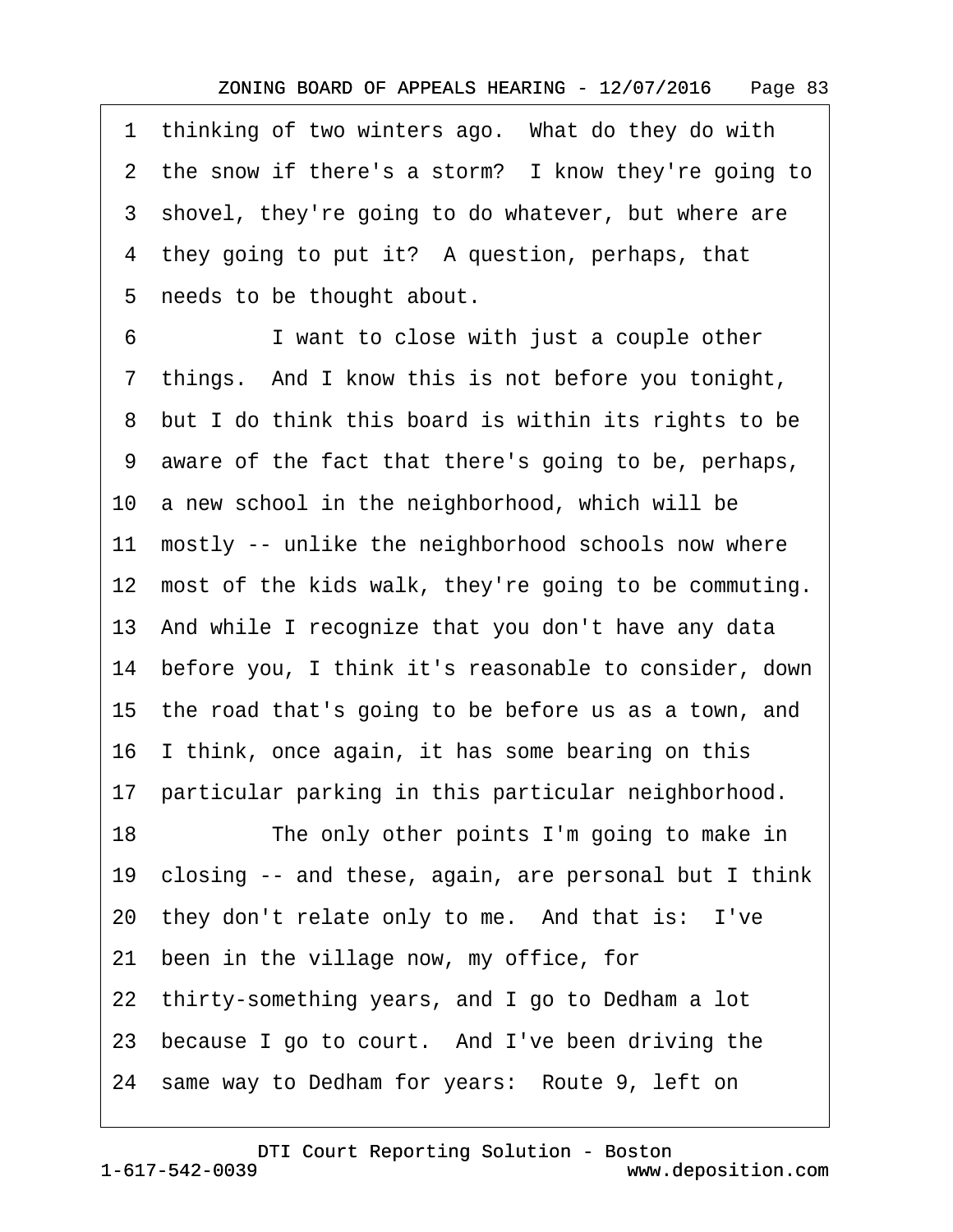<span id="page-83-0"></span>1 Hammond, down I go. It has gotten worse and worse 2 over the years, to the point where I'm now looking 3 for others ways to get to Dedham, despite all my 4 years of that same way. And it has to do with the 5 existing problem with parking. And while I ·6· appreciate the efforts that have been made here, I 7 think there's a real concern that it's going to get 8 worse again. 9 The only other comment I want to make --10· and I want to say in advance of this that I have 11 great respect for the parking consultants and for the 12 analyses they make. But I've handled some zoning 13 matters on Route 9, and I've had parking consultants

14 at our firm that have come to us. And I've actually

15 said once or twice to them, "Is there really no

16· impact, honestly?"

17 • And the answer I get is always, "Well,

18 Route 9 is a parking lot, so the fact that there's

19· all these other cars, yeah, there's no impact because

20 it's already horrible."

21 I think, perhaps, you know this already,

22· but I think it's worth mentioning, what while, again,

23· those people do hard work and they make their

24· analysis, the fact of the matter is, Route 9 is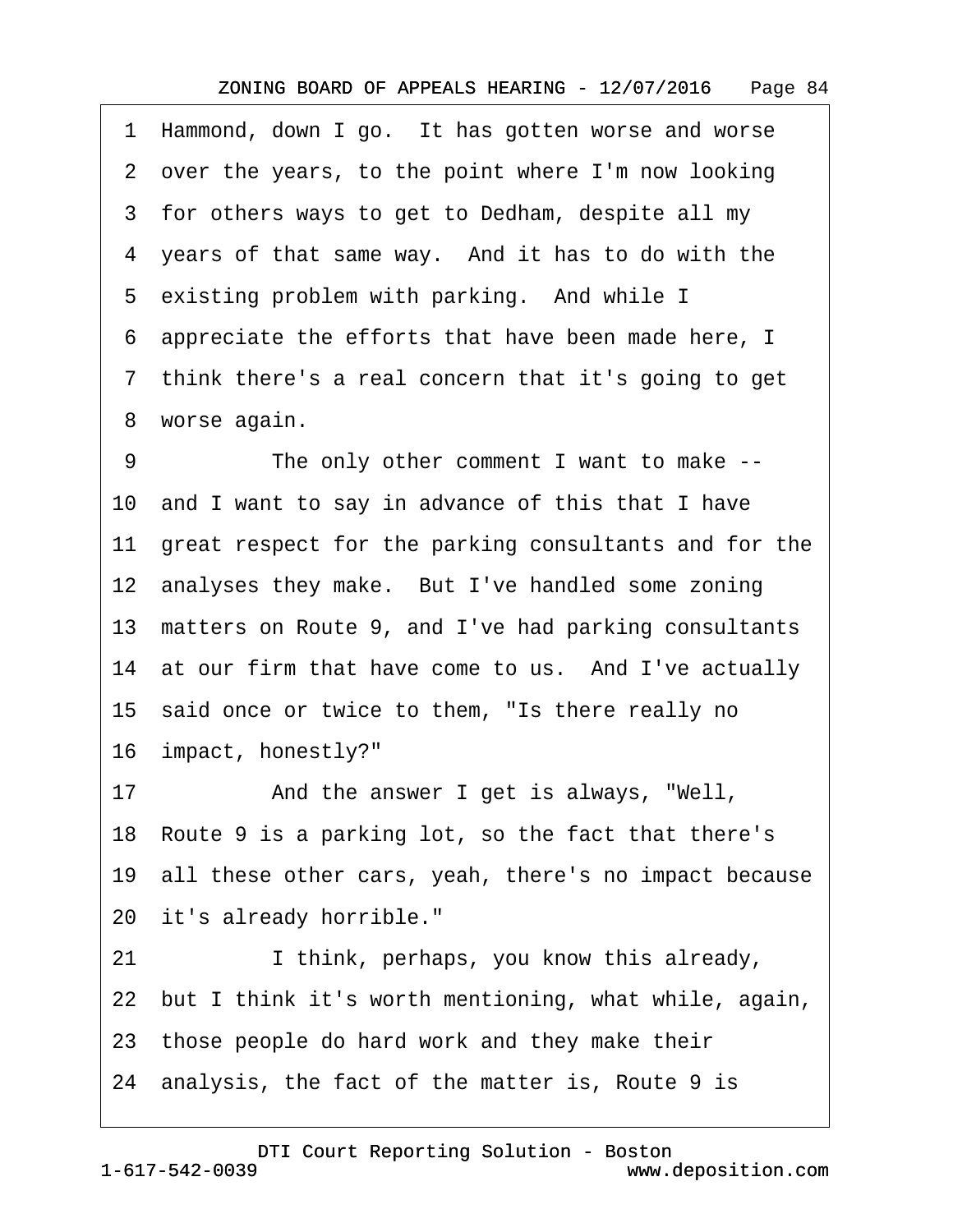<span id="page-84-0"></span>·1· already horrible and we want to try and suggest to

2 you to not make it any worse. Thank you. Very much.

3 MS. SCHNEIDER: Thank you.

4 MR. KOBES: Good evening. I'm David Kobes.

5 I live at 629 Hammond Street.

6 **I** agree with all the comments that were

·7· just made, and I'd like to build a little bit on them

8 within the context of the loading zone. The loading

·9· zone -- I don't know if we could bring up the diagram 10 of it.

11 So it's there to the left of the building.

12· And as you can see, it's designed to be for one

13 vehicle, one vehicle only.

14 And I have a question before I go on, and

15 that is to the new developments, which are three

16 lanes within the parking. I guess I have a question:

17 Are any of those cars that come in meant to just drop

18 off and turn around, or do they have to park the car?

19 Do they have to keep going?

20 MS. SCHNEIDER: I think that we had asked

21· that question, and I think that -- and I don't see

22 the parking consultant.

23 MS. BALAKRISHNA: He had to leave.

24 MS. SCHNEIDER: Okay. But I think that we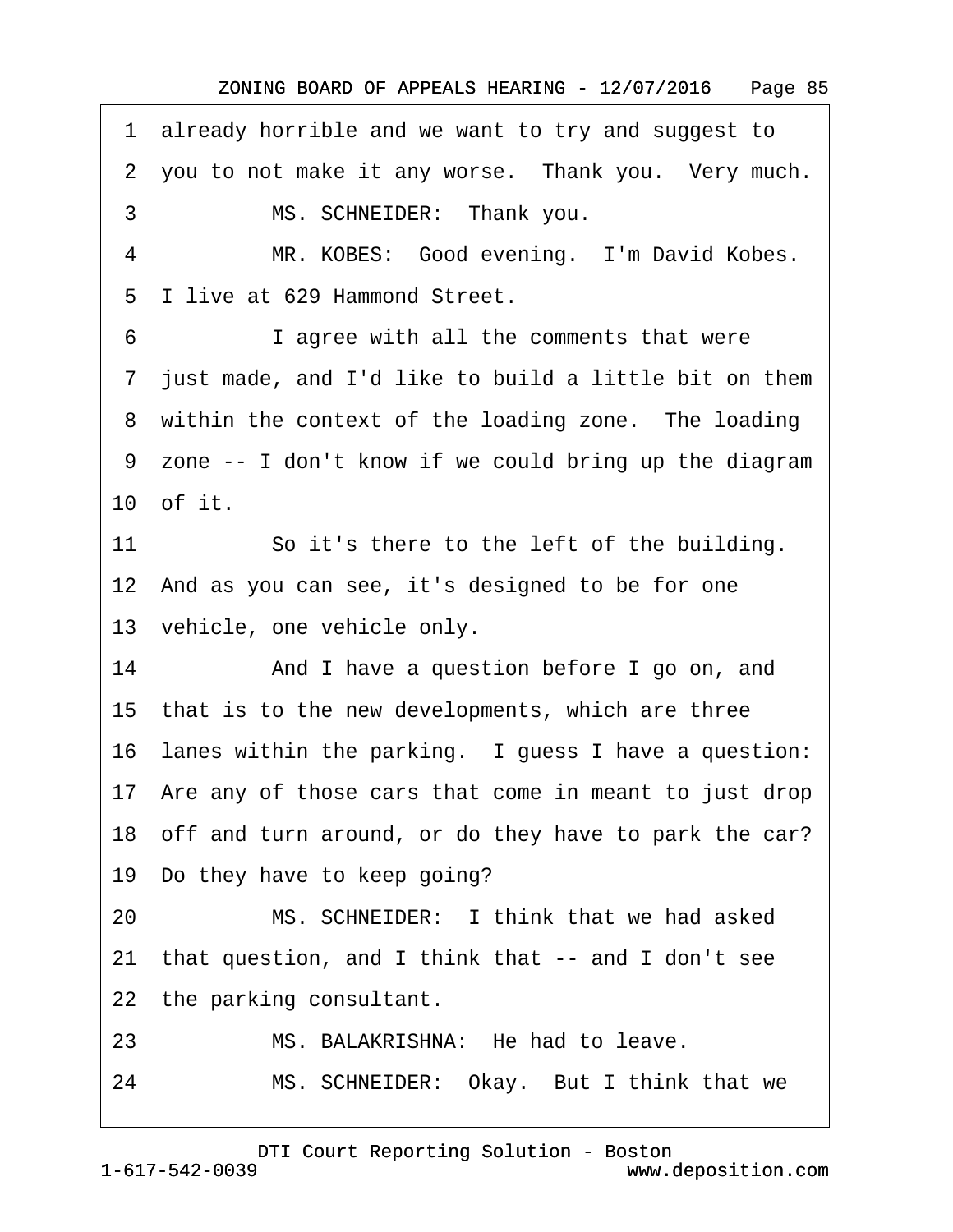<span id="page-85-0"></span>1 asked that question, and I think the response was 2 that cars are not meant to -- and UPS delivery 3 trucks, etc., are not meant to be making deliveries 4 there. They may accidentally find their way there 5 and then be redirected out, but the regular ·6· deliveries would be at the loading on Hammond. 7 **· · · ·** Is that accurate? 8 MS. KOBES: Okay. Thank you. That's what 9 I thought. 10 Well, the loading zone will only -- if it 11 does accommodate only one vehicle at a time, surely a 12 a building that has the proposed 45 residential units 13· and several commercial businesses would, at some 14 point, have somebody that wants to park in that 15· loading zone to unload -- would want to also unload, 16 even though there's a vehicle right there. They 17 might want to do trash removal, or they may have a 18 moving van or other large vehicle that's serving the 19 functions of that building. A tenant might drop off 20· or pick up somebody when they know they can't -- even 21 on the proposed driveway, that they can't just drop 22 off and turn around. The same might be for a 23· commercial customer.

24 **· · · · So I think the result of these would be**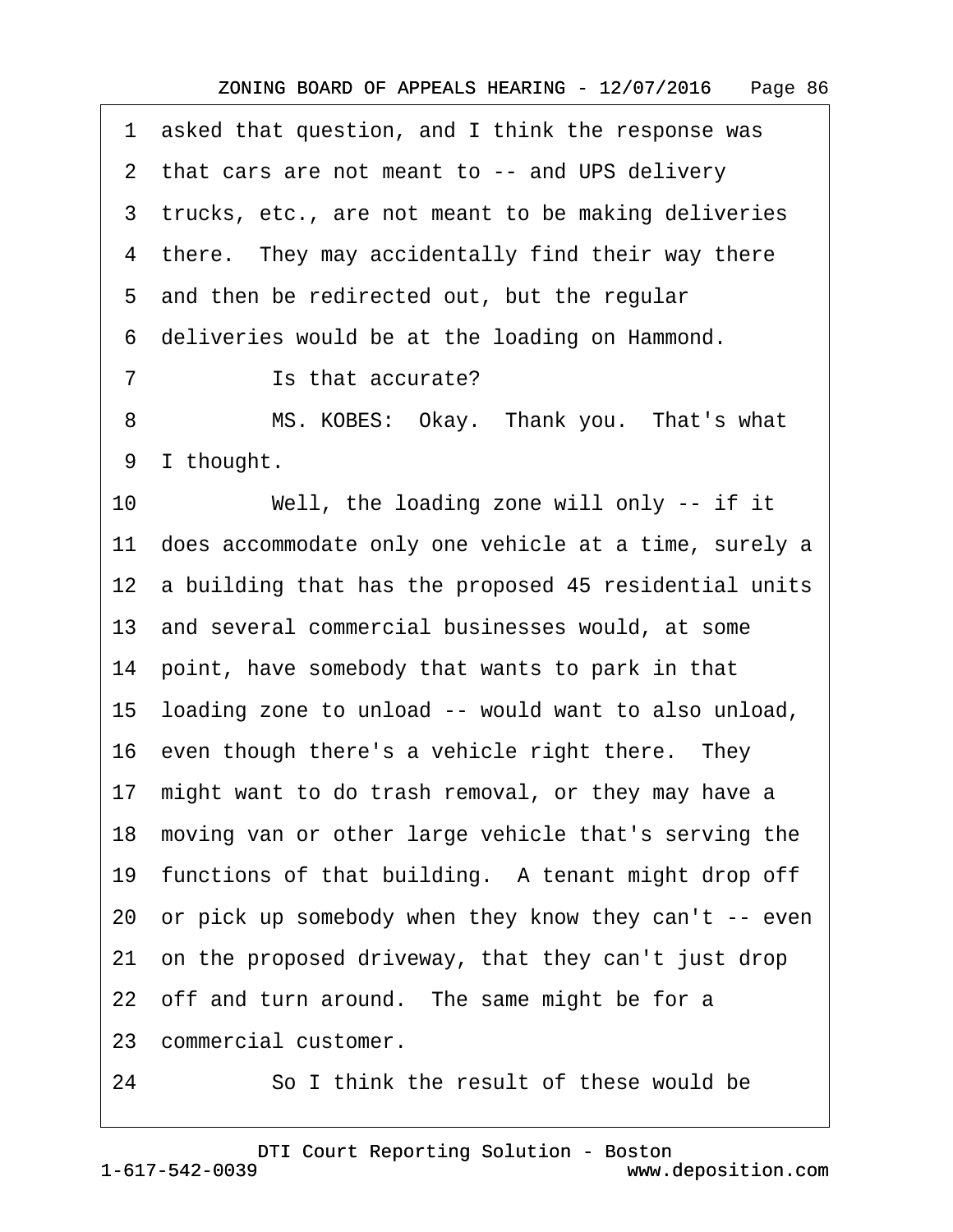<span id="page-86-0"></span>1 double-parked vehicles at some point in time. And I 2 don't know how often. I don't know what the studies 3 would show. But I'm sure that it would happen. And 4 when it would happen -- and I think we had a 5 discussion on this at the last hearing -- that it ·6· would bottle up the traffic considerably.

7 So if -- we also recognize that the lanes 8 on Hammond Street are very, very narrow. As we try ·9· to go up there, I have to go down to one lane if 10 there's a big truck there. It's very narrow. So 11 what would happen if this is bottled up, and I'm sure 12 it will be every now and then. We've also already 13 mentioned that traffic is extremely high. The study 14 shows that it's an LOS7, which means it's as high as 15 it can get. And it's a failure, I think is the term 16· used to define that 7 level.

17 So we have a school coming up. We have the 18 other already existing traffic. People are going to 19 be dodging those cars and trucks, and it's a 20· dangerous situation.· So I want to clarify that I 21· think this dangerous situation is something that 22 right now doesn't exist. But because of the bottling 23· up that would occur because of the building, it's a 24 cause by the building. It's something new and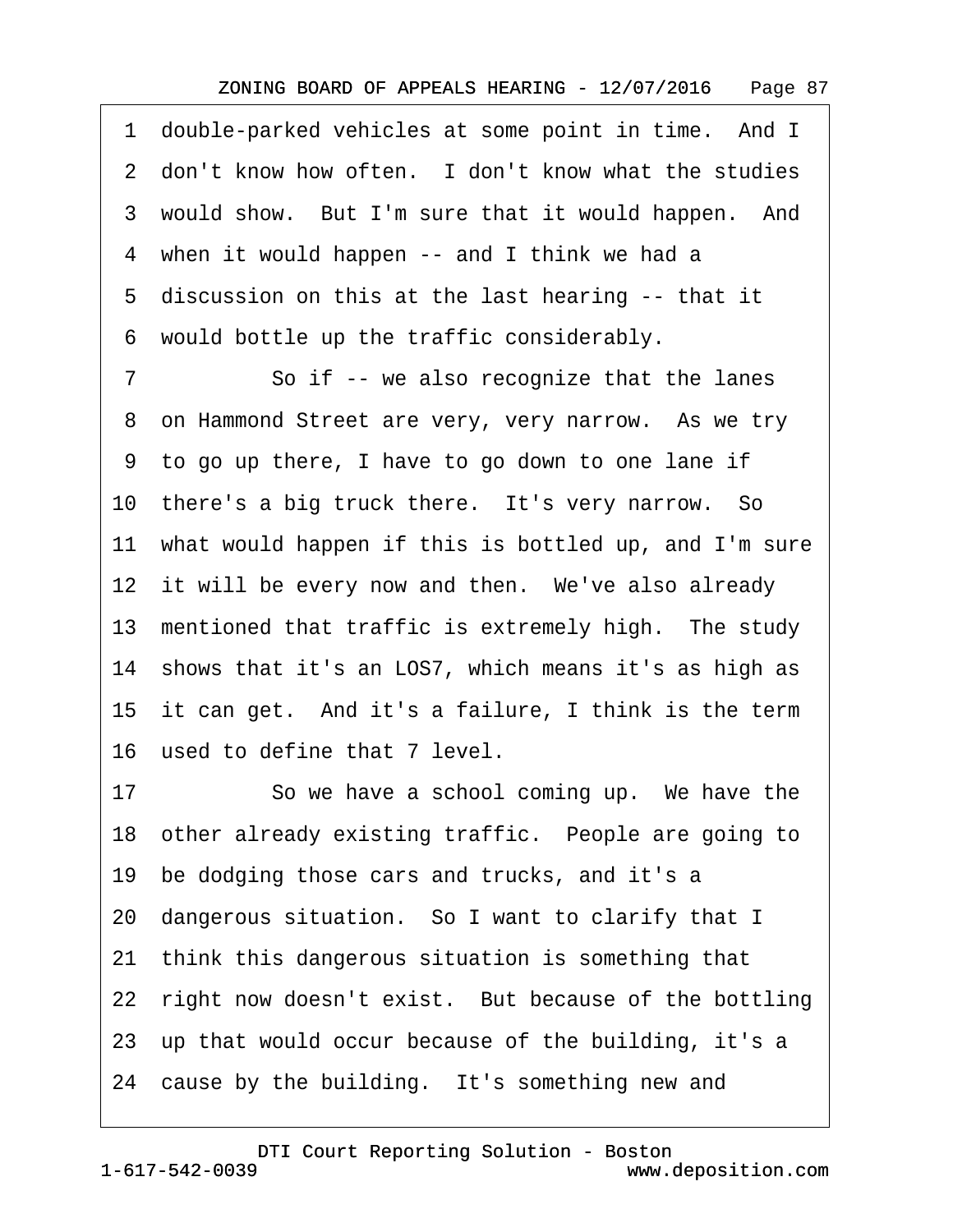<span id="page-87-0"></span>1 something that otherwise would not exist. So it

2 won't -- there's a lot of safety issues that are

3 caused by the building itself. Thank you.

4 MS. SCHNEIDER: Thank you.

5 MS. FEHRENBACH: Hi. My name is Grace

·6· Fehrenbach, and I am also an abutter, 517 Heath

·7· Street.· And I just have a list of questions, so I'm

8 just going to say them.

9 One thing that I was concerned about is 10 when we were talking about parking, there was -- they 11 say they're market rate. But if there's low-income 12 housing, will the low-income residents receive a 13 reduced rate, or is parking going to be prohibitive 14 to these residents that we're hoping to serve with 15 this building? 16 The other thing is, talking about the 17· driveway improvement, it does look like there are 18· many improvements here, but most people do take the 19· path of least resistance, especially if you're, like, 20 in my case, with small kids. You're going to want to 21· pull into that driveway right off of Boylston, just 22 drop off your kids or whatever, and then turn around 23 and pull out and not even worry about valet parking. 24 There still isn't a way to turn around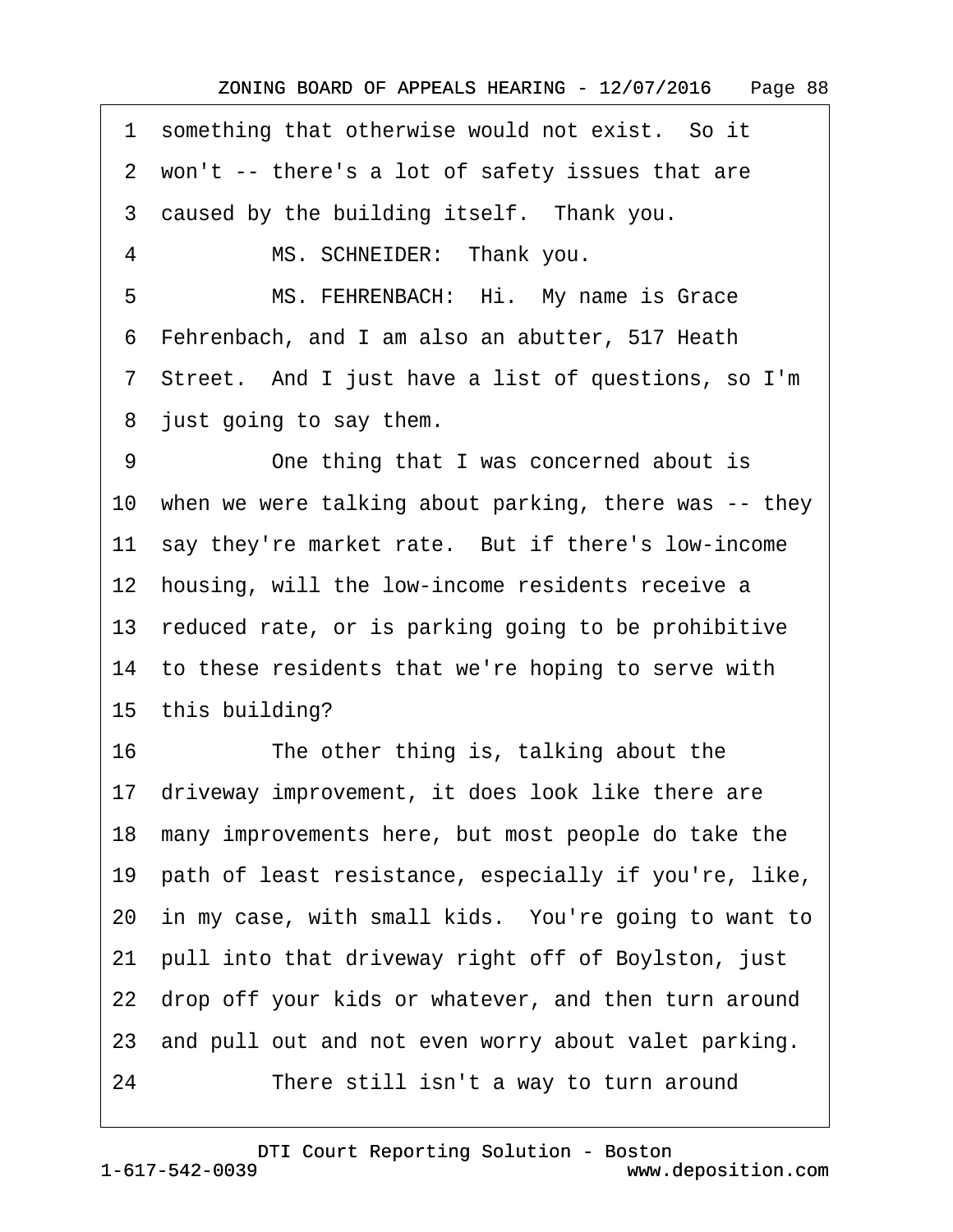<span id="page-88-0"></span>·1· without what was said tonight, at least a three-point 2 turn, and that is noting that there would be a clear 3 enough area for someone to make that turn. So that's 4 still a concern to me. 5 • Also, the comment was made that there would ·6· be two attendants managing the parking in most cases, 7 three if needed. I work at Harvard Medical School. 8 We have stackers, we have garages. If you have two ·9· attendants trying to pull in and out of all these 10 cars, that means -- in three minutes to five 11 minutes -- it means that they're both going to be 12 downstairs. So is it possible to -- with the two 13 attendants that is being asked -- proposed -- is it 14 really possible and feasible to manage the driveway 15· situation and have somebody there and present to do 16· so, as well as turning around cars in three- to four-17· deep parking situations underground?· So that was one 18 concern. 19 • And I just -- I'm not looking at the 20· garage, but where is the ventilation system coming in 21 and out for the garage? I wanted to make sure that 22 that is -- it's already on the plan somewhere. And 23 it is? Okay.

24 • **And then as far as the elevators are**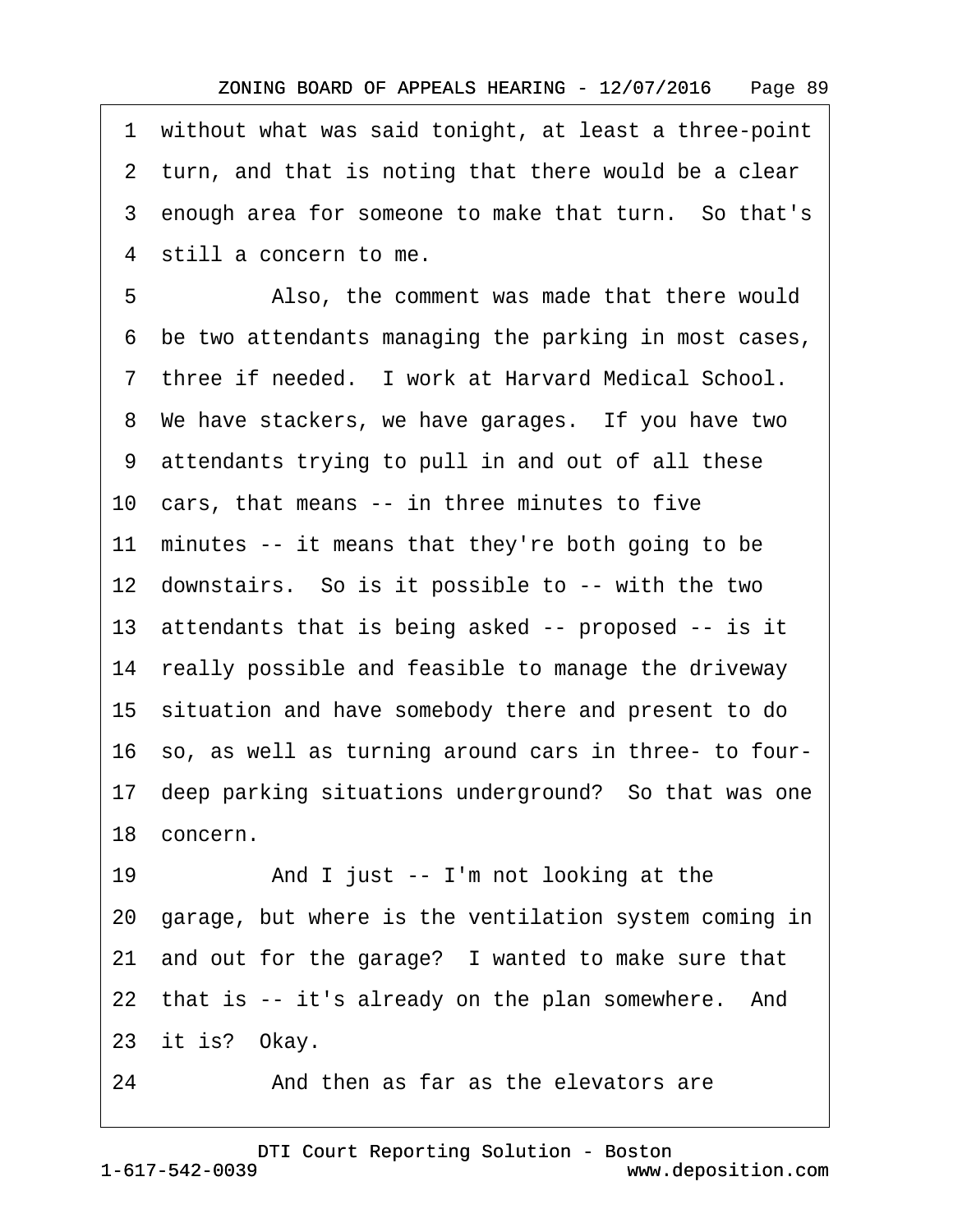<span id="page-89-0"></span>1 concerned, the vehicle elevators, are they operating 2 on independent circuits so if one goes down, the 3 other is still working? So that's also a big deal 4 for emergency use and such. Or are they operating on 5 the same circuit? 6 • • And if the loading bay is not approved, 7 does this plan then, for the right side of the 8 driveway, make sufficient accommodation for loading 9 and -- loading bay needs? That's it. Thank you. 10 MS. KOBES: Hello. I'm Hedva Kobes at 629 11 Hammond. 12 I'd like to agree with the comments that 13 went before, and then I have a question I've been 14· pondering, which is this term "market rate." A 15· gentleman mentioned that we are in a twilight zone 16 between a suburban and an urban environment, and it 17· seems to me that this building, as now configured, 18· moves much more towards an urban environment than we 19 actually are right now. 20 The market rate for parking to shop in our 21 neck of the woods is zero. There is no cost to park 22 along the street, as they call it, that has all that 23 retail. There's no cost to park at Peet's Coffee, 24· there's no cost to park to go to the jewelry store or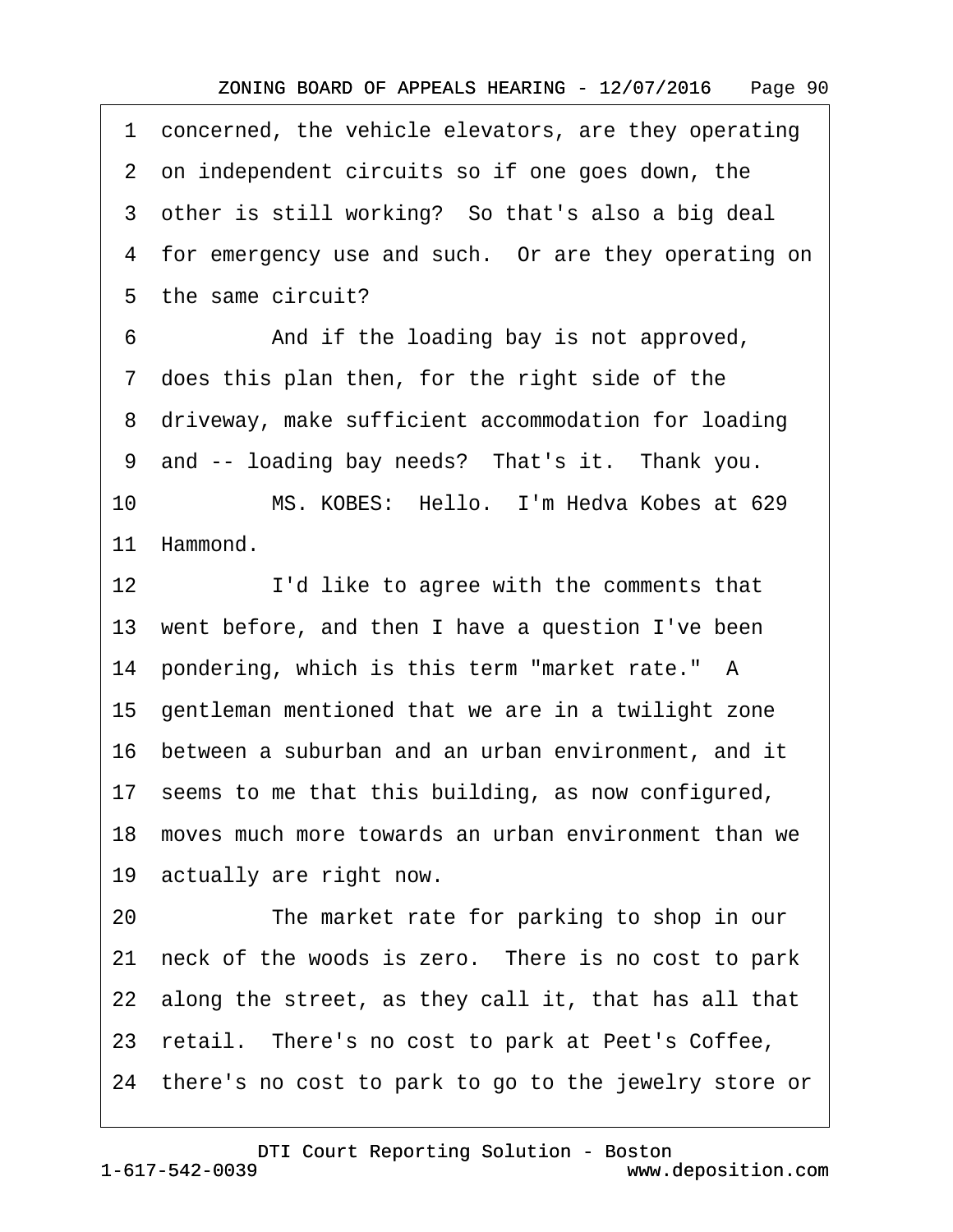<span id="page-90-0"></span>1 the wine store, there's no cost to park to go to the 2 Wegmans shopping center. All of the buildings that 3 I'm aware of that people live in have parking spaces, 4 or built them in the way 629 Hammond does. 5 **· · · So I'm a little troubled with the** ·6· description of solving the parking problem by making ·7· it prohibitively expensive and then at the same time 8 calling that market rate. For this community, that's 9 not market rate. This is a big step into a brave new 10 world of urbanism that we're not ready for. Thank 11· you. 12 MS. SCHNEIDER: Thank you. 13 MS. KHAN: Hi. Janice Khan, town meeting 14 member from Precinct 15, and I live at 63 Craftsland 15 Road. 16 **· · · · So I'd like to sort of bring a little bit** 17 of context to some of those comments that have been 18 made before I agree with them all. 19 **In the description of this parking -- the** 20· parking for this project, it's clear that this is an 21· urban, in fact, building that has no comparable -- 22 there's nothing comparable in the area to this. I 23· totally agree that while paid parking is the rule in 24 Boston, it is absolutely not the rule in this area.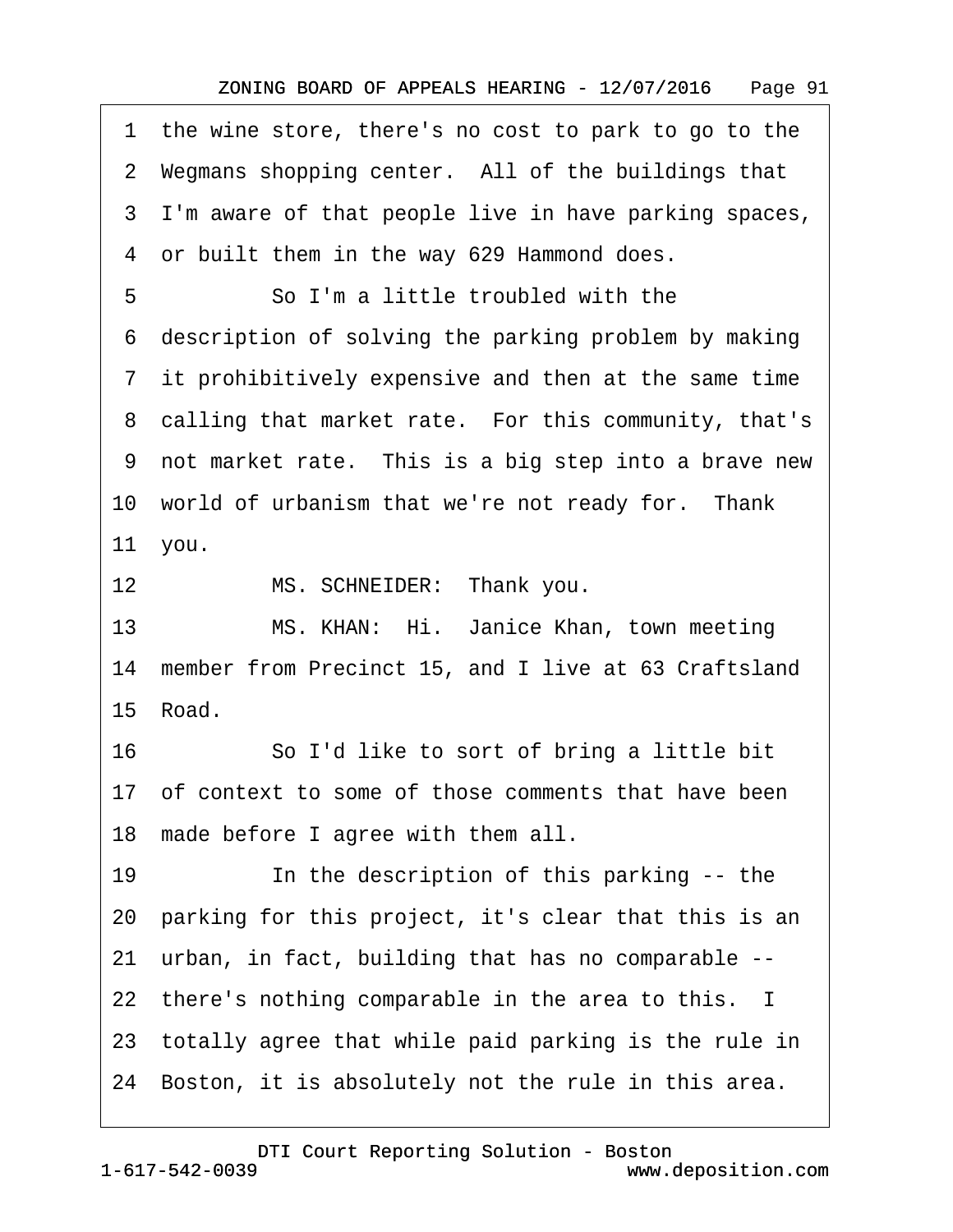<span id="page-91-0"></span>

| 1  | And I'd like to talk a little bit about the              |  |  |  |
|----|----------------------------------------------------------|--|--|--|
|    | 2 affordable parking, or parking for the affordable      |  |  |  |
|    | 3 units. This came up as a very big controversy when     |  |  |  |
|    | 4 they built the Avalon Bay development in Newton, and   |  |  |  |
|    | 5 there was a lot of backlash against that developer     |  |  |  |
|    | 6 who also chose not to -- who chose not to do           |  |  |  |
|    | 7 affordable parking for the affordable units. And       |  |  |  |
|    | 8 there was tremendous outcry against that. It really    |  |  |  |
|    | 9 does slant these units. It makes them sort of          |  |  |  |
|    | 10 second-class citizens because they can't fully avail  |  |  |  |
|    | 11 themselves of what other people who have more money   |  |  |  |
|    | 12 can do, and this seems not in the spirit of providing |  |  |  |
|    | 13 affordable housing. So I would hope that the          |  |  |  |
|    | 14 developer will consider that in the pricing of these  |  |  |  |
|    | 15 parking spaces.                                       |  |  |  |
| 16 | And with that in mind, I just wondered                   |  |  |  |
|    | 17 whether there's any thought to having Zipcars or      |  |  |  |
|    | 18 something there. There was an idea of not -- you      |  |  |  |
|    | 19 know, that not everybody would want a car all the     |  |  |  |
|    | 20 time. And that may, in fact, be true, but, you know,  |  |  |  |
|    | 21 I was thinking that there might be some other way of  |  |  |  |
|    | 22 making at least temporary or part-time use of cars    |  |  |  |
|    | 23 there.                                                |  |  |  |
| 24 | Then the idea of valets, too. The Atrium                 |  |  |  |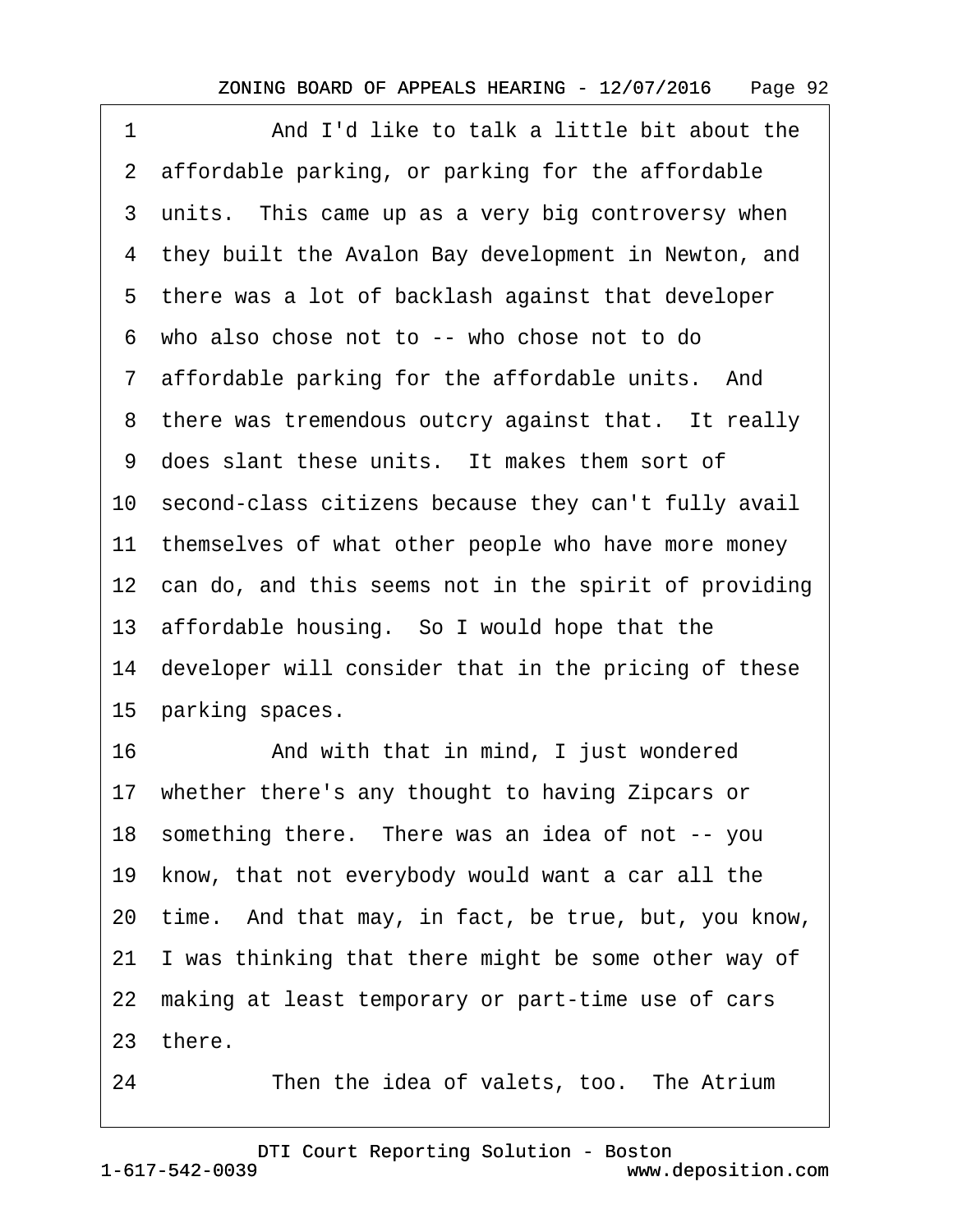<span id="page-92-0"></span>1 used valets a little bit. It was not successful for 2 their retail stores. They did not do well. It was 3 successful for -- maybe for the restaurant. So 4 having valets may not, in fact, help with their 5 retailers, which will, again, push people onto the ·6· streets into parking that's become increasingly rare. 7 • The And the question I had -- in looking at 8 this, I noticed that there were seven outside spaces 9 that were in the count of sixty-nine. Sixty-two were 10 indoors, underground. But when I looked at the 11· map -- I don't know if you could pull it up -- it 12 said that they were four and three on the surface, 13· and I wondered what that meant, the seven surface 14 parking spaces. 15 · · So only sixty-two are -- sixty-two are 16· underground, and so there were four -- even with 17 glasses -- four staging spaces in the drive side and 18 three surface spaces. But if they're actually -- if 19 cars are actually coming in and out, how do they 20 serve as parking spaces? Is that a fair question? 21 MS. SCHNEIDER: I think what I will -- are 22 you done? I didn't want to cut you off. 23 MS. KHAN: Yeah. I mean, those were my 24· main points, was the affordability factor should be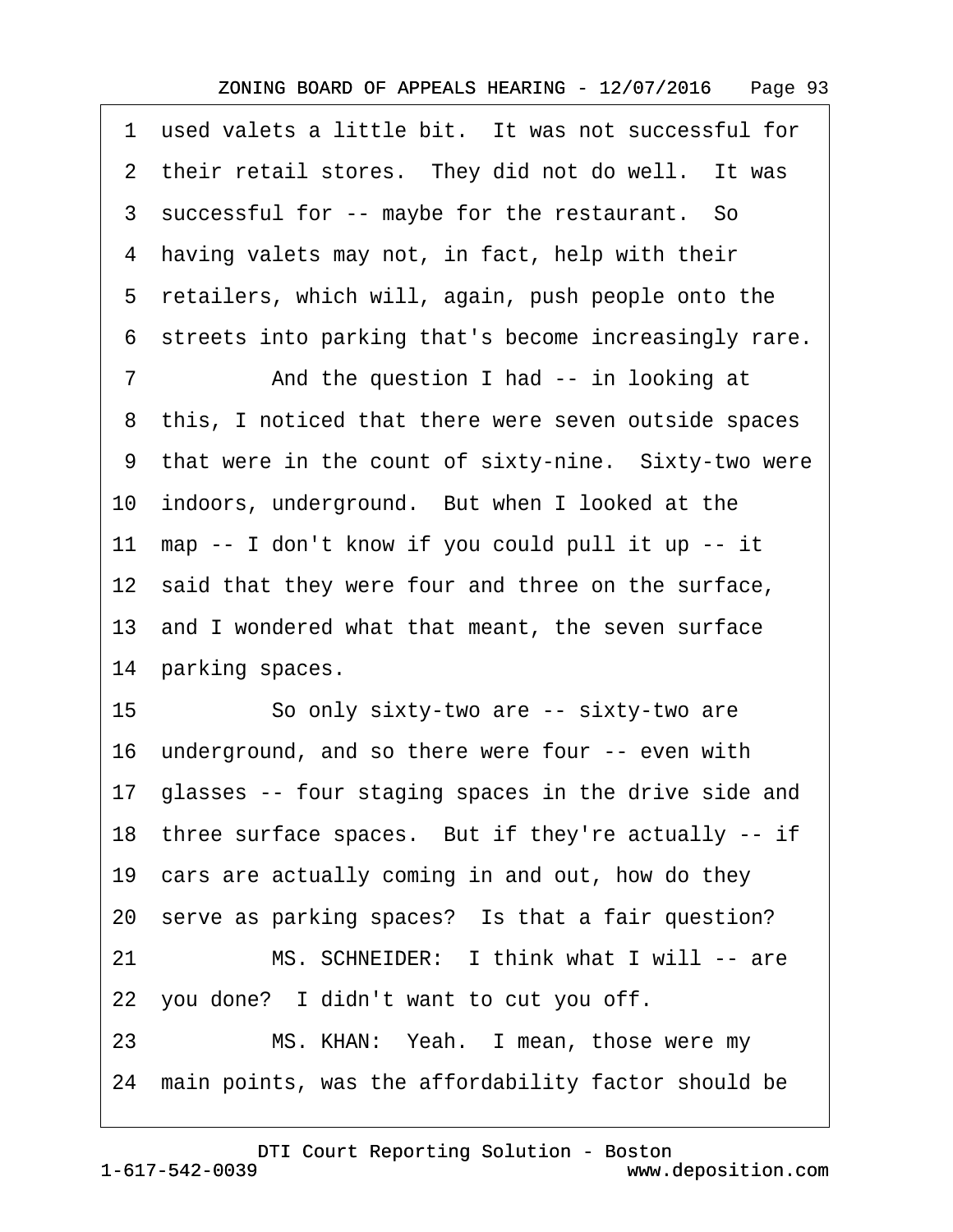<span id="page-93-0"></span>·1· factored in for the affordable units, that, you know,

2 that does cause a lot of concern. And, yes, and what

3 those spaces -- actually, how they would function in

4 the context of this project.

5 MS. SCHNEIDER: Okay. I am going to ask ·6· the project team, if they don't mind, to come up and 7 explain -- to clarify the issue of the surface

8 parking spaces, the drive aisle parking spaces, in

9 response to this question.

10 I also am curious if the applicant has 11 given any thought to the pricing of parking spaces 12 for the affordable units.

13 • And also, I think one comment that we heard 14 from Walker Parking was about either, you know,

15 bundling or bundling rent for the units versus rent

16· for the parking spaces, and I'm curious what the

17· applicant's thinking is on that as well.

18 MR. ENGLER: Do you want that now, or after 19 everybody's done?

20 MS. SCHNEIDER: I think everyone is done.

21· Is there anyone else who wanted to comment from the

22 public, or can we move on to getting these questions?

23 (No audible response.)

24 MR. ENGLER: Bob Engler, for the developer.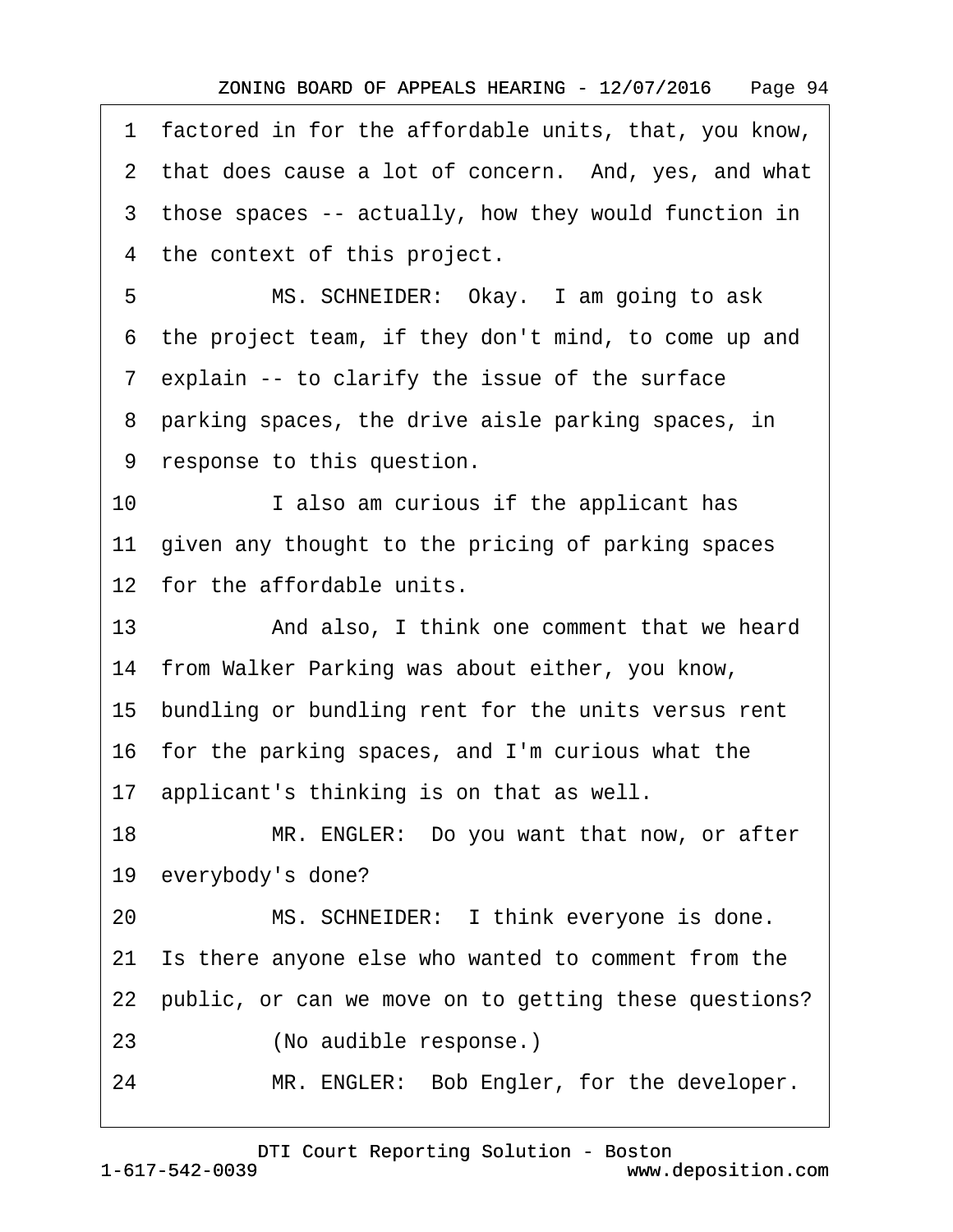<span id="page-94-0"></span>1 Affordability, of course, has been my 2 business for 40 years. That's an issue between the 3 subsidizing agency and the developer. It's not been 4 solved yet. There are a number of ways it can ·5· happen.

6 **In a lot of developments, the affordable** 7 units -- they either get the unit -- they're either 8 parking free, or if they pay for it, it's part of ·9· what they have to get as a 30 percent ratio of their 10· costs.· So it, one way or the other, comes off their 11 rent because they're not paying for parking.

12 They may not have to pay for parking if 13· MassHousing thinks that it's a viable option for them

14 to live there and have other options for driving,

15 that they don't need a space. We don't know yet,

16· because that's a final approval decision between us

17 and the subsidizing agency. So that's really not --

18· with all due respect, that's not a condition that the

19· zoning board would put on about the affordable

20 parking. It's certainly a valid question, and I

21· tried to answer it the best I could, but we just

22 don't have an answer right now.

23 **If you want us to talk about the market,** 

24· that's another almost private issue that -- you're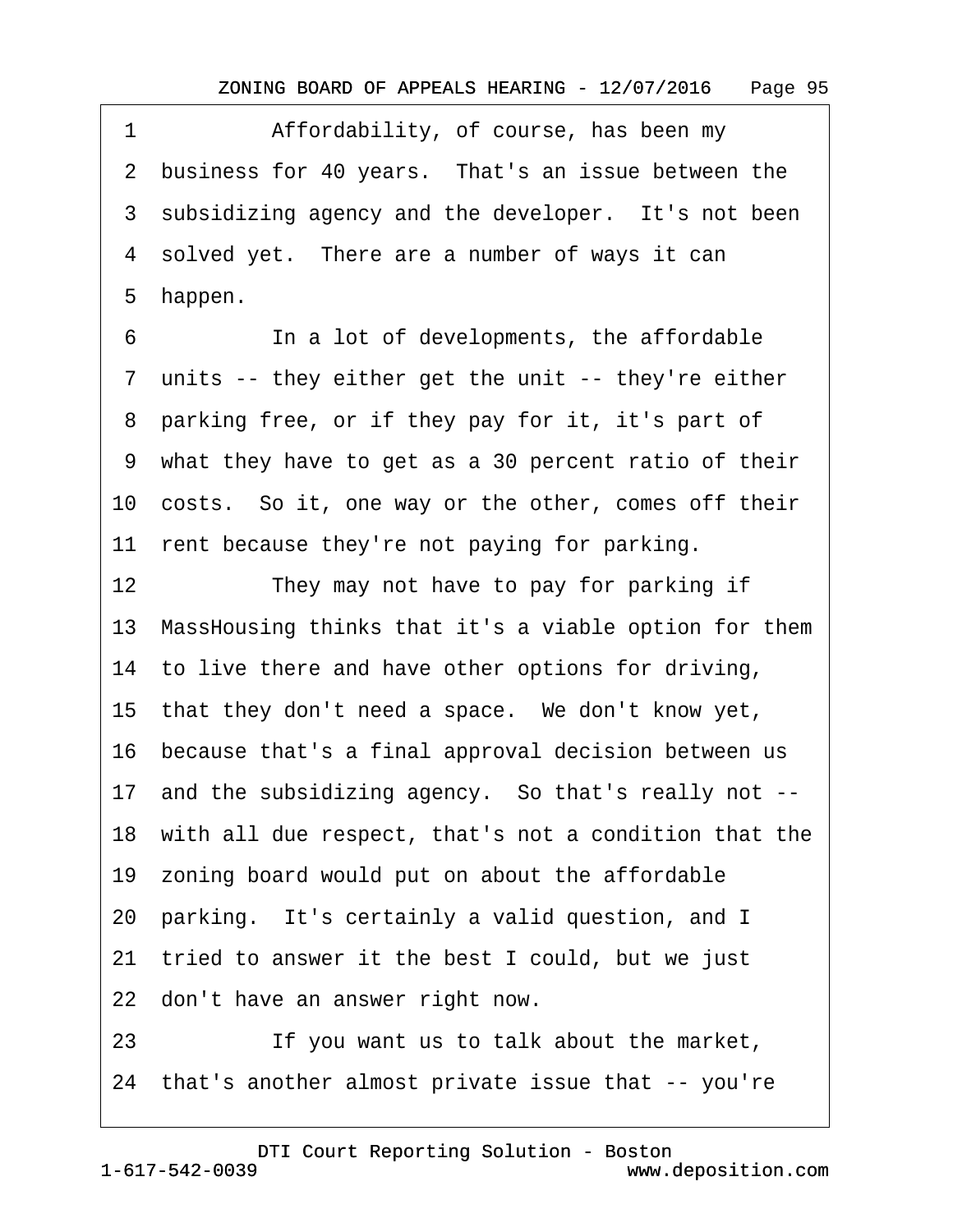<span id="page-95-0"></span>·1· trying to turn it into a safety issue, how much we're ·2· going to charge for parking, which we don't quite 3 agree with at this point. And we don't have a number 4 yet. It's conceptual. There will be a charge for 5 parking. There ought to be. There is in most places ·6· like this.· So what that is and how that works out is 7 kind of an issue to be solved later on.

8 MS. SCHNEIDER: Yeah. I don't think we 9 were asking about the pricing, at least I wasn't. My 10 question was whether or not the cost of parking was 11 going to be in addition to rent or if it's going to 12 be included in the rent for the market-rate units.

13 MR. ENGLER: Well, again, we have market 14 studies that say, here's the rent, here's the 15 parking, or the parking's free, here's the rent. So 16 it's fungible in that sense. People can choose 17 parking or not with lower rents. So that's probably

18 the way it's going to go.

19 MS. SCHNEIDER: Do you want to address that 20· any more directly than your consultant?

21 MS. BALAKRISHNA: Our plan is to separate

22 the cost of parking from the rent.

23 MS. SCHNEIDER: Thank you.

24 Now, can someone from CBT or the parking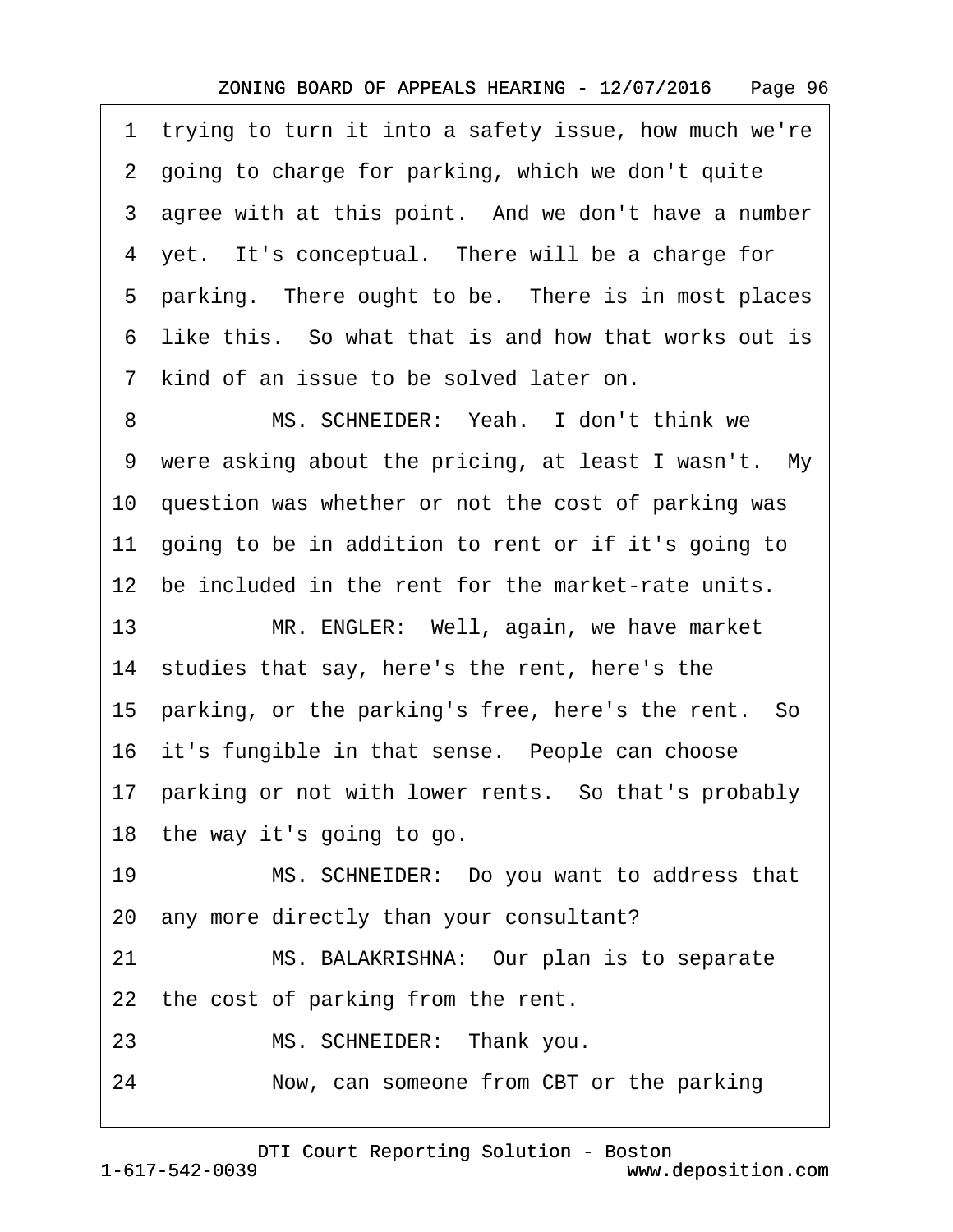<span id="page-96-0"></span>·1· team come and just talk about the question about the 2 spaces, the sixty-nine, four, and the three surface 3 spaces, just to clarify it for the public.

4 MR. PANDYA: So I guess the reality of the ·5· matter is is that -- so the thought here is always -- ·6· and I think this is what the parking consultant was 7 referring to as well -- is that there's always a ·8· notion of temp parking spots, whether someone says, ·9· I'm going to be back in 15 minutes, and they take the 10 car downstairs and park it in one of these areas or 11 in an actual spot or not, versus on the surface. If 12 it's a temporary, it's going to depend on time of 13 $day.$ 

14 The sort of collective thought was that an 15· area, especially back in this zone, can be used, but 16 if there's any kind of temp, it's on the parking 17 team's sort of judgment to use that. So they talk to 18 them. Yup, we have these spots, especially when it's 19· very, very short term.· And, again, it depends on 20 time of day, peak hours, etc., etc. So, you know, 21 the reality of using those, we felt that those were 22 feasible. Again, it depends on what section of the 23· day you're referring to.

24 MS. SCHNEIDER: So if we were --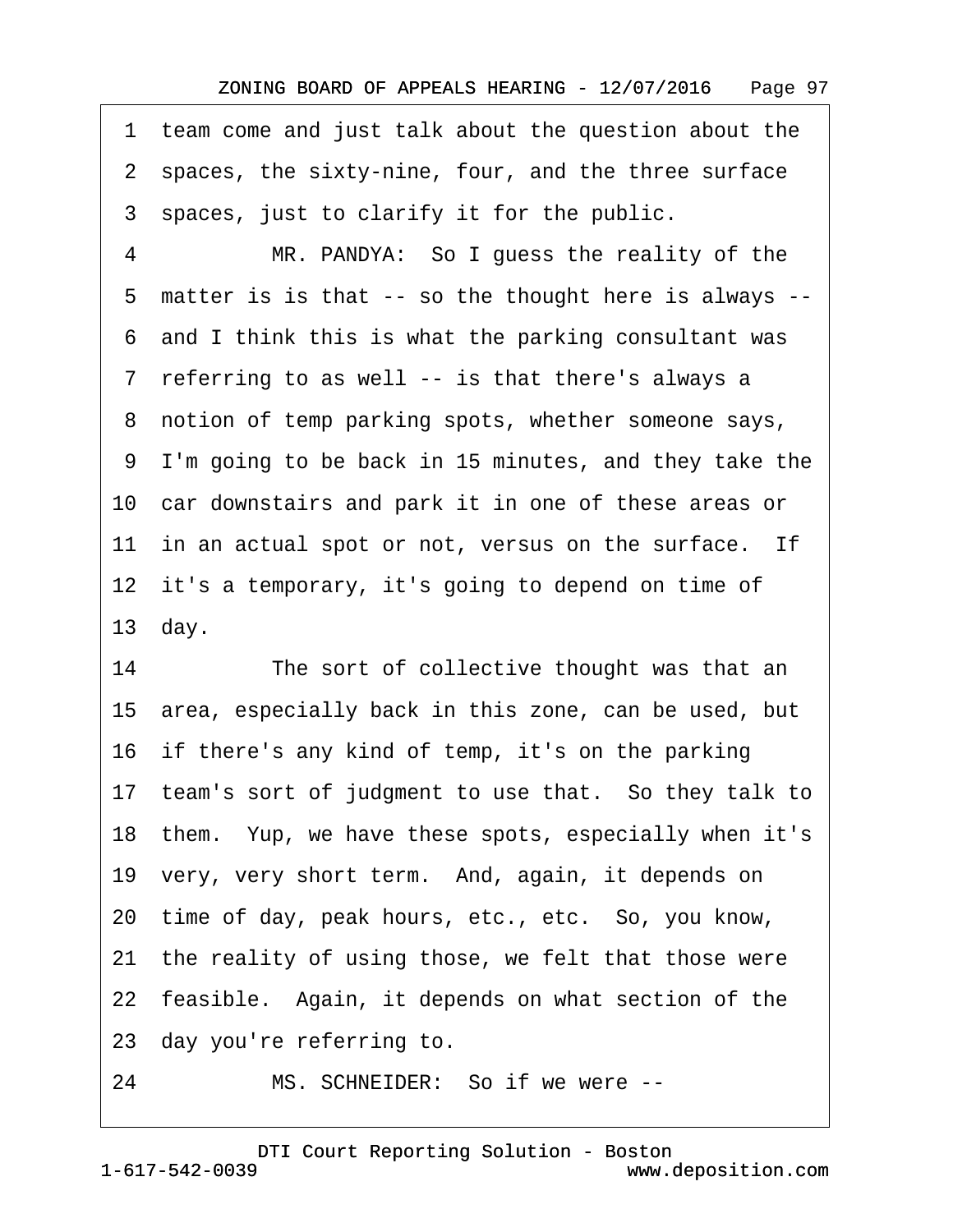ZONING BOARD OF APPEALS HEARING - 12/07/2016 Page 98

<span id="page-97-0"></span>

| 1                                                 | MR. PANDYA: And the parking still works                 |  |  |  |  |
|---------------------------------------------------|---------------------------------------------------------|--|--|--|--|
|                                                   | 2 despite that number.                                  |  |  |  |  |
| 3                                                 | MS. SCHNEIDER: I mean, I guess my question              |  |  |  |  |
|                                                   | 4 is: So parking, which I guess I always sort of        |  |  |  |  |
|                                                   | 5 viewed as overflow parking in the drive aisle, that's |  |  |  |  |
|                                                   | 6 included in the 69 spaces?                            |  |  |  |  |
| $\overline{7}$                                    | MR. PANDYA: Yes.                                        |  |  |  |  |
| 8                                                 | MS. SCHNEIDER: Okay. Is that different --               |  |  |  |  |
|                                                   | 9 I'm sorry. I'm focusing on this just because there    |  |  |  |  |
|                                                   | 10 was a question about this. So we see four staging    |  |  |  |  |
| 11 areas in the drive aisle. Is that what we just |                                                         |  |  |  |  |
| 12 talked about on the far right side?            |                                                         |  |  |  |  |
| 13 <sup>°</sup>                                   | MR. PANDYA: Correct.                                    |  |  |  |  |
| 14                                                | MS. SCHNEIDER: And what are the three                   |  |  |  |  |
|                                                   | 15 surface spaces?                                      |  |  |  |  |
| 16                                                | MR. PANDYA: So three on the left.                       |  |  |  |  |
| 17                                                | MS. SCHNEIDER: So we're talking about                   |  |  |  |  |
|                                                   | 18 seven spaces in the driveway?                        |  |  |  |  |
| 19                                                | MR. PANDYA: Correct.                                    |  |  |  |  |
| 20                                                | MS. SCHNEIDER: Okay. Thank you.                         |  |  |  |  |
| 21                                                | MS. BALAKRISHNA: If I could just add one                |  |  |  |  |
|                                                   | 22 short comment. We had tried -- the parking           |  |  |  |  |
|                                                   | 23 consultant for the town had recommended that we      |  |  |  |  |
|                                                   | 24 minimize the use of stackers, and that is what we    |  |  |  |  |
|                                                   |                                                         |  |  |  |  |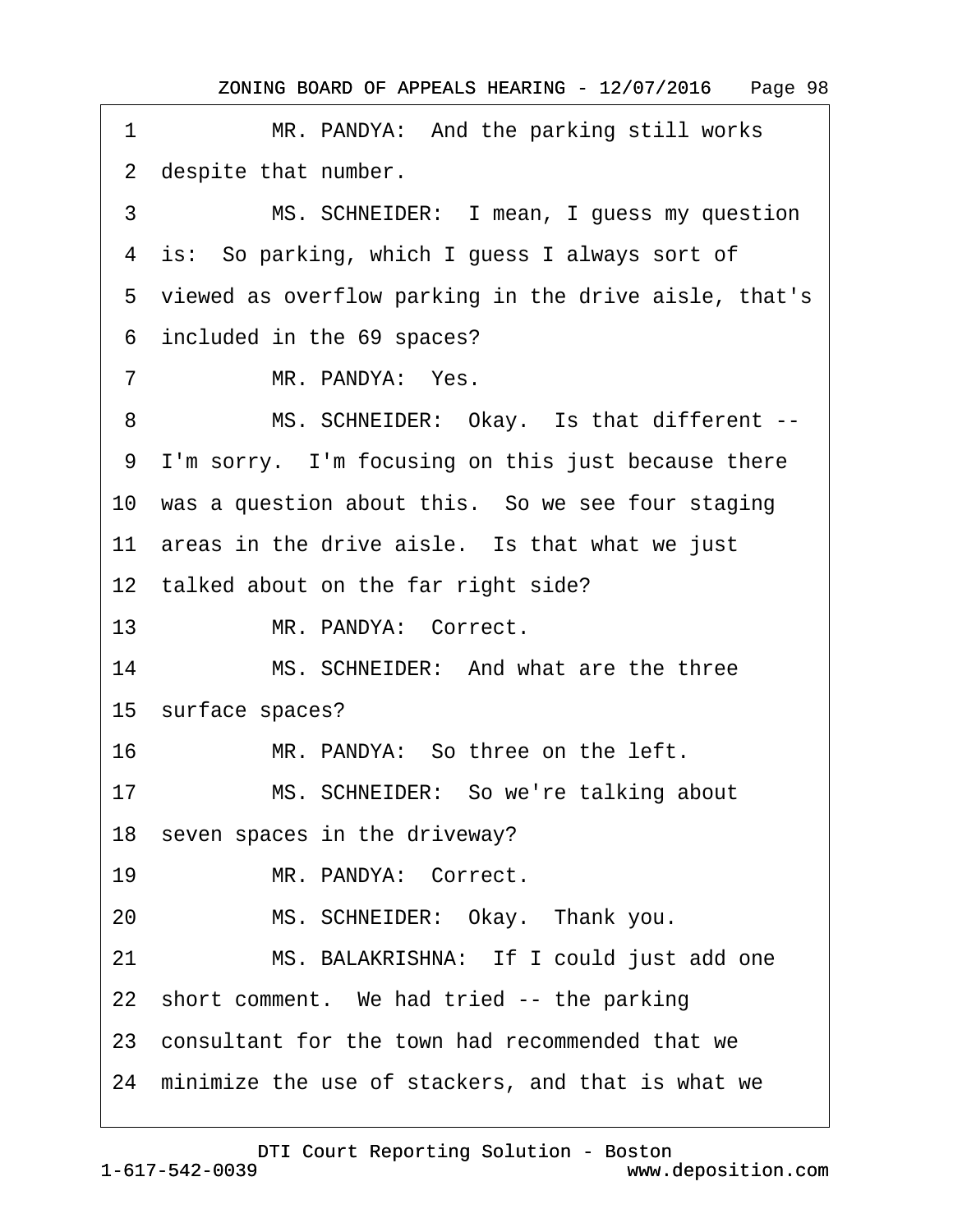<span id="page-98-0"></span>·1· have -- one of the significant changes that we wanted 2 to accomplish with the new parking plan.

3 You know, we -- depending on how the 4 experience with the -- the numbers that have been 5 discussed tonight say that we won't need, generally ·6· speaking, to use all of these spaces that are ·7· available, but if we needed to, we have the ability 8 to add more stackers if that was the case. So, you ·9· know -- but we're -- we want to improve the flow in 10 the operation. So this is what we felt or what our 11 experts felt were the -- was the better solution. 12 MS. SCHNEIDER: Okay. Thank you, everyone, 13 for all of the information and comments tonight. Our 14 next hearing is going to be on December 21st at 15· 7:00 p.m.· As previously stated, the topic of that 16· hearing is going to be our architectural peer review 17 responses to any changes, and I believe we mentioned 18 there's also going to be rubbish and recycling and 19 noise discussed at that hearing as well. Thank you. 20 We're continued to December 21st. 21 • (Proceedings adjourned at 9:13 p.m.) 22 23 24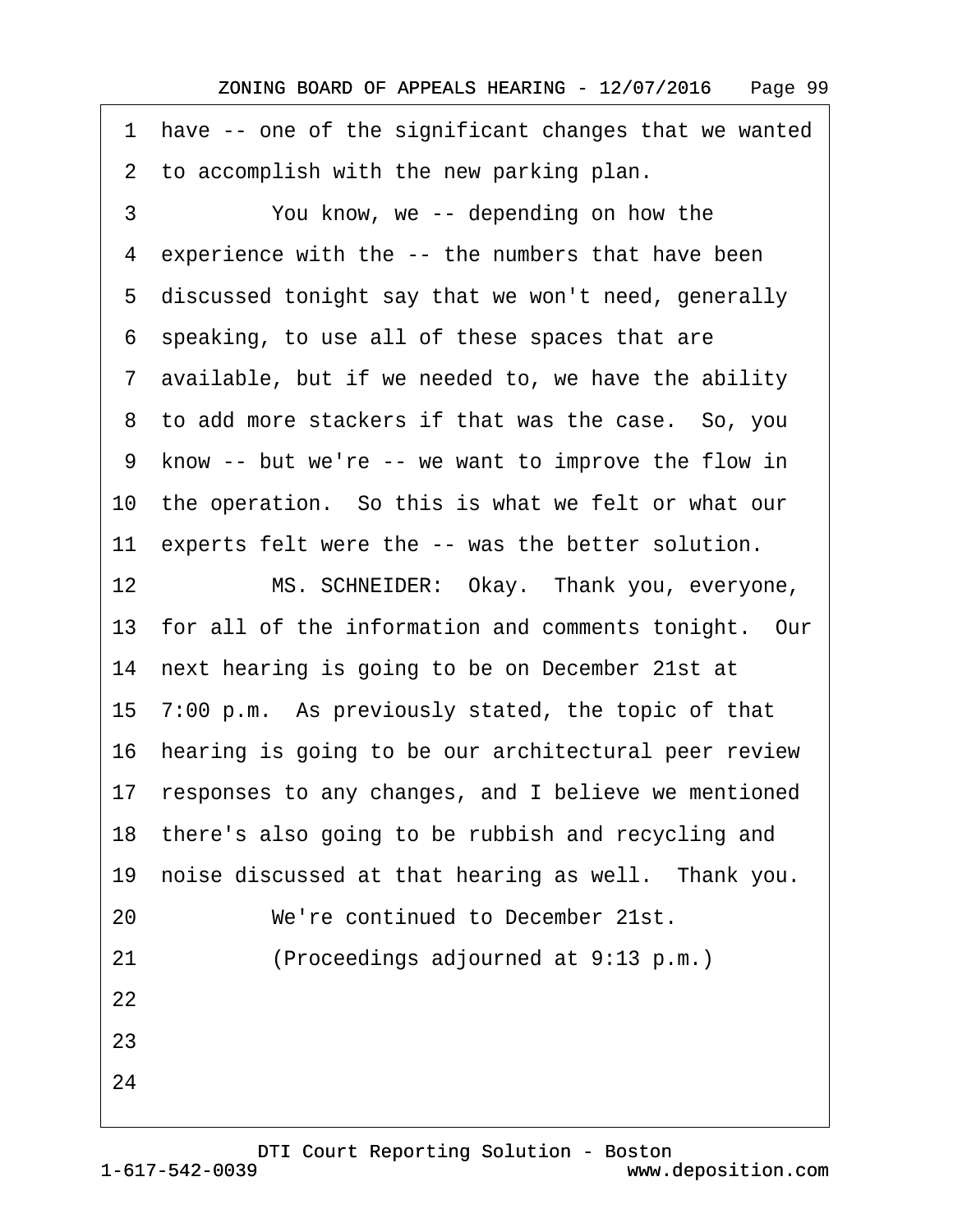ZONING BOARD OF APPEALS HEARING - 12/07/2016 Page 100

| 1  | I, Kristen C. Krakofsky, court reporter and            |
|----|--------------------------------------------------------|
|    | 2 notary public in and for the Commonwealth of         |
|    | 3 Massachusetts, certify:                              |
| 4  | That the foregoing proceedings were taken              |
|    | 5 before me at the time and place herein set forth and |
|    | 6 that the foregoing is a true and correct transcript  |
|    | 7 of my shorthand notes so taken.                      |
| 8  | I further certify that I am not a relative             |
|    | 9 or employee of any of the parties, nor am I          |
|    | 10 financially interested in the action.               |
| 11 | I declare under penalty of perjury that the            |
|    | 12 foregoing is true and correct.                      |
| 13 | Dated this 19th day of December, 2016.                 |
| 14 |                                                        |
| 15 |                                                        |
|    | 16 Kristen Krakofsky, Notary Public                    |
|    | 17 My commission expires November 3, 2017.             |
| 18 |                                                        |
| 19 |                                                        |
| 20 |                                                        |
| 21 |                                                        |
| 22 |                                                        |
| 23 |                                                        |
| 24 |                                                        |
|    |                                                        |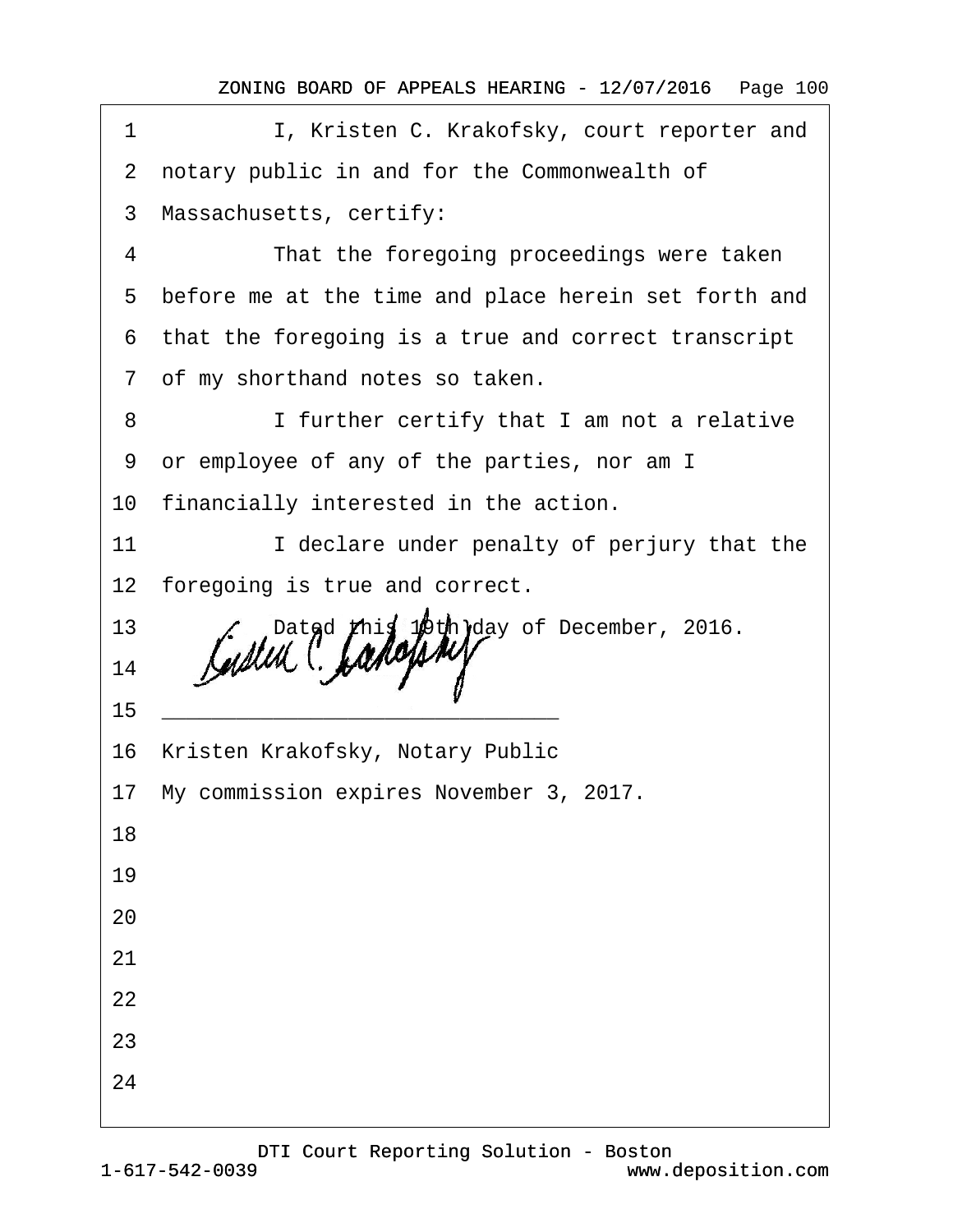|                     |                        | 13:22 14:6 67:14                | 68:14                          |
|---------------------|------------------------|---------------------------------|--------------------------------|
| 1                   | $\mathbf{2}$           | 3-foot<br>12:22 13:24           | 6,300<br>58:8 59:18,19,20      |
| 1                   | $\mathbf{2}$           |                                 |                                |
| 47:22               | 57:15                  | 30<br>19:2,14 27:20 43:5 95:9   | 614<br>77:3                    |
| 1,000<br>51:7 79:24 | 2,000<br>6:14          | 30-foot                         | 629                            |
| 1/2                 | $2 -$                  | 13:20                           | 85:5 90:10 91:4                |
| 58:12               | 57:23                  | 30-minute                       | 63                             |
| 10                  | 2.5                    | 36:21                           | 91:14                          |
| 37:20               | 51:6 79:24             | 3:00                            | 65                             |
| $10-$               | 20                     | 37:6                            | 58:11                          |
| 57:23               | 12:21 13:22,23 61:17   | 3D                              | 69                             |
| 10-by-20-foot       | 63:10                  | 9:11                            | 11:5 81:21 98:6                |
| 11:11               | 20-by-10-foot          |                                 | 6:00                           |
| 100-year            | 15:10                  | $\overline{\mathbf{4}}$         | 30:13                          |
| 57:24               | 2016                   |                                 |                                |
| 10:00               | 4:21                   | $\overline{\mathbf{4}}$<br>75:4 | $\overline{7}$                 |
| 37:5                | 2017                   |                                 |                                |
| 11                  | 4:17                   | 4,500-gallon<br>8:3             | $\overline{7}$<br>26:15 87:16  |
| 26:15               | 21st                   |                                 |                                |
| 1180                | 6:17 9:19 73:12 99:14, | 40<br>18:6 77:5 95:2            | 75<br>79:1                     |
| 4:5                 | 20                     |                                 |                                |
| 11:00               | 23                     | 40B<br>4:9 77:11                | 7:00<br>4:3 99:15              |
| 37:5                | 12:22                  |                                 |                                |
| 12-inch             | 23rd                   | 43-vehicle<br>24:1              | 7:08<br>4:2                    |
| 7:24 58:5 59:3,4    | 57:4                   | 44                              |                                |
| 13                  | 24                     | 18:10                           | 7th<br>5:17 6:6 57:7 60:5 61:6 |
| 4:17                | 82:15                  |                                 |                                |
| 14                  | 24-hour                | 45<br>81:22 86:12               | 8                              |
| 13:1 14:1           | 39:13 58:13            |                                 |                                |
| 15                  | 24/7                   | 5                               | 8                              |
| 19:16 24:13 43:7,19 | 39:17                  |                                 | 26:16                          |
| 91:14 97:9          | 25                     | 5                               | 80                             |
| $15-$               | 52:24                  | 14:7 58:12                      | 10:12 11:2                     |
| 57:24               | 25-year                | 517                             | 840                            |
| 15-minute           | 57:9 58:10,12          | 88:6                            | 59:20                          |
| 43:15               | 27                     | 55                              | 8:30                           |
| 15 <sub>th</sub>    | 77:1                   | 78:24 79:1                      | 37:20                          |
| 4:18                | 2:00                   | 55-plus                         | 8th                            |
| 16                  | 37:5                   | 53:11                           | 8:15                           |
| 4:21                |                        |                                 |                                |
| 16th                | $\mathbf 3$            | $\bf 6$                         | $\boldsymbol{9}$               |
| 4:17,19             | 3                      |                                 |                                |
|                     |                        | 6,000                           | 9                              |
|                     |                        |                                 |                                |

DTI Court Reporting Solution - Boston

 $1 - 617 - 542 - 0039$ 

www.deposition.com

 $i1$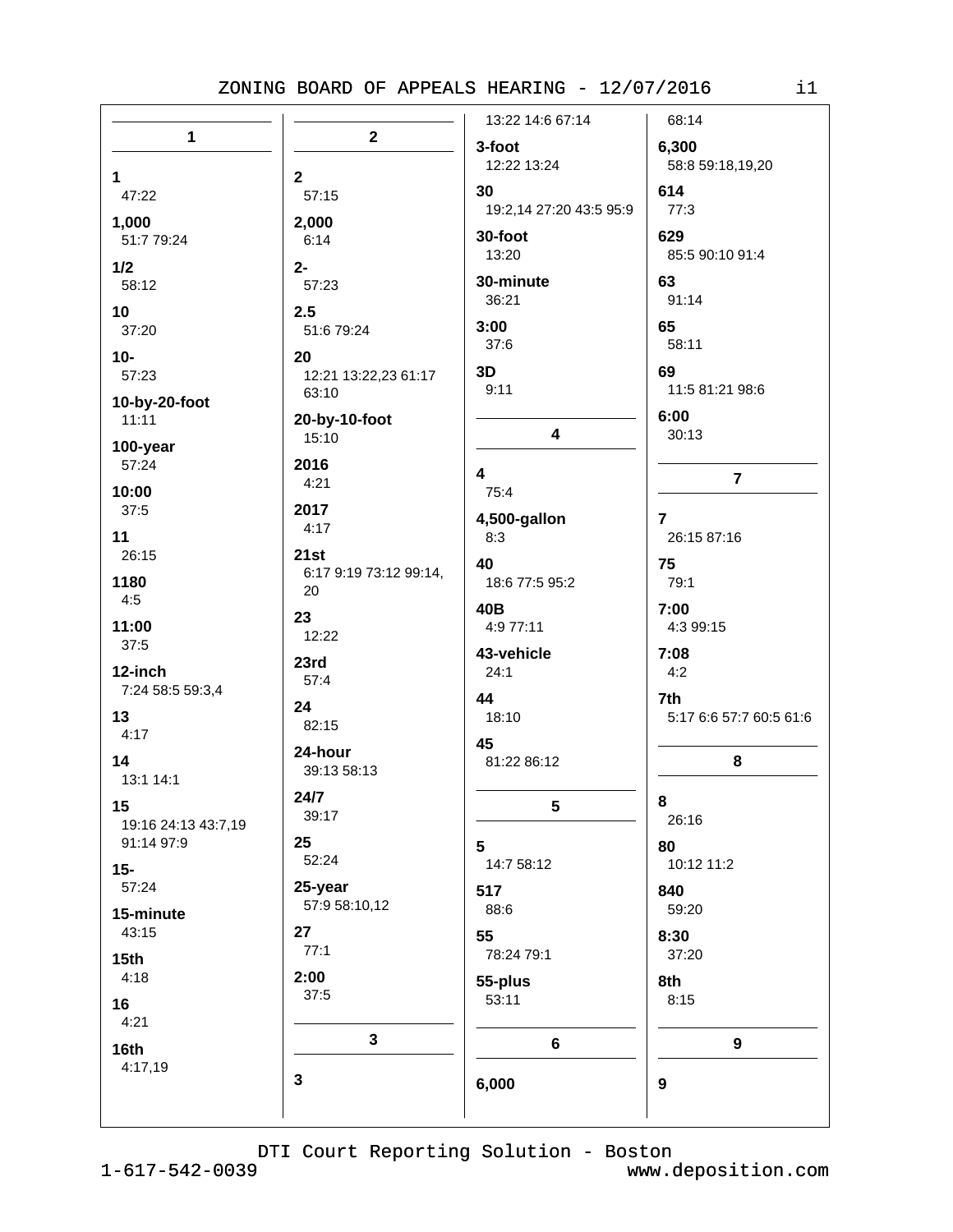7:5 8:1 9:13 13:19 15:21 41:14 42:2 74:9, 21 75:15 78:5,14 83:24 84:13,18,24

90

57:14

 $9:13$ 99:21

A

ability 15:14 99:7

able 7:3 8:20 11:14 12:18 14:11 15:21 22:13 23:20 28:12 39:23 42:2

absence 50:6

absolutely 23:23 72:17 91:24

abutter 77:7 88:6

accept 57:11

acceptable 59:7

access 10:16 13:9.12 29:18.19. 20 36:4 44:7 45:8 46:9

accessible 42:12,17,18,21

accidentally 86:4

accommodate 8:2 16:5 25:16 29:13 36:11 37:21 43:21 44:19 86:11

accommodated 7:17 42:13 43:3,6 44:3 49:13

accommodating 19:21

accommodation  $90:8$ 

accomplish

account 48:15 50:12 51:22 53:8 79:15

accumulation 63:8

99:2

accurate 52:11 86:7

achieve 14:11,22

achieved

acting 65:19

 $8:11$ 

acts 62:15

actual 20:9 97:11

add 11:6 16:4 28:17.21.23 98:21 99:8

added 49:14

adding 48:20

addition 18:21 46:16 48:12 52:2 54:14 74:17 96:11

additional 7:23 11:7 14:1 53:10

additive  $49.7$ 

address 9:19 13:5 40:24 43:1 63:16,20 64:4 73:22 74:3 76:5,17 96:19

addressed 29:16 40:12.14 44:4 61:13 63:6

adds 32:8 80:17,18

adequate 9:9 48:5

adjourned 99:21

admin  $5:24$ advance

38:7 84:10 advanced 48:15

advancing

 $12:4$ 

affordability 93:24 95:1

affordable 55:6 92:2,7,13 94:1,12 95:6.19

affordables 79:9,19

agency 95:3,17

agenda 4:10 76:13

aggregate 10:11 11:5

ago 78:16 83:1

agree 49:3,5 51:5 67:5 68:11, 23 69:10 72:10 76:22 79:20 85:6 90:12 91:18, 23 96:3

agreed 52:13 64:12 66:3.7

agreement 61:18 69:3 75:5

agrees 19:13

ahead 17:7 67:15

> air  $47:5$ aisle 94:8 98:5,11

aisles  $23:3$ allow

10:14 11:12 13:1 14:2, 16 31:4

allowed 34:10 41:15 78:13

allows 10:20 12:12 15:4.18  $26:8$ 

altercation  $36:8$ 

alternative 50:16 52:16

amount 7:18 18:13 24:3,6 32:8 68:19 80:17

analyses 84:12

analysis 7:6 41:8 43:4 59:23 84:24

and/or 16:10 18:17 46:13

anecdotes  $6:24$ 

angle 74:10

annoyance 47:24

answer 23:11 84:17 95:21,22

answered 20:4 53:20 57:11

answering 22:15

answers 22:24

> anticipate 10:19 24:12 43:23

anticipated 45:2 68:10

anticipating 43:17

anybody 25:12 32:17

anyway 64:20

apartment  $49:22$ 

DTI Court Reporting Solution - Boston

www.deposition.com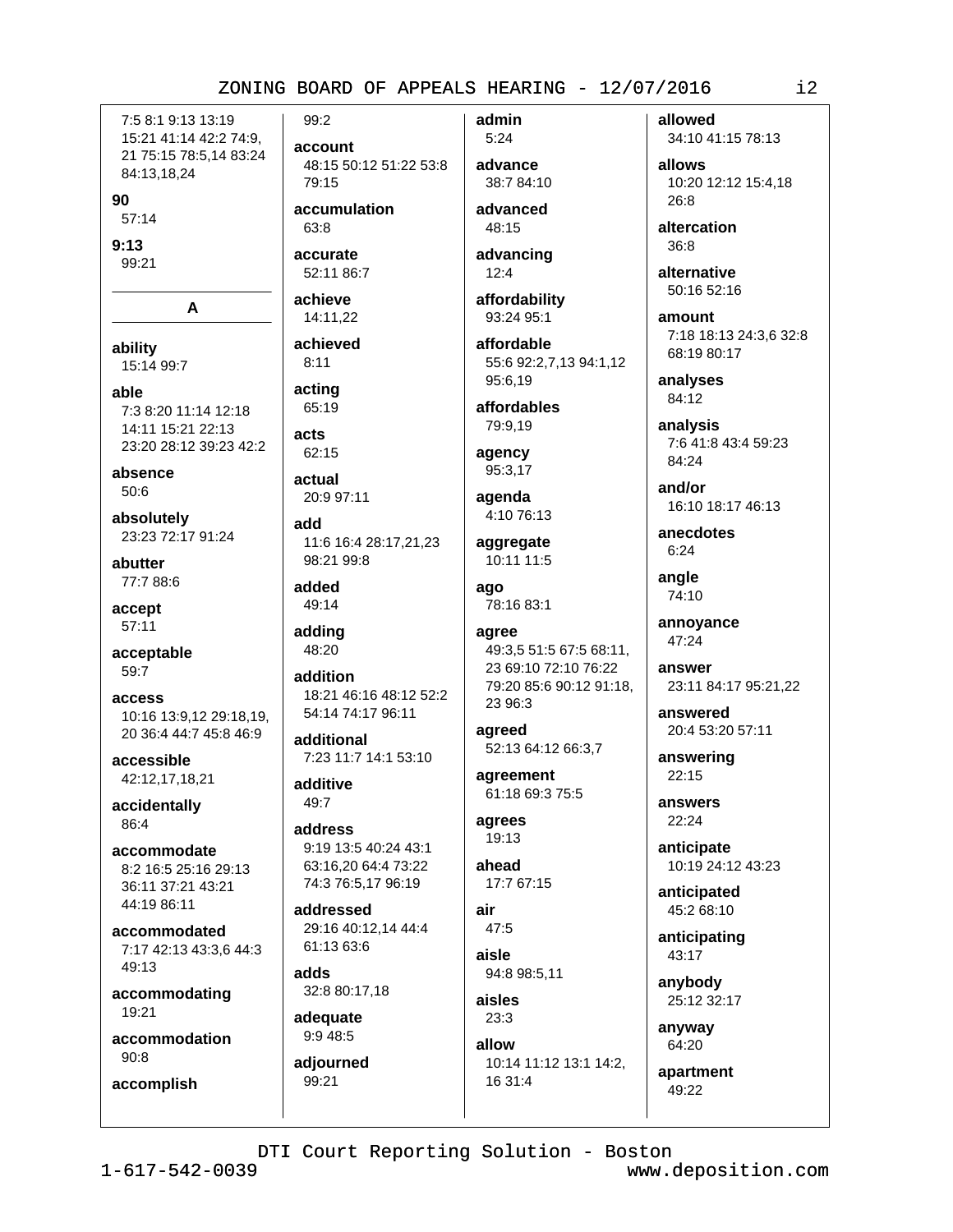apartments 79:11

appeals 57:8

appears 47:17

applicable 57:3 82:3

applicant 4:12,21 5:3,6,15 6:20 7:24 8:5,14 9:23 55:13 58:3 61:1.22 63:8 65:23 66:23 69:21 70:4 71:5. 11 72:21 73:21,24 75:5, 7.23 76:4.14 81:20 94:10

applicant's 5:10 6:9 7:1 8:18 9:24 60:4 72:23 75:9 94:17

application  $4:9$ 

appreciate 4:22 84:6

approaching 72:2

appropriate 12:3 17:1 34:9 49:4 67:18 68:13,23

approval 62:19 65:9,22 66:15 95:16

approved 74:1 80:5 90:6

approximately 12:21 19:14

**Architects**  $10:4$ 

architectural 4:11 99:16

architecture  $9:2.20$ 

area

14:9,19 16:10 24:15 25:2 31:20,21 34:10,21 37:12 42:13,17 43:18 45:8 50:20 57:17 62:4 89:3 91:22,24 97:15

areas 24:14 97:10 98:11

aren't 24:24 64:1

arrange 36:19

arranged  $27:11$ 

arrangement 19:23 33:8 45:20

arrangement's  $33:1$ 

arrangements 39:12

arriving 46:18 49:3

art 7:2 40:15,16,18 51:12

articulation  $9:6$ 

aside 82:11

asked 7:23 9:6 22:23 38:12 57:2 58:2 63:8 77:8 85:20 86:1 89:13

asking 36:10 71:11 96:9

assess  $72:15$ 

assessment  $7.16$ 

assist 46:18

associated 55:22

assume  $52:980:16$ 

assumed 26:22

assumption  $52:11$ assumptions 17:19

assurance 64:3

**Atrium** 92:24 attendant

7:7 41:22

attendant's  $13:3$ 

attendants 11:10 34:19 35:5,11 36:14,15 89:6,9,13

attorney 76:24

audible 40:1 47:24 72:20 94:23

 $_{\rm auto}$  $65:1$ 

automatically 49:23

avail 50:8 92:10

available 50:19 52:17 82:20 99:7

**Avalon**  $92:4$ 

average 26:1,20,23 27:14,17 43:11,19 54:6

avoids 67:24

aware 75:23,24 83:9 91:3

# в

**hack** 

8:7,24 10:24 11:14 12:2 13:21 14:1,14,15,17 16:17 21:16 23:5 30:21 31:7 34:5 40:21 41:24 42:4,9 44:9 49:17 51:17 53:19 56:17 61:5 70:24 71:24 74:5 82:10 97:9, 15 backed 43:24

backing 28:2 42:1

backlash  $92:5$ 

backup 6:20 7:2,11 20:2 27:24 28:18 68:12,23 78:3

**BALAKRISHNA** 76:1 85:23 96:21 98:21

bank  $80:7$ 

based 15:22 16:7 17:17 18:3, 14 20:6 27:22 28:22  $37:362:5$ 

basement  $8:3$ 

basement/garage  $62:4$ 

basic 48:24

basically 41:1 42:1 48:14 55:23 59:20 61:18 62:14,18 63:8,24

hasis 22:12 24:22

bathroom 36:14 37:13

bav 74:7,19,24 75:1,8,14,20 90:6,9 92:4

bays 73:20

bearing 83:16

bedrock 7:18 64:9 68:5,6

beeper 47:21

behalf  $77:2$ 

behavior  $27:5$ 

believe

DTI Court Reporting Solution - Boston

www.deposition.com

i3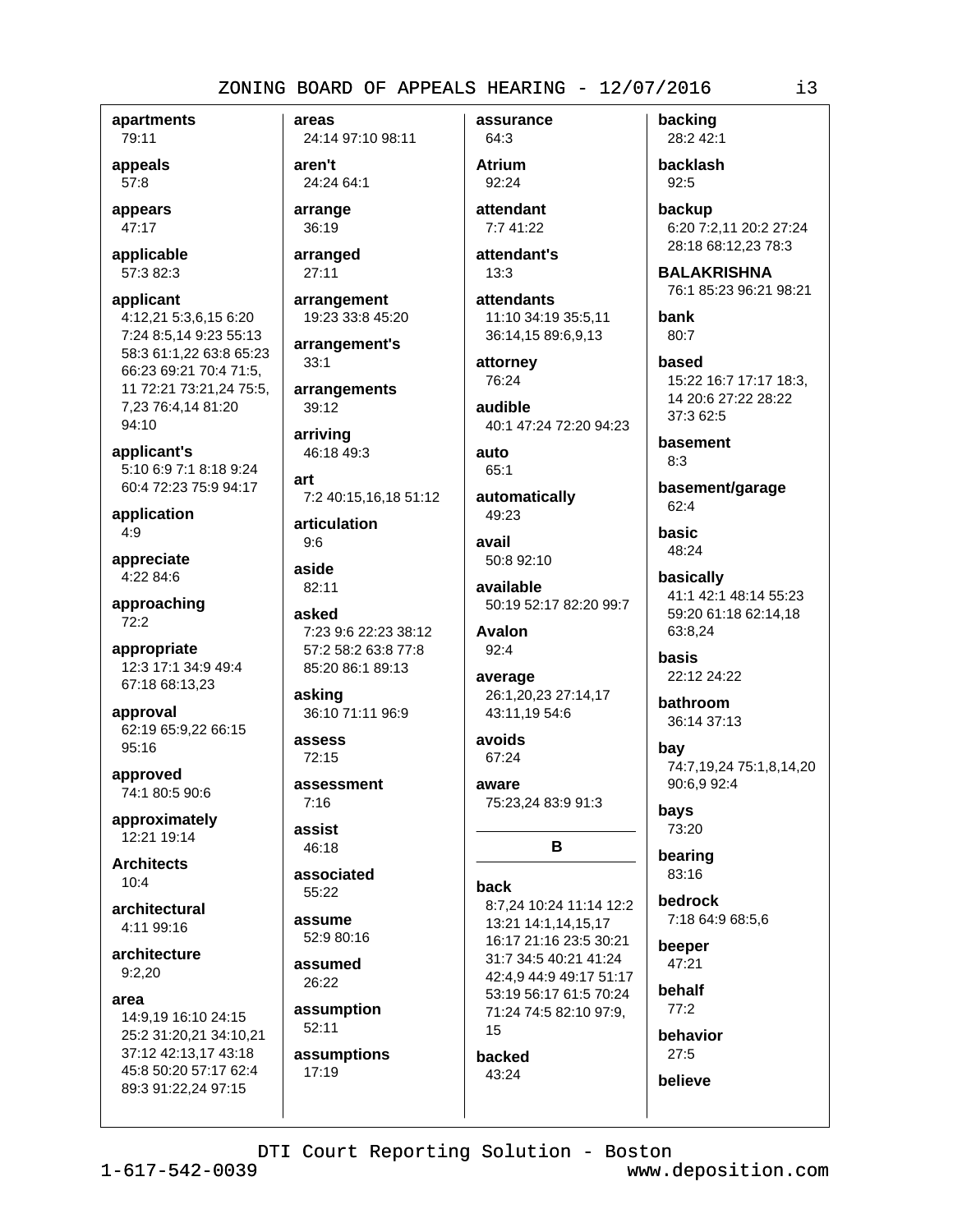16:6 17:11.13 18:4 19:15 20:4 34:12 35:10 40:11,13 44:13 46:14 49:6 74:20 77:22 99:17

beneath

 $47:14$ 

beneficial 45:21 46:5

hest 48:4 95:21

better 14:20 99:11

bia 44:23 47:15 59:6 63:23 64:3 80:20 87:10 90:3 91:9 92:3

bigger  $62:1$ 

biggest 41:13,18,19

bit 6:7 38:12 45:4 48:8 49:6 78:24 85:7 91:16 92:1 93:1

blasting 64:11 68:7

block 36:4

blocking  $32:17$ 

board 20:13 57:7 71:9 73:19 76:24 78:18 81:20 83:8 95:19

board's  $80:14$ 

**Bob** 94:24

**Boehmer**  $9:5$ 

bollard  $47:1$ 

book

4:8 20:15,21 21:1,4,7 22:23 23:14 25:7,17 26:18 27:18,22 28:20

29:5.15.24 52:4 53:21 55:8 66:21 boring 67:17 **Boston** 16:11 25:22 29:13 31:15,18 32:4 33:6 48:7

52:20,21 53:6 91:24

#### bottle 87:6

bottled 87:11

bottling 87:22

**Boylston** 4:5 8:1 16:9 20:3 34:20 55:21 58:5 88:21

**Braconnier** 6:10 10:6 14:23 17:4.9 20:20,22 21:3,6,10 23:8,15,24 24:17 25:10, 20 26:20 27:21 28:4 29:3,7 30:3,9,12 31:5,9, 13,19 32:2,4,11,24

33:5,11,18 34:2,8 35:8 36:6,12,17 37:11,22 39:11 40:3

brave 91:9

hreak 36:14,15,20,21 37:1,4, 10 46:1

**breaks** 36:22

**brief** 5:1 55:17

briefly  $9:24$ 

bring 24:7.13 27:10 28:12 29:13 38:17 85:9 91:16

bringing 20:1 28:7,8,12 30:6,24 38:9

**Brookline**  $77:1$ 

 $27:8$ brunch 82:13 buffer

brought

12:22 13:24 14:6 build

# $85:7$

building 12:6 13:12,21,24 39:5,

6,14 48:6 52:10 58:8 61:10 63:4 64:17 68:21 70:9 77:6 78:10 79:1.4 81:21 85:11 86:12,19 87:23.24 88:3.15 90:17  $91:21$ 

building's 13:23

buildings 78:17 91:2

built 91:4 92:4

bump  $47:5$ 

bunch 43:14

bundling 94:15

burden 80:18.19

bushy  $47:15$ 

busier 19:17 28:24

**busiest** 16:2 17:15 18:17 19:3 28:17 37:6 38:5

**business**  $95:2$ 

businesses 86:13

buyer

69:4

busy 19:3,8 27:14 28:21 30:3,5 36:17 38:6 81:23 cab  $11:21$ cabs 11:11.18 calcs  $596$ 

 $\mathbf C$ 

bylaw

 $57:1$ 

calculations 48:13.15 56:24 57:6 59:10

call 19:1 20:11 29:1,10 38:1,7 43:13 52:19 71:24 90:22

called  $38:2$ 

calling  $91:8$ 

can't 20:17 35:9 47:16 65:4 82:10 86:20,21 92:10

capability 72:15

capacity 18:14,17 20:9 31:23 55:22 59:4 71:2

#### car

14:9 20:17,18,19 21:8 22:14,16,18,19,20 23:5 25:13,19 27:3,8 28:12 30:22 31:1,8 32:16 35:18 38:8.9.13.17.18 52:10 79:5 85:18 92:19 97:10

carbon 68:21

Care 24:4 25:14 39:19 41:22

careful 26:9

cars 7:6 11:12 12:15 15:4,

14,19 16:24 17:20 18:6,

DTI Court Reporting Solution - Boston

www.deposition.com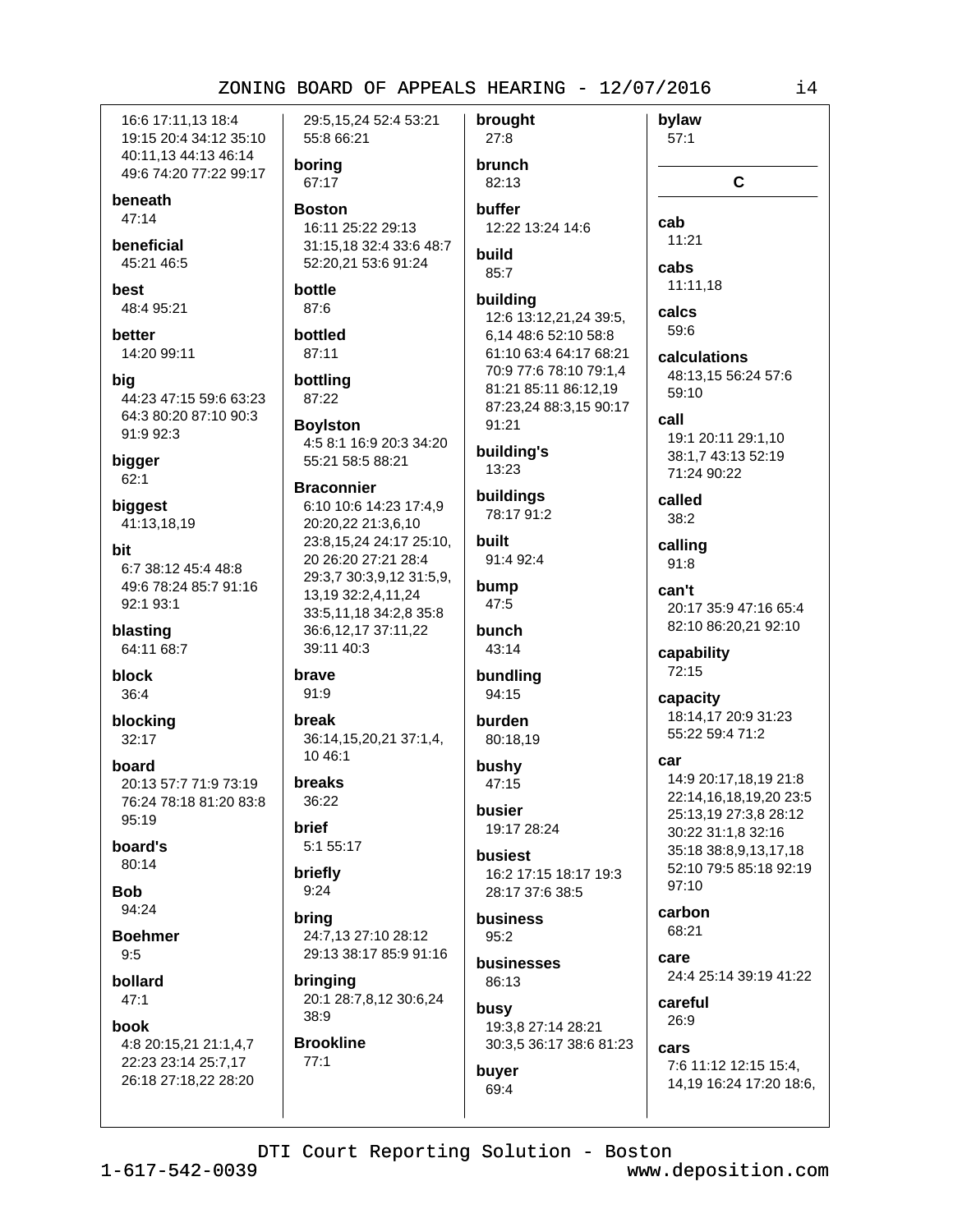23 19:5 20:1.19.24 21:8,17,22 22:5,18 23:4,13 24:3,6 25:1,4 26:6,16 27:20 28:1,5 36:15 42:3 44:1.18 84:19 85:17 86:2 87:19 89:10,16 92:22 93:19

case

10:17 23:17 46:8 47:15 57:22 88:20 99:8

cases 50:22 89:6

categorize 53:9

Cathy  $60.6$ 

cause 87:24 94:2

caused 88:3

causing  $35:14$ 

**CBT** 10:4 96:24

**Census** 53:13.19

center  $91:2$ 

certain 21:18 22:3 27:9 69:4.24  $82:20$ 

certainly 15:1 16:10 17:13 19:18 22:13 27:6 32:4 34:4 42:6,14 43:12 46:12 49:8 50:6 51:10 52:13 73:12 95:20

Chairman  $5:23$ 

**Chambers** 8:16 60:18,23 61:2,3 66:17,24 69:15,23

chances 37:23

change 59:22

changes 9:9 10:1 14:24 59:12 76:6 99:1,17

charge 10:4 33:3 96:2,4

charged 50:4,5

charging 31:24 77:18 79:20

checking 56:11

**Chestnut** 79:15

chief  $9:16$ 

choose 63:20 96:16

## chose

 $92:6$ circle

 $8:24$ circuit  $90:5$ 

circuits

 $90:2$ citizens

 $92:10$ 

city 56:10

civil  $8:5$ clarify

69:15 87:20 94:7 97:3

clean 7:20 34:3 58:19

cleaning 39:23

clear 11:11 68:16 89:2 91:20

clearance 15:10 33:19

## clearing 39:23 client

client's 80:20

77:9

**Cliff**  $9.4$ close

4:16 54:16 75:15 83:6

closed 69:2

closer 74:9.21

closing 30:14 83:19

code-compliant  $14:9$ 

coffee 36:14 37:2 90:23

collective  $97:14$ 

color 42:19

colored 14:19

columns  $12:13$ 

combination 40:6

## come

5:21 8:17 10:24 12:18 15:7 22:12 27:12 28:6 33:20 34:15 40:17 43:14 46:17 50:12 51:17,23 60:23 69:9 70:19 73:15 76:16 82:12 84:14 85:17 94:6  $97:1$ 

comes 40:12.14 67:20 82:10  $95.10$ 

comfortable 75:19

coming 15:5 19:8,10,11 22:11 25:11 30:4,14 38:13 42:23 46:4 47:12 48:6 49:2,9,12 79:22 82:13 87:17 89:20 93:19

#### comment

5:12 40:7 44:14 48:11 59:16 61:5 62:6 70:19 71:14 72:11 74:21 76:11,12,20 81:7,17 84:9 89:5 94:13,21 98:22

commented 7:17 57:6 60:10,11

commenting 56:7 60:11

comments 5:7,11,18 15:1 16:17 40:10 41:7 42:11.24 55:13 60:12.14 66:12 73:16 85:6 90:12 91:17

commercial 77:2,5,6,13 86:13,23

common 68:24

99:13

communicates  $36:1$ 

communication 35:19 73:23

community 9:8 53:11 91:8

commuting 83:12

companies  $50:19$ 

company 39:4

comparable 91:21,22

comparison 11:19 41:2 82:2

complaints 78:21

completeness 67:4

compliance 65:13

component 10:23 13:5 32:8 40:15

DTI Court Reporting Solution - Boston

www.deposition.com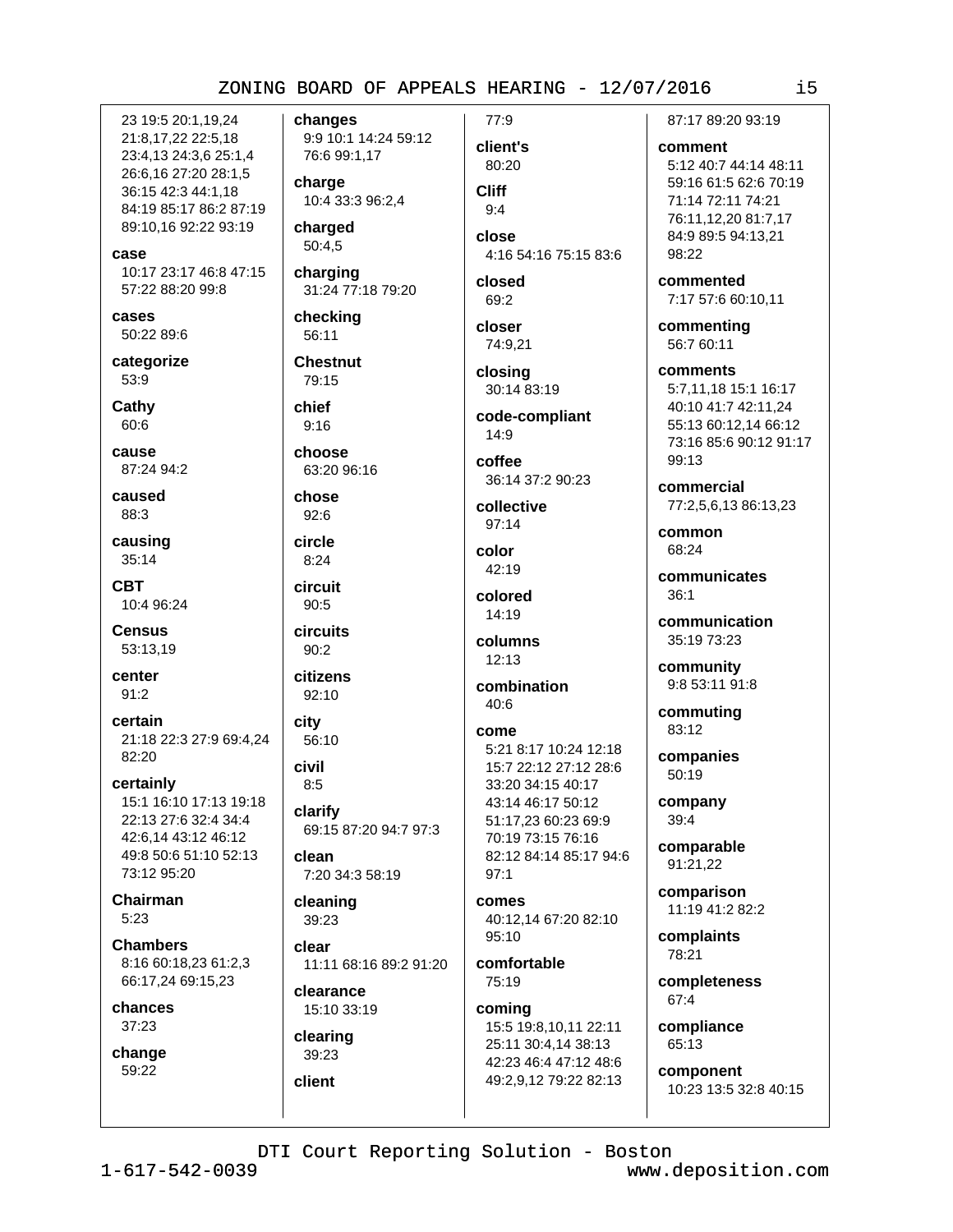49:14.19 comprehensive

 $4:9$ 

compressed  $23:6$ 

concept 70:2

conceptual 59:13 96:4

concern 18:21 36:5 39:8 59:3 66:16 75:13 77:12 80:20 84:7 89:4,18 94:2

concerned 7:5 12:3 66:18 73:19 88:9 90:1

concerns 16:19 74:14 78:19

concluded  $20:8$ 

condition 8:11 43:20 46:21 47:7 57:22 63:14 72:13 80:4  $95.18$ 

conditions 39:9 44:20 55:2 60:9 66:14 71:15 73:9 74:23 76:15

condominiums 53:4

conduct 67:9

confident 15:20.24

configuration 16:6 41:12

configured 16:22 90:17

conflict 33:6

congest 46:3

congested

16:21

conservative

consider 51:15 62:9 76:21 83:14  $92:14$ 

considerably 87:6

 $18:8$ 

consideration 32:12 78:19

considerations 48:2,16 75:2

considered 80:12

considering 62:3

considers 58:18

consistent  $51:8$ 

consists  $77:5$ 

constrained 64:10 67:14

constraints 16:12

construction 63:3 67:19

construction-related 73:9

consultant 6:10 7:1 8:19 10:5 18:3 19:13 45:18 46:7 48:12 50:11 52:15 56:20 57:2. 4 70:6 71:4 85:22 96:20 97:6 98:23

consultants 7:3 9:24 40:19 44:23 60:7 84:11.13

contaminated  $62.1768.15$ 

contamination 61:7 64:16 66:4,6 68:18

contemplate 73:16

contemplating 76:7

76:6 85:8 91:17 94:4 contingencies 62:9

context

**Contingency**  $8:12$ 

contingent 65:23

continued 99:20

control 31:2 62:16.19 65:9 68:1

controlled 68:18

controls 65:19

controversy  $92:3$ 

convenience 10:17 31:12

Coolidge 52:8 53:9 82:2,3

coordinating 17:20

cordial  $36:7$ 

corner

37:16 52:8 53:9 82:2,3 correct 24:16 54:7 98:13,19

correctly 12:19

correspondence 8:4 74:6

cost 52:16 55:3 69:6 71:5 90:21,23,24 91:1 96:10, 22

costs 8:23 69:5 71:6 95:10

count 10:13 93:9

counting 48:19

customer

DTI Court Reporting Solution - Boston

www.deposition.com

i6

5:19 29:22 34:4 77:14 81:18 83:6 coupled

49:21 57:16 coupon

couple

 $33:8$ course

43:15 95:1

**COULT** 83:23

cover  $4:24$ 

coverage  $37:7$ 

covered 38:22 55:14

covering  $5:19$ 

**Craftsland** 91:14

create

 $13:7$ 

creation  $61.12$ 

critical 62:24 64:24 65:6,17

**cubic** 58:9,11 59:19,21

**Cumberland** 8:9 65:14.16 69:3

curb 45:8,12,20,22 46:2,5,24  $74:10$ 

curious 20:15 94:10.16

current 67:12

currently 9:16 10:12 16:19,21 65:14

28:6 86:23

customer's 28:13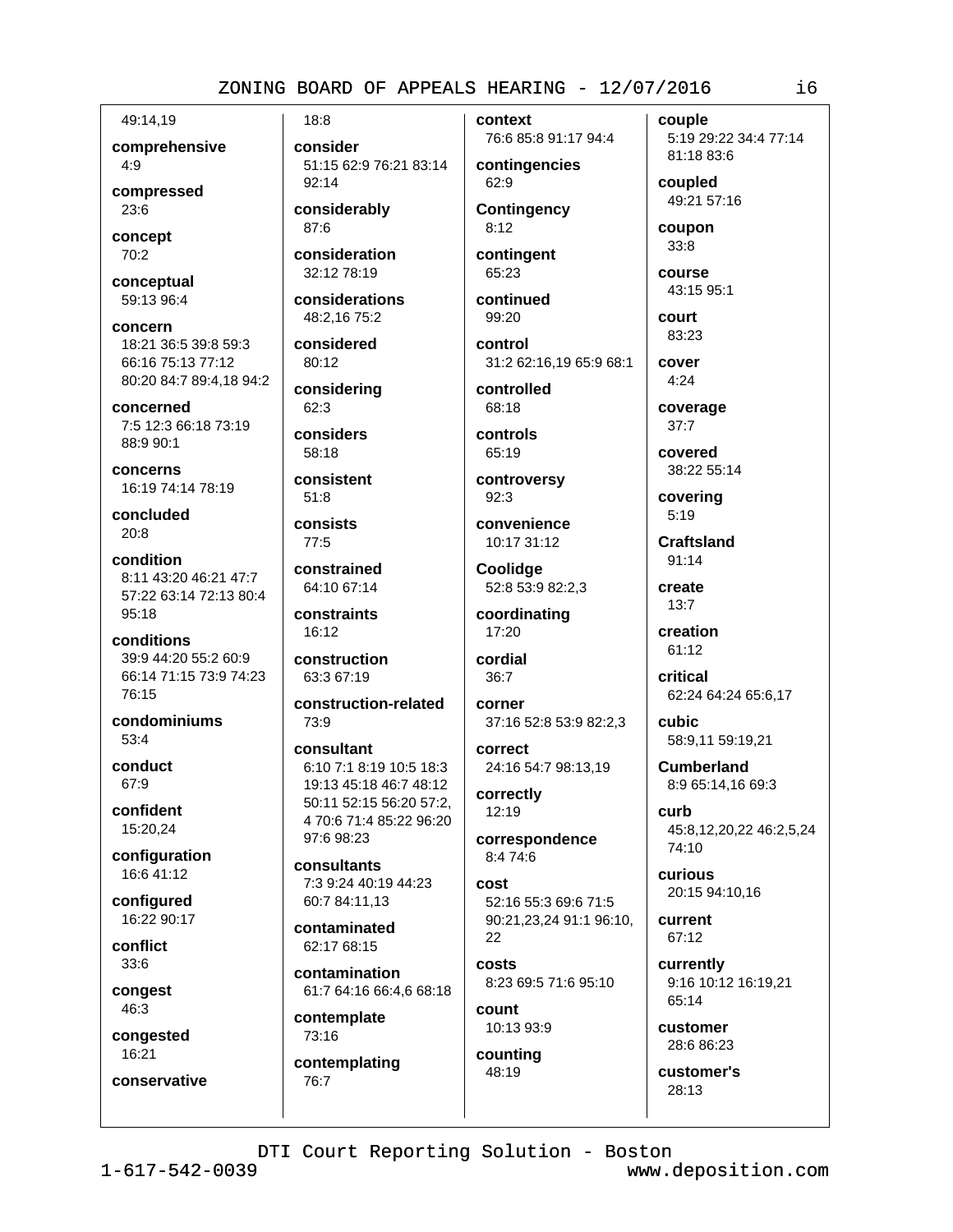customers 7:10 15:6 19:10,21 24:24 25:2,7 32:1 78:21

cut 45:8,12,20,22 46:2,5  $93:22$ 

cuts 74:10

D dangerous

87:20,21

Danik 55:17,18 56:14 59:16

dark 14:20

dashed  $39:1$ 

data 6:20 7:2 20:6 83:13

dated 56:5

**David** 85:4

day 17:22 19:20 25:3 29:6 30:4 97:13.20.23

days 5:22 19:4

deadline 4:19,20

deal 63:9 64:22 65:1,2 81:5  $90:3$ 

**Deborah**  $55.18$ 

**December** 9:19 41:2 99:14.20

decide 50:23

decision 71:10 72:7 95:16

deck 24:10 **Dedham** 83:22,24 84:3

deep 26:2 89:17

define 87:16

defined  $16:3$ 

definitely

23:15 29:14

**Delany** 77:3.10 78:9

deliveries 86:3.6

delivery 33:10.12 86:2

demand 15:22 16:4 17:1.19.21 18:5.18 24:1 31:20 37:4 38:12 40:9 41:7 45:5 48:24 49:3,19 50:7,14 51:2,6,14,24 52:21

demarcate  $42.2146.23$ 

demarcated  $12:13$ 

demographics  $53:12$ 

demonstrative  $10:9$ 

**DEP** 58:18

department 74:13

depend 30:3 97:12

dependant 80:10

depending 24:10 27:3 38:2 53:1 64:5.7 99:3

depends 97:19,22

depress 79:21

depressed 52:23

depth 62:13 describing

56:2 description

91:6,19

design 9:4 12:5 41:6,9 42:12, 14 46:11,12,18 47:3,18 55:19 56:11 57:9,23 59:9 62:22 64:8 65:7.10 69:22 70:1 71:3,6 73:7, 12,22 76:6,15 77:16

designed 62:11,20 67:7 69:16 70:2 85:12

designs 70:19

designwise 73:6

despite 77:15.22 84:3 98:2

detail 76:8

details 5:24 7:4 75:12

determination  $32:6$ 

determine  $7.24$ determined

 $17:12$ developer 92:5,14 94:24 95:3

development 57:18 60:9 92:4

developments 85:15 95:6

develops 16:3

diagram

dewatering 61:15,19 62:2 66:5

85:9 didn't 56:16 70:15 93:22

difference  $75.19$ 

different 27:10 46:13 49:2 51:18 53:7 54:13 98:8

differentiation  $12:14$ 

difficult 63:3

digging 63:9

dimension  $11:22$ 

dinner 25:11 82:13

direct 14:24 77:7

directed 34:11

directly 58:21 96:20

director 7:14 56:19

disadvantage 44:17

disagree 16:20 70:15

discharge 58:14.16

discretion 67:9

discuss  $5:260:3$ 

discussed 6:4 8:6 76:13 99:5,19

discussing  $5:13$ 

discussion 76:2 87:5

discussions  $71:1$ 

 $1 - 617 - 542 - 0039$ 

www.deposition.com

i7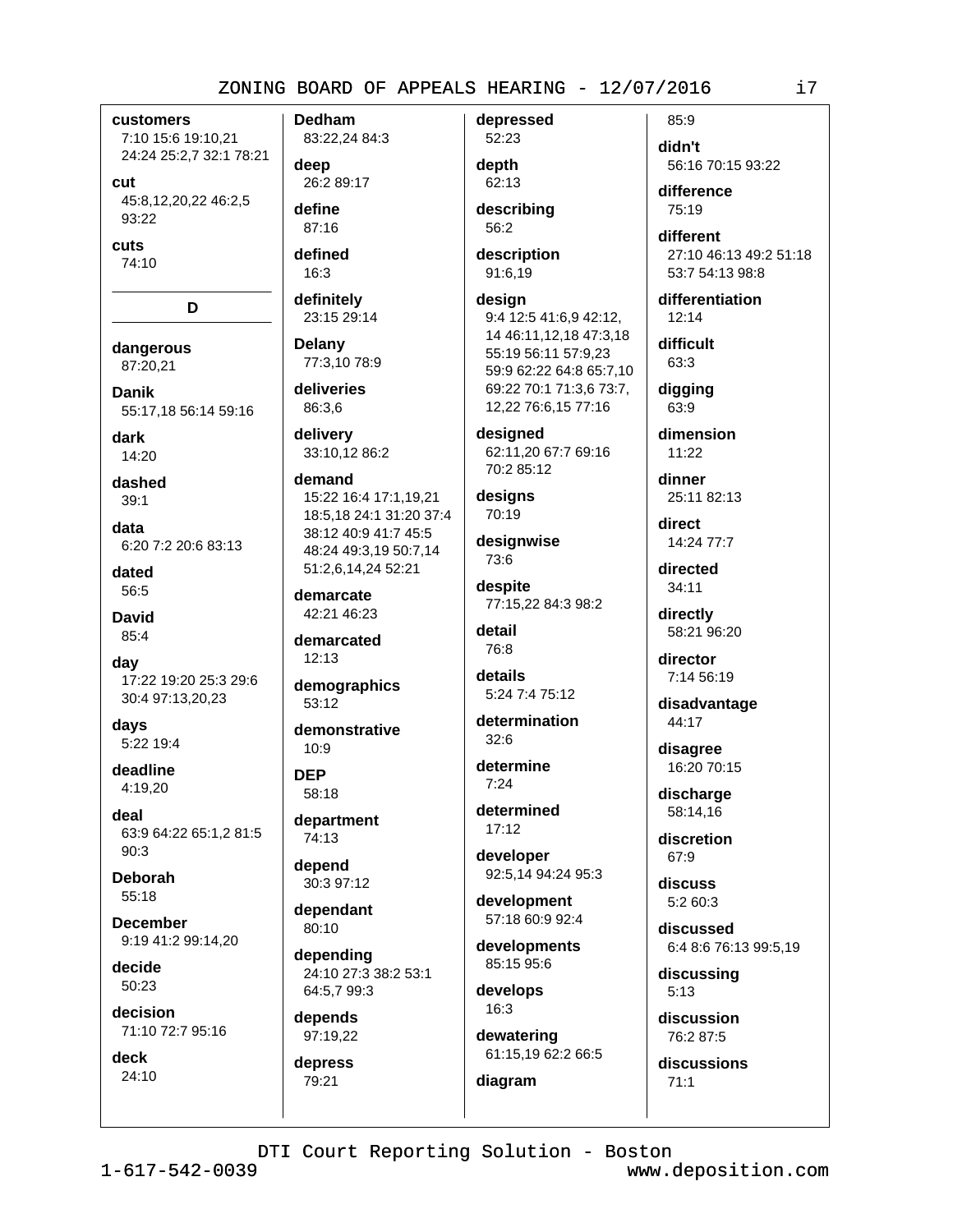disposal 67:17,18

distance 12:6 13:13 44:15

disturb  $61:8$ 

**Ditto** 

7:15.20 8:5 55:20 56:2. 6,15,18,19 59:24 69:15 70:24 71:21,23 72:8,17 74:7,20,24 75:12,13

Ditto's  $5:12$ 

division 74:18

document 17:10 64:12

documentation 67:19

documents 31:16 61:21

dodging 87:19

doesn't 7:20 34:15 53:16 58:19 70:19 71:1 75:16 82:24 87:22

doing 9:3 19:11 38:3 48:19 64:6

don't

21:19.21 23:8 24:12 31:8 40:16 43:23 44:23 46:24 49:5,11,24 53:14 54:3,10,12 55:15 60:13, 21 63:17 67:1.21 68:13 69:11 71:15,16 73:10 74:19 79:5,7,16 80:6, 11, 13, 15, 24 81: 14, 16 83:13,20 85:9,21 87:2 93:11 94:6 95:15.22 96:2.3.8

doors  $14:9$ 

double 15:17,19 48:19

double-parked

 $87:1$ 

downstairs 27:11 30:23 38:15 89:12 97:10

downtown 48:7 52:20,21 53:6

draft  $8:18$ drain

55:21 58:5,15,16 59:3,5

drawing  $41:5$ 

drive 20:17 24:10 26:5 64:1 79:3 82:5 93:17 94:8 98:5.11

driven  $55:2$ 

driver

50:15 drivers

34:18 46:14

drives 82:3

driveway 6:13 13:14 15:14 20:2 28:2 30:8 38:21,22 58:22,23 86:21 88:17, 21 89:14 90:8 98:18

driving 49:13 83:23 95:14

drop 85:17 86:19,21 88:22

drop-off 15:4 29:21 33:12 42:17

dropping 15:5 33:17 34:22

dual  $28.14$ 

due 64:9 95:18

dust 67:24 earlier 10:10 26:22 43:2 46:22 early 19:10 41:2 ease  $13:7$ 

E

easement  $75.4$ 

easements 75:18

easier 74:11

easing 46:20 easy

19:19 32:14 43:20

economic 50:24

edge 13:14

effect 66:6

effectively 62:10

efficiency 27:13 28:14

efficient 24:5 26:3

efforts 84:6

eight 81:13

either 24:9 52:8 94:14 95:7

element 49:7

elements 11:7 38:22 44:16

elevator 10:19 11:11,18 21:13 22:10,12,21 24:20 26:7, 24 28:8 29:9 38:16

elevators 12:10 15:9,11 21:5,11 25:23 29:11 44:6 89:24  $90:1$  $77:3$ **Elias**  $77:3$ eliminated 62:5 eliminating 20:2

emergency 90:4

Eli

emphasize 18:13

employees 11:14 19:10

empty 21:11 24:15 77:10 81:9

encourage 76:3

encroaching 42:22

ends 19:1 43:5

enforce  $35:9$ 

engineer 8:5 58:3 62:21 65:10 67:7

engineered 65:8

engineering 7:14 55:19 56:19 74:18

**Engineers**  $17:18$ 

**Engler** 71:13,14 72:24 73:3 75:24 94:18,24 96:13

Engler's 73:16

enhance 15:13

DTI Court Reporting Solution - Boston

www.deposition.com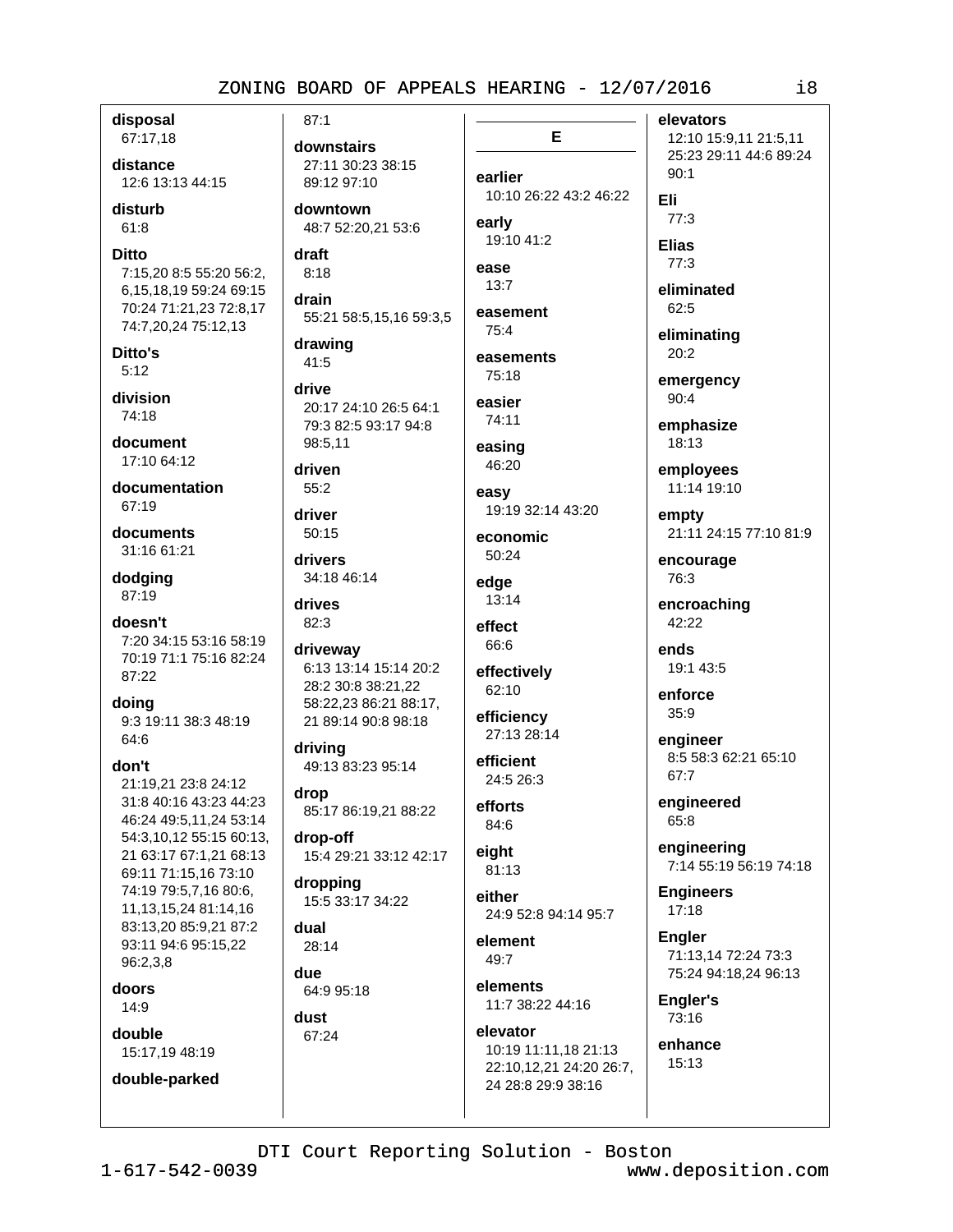enhanced  $15:2$ 

enhances 15:13

enlarged 11:1 15:10

enormous 78:16

enter

 $11:12$ 

entire 75:10

entrance 46:3

entry  $41:14$ 

entry/exit 43:18

environment 90:16.18

environmental 5:13 8:7 9:17 58:20,23 60:2,9 62:16,19 65:8, 13,19 69:19 72:13 76:15

environments 50:13 54:15

envision 33:16 37:18

envisioned 18:24 39:10

errands 19:11 82:4,6,9

error  $4:18$ 

especially 7:8 88:19 97:15,18

essence 48:18

essentially 10:8 11:2 12:15,16 14:18,22 42:2 48:17

establishments 51:9

evacuated 42:7 evaluating

evenina 5:10 40:18 56:18 60:6 76:23 85:4

event 17:9 26:14

56:23

eventually 64:5,8

everybody 52:9 79:4 81:21 92:19

everybody's 19:6 94:19

example 11:8 21:1 24:9 36:2 48:2 52:21 79:2

excavate 63:24

excavation 61:16 **AXCASS** 

18:14,16 31:23

exchange 66:12 69:12

exclusive  $75.9$ 

exhaust 65:1

exist 87:22 88:1

existing 55:21 78:17 84:5 87:18

exit 11:12 47:21

expanded  $13:14$ 

expect 16:22 23:1 81:14

expectation 27:23 54:2

expected 15:22

expensive  $91:7$ 

experience 16:7,11,16 18:15 20:7 28:22 29:11 37:19 81:12 99:4

experienced 29:10

expert

81:7

expertise  $71:2$ 

experts 99:11

explain 94:7

explicit 62:9

explicitly 62:18

exposed 64:18

extended 63:12

extension  $4:16$ 

extent 38:19 72:11

extra 15:12,18 19:18,20 55:4 77:22

extremely 87:13

F

facilities 18:15 35:20 39:12 67:18

facility 15:15,23 19:17 24:1 25:22 29:13 31:15,17, 22.23 33:6 34:10 35:13. 24 36:4 43:16 45:24 46:20

53:10 56:24 57:8.13.14. 17,22 77:23 78:24 79:16 83:9 84:18,24 91:21 92:20 93:4

factor 49:4 80:12 93:24

factored 28:15 94:1

factors 43:13 48:24 50:14

failure 87:15

fair 80:17 93:20

fairly 16:21 26:3,16 32:13 37:22 44:24 66:11 69:8

falls 58:22

families 82:12

family 77:4 78:9 82:17

far 12:3 18:11 29:12 70:15 75:17 89:24 98:12

**Farms** 8:10 65:14,16 69:3

fast 18:22.23 26:4 29:4  $32:13$ 

faster 15:15 22:7 25:5

feasible 7:11 67:22 89:14 97:22

**February** 4:17,21

Fedex 34:7,13

feel 7:21 43:9 67:1,9 75:15

feet 6:14 12:21,22 13:1,22 14:1,6 51:7 57:15 58:9, 11 59:19,21 61:17 63:10 75:4 79:24

DTI Court Reporting Solution - Boston

fact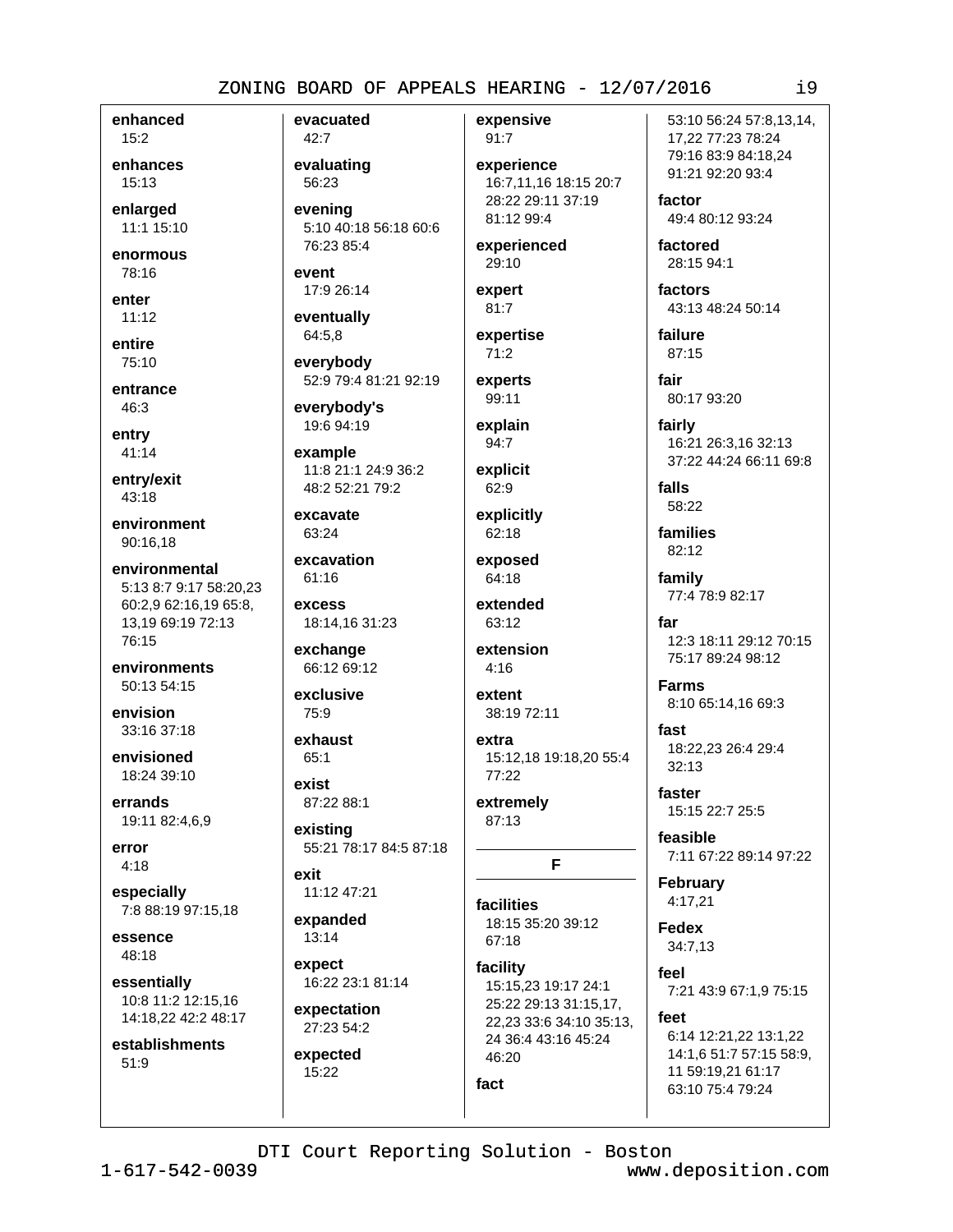**Fehrenbach** 88:5,6

felt 97:21 99:10.11

fewer 78:12,14

fifth 64:14

figure 6:8 35:17

filed  $57:4$ 

fill 22:3 42:6

fills 81:23

final 8:18 42:14 46:12 47:3 72:2 95:16

finalized 63:16

financial 55:3 64:2

find 11:21 28:22 54:10 59:7 73:4 86:4

finding 46:15 49:1 81:4

fine 21:4 30:21 41:12 48:9 51:12 72:8

finish 11:24 49:16

firm 84:14

first 16:15 21:10 41:6.11 58:11 60:3 61:15

**Fitzgerald** 40:6,7,11

five 15:19 24:11 26:1,18,20 28:1,3 29:2,3 30:20 36:15 77:5,6 78:16 89:10

26:22 27:14,16,22 flasher 47:21 flexibility 10:15 42:10

flip 55:5

five-minute

floor 6:15 14:3,4 16:15

florist  $34:14$ 

flow 15:13 39:9 99:9

fluid  $10:14$ 

focused  $9:5$ 

focusing 98:9

folks 24:24 34:13 35:13,15 36:1,7 39:22 76:11 81:3  $82:5$ 

food 80:3

foot 13:23 26:15,16

footprint 57:13 63:10 68:4

foresee 67:21

forgo 78:6

forgotten 75:12

former  $8.9$ forth

42:9 61:5 found 54:15.22

foundation 62:5,7

four 15:19 20:19 21:8 43:11

> 52:2 81:12 93:12,16,17 97:2 98:10

four-89:16 four-hour

19:20

fourth 64:9

frame 7:12 25:6

framework  $6:7$ 

frankly 18:16 19:7 21:14 22:9 38:5 39:14

free 11:4 50:3,7 67:2 95:8 96:15

freed  $38:15$ 

front  $23.426.3$ 

> full 7:8 23:11,17 82:10,16, 18

fully 92:10

function  $94:3$ 

functional 11:20 14:17

functionality 73:19

functions  $86.19$ 

fundamental 60:22 68:12

fungible 96:16

furniture  $51:12$ 

DTI Court Reporting Solution - Boston

further 13:22 14:1,15 71:22

72:19 73:23 76:1 **Fuss** 8:16 60:10,14 61:3

future 65:16 81:19

#### G

gallons 59:19,20 68:15 qap

12:2,3 17:23

garage 11:10 12:9,19 15:8 16:13,14,16 19:6,24 20:9,16,23,24 22:3 23:6,11,16 28:5 30:9,11 61:16 62:7.13 64:19.21 68:13 89:20,21

garages 89:8

qas  $8:9$ 

gears 55:12

aee

28:24 **GEI** 

60:7 61:18,22 66:7,12

qeneral 21:17 27:16 45:7 53:17 54:5 74:24

qeneralization 79:14

generally 22:4 32:17 36:19,23 42:19 43:8 46:4 47:9 52:17 99:5

generation 40:8.13 48:13 50:14 51:2,19,24

gentleman 90:15

gently 35:16

getting

 $1 - 617 - 542 - 0039$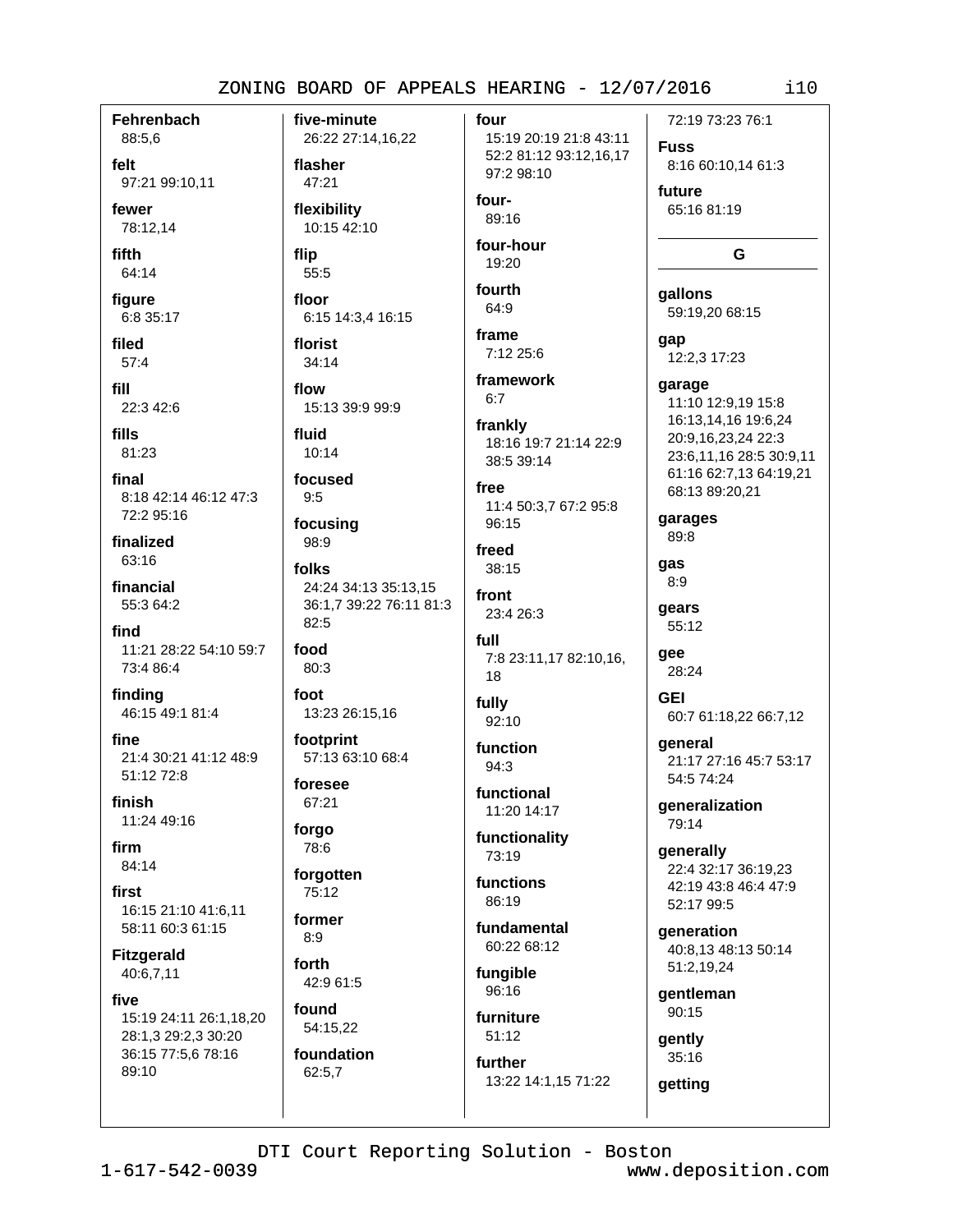33:7 36:8 42:7 43:9 67:15 76:19 78:21 94:22

give 5:21 9:2 75:16 76:17

given

43:15 67:23 78:1,2 94:11

Glad 73:13

glasses

93:17

#### qo

14:14 16:17 17:7,22 20:20 25:23 27:7 32:15 41:8 44:7 46:20 50:7,9 54:19 58:21,23 59:1 60:15 68:2 70:8 71:15 74:5,12 80:14 81:9,10 82:3,17 83:22,23 84:1 85:14 87:9 90:24 91:1 96:18

go-around  $41:11$ 

goes 59:13 67:20,21 80:11 90:2

#### going

4:4,11,23,24 5:2 7:6,20 9:22 12:24 15:12 18:16 23:19 24:11 25:1,19 26:4 29:8,24 30:10,20, 22 31:2,4 32:9 34:19,24 35:17 37:7 39:3 43:10, 17 46:19 53:2,17 54:12, 17 55:11 56:21 60:19 61:4,16 62:4,6,24 63:9, 11,16 64:20 65:17 68:5, 18 70:9 74:15 76:10,12, 16 77:18,19,20,21 78:3, 5,6,7 79:2,3,4,7,8,11, 12,17,18 80:6,10,16 82:5,9 83:2,3,4,9,12,15, 18 84:7 85:19 87:18 88:8.13.20 89:11 94:5 96:2,11,18 97:9,12 99:14,16,18

good

32:5 33:18 40:18 48:1 56:18 58:17 60:6 64:22 68:6 69:11 72:1 76:7,23

85:4 qotten

78:11,12 84:1

Grace 88:5

grading  $53:1$ 

grand 41:15 59:5

grandchild  $81:8$ 

granted  $4:21$ 

graph 26:22

qreat 17:3 56:13 60:21 84:11

greater 57:21 58:2,4,14

greatly 15:2,13

green 13:18 17:22

aritty 60:15

aroceries  $12:16$ 

around 6:15 14:3,4 57:15 61:8 64:16 66:7 67:20 69:9

groundwater 61:9 62:17 66:4 68:16

#### guess

13:17 14:19 40:5 52:4, 7,8 53:22 54:2 69:23 70:20 72:3 80:22 85:16 97:4 98:3,4

guessing 79:16

guest 25:14

guys 20:14 41:1

 $H$ habits 21:19

half  $38:13$ 

hammering 68:8

**Hammond** 73:20 74:20 75:1 77:3 78:15 84:1 85:5 86:6 87:8 90:11 91:4

hand 55:5

handle 7:7 19:16 39:22 57:16 58:9 63:11 71:3

handled 84:12

handling 39:18 40:15 70:16

happen 33:9 35:19,20 47:6,7 48:22 49:8 54:23 80:22 82:24 87:3,4,11 95:5

happened 35:19

happens 21:22 36:13 55:4 71:9 78:4

happy 44:24 73:10

hard 78:2 81:16 84:23

Haril  $10:3$ 

**Harvard** 77:1 89:7 haul

63:23 haven't  $4:6$ 

he's

35:9

**Hill** hit

health  $9:17$ hear 5:12 40:5 61:1 73:13 heard 59:19 66:24 73:3 94:13

hearing

4:4,14,16 5:5,6,14,16 6:6 7:14 8:23 9:1.18 55:20 57:8 69:17 71:22 80:22 87:5 99:14,16,19

**Heath** 78:15 88:6

heavier 39:20

heavy  $80:8$ 

Hedva  $90:10$ 

height  $9:6$ 

held 65:23

Hello 90:10

help 9:7 46:14 93:4

40:5 here's

helpful

96:14,15 Hi

high 57:15 87:13,14

60:6 88:5 91:13

high-scale 80:9

higher 51:24

highlight 57:13

79:15 70:12

DTI Court Reporting Solution - Boston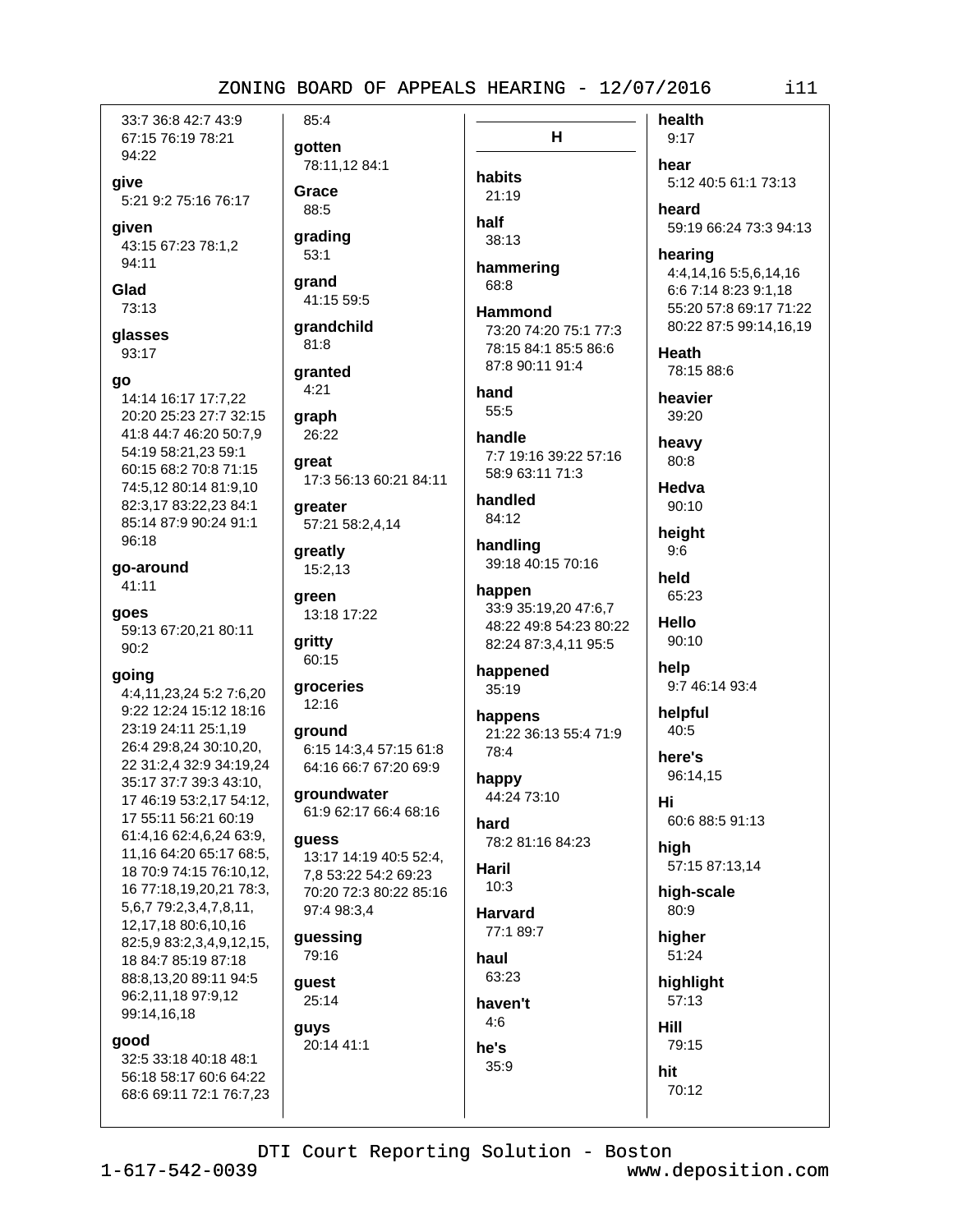holdina 58:21 59:2

home 9:13 54:21

honestly 84:16

hope 53:20 80:4 82:24 92:13

hopeful 69:7 78:18

hopina 65:15 88:14

horrible 84:20 85:1

hour 19:2.17 27:9.20 38:13 43:8,12,13,19

hours 45:1 97:20

household  $55:1$ 

housing 55:6 88:12 92:13

huge 54:10 59:20 63:10,13

hundred 68:15

L

ľd 85:7 90:12 91:16 92:1

**PIL** 31:7 35:8 41:5 55:17 61:13 74:2

l'm

4:19 10:4 20:15 23:9 24:16,17,18 28:20 30:20.22 33:17 34:13 35:24 36:10 45:9 49:10 53:4 55:18 56:16,21 59:12 60:11 61:2 67:14, 15 68:3,16 70:20 71:24 72:8 73:20 74:22 75:11 76:24 77:1,8 78:5,18,24 79:3,5,8,16 80:10 81:7 82:24 83:18 84:2 85:4

87:3.11 88:7 89:19 90:10 91:3,5 94:16 97:9 98:9 l've

75:12 83:20.23 84:12. 13,14 90:13

i.e. 58:19 ice

39:16

idea 54:5 92:18,24

identify 67:18

imagine 32:5,11 34:8 35:15 80:7

immediate 68:22

impact 9:13 16:9 55:23 56:3 58:5 82:21 84:16,19

*impacts* 9:8 82:22

impair 47:12

impede 36:4 39:9

impediment 20:1 35:14

impervious 58:17

important 26:7 32:7 51:4 77:15

improve 47:9 99:9

improvement 41:10,13 42:10 44:6,11 88:17

**improvements** 40:22,24 42:24 44:8 77:16 88:18

in-13:2 15:17

in-lane 15:20

inbound 41:15,17 42:5 inches

> 58:12 include

7:4 66:14 included

96:12 98:6

*includes* 6:14 9:10

increase 11:9 27:13 54:10.11

increased  $26:6$ 

increasingly  $93:6$ 

independent 5:7,17 90:2

**indicated** 43:4 51:9.11 65:15 80:24

indoors 93:10

industry 18:4,14,19 19:15 20:7

infiltration 7:17,21 57:16

inflow  $12:8$ 

information 7:23 53:13 55:14 56:8 63:17 99:13

initial 57:5 62:2 77:16

initially 60:8

inside 16:16,18 22:10 64:18

inspect 61:21 63:2,4 65:11

inspecting  $28:7$ 

inspection  $71:3.7$ 

73:18 74:19 77:9 88:2

it'll

DTI Court Reporting Solution - Boston

 $1 - 617 - 542 - 0039$ 

www.deposition.com

installation 65:11 67:10

installed 62:24

**Institute** 17:17,18 48:17

intended  $15:3$ 

intending 73:22

intent  $30:17$ 

interacting 28:6

interest 76:19

interested  $9:12$ 

internal  $72:14$ 

intersection 36:7 74:9

intrusion 64:14 68:11

intuitive 43:9

intuitively 46:14

investigation 67:17

involve  $8:22$ 

isn't 33:5 34:24 54:24 55:1 82:1 88:24

issue 38:9 43:1 61:9.11.15 62:1 63:6,7 64:9,14,23 65:12 66:2 71:5 75:18, 20 94:7 95:2,24 96:1,7

issues 5:14 10:21 57:10 60:24 61:7 66:2.16 67:24 70:7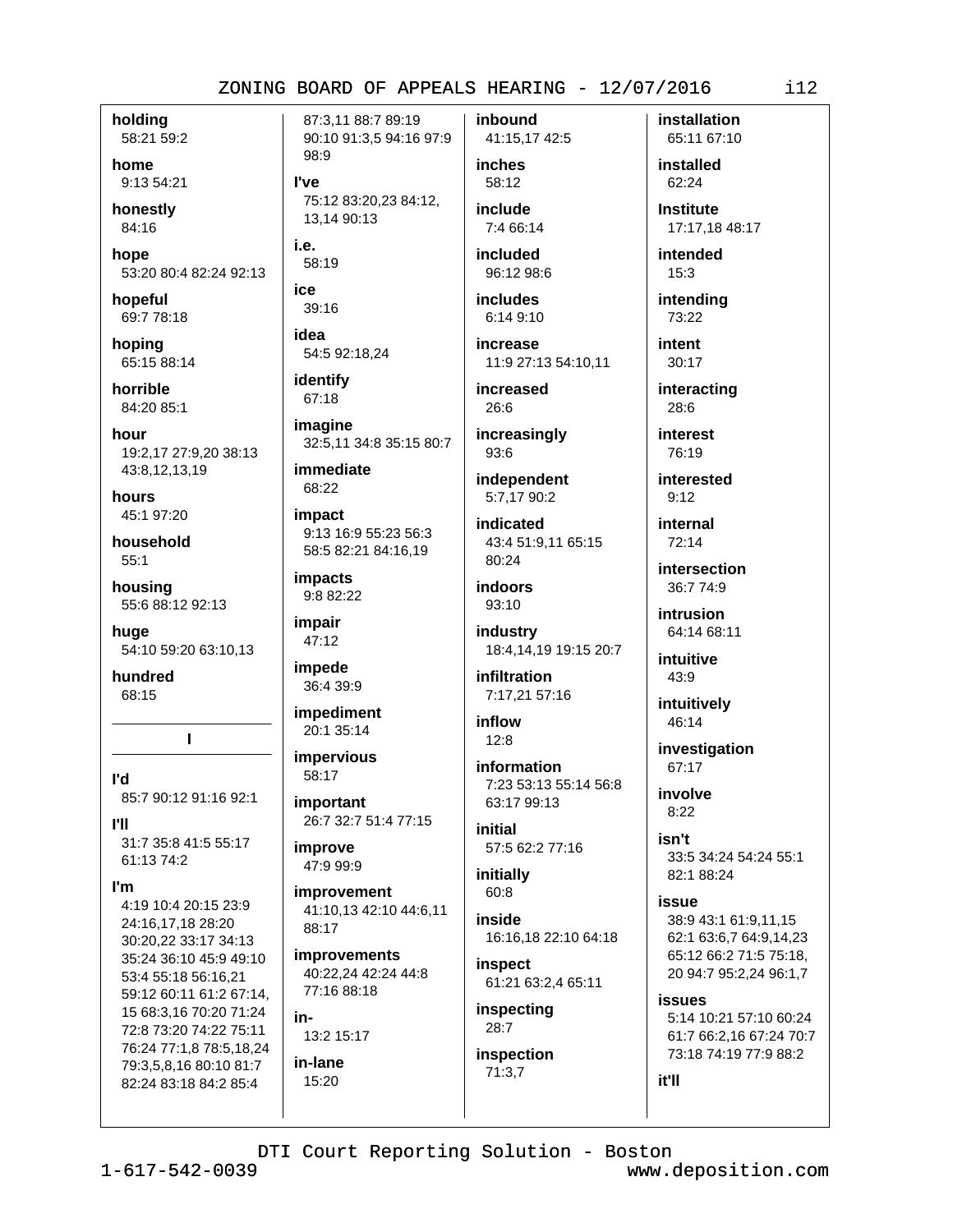17:9 30:3 48:9.22 59:1 judgment 97:17 4:3 15:24 16:14 18:11, July 12,24 19:19 22:7,14 60:8 23:18 24:8,15 25:14 iurisdiction 26:16 28:21,23 29:12  $35:2$ 30:5,12,13 32:9,13,14, 24 34:14,21 36:9 37:23 justify 38:5,15,18 39:14 40:5  $6:21$ 41:11 43:7 44:5 47:6 48:6 50:3 51:24 52:7,8 K 62:24 63:1 65:14 67:9. 13,22,23 68:23 74:15 keep 78:14,24 79:9 80:8,10, 26:13 38:13 62:3 82:11 13 81:9,12,13,14,16 85:19 83:14 84:7,20,22 85:11, 12 87:10,14,15,19,23, keeping 24 89:22 91:20 95:3.8. 30:6 82:19 13,20 96:4,11,16,18 kev 97:12,16,18 49:19 57:12.19 keys 67:14  $31:1,7$ items Khan 11:8 50:18 51:11 66:11 91:13 93:23 kids 73:22 83:8 83:12 88:20,22 kind J 14:16 22:3 28:14 35:23 46:10 47:23 52:5 60:24 **Jacob** 61:4.6.12 62:9 63:4 76:24 64:23 66:2,8 72:15 80:8 Janice 96:7 97:16 91:13 kindly January  $4:21$ kinds jewelry  $55:1$ 80:9 90:24 know Johanna 8:8 10:18 13:10 15:7,17 16:7,18,19 17:13,17,18, 22 18:3,8,24 19:5,15, 19,22 20:8,24 23:19  $8.1661.3$ 24:20,21,22 25:11,15, **Johnson** 21 27:1,2,6,11 28:9,10, 60:6.7 67:3 11 29:7 30:23 31:14 32:12 33:1 34:17 35:17, Jonathan 20,21 37:3,4,18 38:1,6 39:17,20 43:14 44:1 judgement

it's

Item

its

 $4:17$ 

 $4:7$ 

John.

 $4:8$ 

 $24:16$ 

56:8,10,24 60:21 63:9, 97:20 99:3,9 known  $38:6$ knows 30:23 **Kobes** labeled  $12:12$ lack 14:19 lamp 29:23 30:15 I and 17:17 48:17 landscape 47:11,15 lane 87:9 lanes language 51:16 71:17 large 8:3 86:18 larger 11:10,22 late 76:19 lavout 47:12 48:2,4,21 49:20 leapfrogging 50:17 51:21 53:22.23  $42:4$ 54:9,11,18,23 55:3

learn 10,19,22 65:18,20  $27:5$ 68:14 69:24 70:4,14 lease 71:16 72:2 73:16 76:5,  $33:2$ 18 79:7,14,16 80:6,11, 13 83:2,7 84:21 85:9 leave 86:20 87:2 92:19.20 93:11 94:1,14 95:15 leaving ledge 57:15 left 85:4 86:8 90:10 L let's 54:7 **letter** letters 61:5 level levels 25:24 license 12:11,15 13:2 26:5 24:20 41:16,20 42:5 77:22  $8:14$ 41:15 42:1,5 85:16 87:7 **lifter** 24:20 **lifters** light limited **limits** 41:12 44:12,24 47:18 line

24:10 31:7 35:18 37:20 49:17 85:23 36:21 37:23 4:7 6:8 9:13 10:9,10,11 38:24 64:16 66:6 82:15 83:24 85:11 98:16 20:23 29:1,8,9 30:13 56:6 60:10 62:6 63:19 65:15 66:18 70:10,13 15:2 41:10 44:5.10 57:15 70:2 87:16 licensed

16:13,14 18:12 22:4,6 29:11

 $42:18$ 

76:12 81:11

20:8 63:21 12:23 13:15 39:1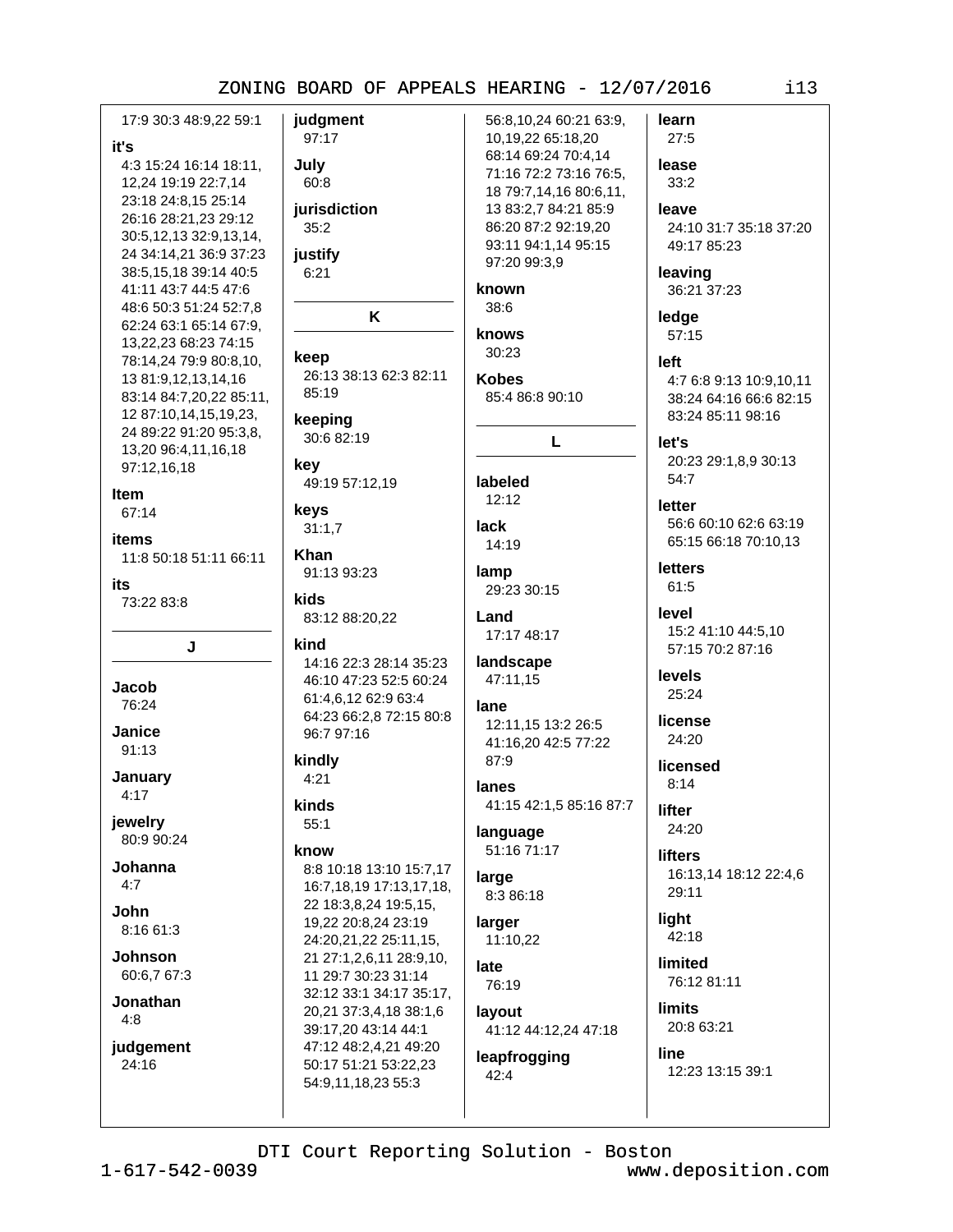**lines** 48:1,4

list 88:7

little

6:7,23 15:12 16:9 18:5 27:15 36:23 45:4 48:8 49:6 52:5 85:7 91:5.16 92:1 93:1

live 31:4 35:6 63:24 85:5 91:3,14 95:14

lives  $52:9$ 

livina 64:22 79:19

**Inad** 15:20 19:12 63:24 68:2

loaded 17:10

loading 15:16,18 34:9,11 42:8, 13 73:20 74:7,19,24 75:1.8.14.20 85:8 86:6. 10,15 90:6,8,9

located 10:22 77:3

location 53:24 54:1 74:8

lona 25:18.20 37:3 38:18 46:20 48:3 62:12 70:16

long-term 62:2

**longer** 24:24 27:15

longest 25:19

look 6:5 8:19 47:4 53:8,11, 12,15 57:19 74:13 77:17,21 78:7 88:17

**Innked** 49:16,20 74:18 93:10

looking 9:14 24:18 43:9 50:10 51:21 52:1.13 84:2 89:19 93:7

**looks** 18:9 27:24

LOS7 87:14

**losina** 

78:21 **loss** 

14:12,21

lost 14:19

lot

14:15 19:7 22:1 26:5 31:4 38:3 39:11,12 50:8 54:18 63:17 73:8 80:18 81:9 82:5.10 83:22 84:18 88:2 92:5 94:2  $95:6$ 

low-income 88:11.12

lower 6:24 25:24 44:9 50:13 51:14 53:18 96:17

**LPS**  $8:16$ **LSP** 

60:4 61:3

**luck**  $43:24$ 

lunch 36:14 82:13

#### M

main 16:19 24:10 42:11 55:21 75:13 93:24

maintaining 65:20

major 43:17 61:7 70:17

making 33:20 38:14 46:21 48:21 76:21 86:3 91:6 92:22

**Maloney**  $9:17$ 

29:9

malfunctions

manage 89:14

managed  $74:1$ 

management 9:15,16 35:11 39:5,7,14  $57:2$ 

manager 24:19

manages 39:3

managing 89:6

maneuver  $75.16$ 

maneuvers 45:19 46:3

manhole 58:20,24 59:1

map 93:11

**Maria** 5:20 9:21 56:20 69:13 71:18 73:4

Maria's 72:1.11

**Mark** 4:8 6:10 10:6

market 50:2,5 77:18 79:10 88:11 90:14,20 91:8,9 95:23 96:13

market-rate  $96:12$ 

marking 42:20

markings 42:16 46:9,13

**Massachusetts**  $8:12$ 

Massdep's  $57:1$ **Masshousing** 

95:13 material

69:9

materiality  $12:14$ 

materials 4:13 6:3

matter 38:16 70:20 77:23 84:24 97:5

matters 84:13

maximum  $19:1$ 

mean 20:17,22 23:1 24:15,20 25:18,21 26:18 28:5,9, 14,22 31:1,9 34:2,3 35:8 36:1 37:22 52:6,7 66:11 69:23 81:7 93:23 98:3

means 33:23 79:18,19 87:14 89:10,11

meant 85:17 86:2,3 93:13

measure 62:16,19

**Medical** 89:7

meet 6:22 48:22 57:3 59:10

meeting 6:17 9:3 12:4 55:15 56:1 91:13

meetings 13:6

melt 39:16

> member 91:14

members 76:23

DTI Court Reporting Solution - Boston

www.deposition.com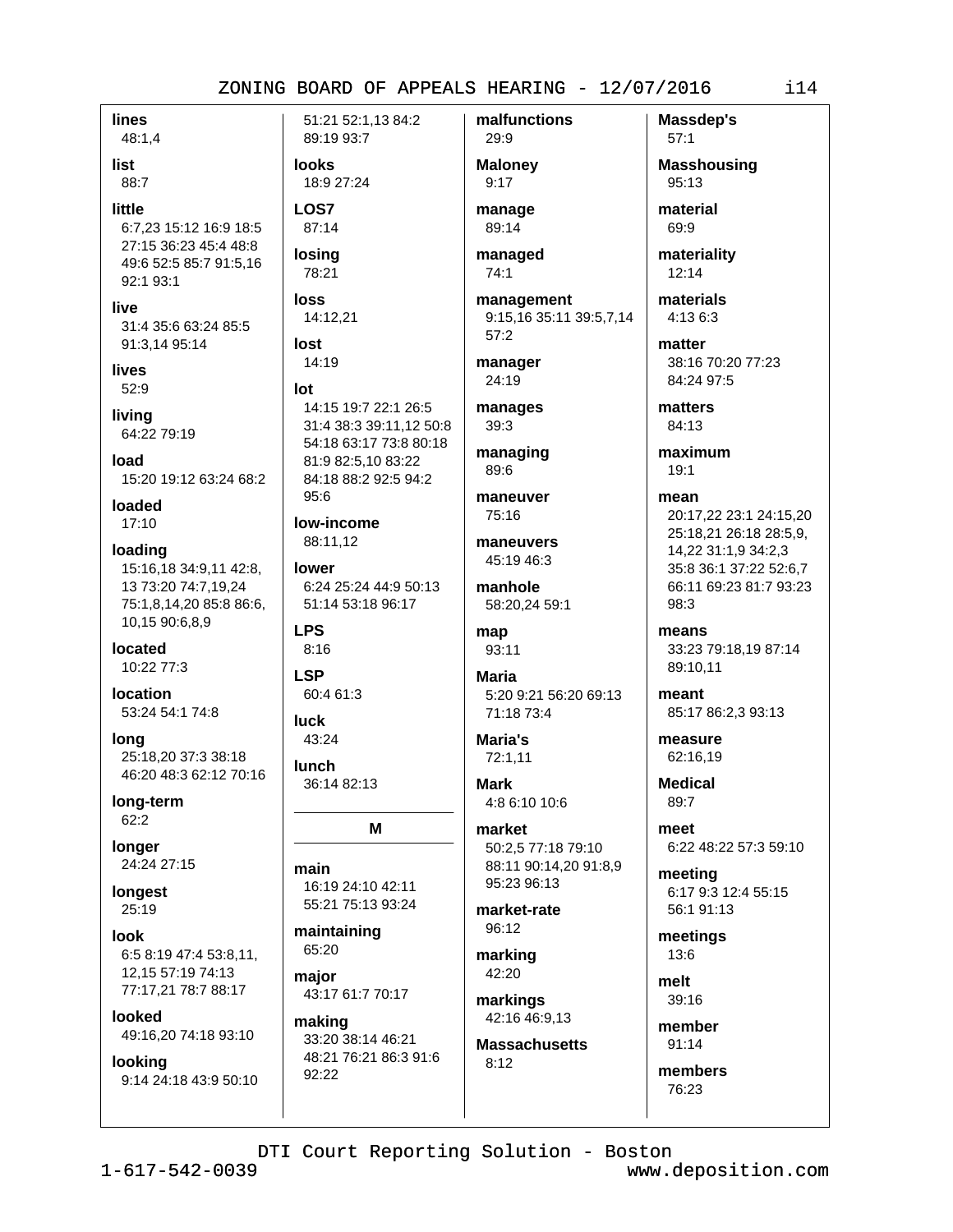memo 20:5 41:4 56:7

memorandum

56:2

mentioned 15:9 27:19 28:16 30:7 61:4 63:19 64:15 70:11. 12 80:21 87:13 90:15 99:17

mentioning 84:22

merchants 78:17

met 56:9

methodology 48:17

microphone 76:17

midday  $52:3$ 

middle 19:20 41:16

mind 92:16 94:6

minimize 15:16 98:24

minimum 15:10 16:1

minor 44:14

minute 70:13

minutes 24:11,13 26:1,18,19,20 29:2,3 30:2,20 38:16 43:11 81:12,13 89:10, 11 97:9

mistaken 74:22

mitigate 10:21 32:15

mitigates 38:11

mix

54:12 model  $9:11$ 

modes 50:16 52:16

moment 18:6 78:4

money 64:4 79:12 81:4 92:11

monitoring  $13:4$ 

monoxide 68:21

**Morelli** 4:18 5:20.23 60:17 69:14.20 70:22 71:20 74:2.5

morning 6:5 27:9 37:21 56:4,5

mouth 13:19

move 20:18 21:8 22:19.20 23:4,12,20 24:2 25:4 55:12 60:2 94:22

moved 11:3 13:24 25:5 74:9

movement 43:3 44:20 45:21

movements 46:21

moves 19:7 24:6 46:11 90:18

moving 22:1,2,18 25:1 42:4 46:6 51:5 86:18

multitude  $12:7$ 

narrative

57:5

N

name

4:7 10:3 55:18 56:18 76:17 88:5

narrow 75:3 87:8.10

59:9

narratives

narrower 46:2 74:16

natural 22:2 24:4 46:17

naturally 23:24

nature 64:10

nearby 64:11

necessarily 49:11 74:19

necessary 61:1 65:22 67:9

neck  $90:21$ 

#### need 12:17 16:23 24:12 25:5 29:10 30:21 36:22 39:13 45:14 48:21 49:13 58:19 65:20 67:6 68:12,17,20,21 70:7 72:5,6,16 73:11 75:4,7 95:15 99:5

needed 7:21 16:2 19:19 28:16 39:21 89:7 99:7

**Phagn** 27:8 62:11 68:8 69:21 71:22 73:5,6 80:12 83:5  $90:9$ 

negotiating 45:24

neighbor 76:22

neighborhood 64:10 67:24 78:11,18 79:9 82:1,22 83:10,11, 17

neighbors 47:23

neither

**November** 57:7 60:5 61:6

nuisance 63:14

number

news 33:18 **Newton**  $92:4$ nice 44:5 nights 49:8

11:5 81:8 83:10 85:15

87:24 91:9 99:2

**Nitsch** 55:18

49:21

network

48:22 81:12

50:18

never

new

nitty-60:14

noise 9:15,20 99:19

normal 15:4 23:21,22,23

**North** 35:22

northerly  $75:14$ 

note 65:8

noted  $46.22$ 

> noticed 93:8

noting 89:2

notion  $97:8$ 

5:17 6:6,17 8:15 40:23

DTI Court Reporting Solution - Boston

www.deposition.com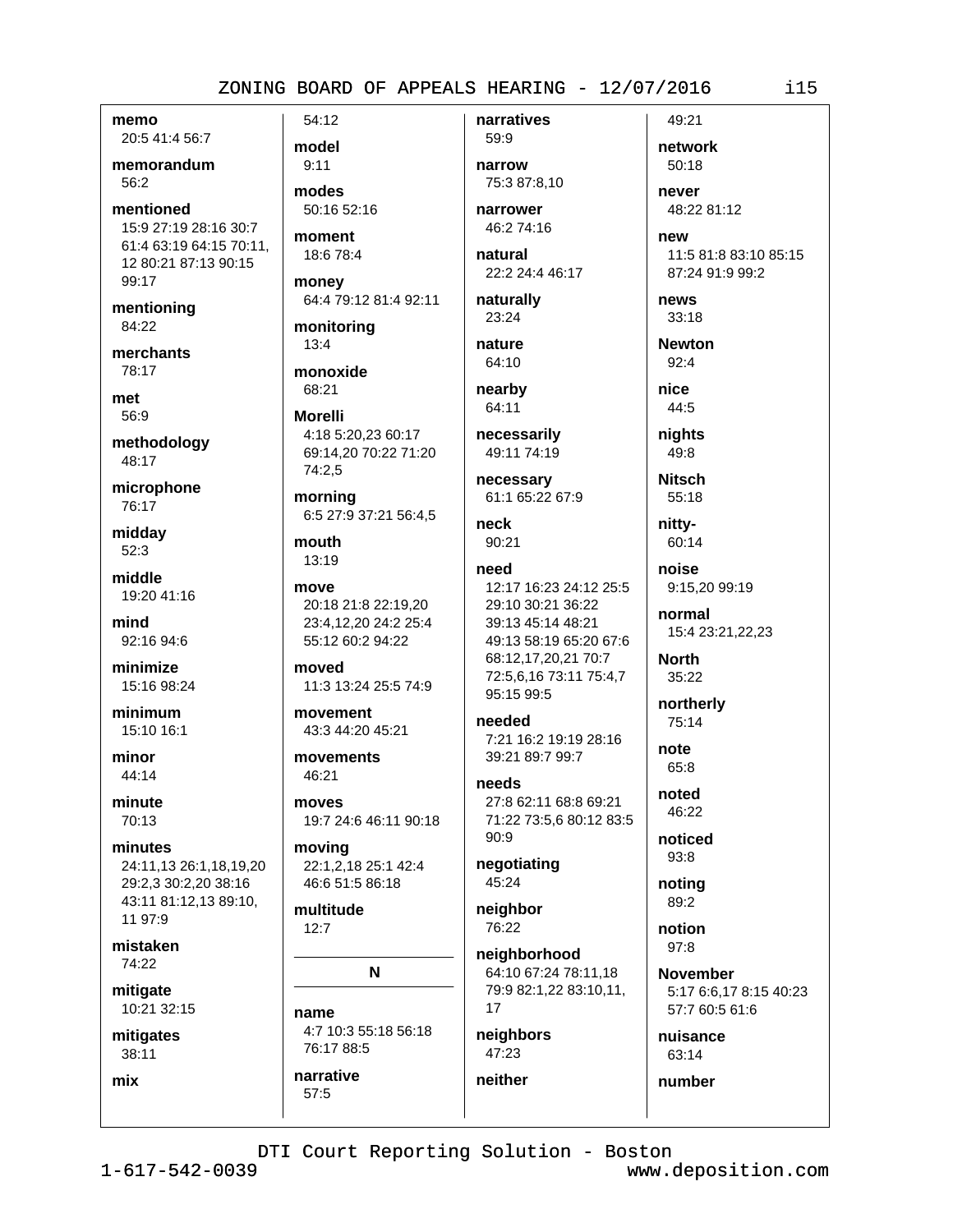18:9 27:5 47:22 49:24 50:2 62:1 77:19 78:11 79:21 81:3 82:20 95:4 96:3 98:2

numbers 40:8 50:10 56:3 82:16  $99:4$ 

 $\Omega$ 

O'neill 8:16 60:10 61:3

O'neill's 60:14

objection 61:22 67:11

objections 41:19 60:13.22

observe 63:4

obviously 17:21 28:9 35:9 47:16 50:7,24 56:11 66:7 67:8,10 68:7 70:10 73:7  $80:8$ 

occasional 16:3 43:24

occasionally 47:5

occupancy  $7:8$ 

occupied 63:5

occur 10:21 87:23

occurred 40:22

**October** 40:21

office

11:15,16 13:4 37:11,14 83:21

officer  $35:1$ 

offices 31:20

officially 36:24

0h 4:19 30:10 56:16

#### oil 58:24

okav

4:3 7:1 20:10 23:14 27:18 33:22 37:17 38:19 39:24 40:2,16,23 44:10 50:23 56:13 60:1 66:20 70:21 71:21 72:10,18 74:15 76:3,9 85:24 86:8 89:23 94:5 98:8.20 99:12

older  $53:13$ 

on-site 24:19 36:15,20 39:18 58:13 63:22 67:15,22

on-street 77:21 78:8

once 33:14 44:1 55:2 69:8 83:16 84:15

one-bedroom  $54:8$ 

one-to-one 18:18

ones  $27:7$ 

online  $6:4$ 

open 14:10 23:19 38:21 39:1 48:8 76:10

opened 17:23,24

opening  $13:7$ 

operate  $15:11$ 

operating 80:2 90:1,4 operation

15:3 16:8 18:16 22:7

28:11 35:15 40:13 99:10

operational 41:7 43:4 operations

43:6 opinion

41:11 46:4

opportunity 65:10 70:18

opposed  $75:1$ 

opposition 77:11

optical  $51:13$ 

option

95:13

options 95:14

order 23:4

original 40:20 42:12

originally 41:19 68:9

ought  $96:5$ 

out-lane 15:17

outbound 41:16.17

outcry  $92:8$ 

outflow 12:9 13:2

outside 37:15 93:8

outstanding 66:10,15

outward-facing

 $13:4$ overall

41:14 49:15 50:9 51:6

overflow 98:5 overlap

66:3.5

 $32:21$ 

overlay 14:18.22

overnight 25:12,14 39:17

oversight 67:10 70:23

overview  $5:21$ 

owned 77:4 78:10

OWDAY 8:9 77:2

ownership 35:12 53:14,18 54:24

P

p.m. 4:2 99:15,21

packed 23:18

page 61:23

paid 91:23

painting  $30:15$ 

Pandva 10:2,3,8 11:17 13:16,21 14:4,8,14 23:10,16,22

24:8 35:2.4 37:15 38:24 39:6 97:4 98:1,7,13,16, 19

panel  $4:9$ 

park 16:23 17:24 24:14 32:1

34:24 35:4.23 44:18 49:11 78:22 81:1 82:10 85:18 86:14 90:21,23, 24 91:1 97:10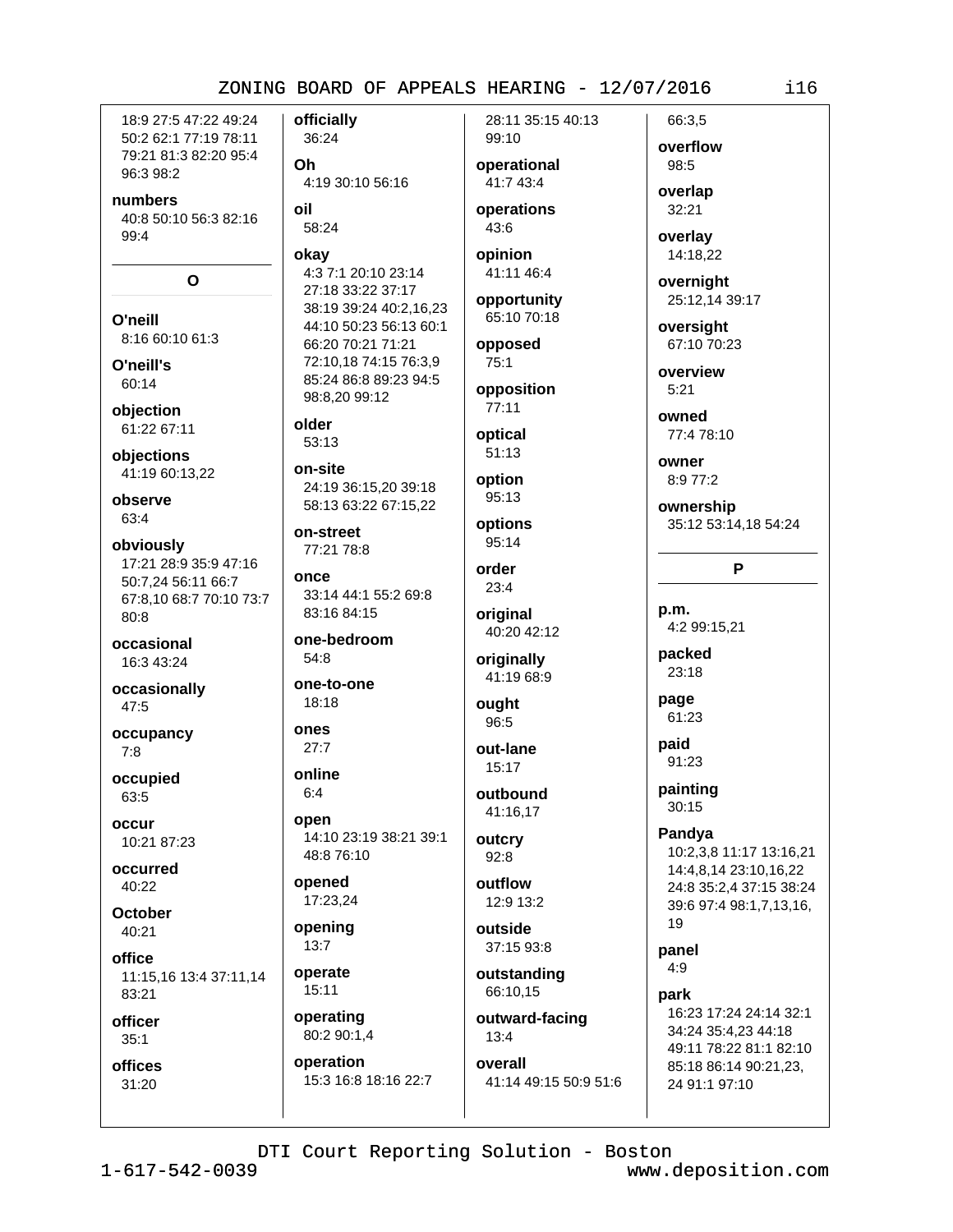parked 35:13 44:15

# parking

5:2,3,5,8 6:9,10,11,13, 16,21,24 7:3,9,12 9:22 10:1,7,14 11:4 17:16 19:13,22 20:11 23:23 31:4 32:22 34:21 35:7, 23 36:4 39:4 40:15,19 41:3 44:13 45:18 48:12, 13, 14, 16, 18, 19 49: 12, 14,21,23 50:2,3,4,5,6,8, 21 51:2,14,19,24 52:2, 14, 16, 18, 21 73: 18 76:14 77:9,13,19,21 78:7,8,10,11,13 79:21 80:18 81:1,10,22 83:17 84:5,11,13,18 85:16,22 88:10,13,23 89:6,17 90:20 91:3,6,19,20,23 92:2,7,15 93:6,14,20 94:8,11,14,16 95:8,11, 12,20 96:2,5,10,15,17, 22,24 97:6,8,16 98:1,4, 5,22 99:2

parking's 96:15

part 6:13 10:23 11:20 31:3 46:17 49:5 64:8 95:8

part's  $39:1$ 

part-time 92:22

particular 6:22 21:18 41:10 46:18 47:7 76:4 77:4 82:4  $83:17$ 

particularly 67:23 77:24

parties 69:1

Pat  $9:17$ 

path 47:5,11 88:19

pathway 42:18 46:23

pavement

42:15,20 46:12,13

pay 32:15 33:7 36:24 71:11 95:8.12

paying 37:1 95:11

payment 32:14,19

#### peak

7:7 15:22 16:4 18:5,6, 18,23 19:19 20:23 27:19 37:4 40:9 43:2.8. 13.19 44:20 45:1 52:2 97:20

pedestrian 13:9,11 46:9,23 47:10 74:15

pedestrians 47:10,19 75:6 78:1

peer 4:11 5:4,7,18 6:11,12, 16,19 7:2 9:4,7 14:24 16:20 18:2,7 19:12 20:5,12 71:11 99:16

Peet's 90:23

#### people

14:10 19:7 21:18 22:11 23:20 25:5 27:7,15 29:22 30:1 31:6,10 32:9 33:6,15 35:4,6,23 37:19.20 42:2 43:14 47:21 48:1 49:9 50:8,22 54:16 55:7 64:18 77:19 78:2.6.20 79:10.18.22 80:23 81:16 82:1 84:23 87:18 88:18 91:3 92:11 93:5 96:16

percent 57:14 95:9

perfectly 48:9 72:8

period 16:3 17:15 19:20 20:23 30:13 36:18 37:4,6 38:5,6 43:15 58:13 63:13

periods 7:7 27:10

45:14 permit 4:9 61:20,21 70:9

permission

perpendicular 74:11

person 19:21 30:14 35:17 38:8, 10 39:18

personal 35:12 81:7,11,17 83:19

personally 80:24

perspective 13:11

pervious 57:17

Peter 5:12 7:15 56:18

petroleum 64:15 66:4 68:18

physically 38:10

pick 21:1 29:21,23 86:20

picking 15:5 30:15

piece 65:7

Pilgrim 6:10 10:7 41:3

pipe 7:24 55:24 56:3 59:6

place  $37:9$ 

places 96:5

plan 5:5,8 8:13 9:15,16 10:8, 10 11:1,4 20:20 39:2 59:9,13 68:2 76:14 82:19 89:22 90:7 96:21  $99:2$ 

planning 5:1 22:17 73:24 76:21 plans 6:11,16 7:16 40:22 56:24 67:12 71:12

platform  $11:12$ 

please 20:21 67:1 76:16,21

pleased 68:3

plenty 26:14 33:19

plus 12:21 13:22 20:7

point 8:20 17:2 18:12 31:3 34:4 56:9 59:8 60:15 65:21 72:22 73:5 77:14 78:23 79:23 80:5,21 81:6 84:2 86:14 87:1  $96:3$ 

points 61:13 83:18 93:24

police 34:24 74:13

pondering 90:14

portion 69:4

pose 81:19 82:7

position 26:12 41:21,24 42:14

positive 66:5

possible 11:15 24:5 89:12,14

post-peak 57:20,21

postman 34:17

potential 15:16 65:2 66:14

potentially 10:18 62:17

power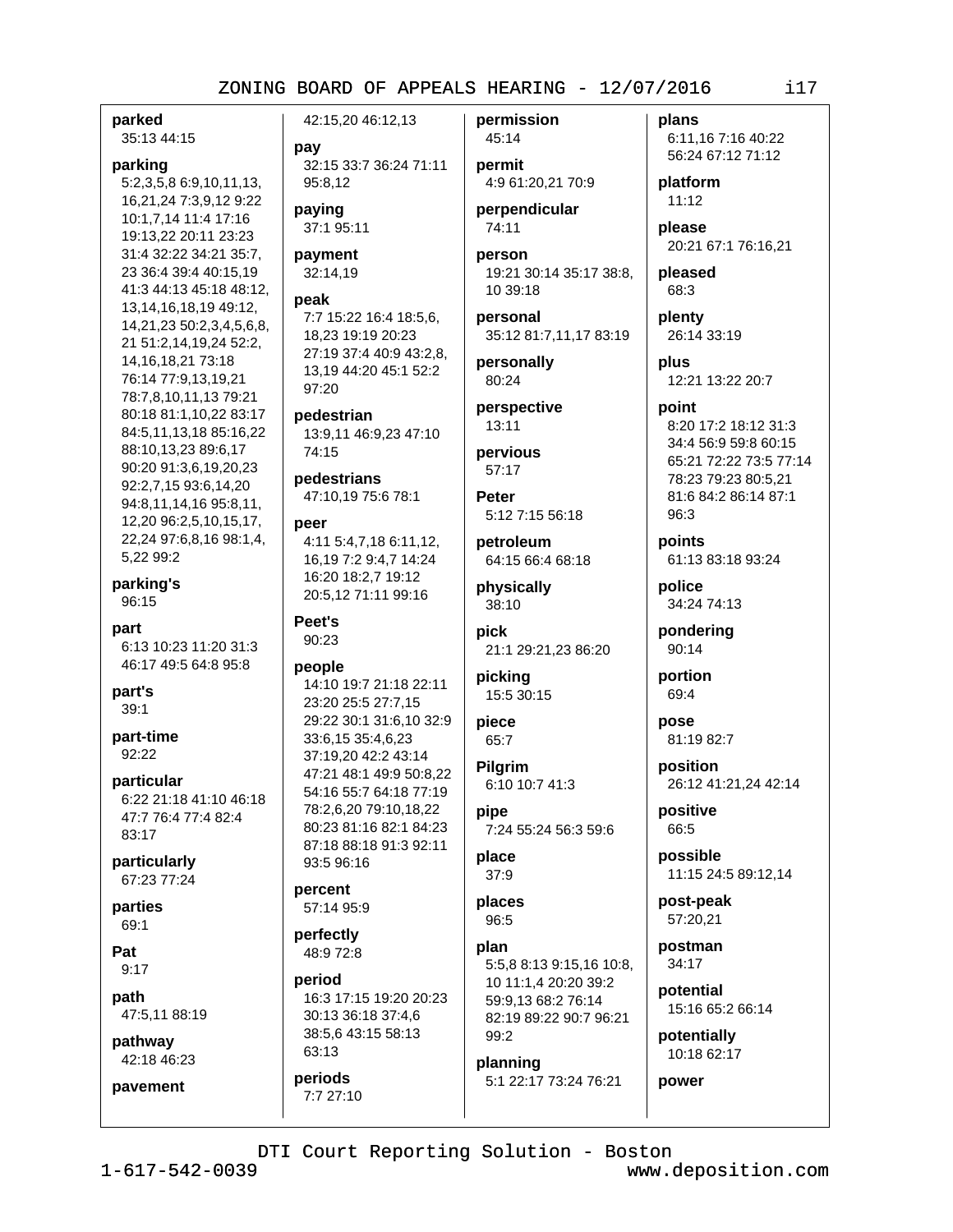36:6 68:13.23 80:14

practice 21:22

pre-57:20.21

precharacterize 67:16

**Precinct**  $91:14$ 

predominantly  $25:4$ 

prefer  $81:1$ 

preliminary  $7:16$ 

premises 36:22

prepaid  $32:22$ 

prepare  $4:12$ 

prepared 5:15 9:19 60:8

prerogative 67:11

present 6:11 9:24 32:22 89:15

presentation 73:22

presentationwise  $73:6$ 

presented 5:16 6:4 40:8 60:5

pressures 78:16

presume 70:3

presuming 70:14

pretty 32:14,20 44:2 79:17

prevalent  $55:1$ 

prevalently 50:20

previous 11:18.19 44:12 previously

12:2 44:22 99:15

price 50:21 53:5

pricing 92:14 94:11 96:9

primarily 41:18 45:23 51:24 55:2

primary 50:15

principal  $10:3$ 

prior 5:11,14 33:7

private 95:24

probably 19:16 22:10,17 23:17 24:17.22 28:3 30:5.16 38:3 53:5 57:14 65:6 79:10,11 96:17

problem 28:23 43:22 44:24 84:5  $91:6$ 

problems 15:22 43:18

procedures 30:19 37:24

proceedings 4:1 99:21

process 11:20 69:8,17 71:22

productive 6:17 66:12

products 53:6

professional 62:21 65:9 67:7

professional's  $8:15$ 

profound 60:13

progress 59:12 progresses

56:11

progressively 42:3,9

prohibiting 64:11

prohibitive 50:22 88:13

prohibitively  $91:7$ 

project 8:21 9:5 18:5 45:21 52:5,6 55:23 66:15 71:10 72:3,5,7,13 74:7 76:6 77:7 91:20 94:4,6

projected  $16:1$ 

promise 80:3

proper  $12:8$ 

properly 62:11

properties 21:17

property 12:6,22 13:15 25:11 60:10 69:6 75:6.9 77:2.  $\boldsymbol{\Lambda}$ 

proponent 44:23

proponent's 50:11 52:14

propose 64:7 67:16

proposed 55:23 56:2 77:7 86:12, 21 89:13

proposing 10:1 59:18

protocol

 $37:24$ protocols

30:19 31:13

provide 5:18 6:7 7:1.15 12:8.11 55:13 65:10 69:21 73:11

provided 6:20 10:16 56:1,9

providing 92:12

proximity 75:14,20

public 8:23 69:17 71:21 76:10, 11 94:22 97:3

pull 12:16 15:21 41:20,23 44:1 88:21,23 89:9 93:11

pulling 33:16 34:22

pulls 33:10,23 34:20

pump 66:5 68:15

pumping 62:3

purposes  $21:12$ 

purview 80:14

push 93:5

put 17:4 20:16 22:4,13,14, 21 25:1 26:16 41:4 51:15 52:15 61:9 63:21. 24 64:16 77:23 78:16 83:4 95:19

putting 46:24 47:1

 $\Omega$ 

quantifying

DTI Court Reporting Solution - Boston

 $1 - 617 - 542 - 0039$ 

www.deposition.com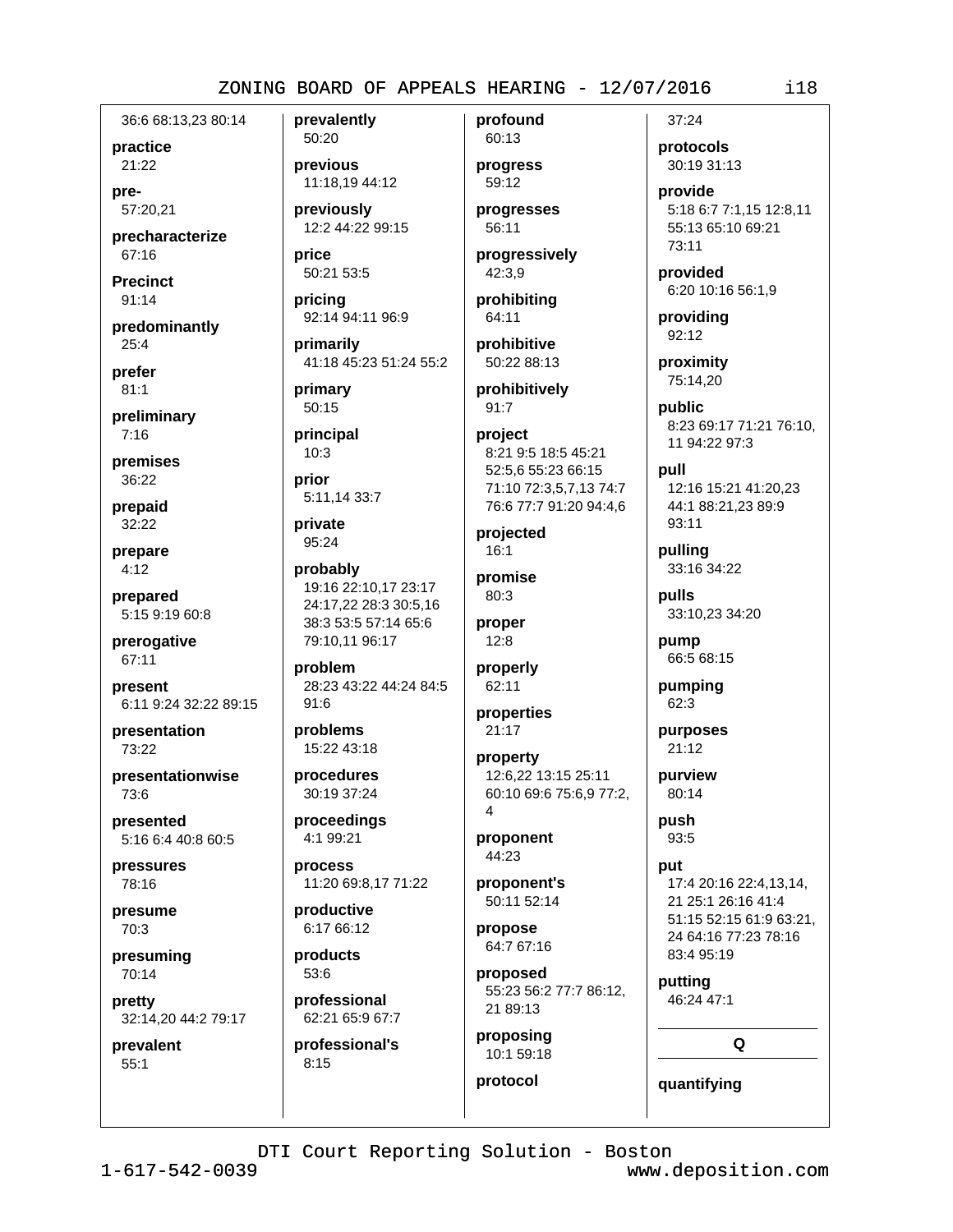#### 56:3

#### question

22:15 23:9,12 32:5 45:7,10 52:4 53:20 72:1.3 73:15 83:4 85:14,16,21 86:1 90:13 93:7,20 94:9 95:20 96:10 97:1 98:3,10

#### questions

20:4,13 22:24 38:20 45:3 59:15 66:9.20 81:18,19 82:7,23 88:7 94:22

queue 38:2

queuing 7:5 32:16 46:1

quick 10:20 24:23 26:17 29:20 33:10 44:7 61:14

quicker  $11:13$ 

quickly 12:19 27:12 37:22 74:2

quite 18:8 26:9 38:11 96:2

#### R.

rail 54:16,19

rain 58:12

rainfall 58:11

raise 71:19

range 51:6 52:24 53:5

rare 44:2 93:6

rate 50:3,5 52:18 88:11,13 90:14,20 91:8,9

rates 51:3 77:18 ratio 6:21,24 18:19 51:6 95:9

rationale  $52:14$ 

ratios 18:4 20:7 52:21

ready 67:19 91:10

real 18:14 61:14 64:22 75:20 84:7

realistic 80:15 81:14,17

reality 33:14 77:17 97:4,21

realize  $52:7$ 

# really

6:21 9:9 10:20 17:19 18:3 19:24 27:24 29:8 30:16,21 32:6,20 42:20, 22 43:7,17 45:22 48:19 62:11,24 63:15,17 65:20 67:21 69:11 71:2 72:14 73:8,10 74:14 77:8 81:19 84:15 89:14 92:8 95:17

reason 27:9

reasonable 44:19 47:18 48:3 83:14

reasons 50:24 51:1 73:2

receive 88:12

received 41:3 56:4,6 60:12 73:17

recognize 83:13 87:7

recommend 46:24 47:1,20 49:24

recommendation 65:5 68:12

recommendations 8:17,21 70:17

recommended 62:14 64:23 98:23

# recommending 62:8 66:13

reconfiguration  $15:1$ 

reconfigured 14:21,22

#### record 61:2

recycling 9:15,20 99:18

redesign

 $6:13$ redirect

 $33:21$ 

redirected 86:5

redirecting  $33:22$ 

reduce 47:2

reduced 68:4 88:13

reducing 66:6

reduction 6:14 10:13 47:11

reference 81:19

referenced  $31.15$ 

referred  $6:4$ 

referring 26:21 97:7,23

regard 8:7 70:9

regarding 68:3 69:22 74:7 75:5

regardless  $18:2$ regards  $7:13$ 

regular 15:6 22:18 24:21 25:13 34:13,18 86:5

regulars 27:6 34:17

reinforced 73:4

reiterate 56:21

relate 83:20

related 74:23

relative 34:9 72:12 73:18

relatively 16:8 43:20

relocated  $13:3$ 

rely  $71:4$ 

remains 61:8 73:19

remediation 8:10 61:12 63:7 69:5

remember 26:24

remind 76:11

reminder  $4:5$ 

removal 39:13,20 64:9 66:3 75:8  $86.17$ 

remove 68:14

removed 68:6

renders 71:10

rent 49:22 79:13 94:15 95:11 96:11,12,14,15, 22

 $1 - 617 - 542 - 0039$ 

www.deposition.com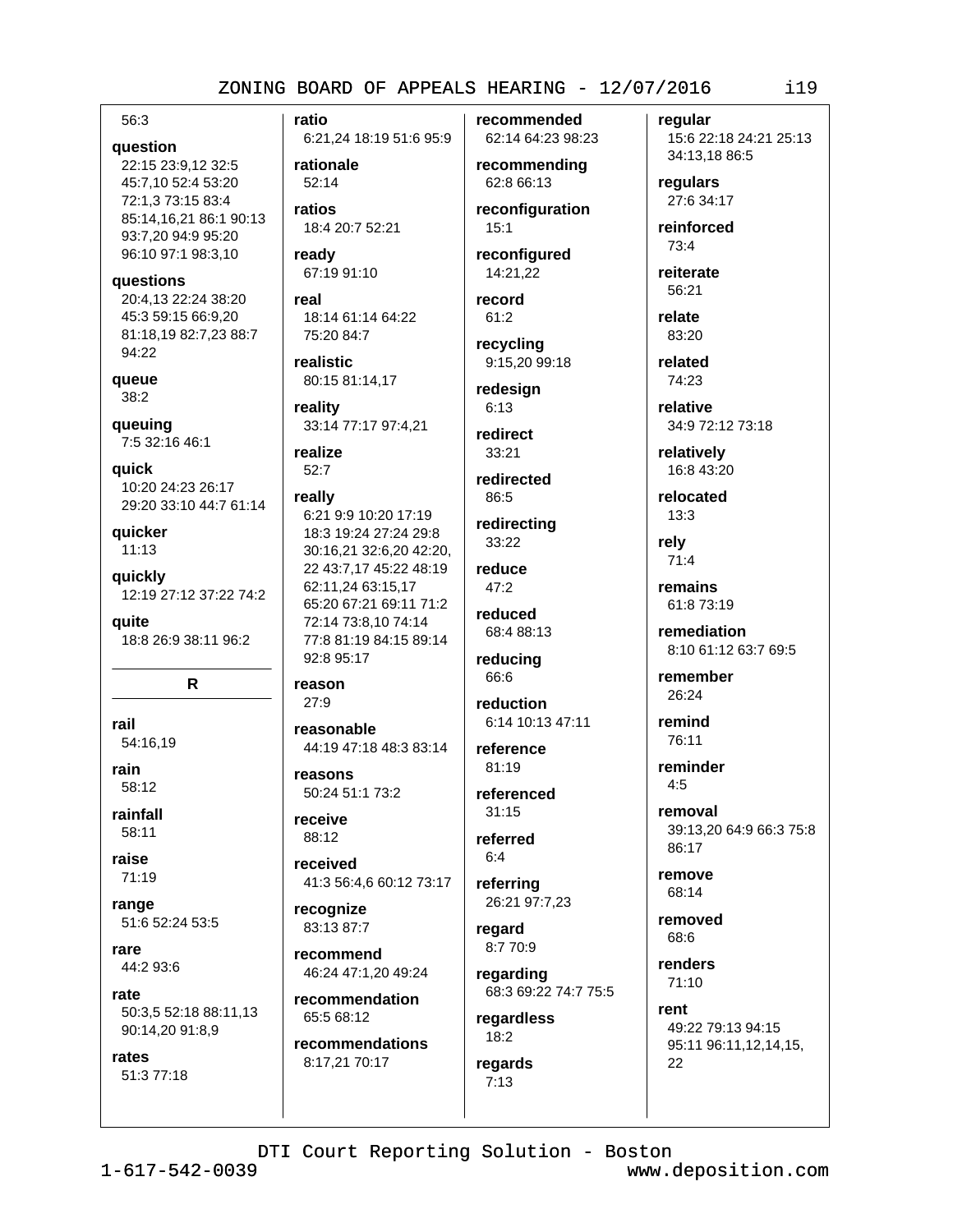rental

49:21 53:3,18

rents 79:7,10,17 96:17

repeat 80:19

report 5:1,15 8:15 51:10 60:4

reports  $6:12$ 

reauest 4:15.22 6:19 55:14

requested 4:12 55:20

require 38:6

required 42:9

requirements 6:23 59:10.11

researching 52:13

reserve 61:20 63:2,18 64:6 65:7

resident 29:17 33:1 81:24 82:9, 17

residential 18:18 21:17 25:13 31:18 49:3,18,19 53:18 67:23 77:11 86:12

#### residents

7:10 17:22,23 19:11 27:5 31:22 48:20 49:1. 7,10 53:13,15 64:11 81:22 82:12,21 88:12, 14

resistance 33:15 88:19

resolve 65:16

resolved 70:7,8

respect 19:23 40:9 59:4 69:18 72:5 75:15 84:11 95:18 respond 8:20 66:24 71:24

responded 8:14 63:15

responding 56:7

response 5:11 6:11 20:6 40:1 55:13 60:4 61:1 65:15 70:14 72:20 86:1 94:9, 23

responses 5:15 99:17

responsibility  $36:10$ 

responsible 8:10 65:13,20,23 69:1,4 71:6 75:8

responsive  $6:18$ 

rest 81:23

restaurant 37:2 51:11,16,17 93:3

result 14:24 57:18 86:24

retail 6:14,22 14:13,15,16 17:21,24 19:9 24:8,12 25:9 29:17.21 30:5 31:18.21 32:1 34:23 49:1,17 51:5,8 77:20 78:17 79:21 80:1,7,17 81:23 82:8,15,21 90:23  $93:2$ 

retail/residential  $17:14$ 

retailers 30:13 93:5

return 30:24

review 4:11 6:12 7:3 14:24

18:3,9 19:12 41:6 48:16 55:21 61:21 62:22 65:11 70:6 71:2,6,11 72:3 73:10 99:16

reviewed 5:4 6:15 40:20,23 41:4 48:24 57:6 59:7

reviewer 5:7,18 7:2 9:4,7 16:20 18:7 20:5

reviewers 6:12,16,20 20:12

reviewing  $72:4$ 

revised 5:3,5,8 76:14

#### riaht

4:8 10:9,12 11:16 14:14 17:7 21:3,11 22:7,9,13 26:24 31:7 32:24 33:11, 13 35:9 37:15 38:17,22, 23 55:11 61:20 63:1,2, 18 64:6 65:7 70:3 72:9 86:16 87:22 88:21 90:7, 19 95:22 98:12

riahts 83:8

risk  $8:12$ 

road 33:15 83:15 91:15

roadway 29:20 35:10

robust 67:6

rock 68:7

role

 $39:16$ roof

7:19 58:18 room

15:12 26:14 33:24 34:3 42:8 44:13,16 75:7

Route 7:5 8:1 9:13 13:19 15:21 41:14 42:2 74:9, 21 75:15 78:5,14 83:24 84:13,18,24

rubbish 9:20 99:18 rule 91:23,24 run 10:20 29:23 64:4 65:3

rows

 $23:2$ 

runners 44:7

runnina 28:5 32:19 35:13

runoff 7:19 57:20,21 58:1,19, 21

rush

15:19

#### S

safe 13:11 46:6,21

safer 46:10

safety 46:9 47:18 74:15 88:2

96:1

67:3 sample

sake

29:24

**Saturday** 16:2 17:13 18:6.17 19:2,3,9 27:14,19 30:5 37:4,6 52:3 81:9,23 82:6

**Saturdays** 7:8 15:23 17:13 49:9

saw 20:5

saying 31:6 33:17 56:8 70:20 76:21

says 97:8

DTI Court Reporting Solution - Boston

row

25:3

www.deposition.com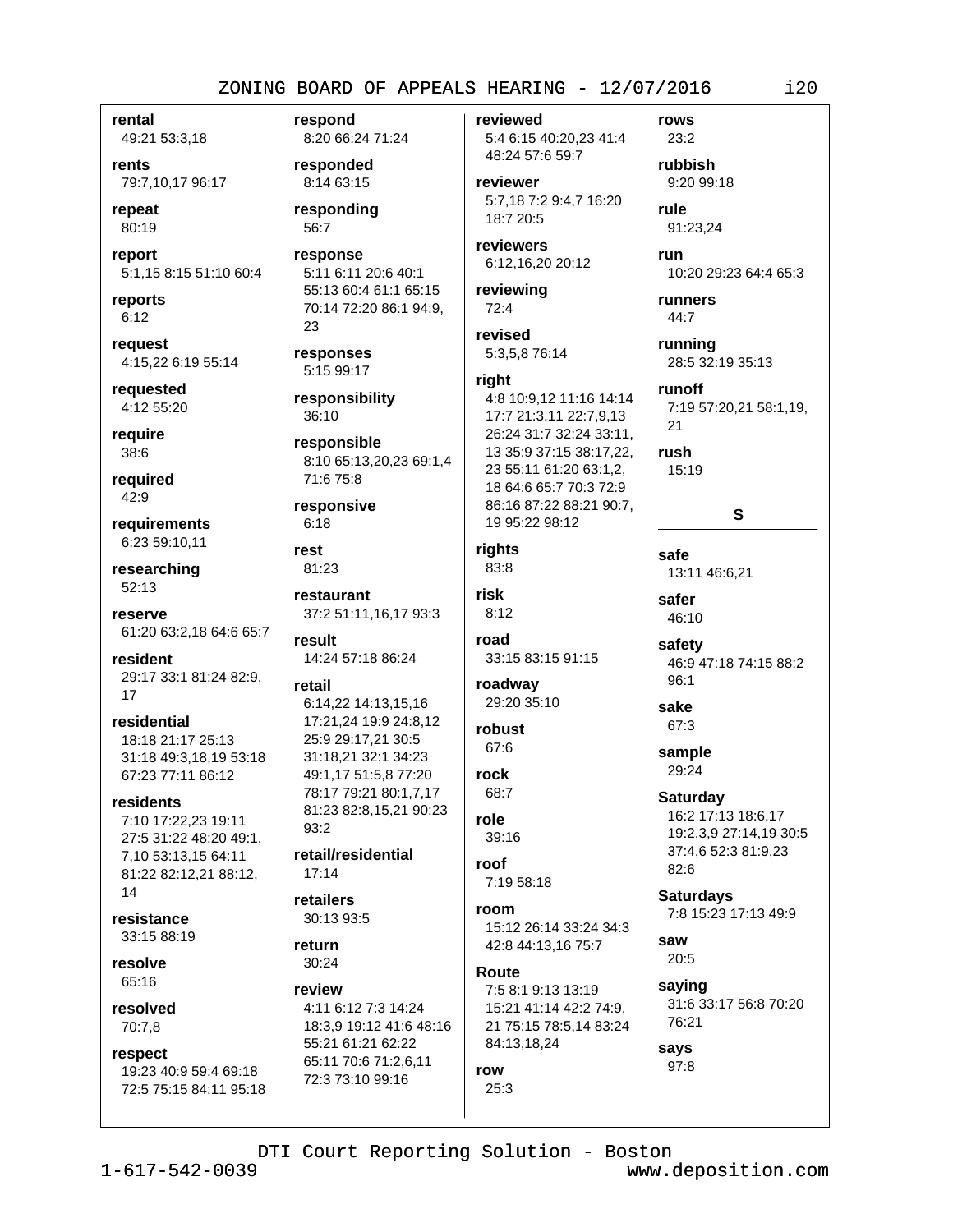scale 47:13

scattered 36:23

scenarios 23:10

scheme  $5:459:5$ 

#### **Schneider** 4:3,7,20 5:24 9:21

13:13,17 14:5 17:3,6 20:10 23:21 38:21 39:2, 8,24 40:2,4,16 55:9,11 56:13,15 59:14,22 60:1, 19 66:10.20.23 69:13. 18 70:21 71:8,18,23 72:10,18,21 73:1,13 74:4 75:22 76:3 85:3, 20,24 88:4 91:12 93:21 94:5,20 96:8,19,23 97:24 98:3,8,14,17,20 99:12

school 83:10 87:17 89:7

schools  $83:11$ 

screen  $17:5$ 

se 48:7

second 17:10 42:8 61:11

second-class 92:10

secondly 62:20

section 9:11 97:22

SAA

12:14 14:15 19:24 29:18 37:17 47:14,16 48:2,7 52:20 54:12 56:16 57:9 68:4 71:15, 17,22 72:5,6 73:10 85:12,21 98:10

seeing

5:10 44:19 51:7 52:22

seen 16:9 53:6

seque  $17:1$ 

selectmen 80:24

selectmen's  $80:22$ 

#### sense 25:17 52:20 53:21 60:17 68:24 80:1,6 81:8,24 96:16

separate 96:21

separated  $59:1$ 

**September** 40:21

**SALVA** 25:8 88:14 93:20

service 23:6 42:7

serving 86:18

set 14:17

setback 13:23

sets 13:21

seven 61:13 93:8,13 98:18

seventh 66:2

shadow  $9:10$ 

shape 74:10

shared 7:10 17:16 45:6 48:18

sheet  $6:1$ 

shift 19:20 shop 37:2 90:20

shopping  $91:2$ 

short 22:11,14 97:19 98:22

short-term 61:15,19

shorter  $25:5$ 

shouldn't 43:22

shovel 39:3 83:3

shovels  $39:15$ 

show 17:7,10,11 36:16 87:3

showed 10:10 41:1

shown 16:24 21:11 42:16,18, 19 44:21

shows 11:2,4 14:18 87:14

shut 65:4

side 12:1 21:12 24:14 55:5 68:5 90:7 93:17 98:12

sidewalk 13:20 47:11 74:16 75:3, 17

sight 48:1,3

sign  $6:2$ 

sign-in  $5:24$ 

signage 34:9 46:10,16

signal 47:24

significant 8:12 14:12 18:13 31:20, 21 40:22 41:10.13 42:10,23 44:8,11 99:1

significantly 51:18 54:13

similar 16:15 18:15 36:2 51:8 65:5

simply 78:6 80:11

site 7:18 8:8,11,15 9:4,10 57:14.15.17 58:2.18 59:9,13 61:12 63:10,12 65:14 67:13 68:16 69:2, 9

situation 29:16 53:4 55:3 77:17 87:20,21 89:15

**situations** 53:7 89:17

six 28:1,3 44:1 81:13

six-unit  $9:13$ 

sixth 65:12

sixty-nine 93:9 97:2

sixty-two 93:9.15

size 26:7 43:16,18 44:6 59:17

sized 58:7

slant  $92:9$ slick

 $47:7$ slight

44:17 52:1 54:11

slightly 15:11 18:19 49:2 51:23

slow 30:13 45:23 46:3

DTI Court Reporting Solution - Boston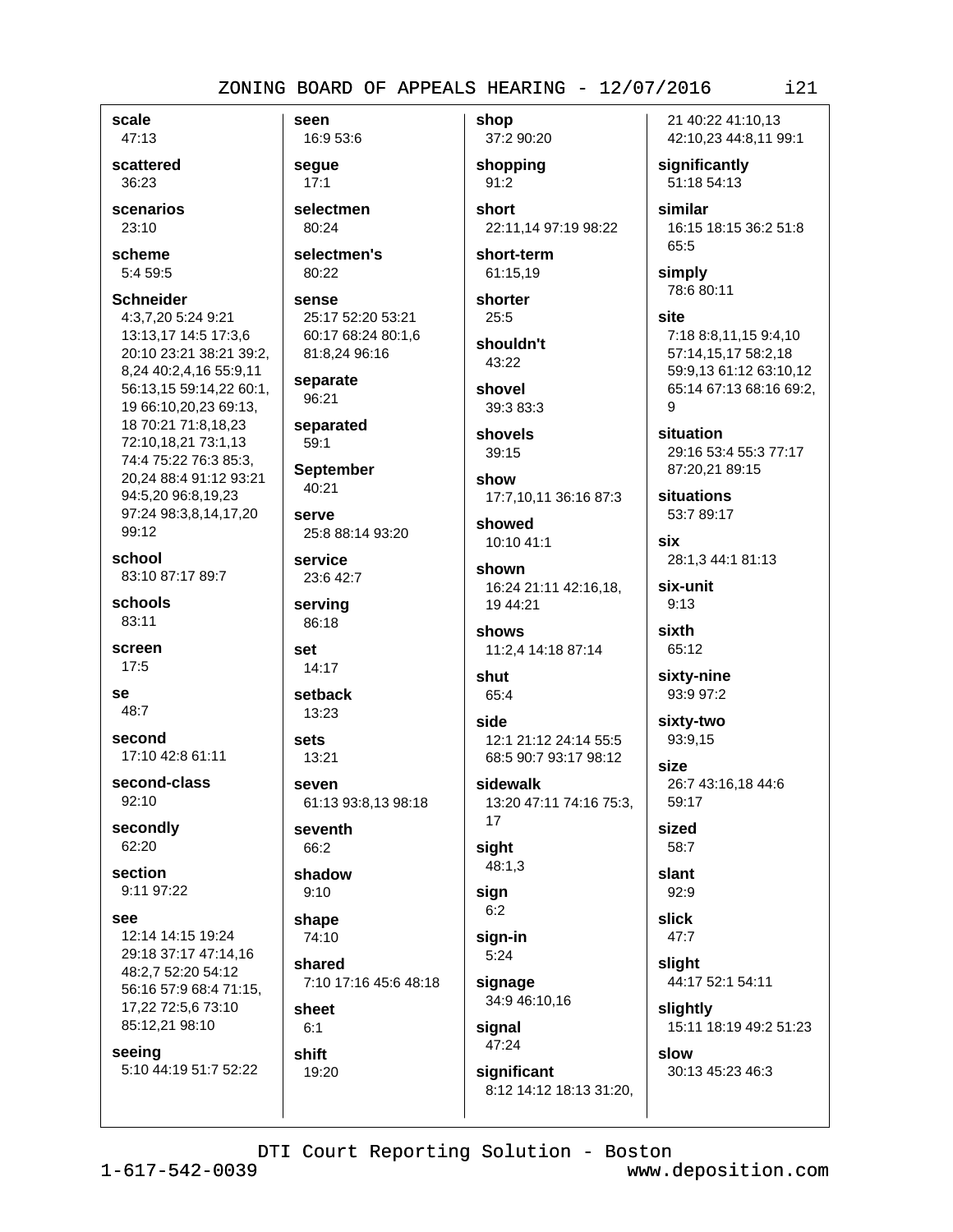slowing 10:18

slowly

58:16 small 33:3 44:17 49:14 67:13 88:20

smaller 15:11 25:23 54:8 63:22

smooth  $16:8$ 

smoother 22:7 26:8

snow 39:13,20 75:8 83:2

snows 39:3

soil 66:3 67:16,20 68:15

solids 58:24

solution 58:3 99:11

solved 95:4 96:7

solving  $91:6$ 

somebody 23:3 25:18 29:1,10 34:15,20 86:14,20 89:15

somebody's 25:19

someone's 38:13

somewhat 28:15

soon 11:15 28:5 67:20

sorry 4:19 23:9 28:20 49:10 56:16 67:14 71:24 82:15 98:9

sort 10:14 11:21 12:4 14:8

18:4 24:4 25:1 27:18 38:18 51:15 69:5,6 91:16 92:9 97:14,17 98:4

# sorts

68:1

66:11

sounds

space 6:15 22:2 28:1 29:19 49:23 50:4,6 64:22 73:24 74:8 77:10 78:7 81:4 95:15

#### spaces

7:9 10:12 11:2.5 15:4 17:24 18:12 20:16 21:14.15 22:4.9 24:22 33:12 51:7 52:2.24 77:6,20 78:12,14 79:6, 13,21,24 80:7 81:10,21 82:11,15,20 91:3 92:15 93:8,14,17,18,20 94:3, 8,11,16 97:2,3 98:6,15, 18 99:6

speak 7:22 76:16 77:9 78:4

speaking 42:19 43:8 46:4 47:9 99:6

special  $30:15$ 

specific 69:5

specimen  $47:13$ 

speed 11:9,13,15

spirit 92:12

spoke 61:6

spouse

spot 21:2 23:19 81:22 82:5 97:11

spots 18:1 30:7 97:8,18 **spouses** 53:23 spread

54:20

24:2 39:16 square 6:14 51:7 79:24

stacked  $25:2$ 

stacker  $10:13$ 

stacker's  $26:11$ 

#### **stackers**

10:11 11:3,5 20:16 23:23 25:24 26:2.10.13. 14 89:8 98:24 99:8

#### stacks 81:11

**Stadig** 7:2 40:6,18 45:9,12,16 46:11 47:22 48:11 52:12 54:5 55:10

```
staff
 4:15 5:1 6:15 9:3 15:24
 16:5 19:8,18 24:19
 29:11,12 30:18,23
 35:24 36:7,19 39:14,15,
 17 43:21 67:8 73:24
 76:4
```
staffing 44:3

staging 93:17 98:10

stair 10:16 11:13,15 44:16

stamped 62:21

standard 18:4 19:15 20:7 23:17 58:10

standards 18:14,20 56:10 57:2,3

standpoint 17:14 45:18 51:19 start 4:4 42:8

state 35:10 45:14 56:10 57:8  $62:18$ 

state's 59:11

stated 44:22 99:15

station  $8:9$ 

**statistics** 53:19

stay 22:14 24:24 30:1

staving 25:12,15

stays 54:21

**Stefan**  $10:4$ step

91:9

sticking 27:16

stockpile 64:3 67:12,22

stockpiled 63:12

stockpiling 64:2

stole 56:20

stop 50:17

> storage 8:3 58:8 67:15

store 51:12 80:9 90:24 91:1

stored 58:13 63:21

stores 34:23 93:2

storm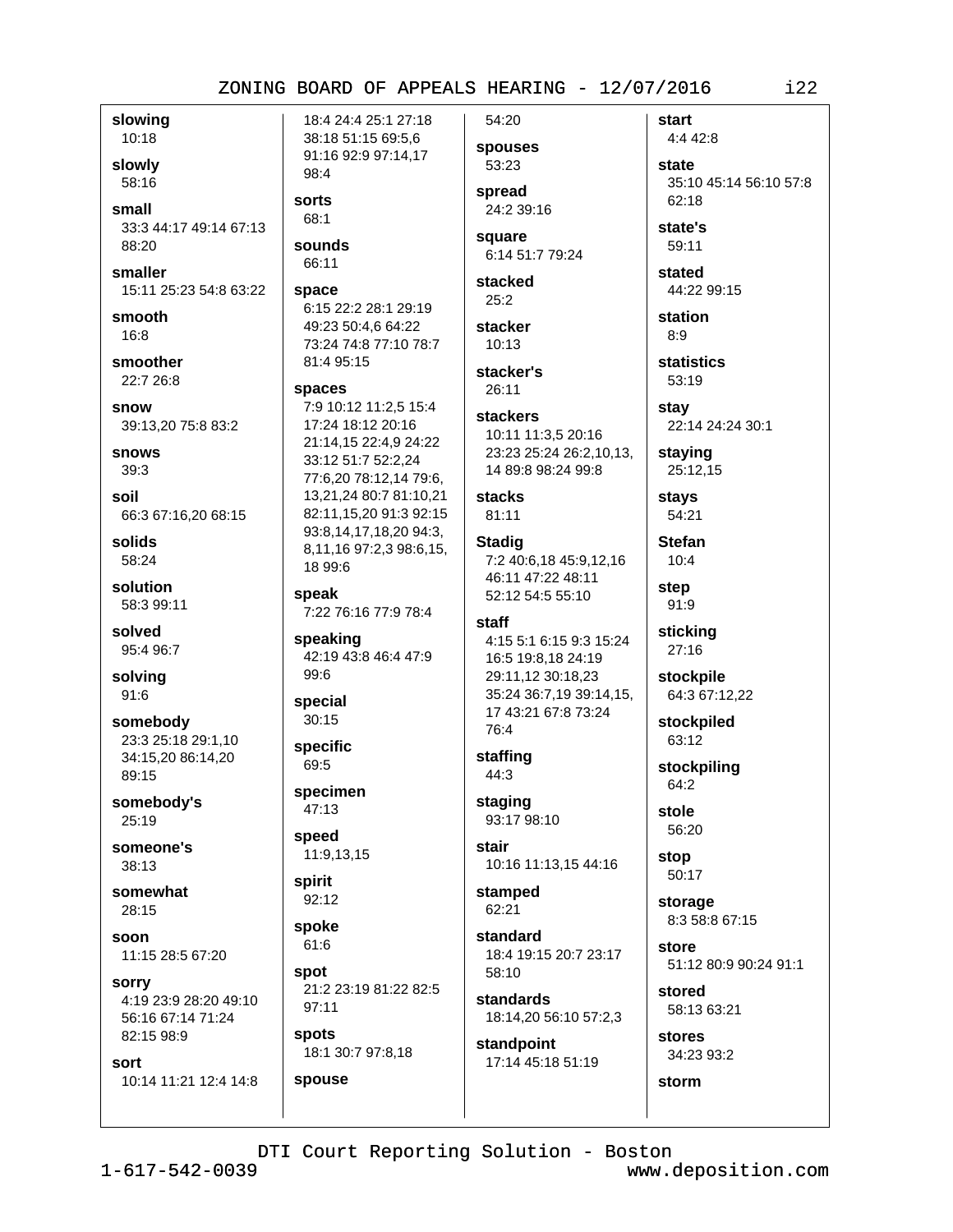39:13.17 57:9.10.24 58:10,12,15 83:2

storms 57:23

stormwater 5:9 7:13,16 10:24 55:12,19 57:1,5 58:4,22 59:9 72:6 76:14

straightforward 69:8

#### street

4:5 8:1 15:2 16:9 20:3 34:21 37:2 49:12 55:22 58:5,16 59:2,4 73:20 74:20 75:1 77:1.3 78:12.15 80:19 81:2 82:22 85:5 87:8 88:7 90:22

**streets**  $93:6$ 

stretch  $72:2$ 

**strip** 75:10

strongly 49:24

struggling 78:20

studies 9:10 87:2 96:14

study 17:2 18:22 26:21 41:7 45:5,6 48:14 87:13

stuff 41:3 65:24

suh 72:16

submission 10:10 40:20 62:2

submitted 48:12

subsequent 4:13 13:6

subsidizing 95:3,17

substantial 68:19 79:17

substantially 68:5.9

suburban 53:24 54:1 90:16

suburbia 50:15 52:7

successful  $93:1.3$ 

suck 61:10 64:17

sudden  $30:24$ 

sufficient 56:9 62:22 90:8

suggest 78:5 79:3,8 80:10 85:1

suggested 64:11

suggesting 79:5

suggestions 46:8

summarizing 56:7

summary 60:8 66:8

Sunday 82:6

supply 48:21 68:13,24

suppose

67:4 supposed

34:23 47:6

suppress  $51:2$ 

suppresses  $52:18$ 

sure 6:5 8:24 17:3 24:17,23 28:17 34:2 37:7 38:14 51:4 57:20 59:12 61:2 63:1 71:20 75:11 87:3,

11 89:21 surely

86:11 surface 15:2.16 16:10 18:11 28:18 93:12,13,18 94:7 97:2,11 98:15

surprised 52:5

suspect  $81:2$ 

suspended 58:24

switch 42:9 55:12

#### system

7:21 46:15 47:21 61:22 62:3,10,15 64:20 65:1, 18,19 67:5 68:24 72:12 89:20

T

table 61:17 62:13

take

```
22:6,19 25:18 27:15
30:10,22 32:9,13,18
33:15 35:12 36:24
37:10 38:16 44:9 53:7
78:19 79:15 88:18 97:9
```
takeaways 57:12

taken 5:14 41:22 75:18

takes 10:2 11:16 51:21

talk 9:22 17:16 20:12 45:4 79:24 92:1 95:23 97:1, 17

talked 51:3 98:12

98:17

#### talking 21:24 24:19 25:8 34:16

43:2 79:15 88:10,16

tandem 23:22 44:12 tank 8:3 58:8,15,21 59:2,17, 18 teach  $37:19$ team

6:18 8:22 9:5 72:23 74:7 94:6 97:1

team's 97:17

talks

 $12:5$ 

teams  $35:12$ 

tell 35:16 40:17 80:14 81:11 82:9,14

temp 97:8,16

temporary 92:22 97:12

 $tan$ 26:18 81:13

tenant 86:19

tenants 15:7 17:21 18:1 47:22 49:10 77:6,13

tend 46:2 51:13 54:6,17 55:7 81:2

tends  $51:1$ 

> term 62:12 87:15 90:14  $97:19$

terms 4:10 27:23 41:9 46:6,20 68:6.7 82:19

**Terrific** 73:13

testimony 73:17

DTI Court Reporting Solution - Boston

 $1 - 617 - 542 - 0039$ 

www.deposition.com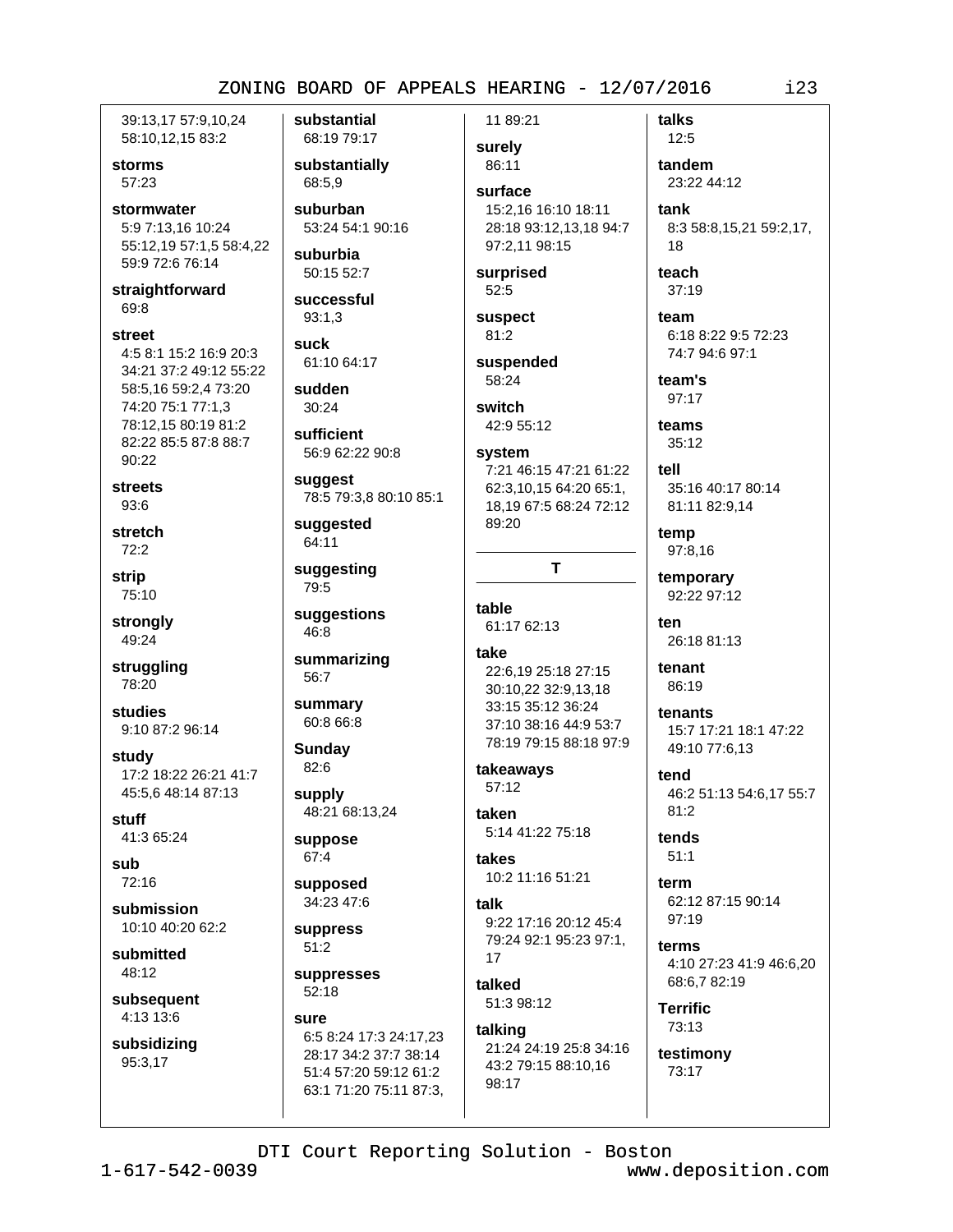texted 38:2

texting

 $38:3$ 

#### **Thank**

5:23 20:10 29:15 38:20 40:2.3 44:10 48:10 55:8.9.10.17 56:13 59:14 60:1 70:21 72:18 73:14 74:4 76:9 85:2,3 86:8 88:3,4 90:9 91:10, 12 96:23 98:20 99:12, 19

#### **Thanks**

 $9:21$ 

#### that'll

48:22 49:7

theirs

60:11

theory 36:3

#### there's

7:5,8 10:17 11:15 13:4 14:8 15:18 16:4 19:24 23:10,19 26:5,10,11,12, 13,15 27:12,24 28:9,13 30:14 31:21,23 32:20 33:7,18,24 34:3 38:7 44:14 54:2,19 57:14 63:13,19 68:5,8 69:15, 21 70:7 72:11 73:23 75:6,11 76:5 78:3,22 80:16 81:2,21 83:2,9 84:7,18,19 86:16 87:10 88:2,11 90:23,24 91:1, 22 92:17 97:7,16 99:18

#### they'd

 $81:1$ 

### they'll

21:24 34:11

#### they're

11:19 12:1 15:11,12 18:10 21:11 22:1 24:11 26:24 30:4,15 32:16 34:22,23 35:13,14,17, 20 36:21 37:1.15.16.23 39:18 45:23 49:12 63:16 64:19 69:4 70:16 74:10.11 77:18 78:7 79:2,12 83:2,3,12 88:11

89:11 93:18 95:7,11 they've

9:9 77:23

11:7 26:10 28:20 41:18 46:10 47:15 48:4 58:17 63:3 69:11 70:22 72:15 88:9.16

#### things

thina

5:19 12:7 13:5 14:17 17:12 28:24 57:19 59:5 64:7 66:13 68:1 70:1, 11,12 77:14 83:7

#### think

14:23 19:12 22:23 25:21 29:1 40:4 44:2,4, 5 45:1,9,16 48:4,5,8,9 50:22 51:3 56:5 58:6 60:3,17 61:16,23 65:6 66:1,19 69:6 70:4,10,23 71:8 73:1 77:15,16 79:14 80:1,12,15,16 81:14,16 82:4,23 83:8, 14, 16, 19 84: 7, 21, 22 85:20,21,24 86:1,24 87:4,15,21 93:21 94:13, 20 96:8 97:6

thinking 24:18 28:19 35:24 76:18 83:1 92:21 94:17

#### thinks 95:13

third 19:21 28:16.17.21 52:22 61:11 62:23 63:7

thirty-something 83:22

#### thought 49:16 83:5 86:9 92:17 94:11 97:5,14

thoughts 40:17

threat 68:22

#### three 15:4,19 16:1 20:18

21:14 23:2 26:2 28:4 36:17 41:15 61:7 63:19 73:11 81:12 85:15 89:7, 10 93:12,18 97:2 98:14, 16

# three-89:16

three-bedroom 54:6

three-level 16:14 25:22

#### three-minute 27:2 81:15

three-point 89:1

# thunder

56:21 ticket

 $32:23$ 

#### ticketed  $35:18$

ties 73:8

tight 15:12 44:14 tighter

16:11 45:22

#### time

4:12 8:11,19 13:8 16:22.23 22:6 23:18 25:6 27:10 28:10,17 30:4 32:8,9,21 48:23 58:15 59:8.13 62:22 63:13 64:15 65:3 68:14 70:5 74:5 75:16 76:7,19 86:11 87:1 91:7 92:20 97:12,20

#### times

16:1 21:23 54:18 77:24

#### timing 8:22 17:2 18:22 26:21 41:7 43:4 45:4.5 48:13

69:22 today 8:18 10:13 11:4.23 12:24 35:4 60:12

## told  $30:19$ tomorrow

# transportation 7:15 17:18 20:11 50:17.

18 52:17 56:19 73:18 74:17

trash 9:14 10:23 86:17

#### tonight 4:10,11,24 5:19 8:6 76:12 83:7 89:1 99:5,13

tools

56:23

 $6:5$ 

top 17:11 21:3,8,16,24 22:5,17

## topic 5:9 99:15

topics 4:23 73:7,11 76:12

#### total 10:11 11:5 41:15

totally 91:23

touched 66:19

#### town 5:11 6:19 57:1 58:10 62:22 65:24 70:23 71:1 72:14 75:18 82:14 83:15 91:13 98:23

town's 5:6 67:8

tracked 58:22

# traffic

6:12.16 12:9 13:3 15:21 29:17 39:9 40:13 45:21 46:2 73:17 78:5 80:8,17 87:6,13,18

trained 24:5 35:15

### transaction 27:2 32:21

transient 24:23 25:2

DTI Court Reporting Solution - Boston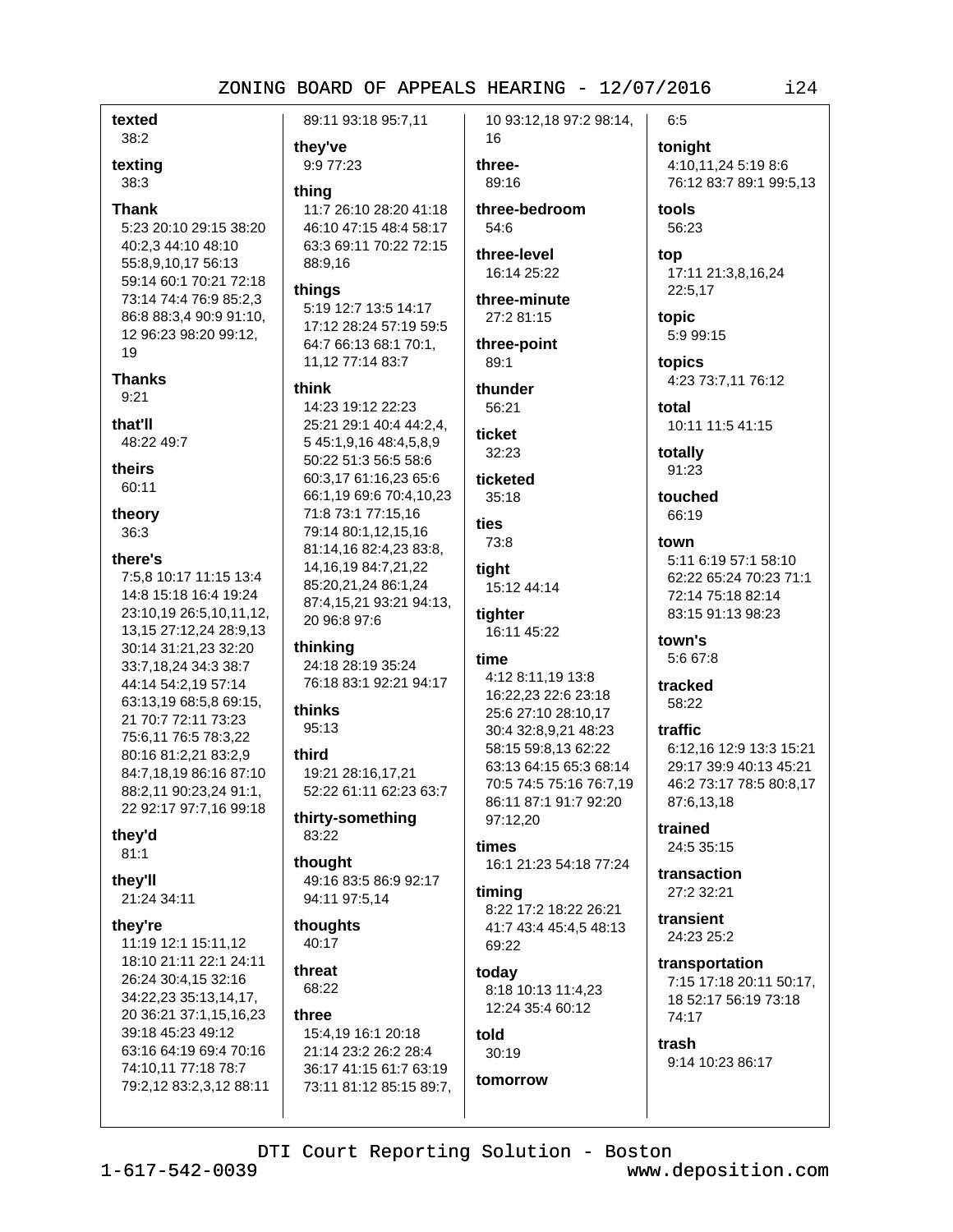traverse 38:18 treated

58:20 treatment 42:15,20 47:1,4,11,16

treatments  $46:13$ 

tremendous  $92:8$ 

trend 53:17

tried 95:21 98:22

trip 19:1 40:8,13 43:5

trips 19:1,14,16

troubled  $91:5$ 

**truck** 34:7 64:1 67:21 74:12  $87:10$ 

trucks 86:3 87:19

true 92:20

truly 23:24

trust 78:10

try 26:13 32:18 85:1 87:8

trying 18:13 89:9 96:1

furn 24:23 26:1 31:8 34:5.6 45:24 82:8 85:18 86:22 88:22,24 89:2,3 96:1

turnaround 11:9 26:23 27:23 81:15

turning 27:20 35:21 45:23 78:6

89:16

turnover  $43:7$ turns  $34:4$ twice 84:15 twiliaht 90:15 two 16:1 22:13,22,23 23:10 25:22 26:3 27:15 28:4 36:15 41:15 42:1,5 43:21 50:2 53:23 54:23 62:1 70:17 79:6,13 83:1 89:6.8.12 two-54:5 two-and-a-half  $27:2$ two-bedroom 53:22 54:10,14 two-vehicle 54:24 tvpe 42:15 45:19 51:13 64:2 types 51:8 54:15 typical 20:15 typically 23:2,5 25:21 35:12 36:22 39:6,16,22 53:14 54:22 69:24 70:1,8 U U-turn 33:24 34:3  $U.S.$  $53:13$ **Uber** 50:19 **ULI** 48:17

ultimately 69:2 77:12 underground 89:17 93:10,16 underneath 24:23 26:16 understand

5:3 7:11 9:8 23:8 33:4, 12 35:3 36:9 51:19 53:3 69:1 70:5 80:3

understanding 9:12 45:10,19 46:19  $53:4$ 

understood 51:20

unimpeded  $15:8$ 

unit 47:23 52:24 54:6,8 95:7

units 17:20 18:19 49:22 54:11 59:17 86:12 92:3, 7,9 94:1,12,15 95:7 96:12

unload 12:16 86:15

unloading 12:12 13:2 14:9 26:8  $34:11$ 

unusual 44:12

update  $9:240:21$ 

updated  $6:11$ 

**UPS** 33:23 34:6,13 86:2

upstairs 19:21 28:2 32:16

urban 17:17 48:17 50:12 52:6. 19 90:16,18 91:21

urban-like  $54:2$ 

urbanism 91:10

usage 18:24

user  $24:8$ users 19:23 **uses**  $51:13$ usually 24:15 33:5 38:11 54:22  $\mathbf{V}$ vacuum  $80:2.6$ valet 7:6 11:14,16 12:18 13:3 19:16 23:6 24:9,14 26:23 28:11,16,17,22 32:19 42:7 43:6,21 44:13 78:2 81:1,16 88:23 valet's 24:16 28:12 valets

use

12:18 14:16 21:19,20, 21 24:12,21,22 25:3

31:21 45:6 46:13,15,16,

19 50:9 51:18 54:18,22,

92:22 97:17 98:24 99:6

23 56:23 80:24 90:4

24:5 26:3 28:5 92:24  $93:1.4$ 

valid 82:23 95:20

validating 19:22

van 33:9,16,23 86:18

vapor 64:14 65:2 68:11

vapors 61:10 64:17,21

vehicle 28:7 31:2 32:20 33:7 43:10 45:19 49:13 50:23 53:14,18,24 54:3, 17, 18, 20, 22 55: 4 85: 13 86:11,16,18 90:1

DTI Court Reporting Solution - Boston

www.deposition.com

 $125$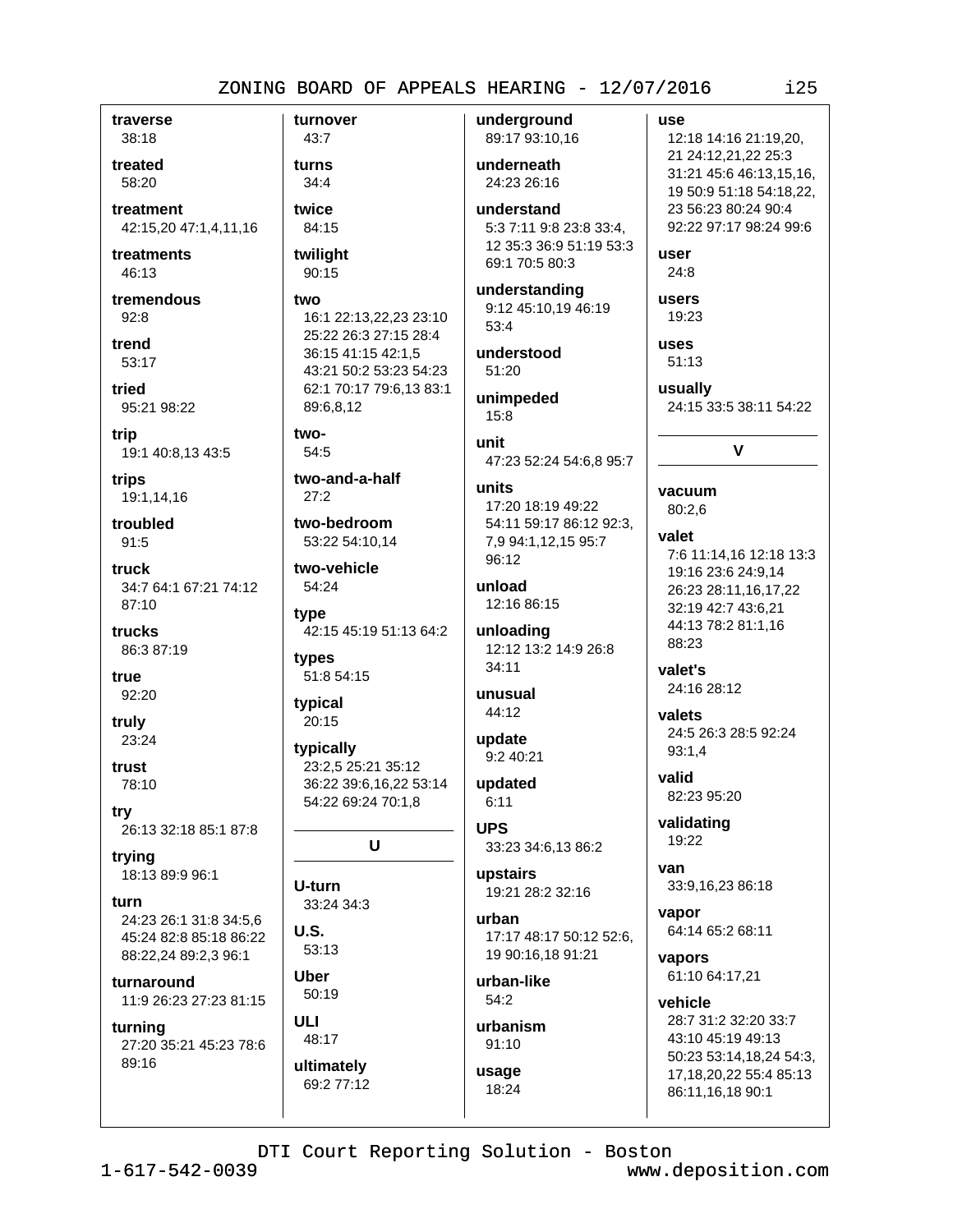vehicles 21:19 24:3 27:10 32:17 39:20 41:20 42:23 43:7, 19 44:15,20 45:23,24 46:6 47:5 54:7,24 55:7  $87:1$ vehicular  $12:9$ wait ventilation 64:20 65:1,18 68:17 70:18 89:20 versa walk 21:21 28:8 versus 94:15 97:11 viable 95:13 vibration 65:2 vice 21:21 28:8 view wall 43:6 52:6 73:5 **viewed** 98:5 village want 10:2 83:21 virtually 79:4 visibility 13:8 47:10,12 vision 36:5 visit 49:10 82:14 visitors 25:10 46:18 48:20 49:7  $52:1$ visuals

Vogelmann 10:5 11:6 13:19 14:3,7,  $11$ 

 $9:7$ 

volume 8:2 58:1,4,9 63:13,22

wasn't

 $96:9$ 

volumes 63:21 voucher  $33:8$  $35:6$ water W 62:3,12 25:19 62:6 waiting 28:13 32:16 46:1 60:24 61:13 75:6 82:2 83:12 way Walker 7:3 19:13 40:19,20 94:14 walking 78:1 96:18 walkway 42:21 ways  $95.4$ 47:4,6 we'd **Walters**  $68:1$ 76:23,24 we'll 6:7 7:11 8:24 9:23,24 29:22.23 30:1 31:6 33:16 36:14 37:20 40:7 45:4 50:4 51:20 55:15 60:23 61:20 62:8 63:1. 18 64:6,12 65:7,22 66:23 69:13,14 70:24 71:18,20 77:14 78:23 79:6,13,23 80:5,21 81:6,18 82:7 83:6 84:9, 10 85:1 86:15.17 87:20 88:20 92:19 93:22 94:18 95:23 96:19 99:9 wanted 6:23 8:20 9:2 21:7 89:21 94:21 99:1 wanting 73:4 wants we've 77:10 86:14

waste 61:12 63:7,11,12

watching

7:19 8:2 58:15 61:17

waterproof

waterproofing 62:10,15 65:6,18 67:5 68:17,20 69:20 70:1,17  $72:12$ 

6:1 23:7,13 31:17 32:14 34:5 46:1,5,15,20 49:2 53:17 56:17 59:23 62:23 64:22 76:5 81:2, 24 83:24 84:4 86:4 88:24 91:4 92:21 95:10

27:13 63:19 69:23 84:3

4:13 5:4,6,9,13 10:22 12:1 13:5,8 15:20 27:4, 5 30:20 34:8 38:14 39:15 41:8 43:13 56:11 71:17

#### we're

4:8,23,24 5:2,19 7:4 9:1.5.12.22 10:2 15:20. 24 18:7 20:8 21:23 22:17 25:1 27:16 28:6 30:5.24 31:1 35:9 37:1. 7 38:3,9,12 43:16 44:19,24 45:3 50:11 51:7.21 52:22 54:1 55:11 59:18 61:23 68:18 72:4 73:7,10 75:19.24 79:15 80:1.5 82:18 88:14 91:10 96:1 98:17 99:9,20

5:14 9:6 10:16 11:3 12:5 13:3.24 17:12 20:4,7 40:12,14 51:3 61:5 66:24 75:17.18 76:13 87:12

 $126$ 

weather  $39:8$ 

website  $6:5$ week

8:18 41:2

weekdays  $21:21$ 

weekend 25:15 40:9 49:8

weekends 19:18 21:20 54:21 78:1

weeknight 19:6

**Wegmans**  $91:2$ 

welcome 56:14

went 11:11 41:1 90:13 weren't

70:13

what's 13:13 18:23 25:18 34:10 43:10 46:19 53:1  $80:6$ 

who's 25:12 39:2 65:20

whoa 59:20

wide 15:17 48:8 75:4

widened 11:8 12:5 29:18 45:8

widening 13:7 29:19 41:14

wider 11:17 13:1 14:7 45:12, 20 46:5 74:11

width 13:20 14:5 26:11,12,15 75:17